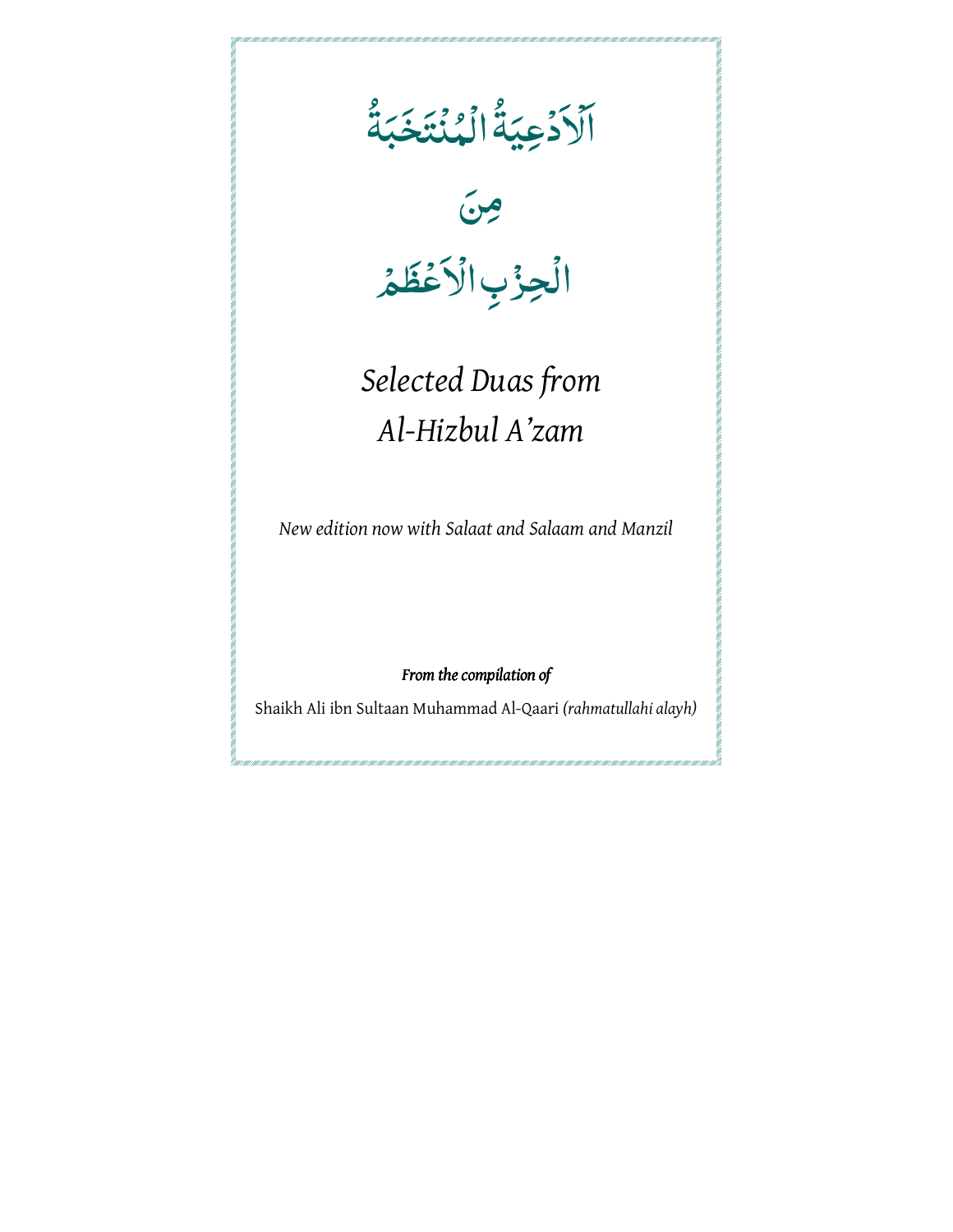#### *No Copyright (ɔ)*

#### Title: Selected Duas from Al-Hizbul A'zam

Author: Shaikh Ali ibn Sultaan Muhammad Al-Qaari Author: *(rahmatullahi alayh)*

#### Published by:

Jamiatul Ulama (KZN) Ta'limi Board 4 Third Avenue P.O.Box 26024 Isipingo Beach 4115 South Africa Tel: (+27) 31 912 2172 Fax: (+27) 31 902 9268

E-mail: info@talimiboardkzn.org Website: www.talimiboardkzn.org

First Edition: Ramadhaan 1436 / August 2015 Second Edition: Shawwaal 1438 / July 2017 Third Edition: Muharram 1440 / October 2018 Fourth Edition: Muharram 1441 / September 2019

Permission is granted for reprinting this booklet without any alterations. A humble appeal is made to the readers to offer suggestions/corrections to improve the quality of this publication. May Allah Ta'ala reward you for this.

The compilers, translators, editors and typesetters humbly request your duas for them, their parents, families, Asaatiza and Mashaaikh.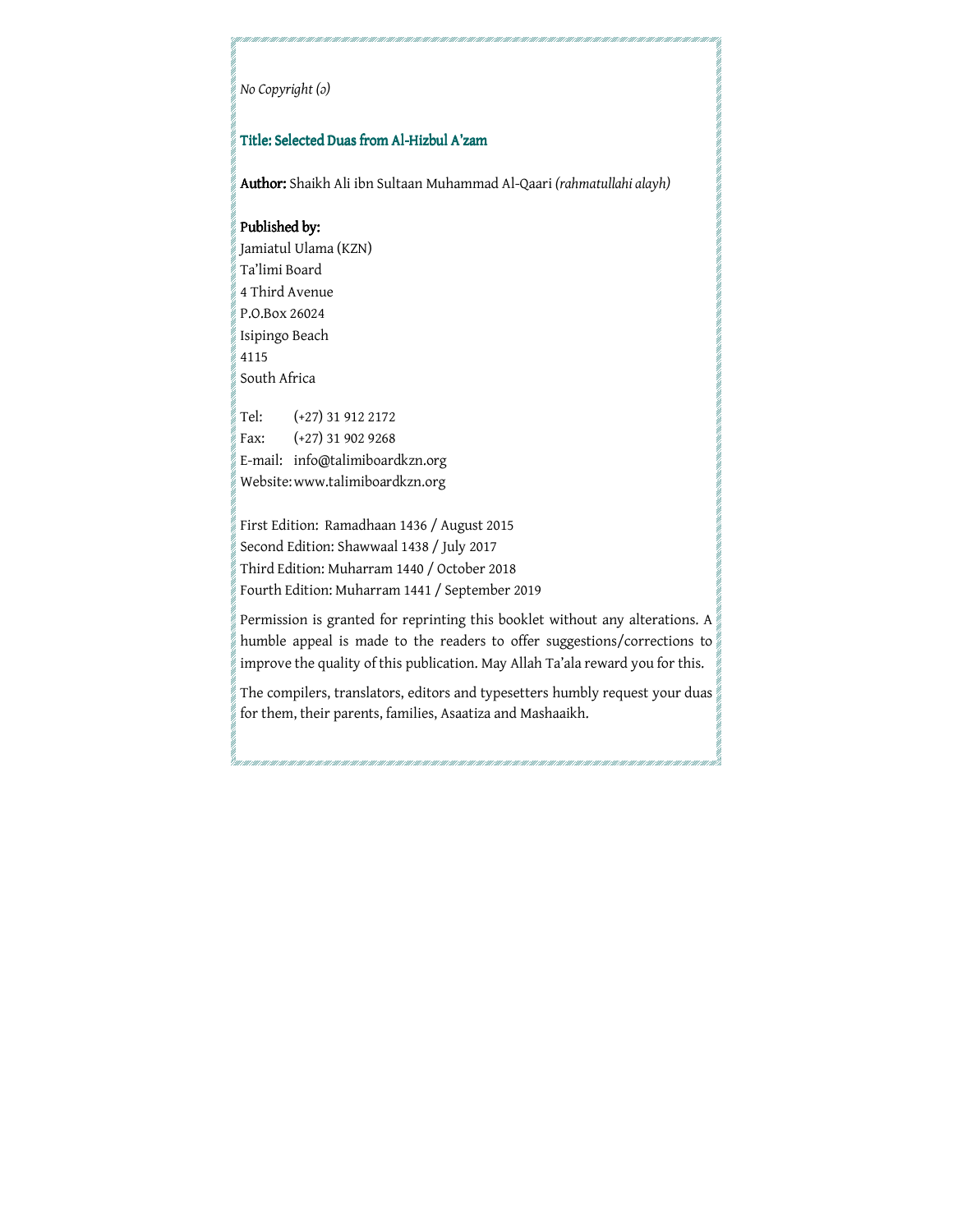.<br>CHAR CHART CHART CHART CHART CHART CHART CHART CHART CHART CHART CHART CHART CHART CHART

# **CONTENTS**

 $\mathbf{1}$ 

007 | 2017 | 2017 | 2017 | 2017 | 2017 | 2017 | 2017 | 2017 |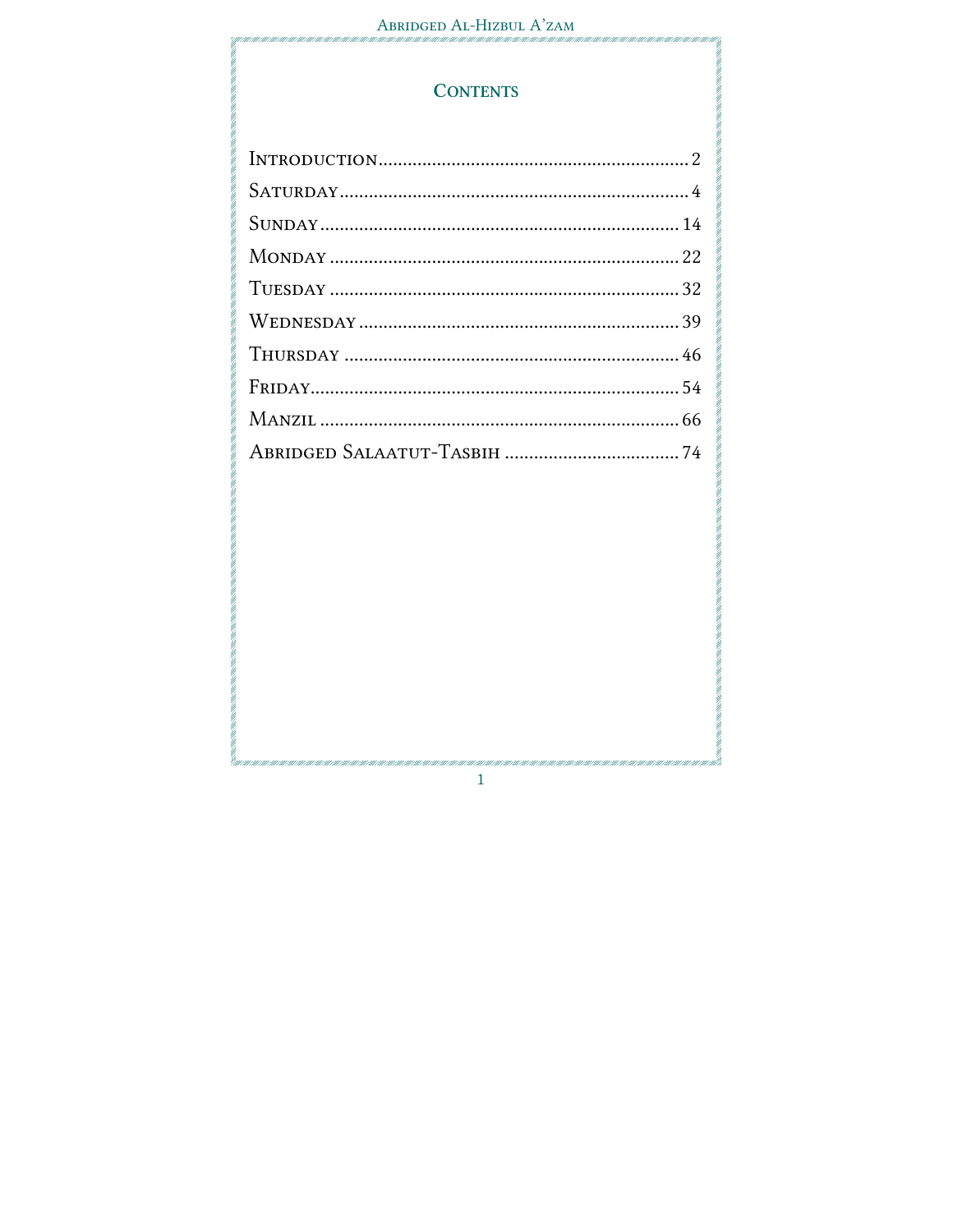

### **INTRODUCTION**

#### <u>ٔ</u>  $\ddot{\cdot}$ .<br>خَمَدُهٗ وَنُصَلِّ ُ ُ ْ لِّي ر<br>ش عَلٰى رَسُوْلِهِ الْكَ ْ ُ ْ َ ك ِ ر يِم ْ

During the mubaarak lifetime of Rasulullah ,صَأَلِّللَّهُ عَلَيْهِ وَسَلَّرَ many duas that he had made, imploring the help and assistance of Allah Ta'ala. These beautiful duas were preserved by the Sahaabah and passed on to the rest of the Ummah. Many of these duas are contained in the famous compilation "Al-Hizbul A'zam" prepared by the great Muhaddith, Mullah Ali Qaari . For centuries people have been reading and benefitting from this great book.

In South Africa, many people from the general public expressed their desire to read and benefit from the beautiful duas of Rasulullah . They found it a bit difficult to read the original book as it is quite lengthy and requested that selected duas be compiled and presented to the public for easy reading. Thus, it is with the *fadhal* and the Grace of Allah Ta'ala and the duas of our elders, especially our beloved ustaadh, Hadhrat Mufti Ebraheem Salehjee Saahib (daamat barakaatuhu) that the Jamiatul Ulama (KZN) Ta'limi Board has made an attempt to produce a few selected duas from the Hizbul A'zam with an easy understandable English translation.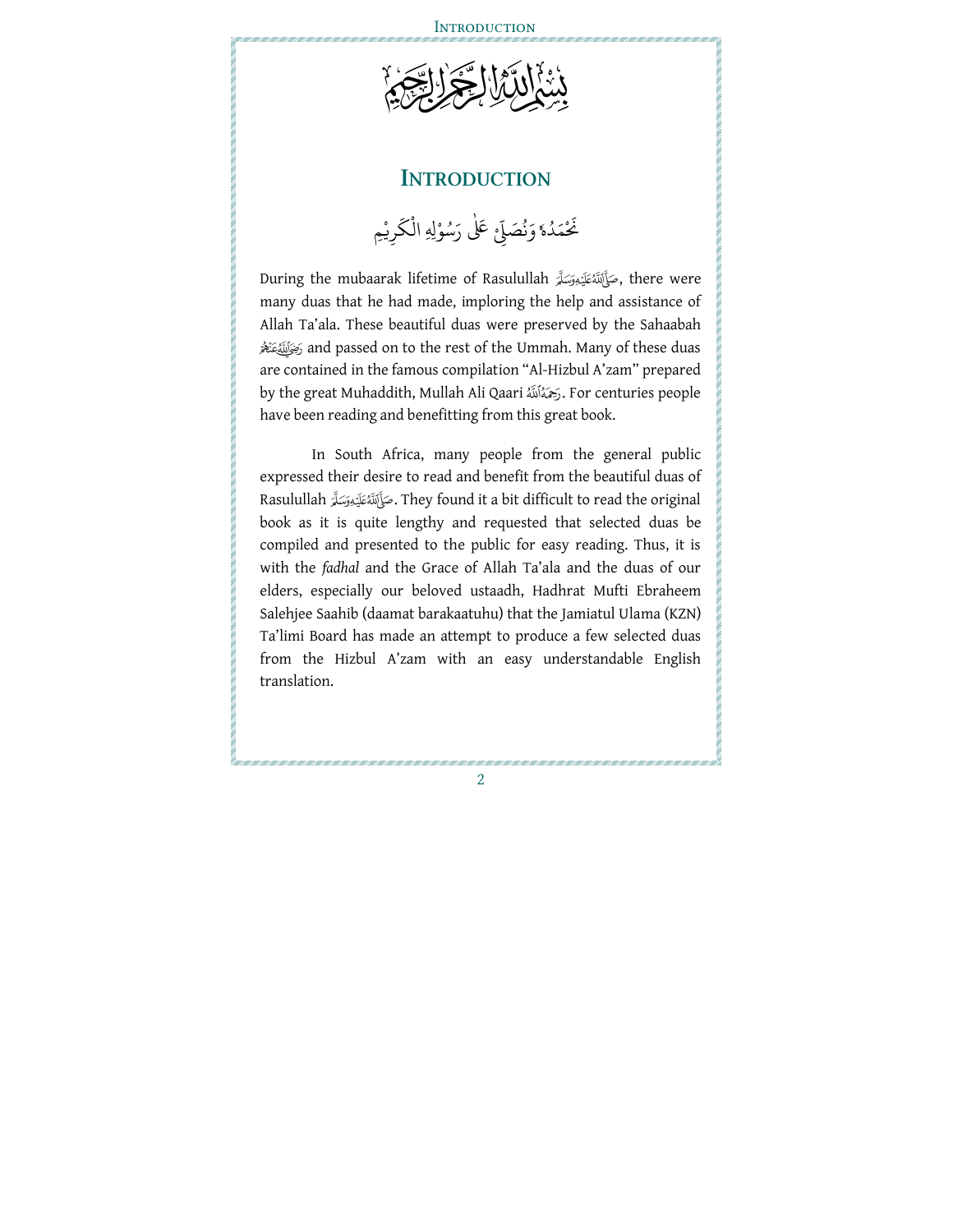#### Abridged Al-Hizbul A'zam

The following are some of the specialities of this book:

- 1. Each day commences with the praises of Allah Ta'ala, Durood upon Rasulullah and begging Allah Ta'ala through His beautiful names.
- *2.* A heading for each dua has been added so that the reader may easily know what dua he is reading.
- *3.* Duas of a similar nature have been put together, e.g. the duas of forgiveness, duas for easy rizq, duas for aafiyah, etc.
- *4.* The Saturday section contains mainly the duas of th e Ambiyaa mentioned in the Qur-aan-e-Kareem.
- *5.* The 40 Durood and Salaam has been added at the end of the booklet as the Friday section.
- *6.* Each day's section has been divided equally, approximately 8-10 pages per day.
- *7.* The benefits of the duas mentioned in the Hadith have also been added in the footnotes.

We make dua that Allah Ta'ala accepts this little booklet and makes it a means of gaining His closeness through these wonderful duas. Aameen.

The readers are humbly requested to please inform the publishers of any errors found in this book. Insha Allah, these errors will be rectified in the new edition.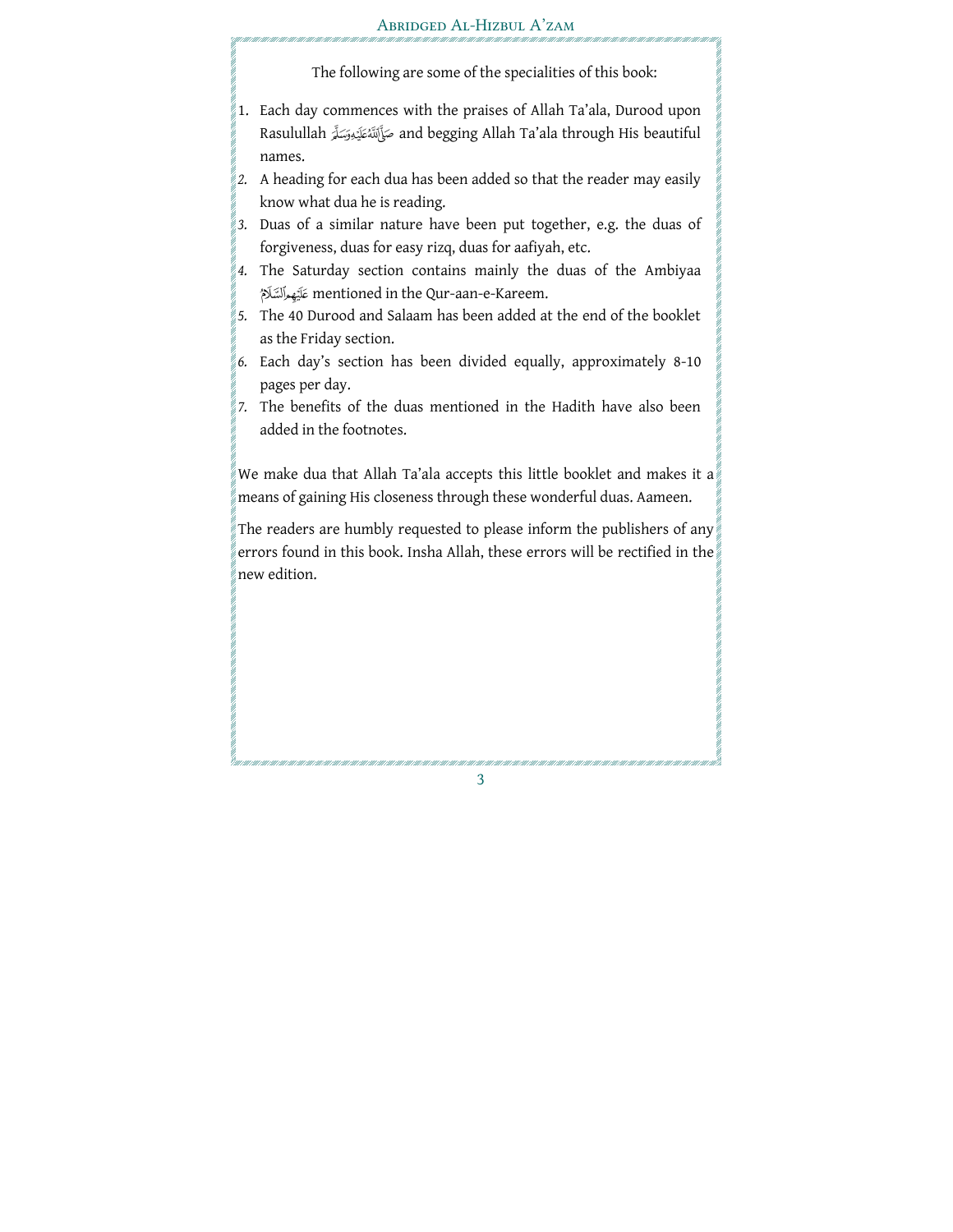





#### **PRAISES OF ALLAH TA'ALA**

ٱلۡحَمۡدُۢ لِلّٰهِ رَبِّ الۡعَالَٰٓ بِيۡنَ، ٱلرَّحۡمٰنِ الرَّحِيۡمِ ۢ مٰلِكِ يَوۡمِ الدِّيۡنِ ۢ اِيَّاكَ ٰ ا<br>ا نَعُبُدُ وَاِيَّاكَ نَسْتَعِيُنُ، اِهْدِنَا الصِّرَاطَ الْمُسْتَقِيْمَ. صِرَاطَ الَّذِيْنَ اَنْعَمْتَ عَلَيْهِمُ، غَيْرِ الْمَغُضُوْبِ عَلَيْهِمُ وَلَا الضَّأَلِّيْنَ ، اٰمِيْنُ.

*All praise is due to Allah Ta'ala, The Master of the worlds, Most Kind, Most Merciful, Master of the Day of Judgment. You alone we worship and You alone we ask for help. Guide us to the straight path, the path of those whom You have favoured. Not of those with whom You became angered with nor (of those) who went astray. Aameen.* 

#### **DUROOD-E-IBRAAHEEM**

ٰ اَللّٰهُمَّ صَلِّ عَلٰى مُحَمَّدٍ وَّعَلٰى ٰالِ مُحَمَّدٍ كَمَا صَلَّيۡتَ عَلٰى اِبۡدَاهِیۡمَ وَعَلٰى ٰالِ ؚ<br>ؚ ٳڹٛؗڗٳۿؚؽ۫ۿؘڔٳنَّٛۘڬؘڂۜؠؽؙڵ۠ۿۜڿؚؽؙڷ۠ۥڷڷۿ۠ۿؖۥڹٲڕڬٛٷٚۿؙڂؠۜۧڸۣۥۊۜٞٷٚٚڵٳڮۿؙڂؠۜڸۣ؆ۘٮؙؠٵ ٍ<br>، <u>ّ</u> بَارَكْتَ عَلَىٰ إِبْرَاهِيۡمَ وَعَلَىٰ اٰلِ اِبۡرَاهِیۡمَ اِنَّكَ حَبِیۡلٌ مَّجِیۡلٌّ. ْ بُ<br>الم

*O Allah, shower Your special mercy on our Noble Master, Nabi Muhammad and on the family of our Noble Master, Nabi*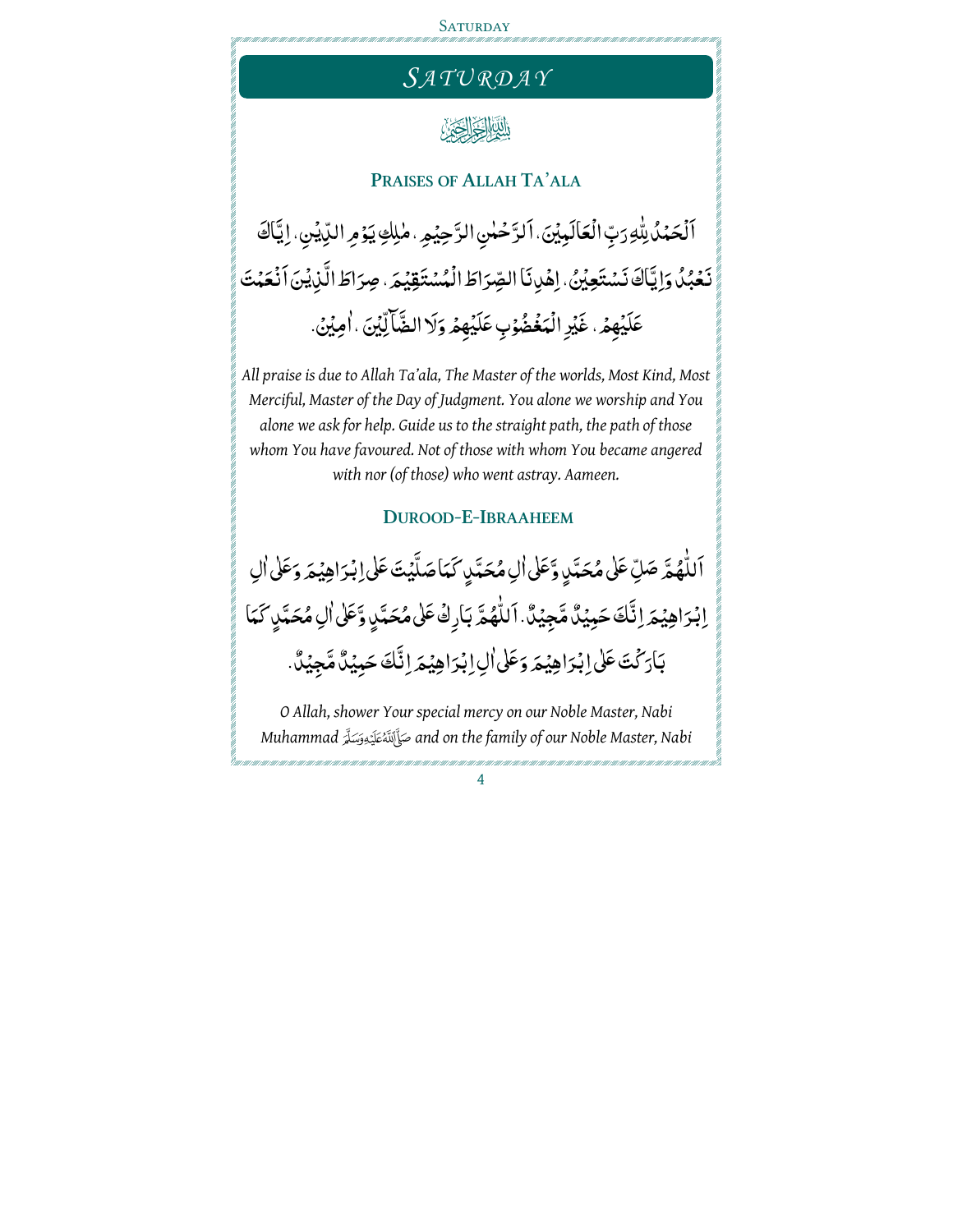#### Abridged Al-Hizbul A'zam

*Muhammad just as You showered your mercy on Hadhrat Ibraahim and his family. Certainly You are the Praiseworthy and the Glorious. O Allah, pour Your blessings on our Noble Master, Nabi Muhammad and on the family of our Noble Master, Nabi Muhammad just as You blessed Hadhrat Ibraahim and his family. Certainly You are Praiseworthy and Glorious.* 

### **BEGGING FROM ALLAH TA'ALA THROUGH HIS BEAUTIFUL NAMES**

ِيَا مُؤنِسَ كُلِّ وَحِيْلٍ، وَيَا صَاحِبَ كُلِّ فَرِيْلٍ، وَيَا قَرِيْبًا غَيْرَ بَعِيْلٍ، وَيَا <u>ا</u><br>ا شَاهِدًا غَيْرَ غَائِبٍ، وَيَا غَالِبًا غَيْرَ مَغُلُوْبٍ، يَا حَيُّ يَا قَيُّوُمُ، يَاذَا الْجَلَالِ ֧֦֧֦֧֦֧֦֧֦֧֦֧֦֧֦֧֦֧֦֧֦֧֦֧֦֧֦֧֦֧֦֧֦֧֧֦֧֞֜ وَالْإِكْرَامِ

*O The Comforter and Companion of every lonely person, O The One who is near and never far, O The One who is present and never absent, O You who overpowers all but is never overpowered in any way, O The Everlasting and Sustainer, The Majestic and Most Honoured.*

#### **DUA FOR GOODNESS IN THIS WORLD AND THE NEXT**

رَبَّنَا ۢاتِنَافِي الدَّنْيَا حَسَنَةً وَّفٍ الْأُخِرَةِ حَسَنَةً وَّقِنَا عَذَابَ النَّارِ ة<br>ما

*O Allah, grant us the good of this world and the good of the Hereafter and save us from the punishment of the fire.*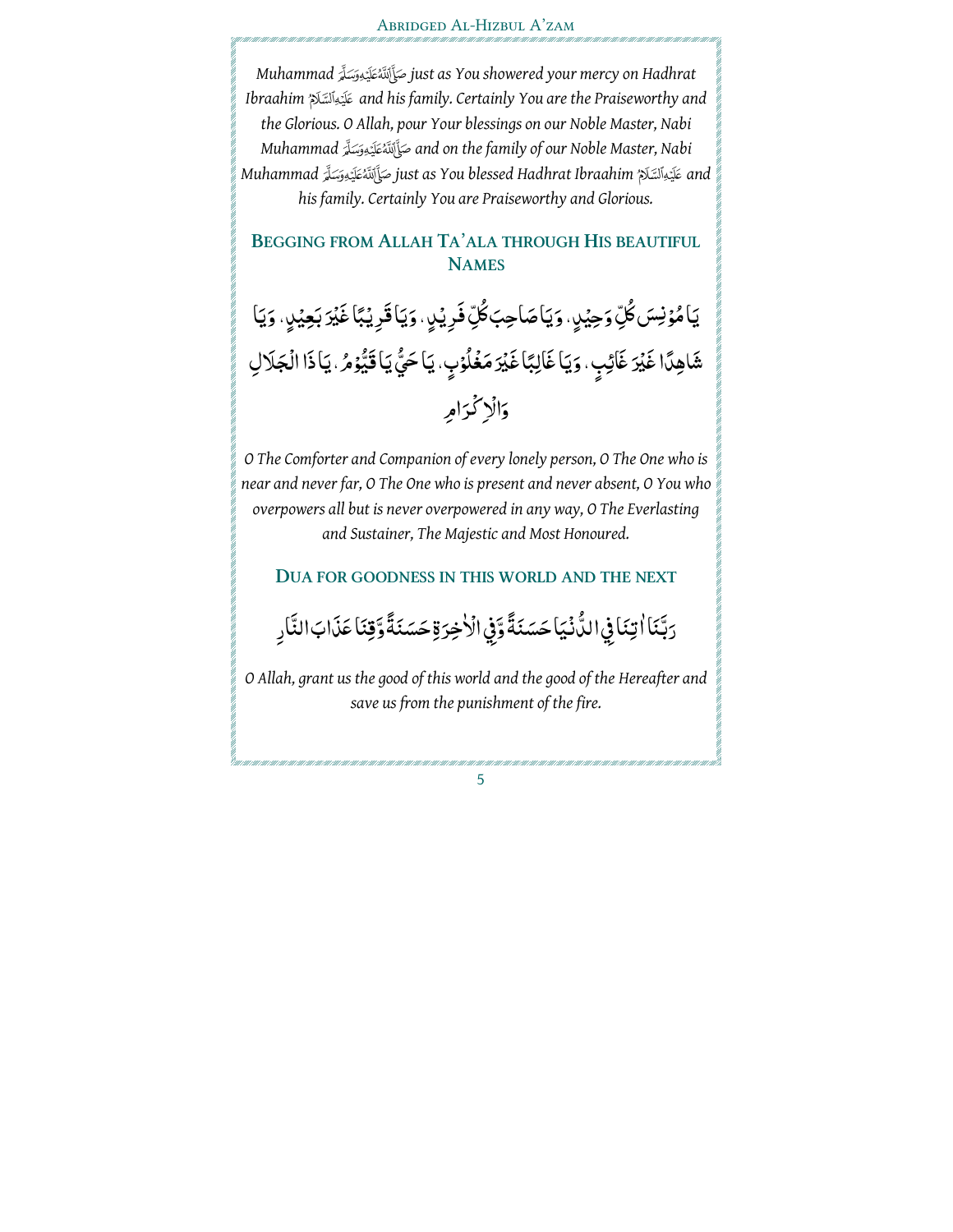# **DUA FOR ACCEPTANCE<sup>1</sup>** رَبَّنَا تَقَبَّلُ مِنَّا، اِنَّكَ اَنْتَ السَّبِيُّعُ الْعَلِيْمُ، وَتُبُ عَلَيْنَا، اِنَّكَ اَنْتَ <u>بَ</u> ة<br>م التَّوَّابُ الرَّحِيۡهُ ة<br>م

*O Allah, accept from us (our good actions), certainly You are all Hearing and all Knowing. Accept our taubah (repentance). Certainly You are Most Forgiving and Most Merciful.* 

#### **DUA FOR PATIENCE AND STEADFASTNESS**

رَبَّنَا اَفْرِغُ عَلَيْنَا صَبْرًا وَّتُبِّتْ اَقْدَامَنَا وَانْصُرْنَا عَلَى الْقَوْمِ الْكٰفِرِيْنَ ْ

 *O Allah, pour sabr (patience) in us, keep our feet firm and help us against the unbelievers.* 

#### **DUA FOR DEATH ON IMAAN**

<sub>َدَ</sub>بَّنَا َلا تُزِغُ قُلُوۡ بَنَا بَعۡدَ اِذۡ هَدَيۡتَنَا وَهَبۡ لَنَا مِنۡ لَّدُٰنُكَ رَحۡمَةًۚ اِ نَّكَ اَ نُتَ <u>ٔ</u> الْوَهَّابُ

*O Allah! Do not let our hearts go astray after You have guided us, and grant us mercy from Your side. Certainly You are The Great Giver of favours.* 

 $^1$  This dua was made by Hadhrat Ibraheem كَيْدِٱلسَّلَامُ when he built the Ka'bah Shareef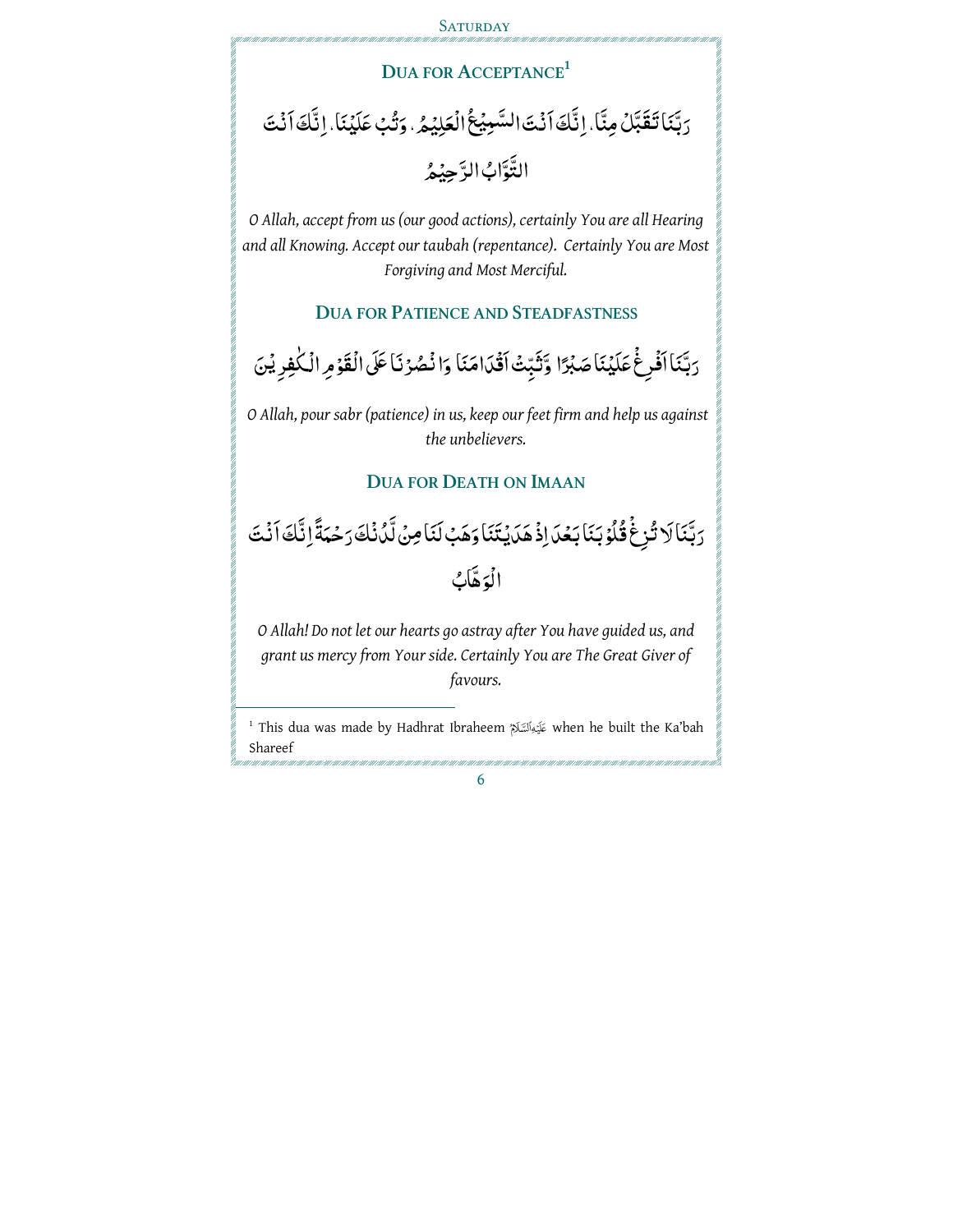#### **DUA FOR PIOUS CHILDREN**

#### رَبِّ هَبۡ لِيۡ مِنۡ لَّدُنۡكَ ذُرِّيَّةً طَيِّبَةًۚ إِنَّكَ سَعِيۡعُؕ الدُّعَاءِ ِّ ِ<br>مُ

*O Allah, bless me from Your side with good children. Certainly You hear all duas.* 

**DUA FOR FORGIVENESS AND STEADFASTNESS**

رَبَّنَا اغْفِرْلَنَا ذُُنُوْبَنَا وَاِسْرَافَنَا فِيْ اَمْرِنَا وَثَبِّتْ اَقْدَامَنَا وَانْصُرْنَا عَلَى :<br>ا ْ <u>ٔ</u> ْ الْقَوْمِ الْكُفِرِيْنَ

*O Allah, forgive our sins and forgive us for overstepping the mark, keep our feet firm and help us against the disbelievers.*

## **DUA FOR FORGIVENESS AND PROTECTION FROM DISGRACE ON THE DAY OF QIYAAMAH**

<sub>َد</sub>َبَّنَا فَاغْفِرْلَنَا ذُُذُوْبَنَا وَكَفِّرُ عَنَّاسَيِّئَاتِنَا وَتَوَفَّنَامَعَ الْاَبْرَارِ، <sub>دَ</sub>بَّنَا وَٰاتِنَا <u>ٔ</u> ْ مَا وَعَدُتَّنَا عَلٰى رُسُلِكَ وَلَا تُخْزِنَا يَوْمَ الْقِيَامَةِ . اِنَّكَ لَا تُخْلِفُ الْمِيْعَادَ

*O Allah, forgive our sins and pardon our wrongs and when removing our souls, include us among the righteous. O Allah, grant us what You have promised us through Your Messengers and do not disgrace us on the Day of Qiyaamah. Verily You do not break Your promise.*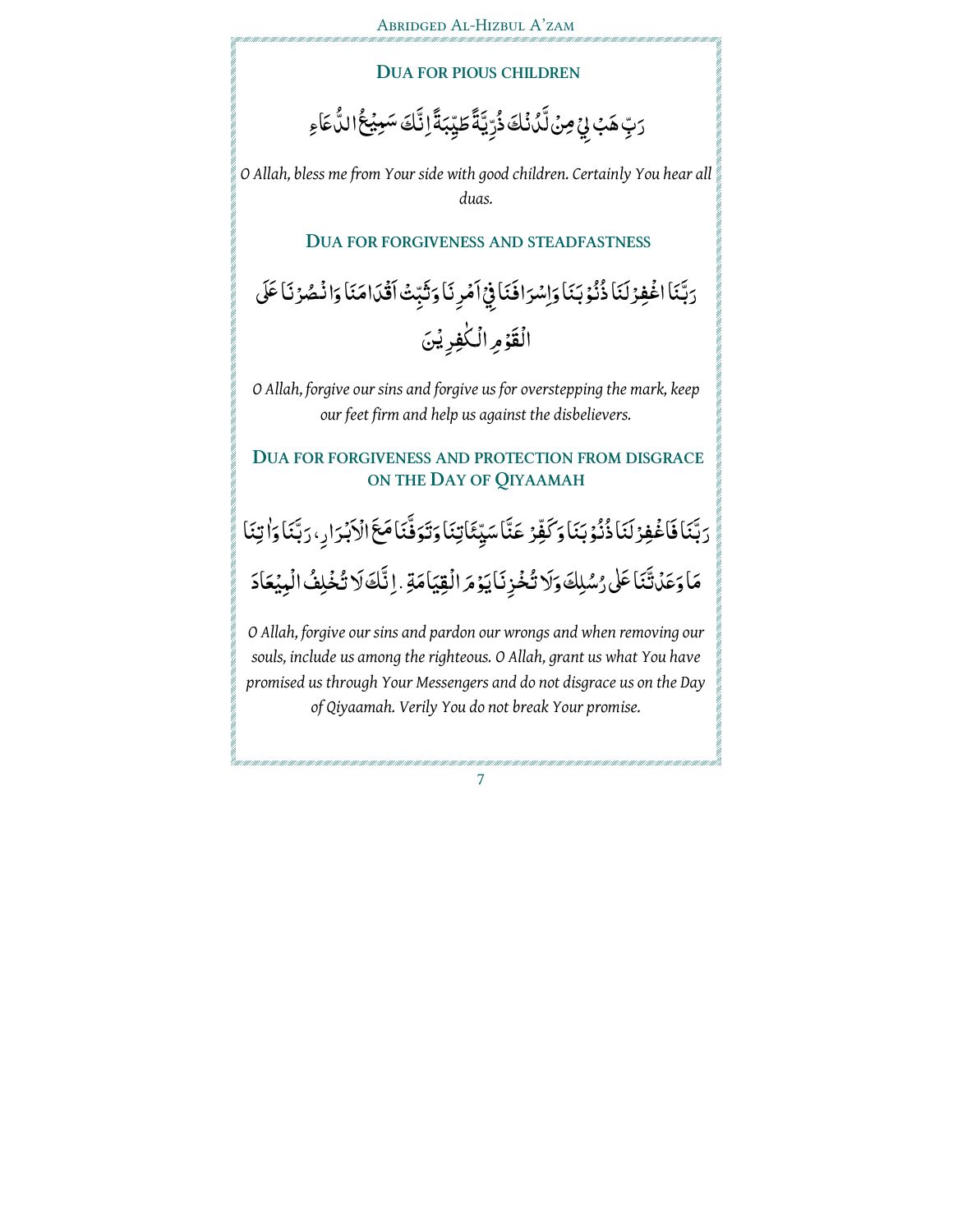#### **SATURDAY**

#### **DUA FOR FORGIVENESS<sup>1</sup>**

#### رَبَّنَا ظَلَمْنَآ اَنْفُسَنَا وَاِنُ لَّمُ تَغْفِرُ لَنَا وَتَرْحَمُنَا لَنَكُوْنَنَّ مِنَ الْخَاسِرِ يُنَ <u>َ</u> <u>ٔ</u>

*O Allah, we have wronged ourselves and if You do not forgive us and have mercy on us, we shall certainly be from the losers.* 

#### **DUA FOR FORGIVENESS AND PROTECTION**

<sub>َ</sub> تِ اغْفِرْ لِيُ وَلِاَخِيُ وَاَدْخِلُنَا فِيُ<sub>ّ د</sub>َحْمَتِكَ وَاَنْتَ اَرْحَمُّ الرَّاحِبِيُنَ. عَلَى اللهِ ْ تَوَكَّلْنَا رَبَّنَا لَا تَجْعَلْنَا فِتْنَةً لِّلْقَوْمِ الظَّالِمِيْنَ وَنَجِّنَا بِرَحْمَتِكَ مِنَ الْقَوْمِ الْكُفِرِيْنَ

*O Allah, forgive me and my brother and enter us into Your mercy. You are The Most Merciful. We place our trust in Allah. O Allah, do not make us a victimfor the cruel ones and save us, through Your mercy, from the disbelievers.* 

### **DUA FOR DEATH ON IMAAN AND STAYING IN THE COMPANY OF THE PIOUS<sup>2</sup>**

فَاطِرَ السَّمٰوٰتِ وَالْأَرۡضِ اَنۡتَ وَلِيِّ فِي الدُّنۡيَا وَالۡأَخِرَةِ تَوَفَّنِيۡ مُسۡلِمَّا ْ ٰ

į

 $^{\text{\tiny{1}}}$  This dua was made by Hadhrat Aadam كَيْوَالسَّلَامُ when he was removed from Jannah.

 $^2$  This dua was made by Hadhrat Yusuf عَلَيْوَالشَّلَامُ towards the end of his life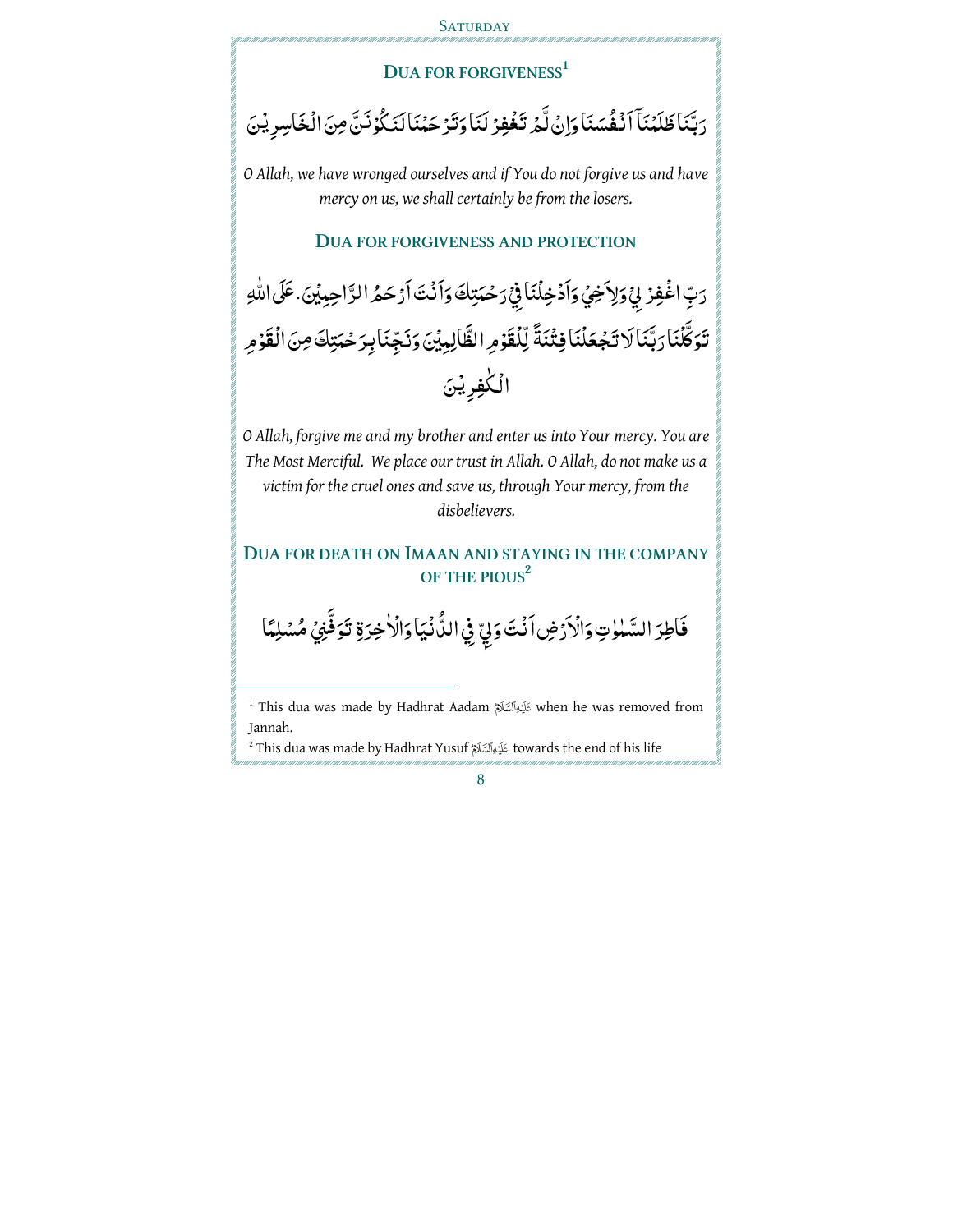#### Abridged Al-Hizbul A'zam

### وَّاَلۡحِقۡثِيۡ بِالصَّالِحِيۡنَ، اِنَّ رَبِّيۡ لَسَبِيۡعُ الدُّعَاءِ بُر<br>•

*O The Maker of the skies and the earth, You are my guardian in this world and the hereafter. Cause me to die as a Muslim and join me with the pious. Certainly, my Rabb hears all duas.* 

**DUA FOR ESTABLISHING SALAAH AND FORGIVENESS FOR OURSELVES, OUR PARENTS AND FOR ALL MUSLIMS**

َّ رَبِّ اجْعَلْنِيُ مُقِيۡمَ الصَّلٰوةِ وَمِنۡ ذُرِّيَّيۡ رَبَّنَا وَتَقَبَّلُ دُعَاءِ . رَبَّنَا اغۡفِرۡ لِيۡ ِّ وَلِوَالِدَيَّ وَلِلْمُؤْمِنِيْنَ يَوْمَ يَقُوْمُ الْحِسَابُ

*O Allah, make me and my children from those who establish salaah and accept my duas. O Allah, forgive me, my parents and all the Muslims on the Day of Reckoning.* 

**DUA FOR ALLAH'S MERCY AND EASE TO FULFIL ONES AIMS**

رَبَّنَا اٰتِنَا مِنۡ لَّدُنۡكَ رَحۡمَةً وَّهَيِّعۡ لَنَا مِنۡ اَمۡرِنَا رَشَدًا <u>ّ</u>

*O Allah, grant us Your mercy and make it easy for us to fulfill our aims.*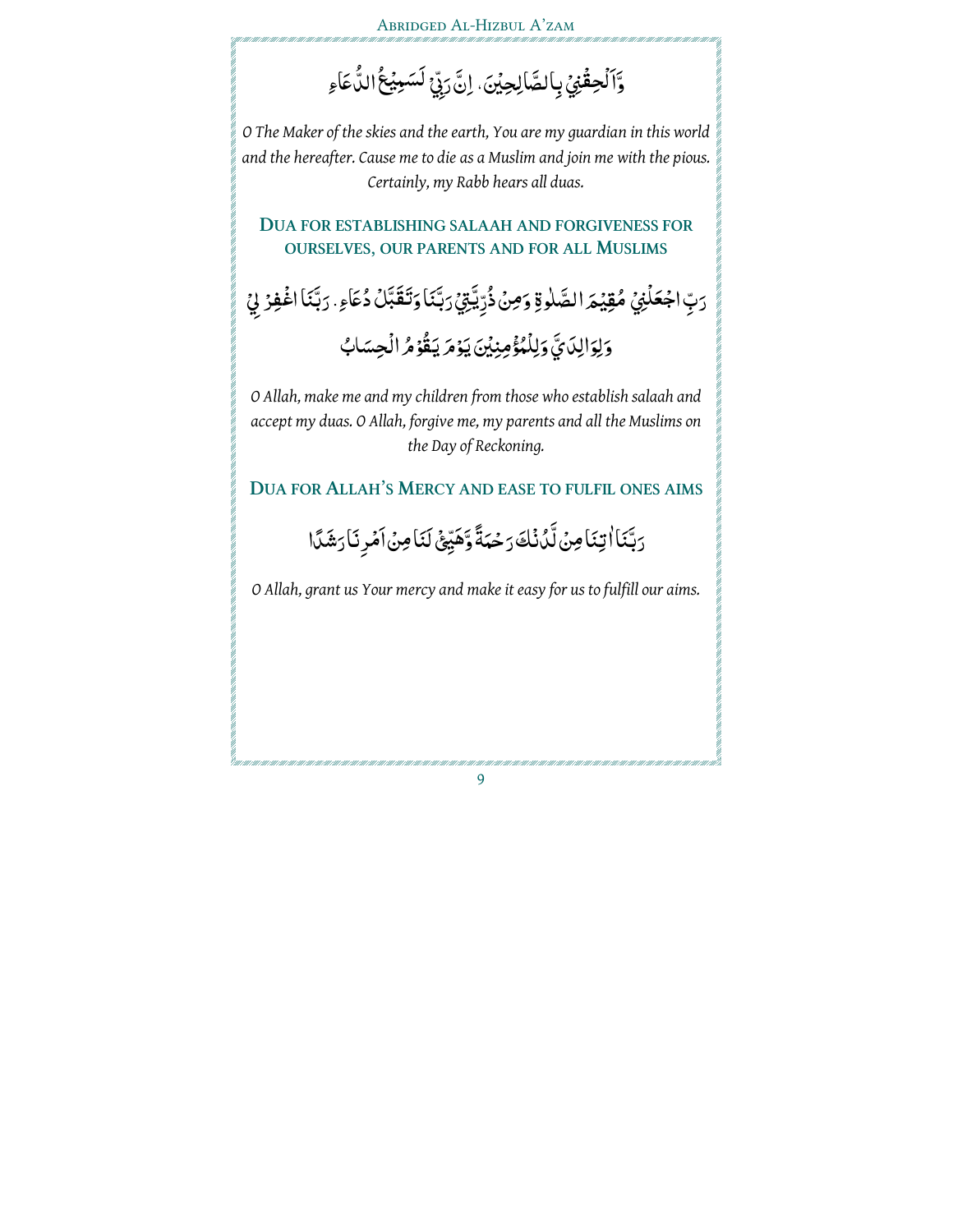.<br>IT I NOT I NOT I NOT I NOT I NOT I NOT I NOT I NOT I NOT I NOT I NOT I NOT I NOT I NOT I NOT I NOT I NOT

### **DUA FOR EASE IN ONE'S MATTERS<sup>1</sup>**

# رَبِّ اشۡمَـٰٓ لِيۡ صَدۡدِ مِّيۡ وَيَـُسِّنۡ لِيۡ أَمۡرِ مِّيۡ

*O Allah, open up my heart and make my work easy for me.* 

#### **DUA FOR INCREASE IN ILM**

# رَبَّ زِدٰۡٓ فِیۡعِل**ۡمَ**ّا

*O Allah, increase me in knowledge.* 

**DUA FOR FORGIVENESS<sup>2</sup>**

َلَا اِلْهَ اِلَّا اَنْتَ سُبْحَانَكَ اِنِّيۡ كُنۡتُ مِنَ الظَّالِبِيۡنَ

*There is no god besides You, You are Pure from all faults, definitely I am from the sinners.* 

#### **DUA FOR A WIFE AND FOR CHILDREN WHO WILL BE A COOLNESS TO YOUR EYES**

<sub>د</sub>َبَّنَاهَبُ لَنَامِنُ اَزْوَاجِنَا وَذُرِّيَّاتِنَا قُرَّةَاَعۡيُنِ وَّاجُعَلۡنَالِلۡمُتَّقِيۡنَ اِمَامَّا ْ ة<br>ما ِّ

Ĭ

 $^{\text{\tiny{1}}}$  Dua made by Hadhrat Moosa كَيْعِالسَّلَامْ before he went to Firaun to invite him to Islam.

 $^2$  Dua was made by Hadhrat Yunus كَيْوَالسَّلَامُ when he was trapped in the stomach of the fish.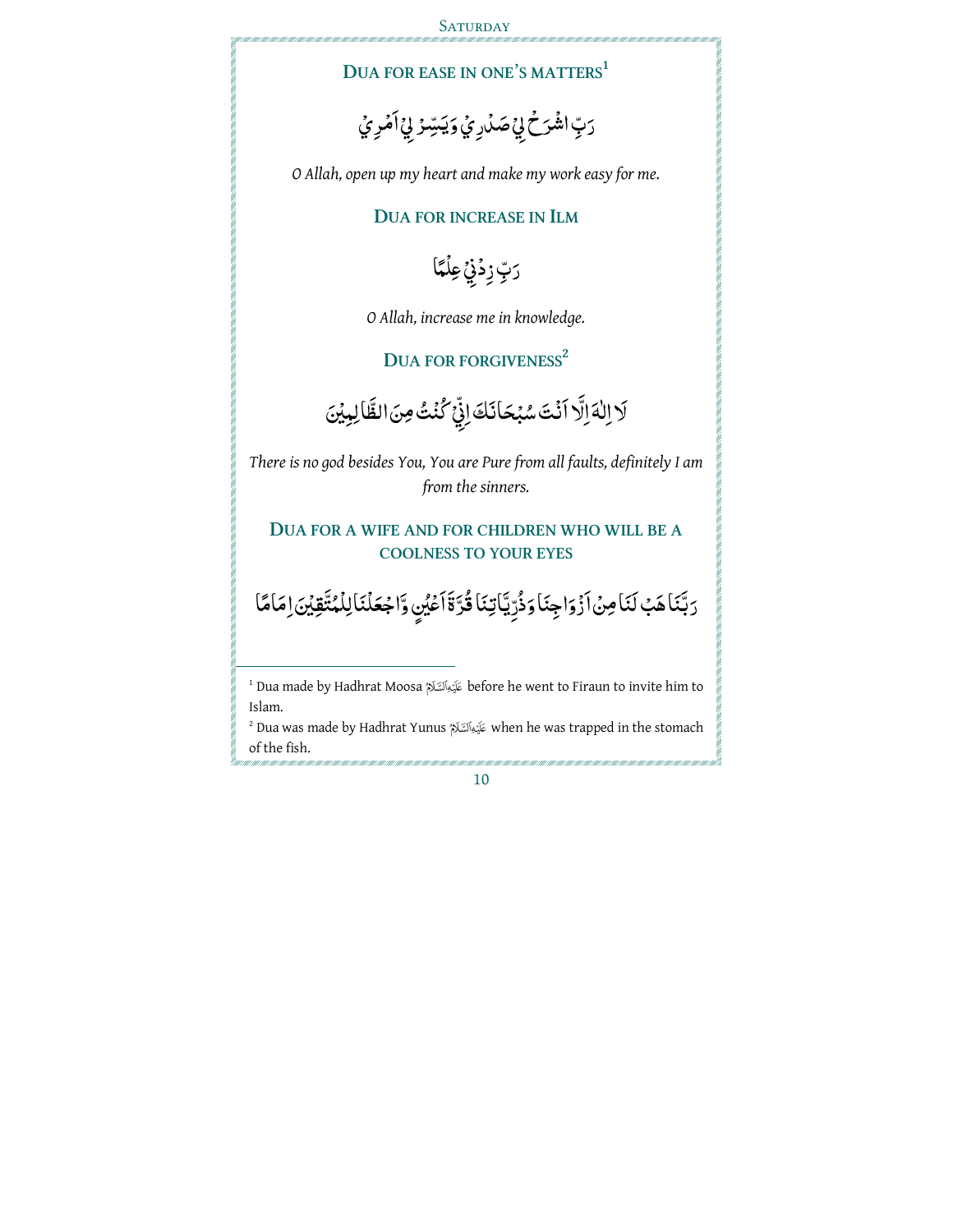*O Allah, grant us such wives and children who will be a source of coolness (delight) to our eyes and make us the leaders of pious people.* 

#### **DUA FOR CHILDREN**

َرَبِّ لَا تَذَرَذِ<sub>ِّ</sub> فَرُدًّا وَّأَنْتَ خَيْرُ الْوَارِثِيْنَ

*O Allah, do not leave me alone; You are the Best of protectors.* 

#### **DUA FOR PIOUS CHILDREN**

رَبِّ هَبُ لِيُ مِنَ الصَّالِحِيْنَ

*O Allah, grant me pious children.* 

**DUA FOR GOODNESS<sup>1</sup>**

<sub>َّ</sub>تٍ اِنِّيۡ لِمَاۤ اَنۡزَلۡتَ اِلِيَّ مِنۡ خَيۡرٍ فَقِيۡرٌ

*O Allah, I am desperately in need of whatever good You have in store for* 

*me.* 

**DUA FOR WISDOM, GOOD COMPANY, PIOUS CHILDREN AND JANNAH<sup>2</sup>**

رَبِّ هَبُ لِيُ حُكُمًّا وَّاَلُحِقُّنِيُ بِالصَّالِحِيْنَ. وَاجْعَلُ لِّيُ لِسَانَ صِدْقٍ فِي

<sup>1</sup> This dua was made by Hadhrat Moosa عَلَيْواَلسَّلَامُ

 $^{\rm 2}$  This dua was made by Hadhrat Ibraaheem كَيْدِٱلسَّلَامَ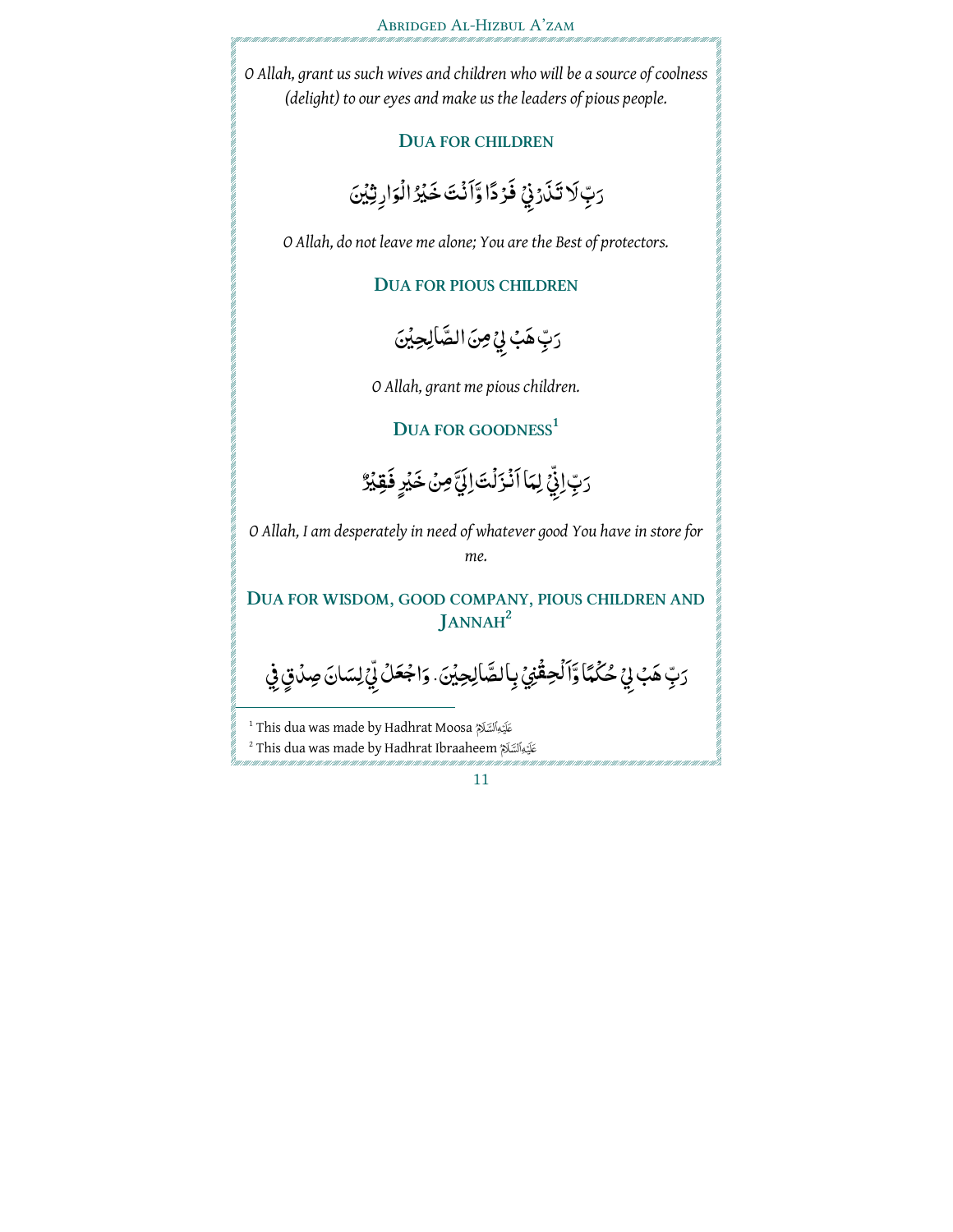**SATURDAY** 

nie z naczona z naczona w przez przez przez przez przez przez przez przez przez przez przez przez przez

الْأُخِرِ يُنَ وَاجْعَلْنِيُ مِنْ وَّرَثَةِ جَنَّةِ النَّعِيْمِ

*O Allah, bless me with wisdom and join me with the pious. Grant me a reputation of truthfulness in generations to come. Make me among those who will inherit the garden of bliss (Jannah).* 

#### **DUA FOR PROTECTION FROM JAHANNAM**

<sub>َدَ</sub>بَّنَا اصْرِفْ عَنَّا عَذَابَ جَهَنَّ<sub>م</sub>َ اِنَّ عَذَا بَهَا كَانَ غَرَامًا. اِنَّهَا سَاءَتُ ة<br>ما مُسْتَقَرَّا وَّمُقَامَّا

*O Allah, turn away the punishment of Jahannam from us. Certainly its punishment is indeed dreadful. Undoubtedly it is an evil place for staying and resting.* 

# **DUA OF SHUKR (APPRECIATION) 1**

رَبِّ اَوۡزِعۡفِیۡ اَنۡ اَشۡکُرَ نِعۡمَتَكَ الَّٰتِیۡٓ اَنۡعَمۡتَ عَلَیَّ وَعَلٰی وَالِدَیۡ مَآنۡ اَعۡمَلَ :<br>ا صَالِحَاتَزْضُهُ وَاَدْخِلُنِيُ بِرَحْمَتِكَ فِيۡ عِبَادِكَاالصَّالِحِيۡنَ ٰ ْ ْ

*O Allah, make me grateful to You for Your favours that You have bestowed me and my parents, and (grant me the ability) to do such actions that will please You. O Allah (Please) include me, through Your mercy, amongst Your pious servants.* 

l

<sup>&</sup>lt;sup>1</sup> This dua was made by Hadhrat Sulaymaan عَيْدِٱلسَّلَامُ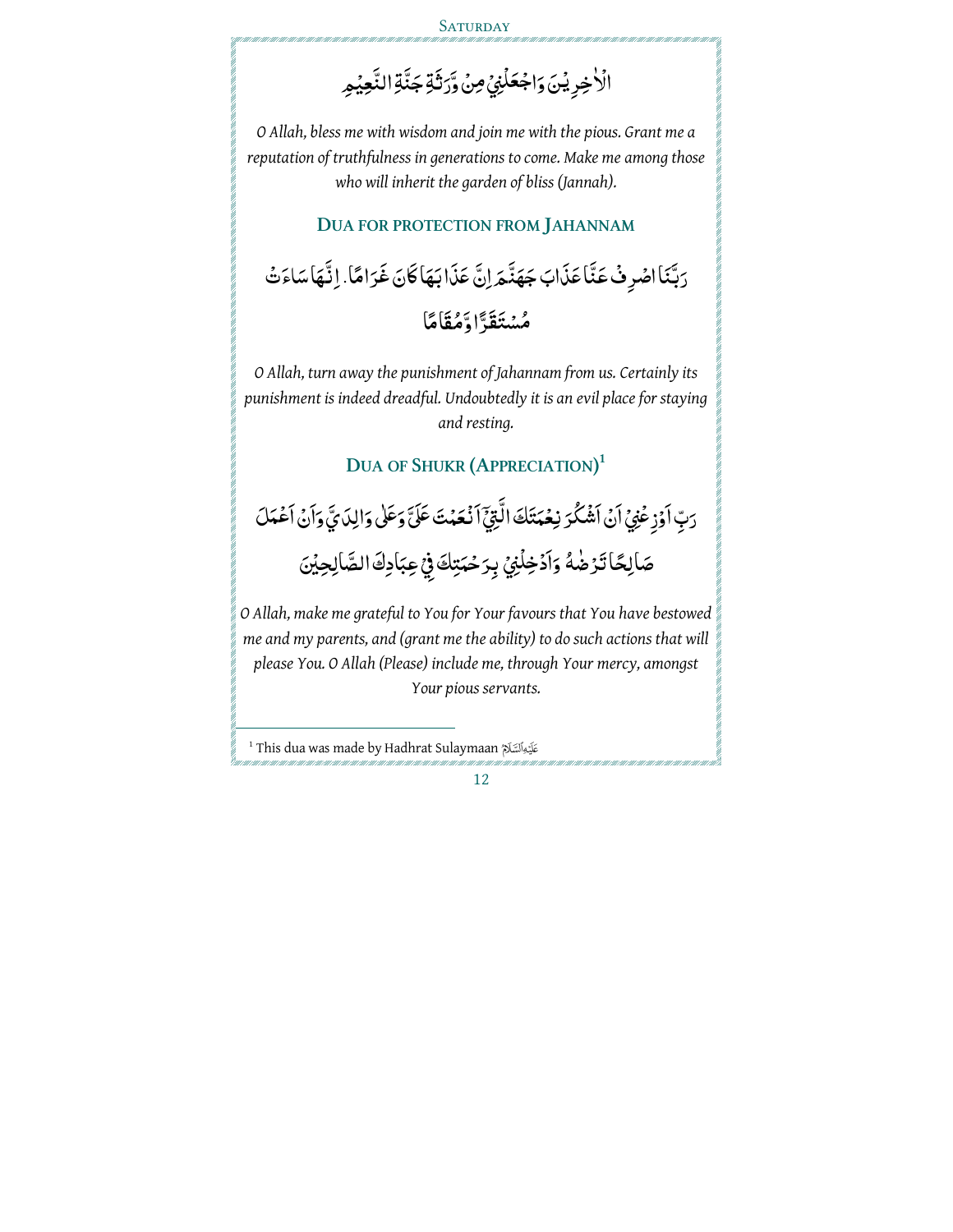Abridged Al-Hizbul A'zam

ar can can an ar an can can an an can can can can an an c

#### **DUA FOR FORGIVENESS**

رَبِّ اِنِّيۡ ظَلَمۡتُ نَفۡسِيۡ فَاغۡفِرۡ لِيۡ

*O Allah, I have oppressed myself, please forgive me.* 

### **DUA FOR FORGIVENESS OF THOSE WHO HAVE PASSED AWAY AND DUA FOR A CLEAN HEART**

رَبَّنَا اغْفِرْ لَنَا وَلِاخْوَا نِنَا الَّذِيْنَ سَبَقُوْنَا بِالْاِيْمَانِ وَلَا تَجْعَلُ فِيْ قُلُوُبِنَا <u>ٔ</u> ْ <u>ٔ</u> ْ ۼِلَّا لِّلَّذِيۡنَاٰمَنُوۡا رَبَّنَاۚ اِنَّكَ رَءُوۡ فُّ رَّحِیۡمًّ <u>ا</u><br>ا <u>ا</u>

*O Allah, forgive us and our Muslim brothers who have passed away with Imaan and do not allow us to have any ill feelings in our hearts towards any Muslims. O Allah, You are Most Kind and Merciful.* 

### **DUA FOR FORGIVENESS OF ONE'S PARENTS AND FOR ANYONE WHO ENTERS ONE'S HOME<sup>1</sup>**

#### رَبِّ اغْفِرْ بِيْ وَلِوَالِدَيَّ وَلِيَنْ دَخَلَ بَيْتِيَ مُؤْمِنًا وَّلِلْمُؤْمِنِيْنَ وَالْمُؤْمِنَاتِ <u>ّ</u>

*O Allah, forgive me, my parents, and those Muslims who have entered my house as well as all the Muslim men and women.*

<sup>1</sup> This dua was made by Hadhrat Nooh لَكَيْوَالِسَّلَامُ

l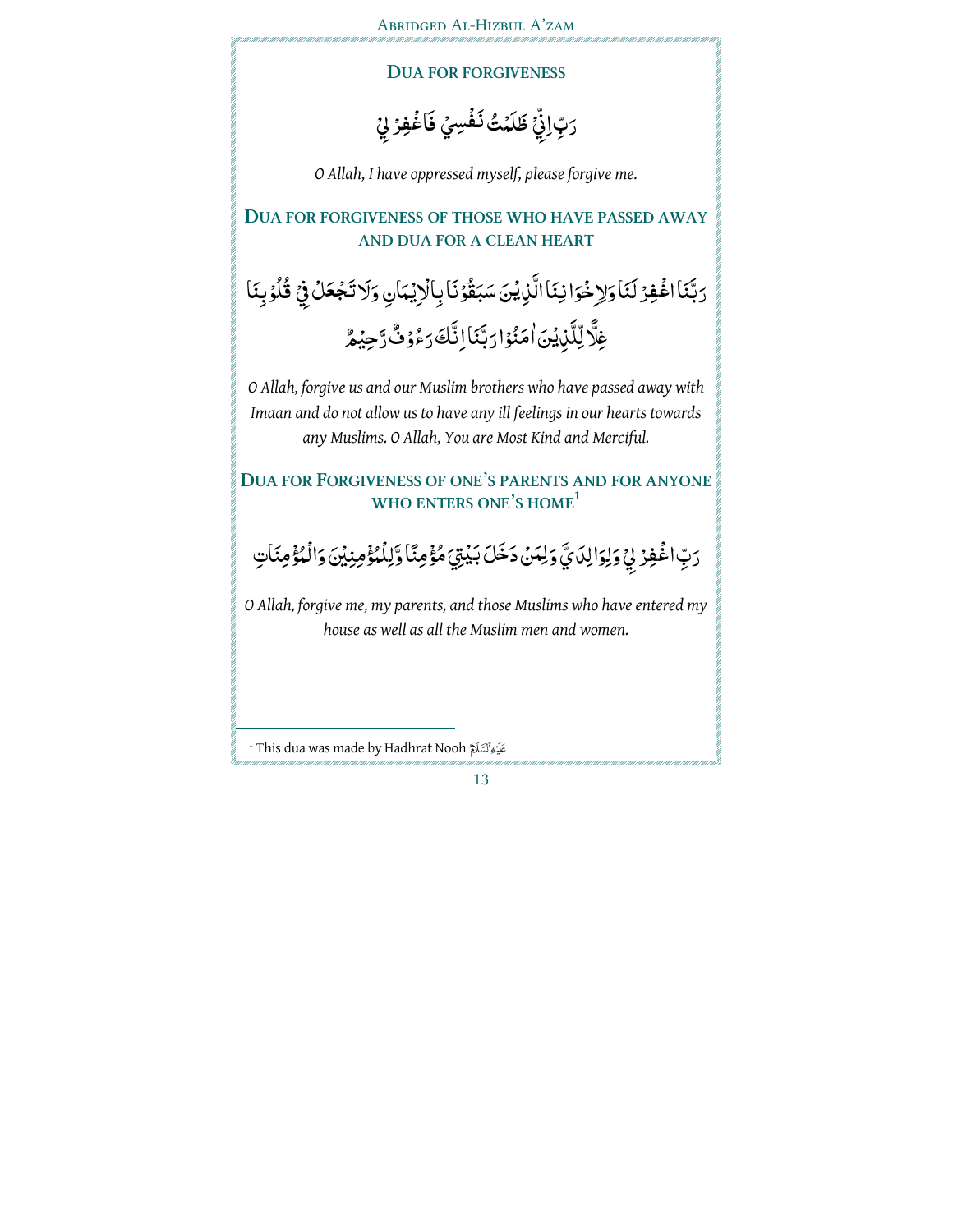#### **SUNDAY**

# *SU N D A Y*

#### **PRAISES OF ALLAH TA'ALA**

#### ؚ<br>ؙ اَللّٰهُمَّ لَكَ الْحَمْدُ كُلَّهُ ، وَلَكَ الشَّكْرُ كُلَّهُ ، وَلَكَ الْمُلْكُ كُلَّهُ ، وَلَكَ الْخَلْقُ  $\frac{1}{2}$  $\frac{1}{2}$  $\frac{1}{2}$ كُلُّهُ . بِيَدِكَ الْخَيْرُ كُلُّهُ . وَالَيْكَ يَرُجِعُ الْاَمْرُكُلُّهُ  $\ddot{\phantom{0}}$ ْ  $\frac{1}{2}$  $\ddot{\phantom{0}}$

*O Allah, all praise and gratitude is for You, the entire kingdom and creation belong to You. All good is in Your hands and all matters ultimately return to You.* 

**DUROOD UPON RASULULLAH** 

ٱللَّهُمَّ صَلِّ عَلَىٰ رُوۡحٍ مُحَمَّدٍ فِي الۡأَرۡوَاحِ ۚ، وَصَلِّ عَلَىٰ جَسَدِ مُحَمَّدٍ فِي ا<br>ا <u>ّ</u> ن<br>ا الْاَجْسَادِ، وَصَلِّ عَلَى قَبْرِ مُحَمَّدٍ فِي الْقُبْوُرِ <u>ٔ</u>

*O Allah, send Your special mercy on the soul of our Noble Master Nabi Muhammad among all human souls, send Your special mercy on the body of our Noble Master Muhammad* , *among all bodies, send Your special mercy on the grave of our Noble Master Muhammad* , *among all the graves.* 

**BEGGING ALLAH TA'ALA THROUGH HIS BEAUTIFUL NAMES**

يَانُوْرَ السَّمْوَاتِ وَالْأَرْضِ، يَأْزَيْنَ السَّمْوَاتِ وَالْأَرْضِ، يَأْجَبَّارَ السَّمْوَاتِ ٰ ْ ٰ ْ ٰ :<br>إ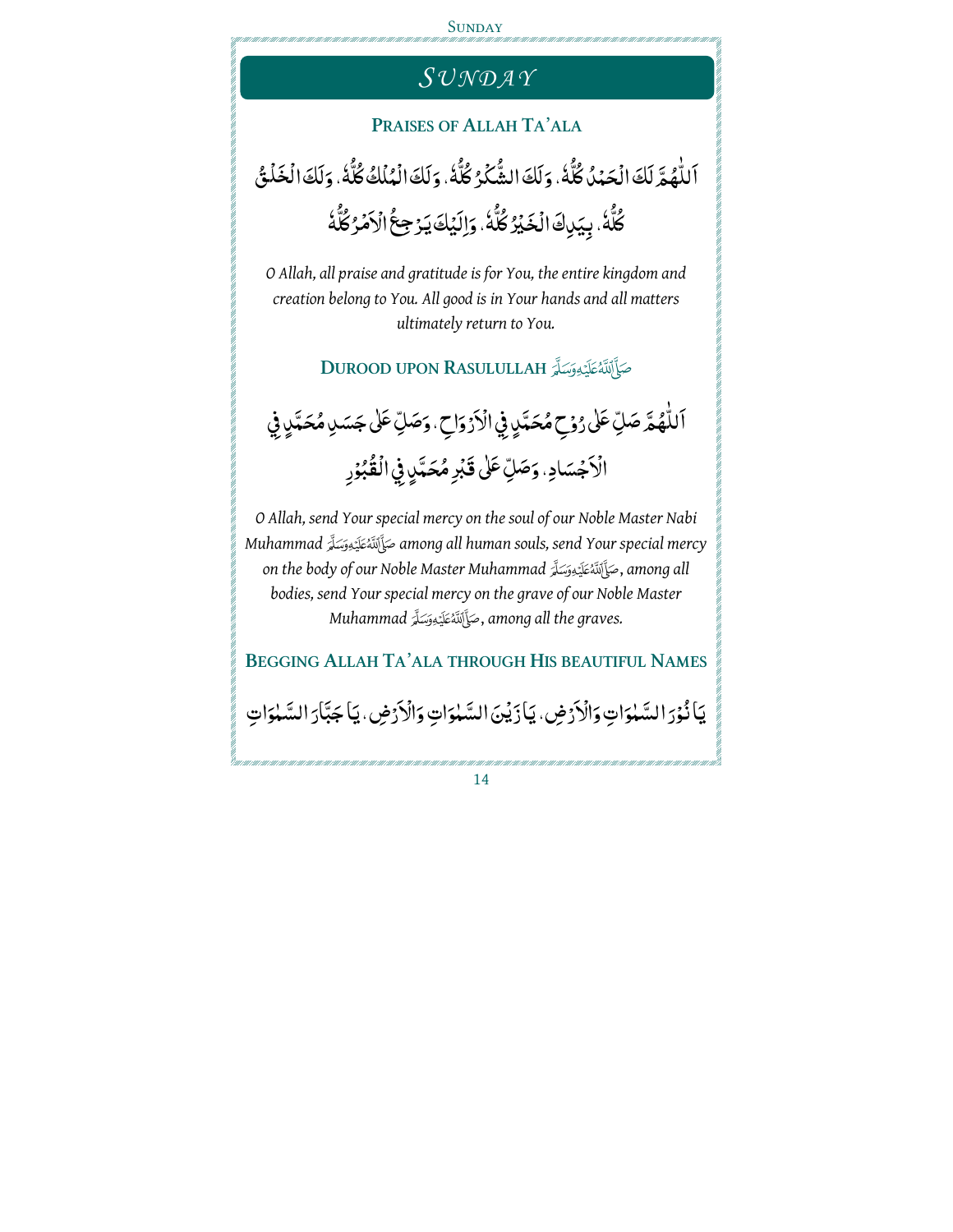#### وَالْأَرْضِ، يَاعِمَادَالسَّنْوَاتِ وَالْأَرْضِ، يَأْبَدِيْنَجَ السَّنْوَاتِ وَالْأَرْضِ، يَأْ ٰ <u>ب</u> <u>ّ</u> ٰ <u>بَ</u> <u>ّ</u> ْ قَيَّامَ السَّنْوَاتِ وَالْأَرْضِ، يَأْذَا الْجَلَالِ وَالْزَكْرَامِ ْ **ّ** Ĭ, ِ<br>په مو

*O The One who is the light of the heavens and the earth. O The One who is the beauty of the heavens and the earth. O The Mighty King of the heavens and earth. O The Supporter of the heavens and earth. O The Originator of the heavens and earth. O The Sustainer of the heavens and earth. O The Majestic and Kind.* 

#### **DUA FOR IMAAN AND YAQEEN**

ٰ ٱللَّهُمَّ اِنِّيۡۚ ٱَسۡلَٰٓلُكَۚ اِيۡـُمَاَنَّاۤ يُّبَاشِرُ قَلۡبِيۡ، وَيَقِيۡنَاۤ صَادِقًاۤ حَتَّى ٱعۡلَمَ ٱنَّـٰٓهُۚ لَا -<br>" بُ<br>ٌ ؚ<br>ؙ ٗ يُصِيۡبُنِيۡۚ اِلَّا مَاكَتَبۡتَ بِيۡ، وَرِضَٱبِمَاقَسَمۡتَ بِيۡاتَـٰٓكَ عَلٰى كُلِّ شَيۡءٍ قَـٰرِيۡرٌ ۢ بُم<br>ا

*O Allah, I beg of You to bless me with such Imaan that enters deeply into my heart and the proper yaqeen (firm belief) which will cause me to realise that whatever happens to me was already decided by You for me. Allow me to be pleased with whatever You have written for me. Certainly You have power over everything.* 

#### **DUA FOR STRONG IMAAN, A FEARFUL HEART, TRUE YAQEEN AND FIRMNESS IN DEEN**

اَللّهُمَّ لِيُّ اَسْاَلُكَ إِيْمَانًا دَائِمًا وَاَسْاَلُكَ قَلْبًا خَاشِعًا، وَاَسْاَلُكَ يَقِيْنًا ؚ<br>ؙ ؚ<br>پ ؚ<br>پ ؚ<br>پ صَادِقًا. وَأَسْأَلُكَ دِيْنًا قَيِّمًا ْ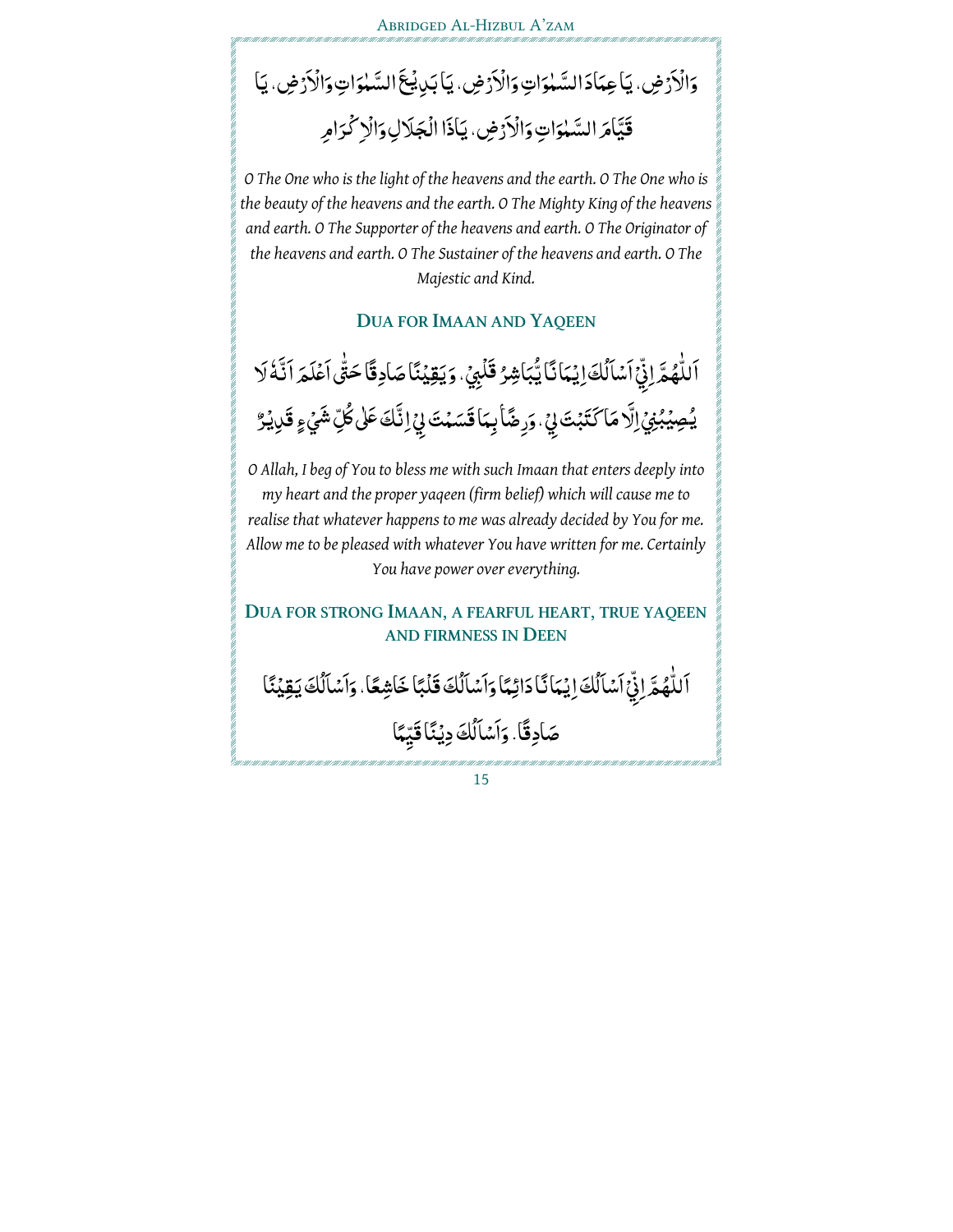

*O Allah, I beg of You (to bless me with) Imaan which remains forever, and I ask You for a humble heart and true belief and I ask You for firmness in Deen.* 

## **DUA FOR STRONG IMAAN, GUIDANCE AND BENEFICIAL KNOWLEDGE**

اَللَّهُمَّ اِنِّيۡ اَسۡلَٰكَ اِيۡمَانَٓاۚ دَائِمًاۚ وَهُدَّى قَيِّمَاۚ وَعِلۡمًا نَّافِعًا ْ ٰ

*O Allah, I beg of You for Imaan that remains forever, correct guidance and beneficial knowledge.* 

**DUA FOR STRONG IMAAN, NEVER-ENDING FAVOURS AND THE COMPANIONSHIP OF RASULULLAH IN JANNAH**

ٱللَّهُمَّ اِنِّيۡۚ ٱَشَاَلُكَ اِيۡمَانَّالَا يَرۡ تَلُّ، وَنَعِيۡمَالَا يَنۡفَلُ، وَمُرَافَقَةَ نَبِيِّنَا بُ<br>ٌ ؚ<br>ؙ ِ<br>ٌ :<br>ا مُحَمَّدٍ صَلَّى اللّٰهُ عَلَيۡهِ وَسَلَّمَ فِيۡۚ ٱعۡلٰىٰ دَرَجَةِ الۡجَنَّةِ، جَنَّةِ الۡخُلۡلِ ا<br>ا ڵ ْ ُ<br>ٌ

*O Allah, I beg of You to bless me with Imaan which does not leave, favours which never end and the company of our beloved Nabi Muhammad in the highest stages of Jannah.* 

**DUA FOR BEAUTIFUL IMAAN AND HIDAAYAT (GUIDANCE)** 

ٱللَّهُمَّ زَيِّنَّا بِزِيْنَةِ الْإِيْمَانِ وَاجْعَلْنَا هُدَاةً مُّهُتَدِيْنَ *ّ* ؚ<br>'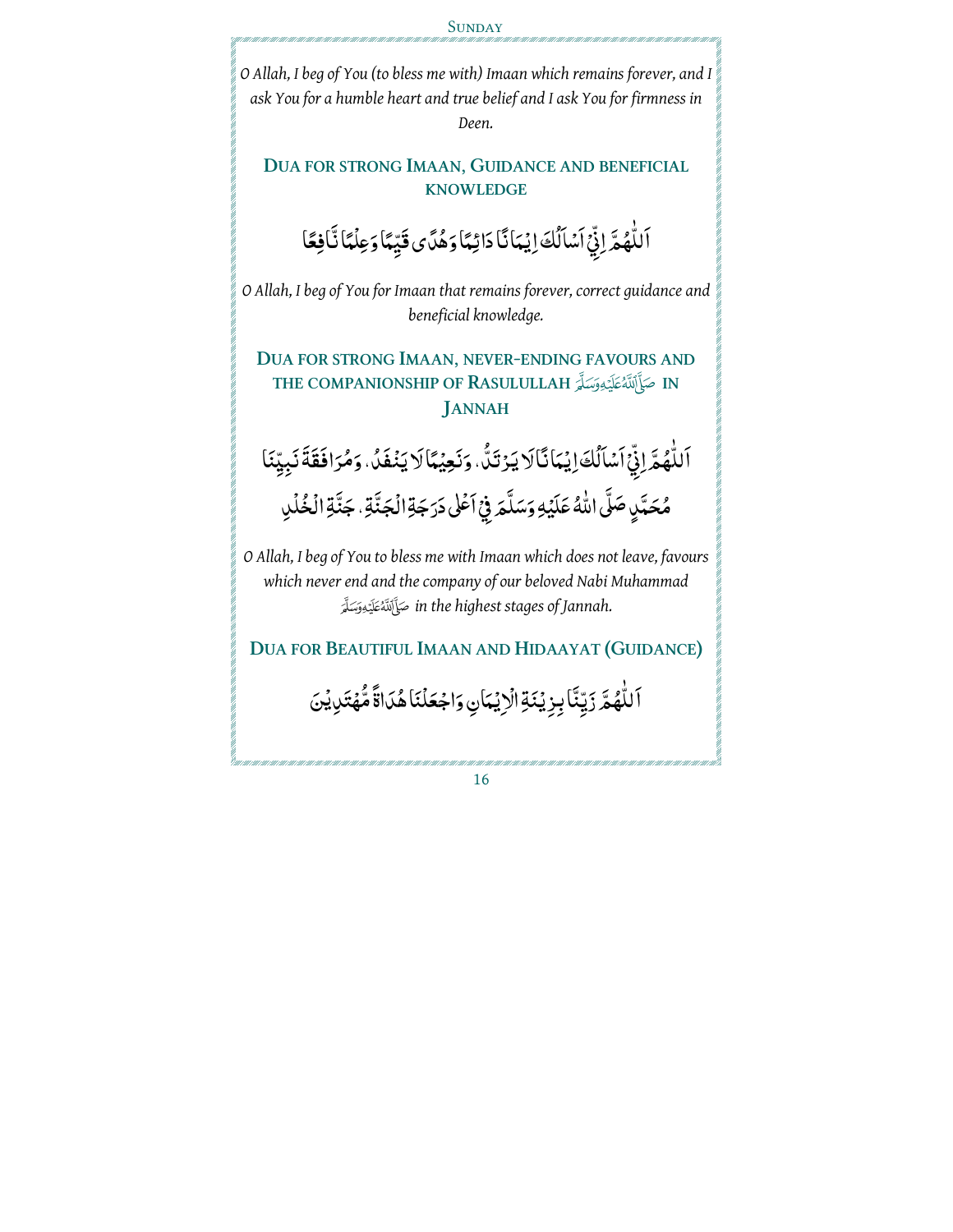*O Allah, beautify us with the beauty of Imaan, guide us and make us guides for others as well (to the right path).* 

#### **DUA FOR IMAAN TO BECOME BELOVED TO US**

اَللَّهُمَّ حَبِّبُ اِلَيۡنَاۤ الۡ(ِيۡمَانَ وَزَيِّنۡهُ فِيۡ قُلُوۡ بِنَاۚ وَكَرِّهۡ إِلَيۡنَاۤ الۡـُكۡفُرَ وَالۡفُسُوۡقَ <u>ا</u><br>ا <u>ٔ</u> ْ ا<br>ا وَالْعِصْيَانَ وَاجْعَلْنَا مِنَ الرَّاشِدِيْنَ

*O Allah, make Imaan beloved to us and beautify our hearts with it and make us hate kufr (disbelief), immorality and sin and include us from the pious.* 

**DUA FOR PROTECTION FROM KUFR, POVERTY AND PUNISHMENT IN THE GRAVE**

اَللّهُمَّ لِيُّ ٱعُوْذُ بِكَ مِنَ الْكُفُرِ وَالْفَقُرِ ، اَللّهُمَّ لِيُّ ٱعُوْذُبِكَ مِنْ عَذَابِ ٰ ْ ٰ <u>ٔ</u> الْقَبْرِلَا اِلْهَ اِلَّا اَنْتَ

*O Allah, I seek Your protection from (kufr) disbelief and poverty. O Allah, I seek Your protection from being punished in the grave. There is no God besides You.* 

#### **DUA FOR IMAAN AND GOOD AKHLAAQ**

ٱللَّهُمَّ اِنِّيۡ ٱسۡلَٰٓلُكَ صِحَّةً فِيۡۚ اِيۡـُمَانِ ۚ، وَاِيۡـُمَانَّاۚ فِيۡ حُسۡنِ خُلُقٍ ، وَنَـجَاةً يَّتۡبَعُهَا ْ ؚ<br>ؙ ْ ْ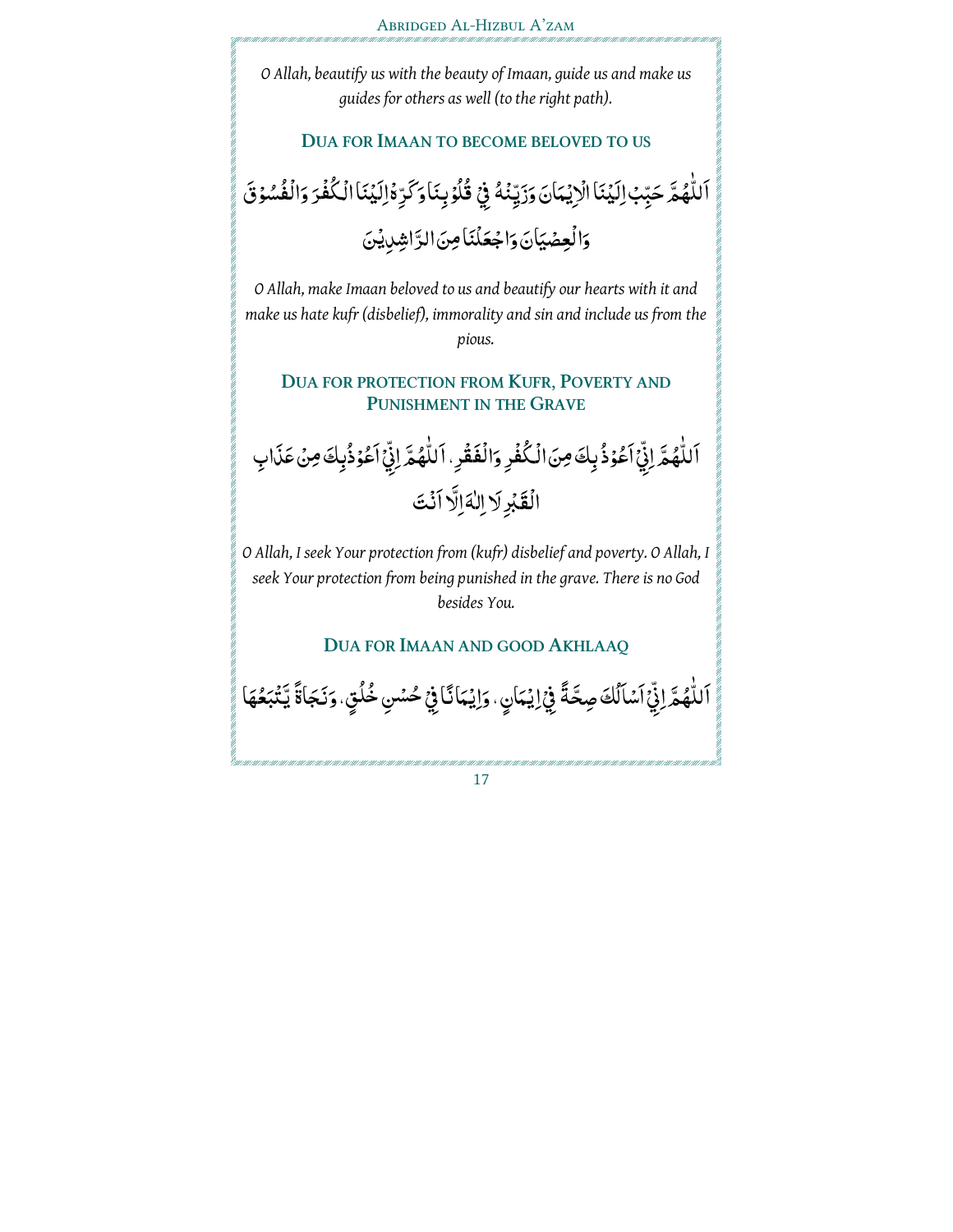#### **SUNDAY**

# فَلَاحٌ، وَّرَحْمَةً مِّنْكَ وَعَافِيَةً وَّ مَغْفِرَةً مِّنْكَ وَرِضْوَا نَّا

*O Allah, I beg of You for perfect Imaan, such Imaan which has good manners, a good life (in this world) followed by complete success (in the Hereafter). I beg of Your mercy, peace and forgiveness and (I beg) for Your pleasure.* 

**DUAS FOR THE FORGIVENESS AND MERCY OF ALLAH TA'ALA**

اَللَّهُمَّ اغُفِرُ لِيُ وَارْحَنْنِيُ وَاَدۡخِلۡنِيَ الۡجَنَّةَ .<br>-ؚ<br>ؙ

*O Allah, forgive me, have mercy on me and enter me into Jannah.* 

اَللَّهُمَّ اعۡفُ عَنِّيۡ فَاِنَّكَ عَفُوٌّ كَرِيۡمُّ ؚ<br>ؙ ؘ

*O, Allah, forgive me as You are Most Kind and most Forgiving.* 

ٱللَّهُمَّ اغۡفِرۡ بِيۡٓ وَارۡحَمۡنِيۡ وَتُٰبۡ عَلَىٰٓ اِنَّكَ اَنۡتَ التَّوَّابُ الرَّحِیۡمُ .<br>-.<br>-ة<br>د

*O Allah, forgive me, have mercy on me, accept my taubah (repentance), certainly You are Most Forgiving and Most Merciful.* 

رَبَّنَا لَا تُؤَاخِذُنَآ اِنُ نَّسِيُنَآ اَوۡ اَخۡطَأۡنَا، رَبَّنَا وَلَا تَحۡلِنُ عَلَيۡنَآۚ اِصۡرًا کَمَا :<br>ا حَمَلْتَهُ عَلَى الَّذِيْنَ مِنْ قَبْلِنَا، رَبَّنَا وَلَا تُحَبِّلُنَا مَالَا طَاقَةَ لَنَا بِهِ وَاعْفُ عَنَّا  $\frac{1}{2}$ ْ َن ُصر َلاَنا فَا ْن َْنا، اَ ْن َت َ مو ْ َحم ار َ َنا و لَ ا ْغِفر َ ْ َن و ي ِ ْ ِم الْ ٰلجِفر ا ََ7> َ الْقوْ :<br>إ ْ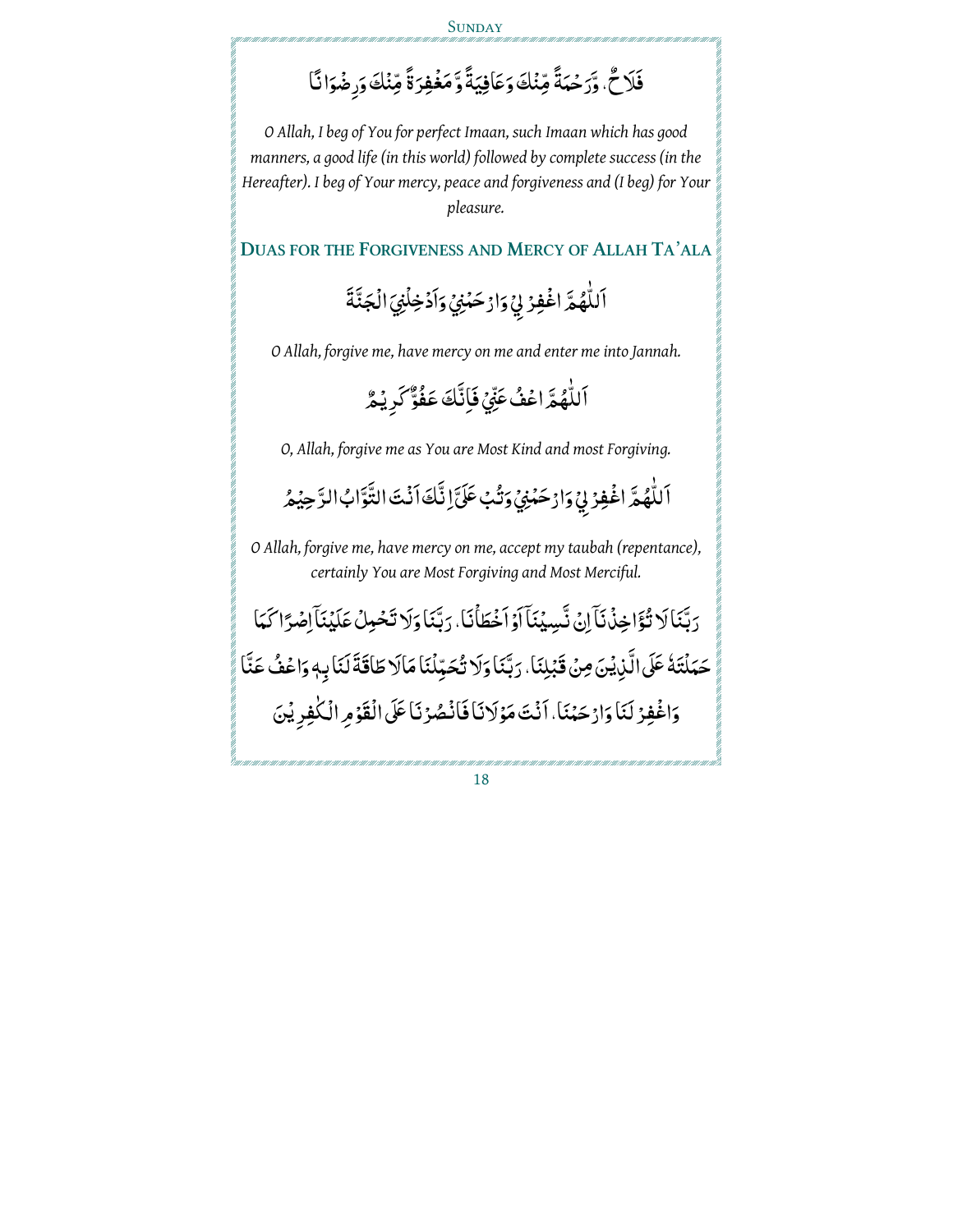*O Allah do not punish us for the sins we did by mistake or in error. Do not load us with such heavy duties which had been placed on the people before us. O Allah, do not load us with that which we cannot manage. Overlook our sins, Forgive us and have mercy on us. You are our Master so help us against the disbelievers.* 

> َرَبِّ اغْفِرُ وَارْحَمْ وَأَنْتَ خَيْرُ الرَّاحِبِيْنَ ْ

*O Allah, forgive us and have mercy upon us. Certainly You are the best of those who show Mercy.* 

> <sub>دَ</sub>بَّنَا ٰاٰمَنَّا فَاَغْفِرْ لَنَا وَارْحَمْنَا وَاَنْتَ خَيْرُ الرَّاحِبِيْنَ ْ

*O Allah, we have brought Imaan, forgive us and have mercy on us and You are the best of those who show Mercy.* 

#### **SAYYIDUL ISTIGHFAAR**

سَ<mark>يِّدُ الْاِسْتِغْفَارُ</mark>: اَللَّهُمَّ اَنْتَ <sub>ك</sub>َيِّةٍ لَا اِلٰهَ اِلَّا اَنْتَ خَلَقْتَنِيُّ وَاَنَا عَبْدُكَ وَاَنَا .<br>-<u>ْ</u> ؚ<br>' **ٔ** عَلَىٰ عَهْدِكَ وَوَعْدِكَ مَا اسْتَطَعْتُ، أَعْوُذُ بِكَ مِنْ شَرِّ مَا صَنَعْتُ، أَبُوْءُ لَكَ <u>ٔ</u> <u>ٔ</u> بِنِعۡمَتِكَ عَلَيَّ وَٱبۡوۡءُ بِذَنٰۡٓئِيۡ فَٱغۡفِرۡ لِيۡ فَاِنَّهُۢ لَا يَغۡفِرُ الذُّنُوُبَ اِلَّا اَنۡتَ  $\frac{1}{2}$ ۢ

*O Allah, You are my Rabb, there is no god besides You. You have created me and I am Your servant. As far as possible I try to fulfill the promises (which I made to You). I seek Your protection from the evil of my sins. I fully acknowledge the favours You have given to me and I admit my*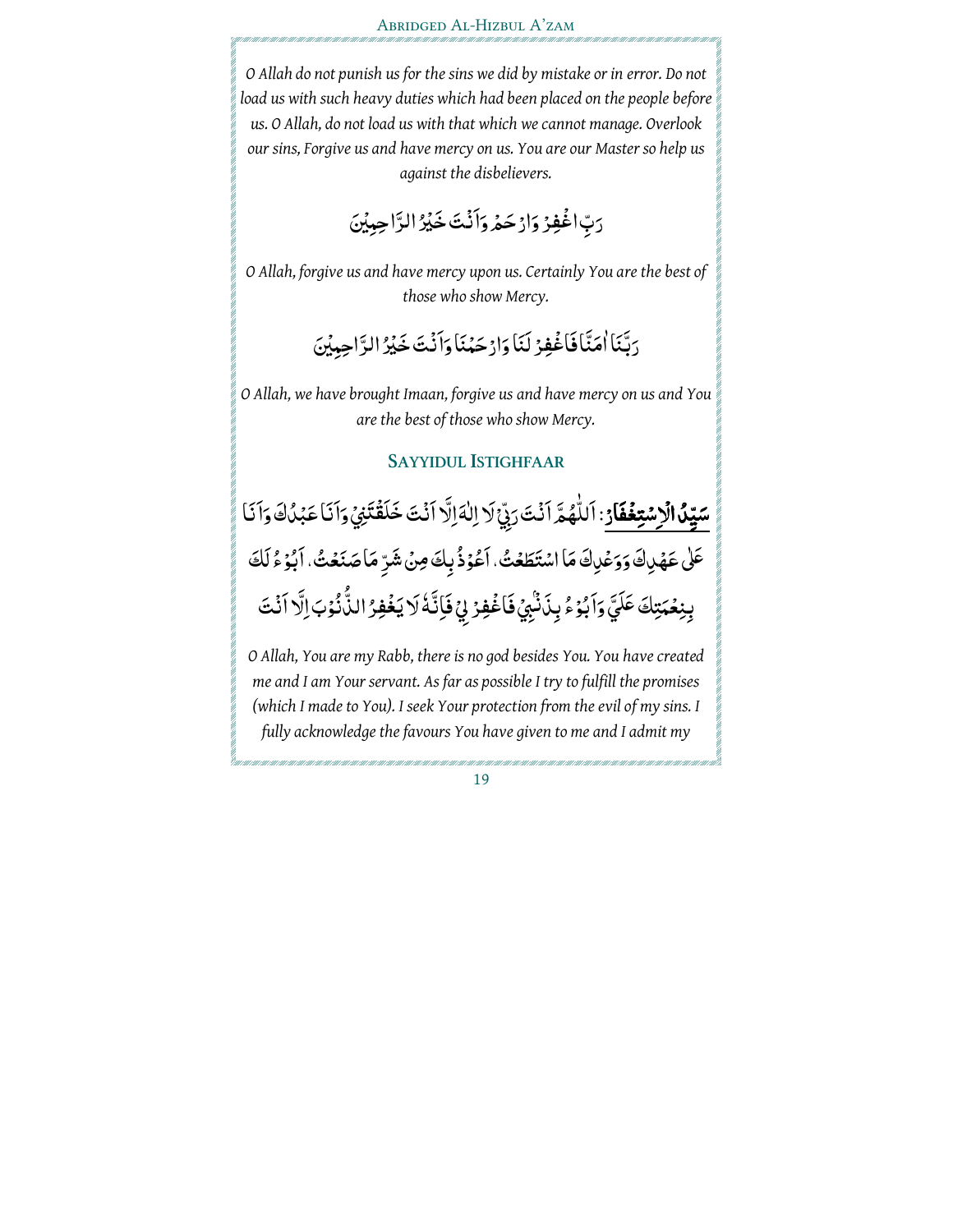*mistakes. Please forgive me since no one besides You can forgive sins.* 

#### اَللَّهُمَّ اَسۡتَغۡفِرُكَ لِذَٰٓنَٰىٖىۡ وَاَسۡاَلُٰكَ رَحۡمَتَكَ ؚ<br>ؙ ر<br>پا ۢ

*O Allah, I beg You to forgive my sins and I beg of You for Your mercy.* 

#### اَللَّهُمَّ اغْفِرْ لِيُ ذَنَّبِيُ كُلَّهُ دِقَّهُ وَجِلَّهُ وَاوَّلَهُ وَاخِرَةُ عَلَانِيَتَهُ وَسِرَّةُ ؚ<br>ؙ ٗ ٗ  $\frac{1}{2}$  $\frac{1}{2}$ ٗ ֠֠֡֝

*O Allah, forgive all my sins, small and big, the first and the last, and those which I did openly or secretly.* 

# **DUA FOR FORGIVENESS<sup>10</sup>**

اَللّٰهُمَّ اِنِّيۡ ظَلَمۡتُ نَفۡسِيۡ ظُلۡمًا كَثِيۡرًا وَّلَا يَغۡفِرُ الذُّنُوۡبَ اِلَّا اَنۡتَ فَاغۡفِرۡ لِيۡ ٰ مَغْفِرَةً مِّنْ عِنْدِكَ وَارْحَمْنِيُ اِنَّكَ اَنْتَ الْغَفُّوْرُ الرَّحِيْمُ ْ ْ

*O Allah, I have seriously wronged myself and no one besides You can forgive sins, so forgive me and have mercy on me. Certainly You are Most Forgiving and Most Merciful.* 

#### رَبَّنَآ اِنَّنَآ اٰمَنَّا فَاغْفِرُ لَنَا ذُٰنُوْبَنَا وَكَفِّرُ عَنَّا سَيِّاٰتِنَا وَتَوَفَّنَا مَعَ الْاَبْرَارِ  $\begin{array}{c} \begin{array}{c} \hline \end{array} \\ \hline \end{array}$ <u>ٔ</u> ْ

*O Allah, we have brought Imaan, forgive our sins and overlook our mistakes and allow us to die with the righteous.* 

l

<sup>&</sup>lt;sup>10</sup> This dua was taught to Hadhrat Abu Bakr دَخِوَاللَّهُ by Rasulullah أَاللَّهُ عَلَيْهِ وَسَلَّةِ by Rasulullah

<sup>20</sup>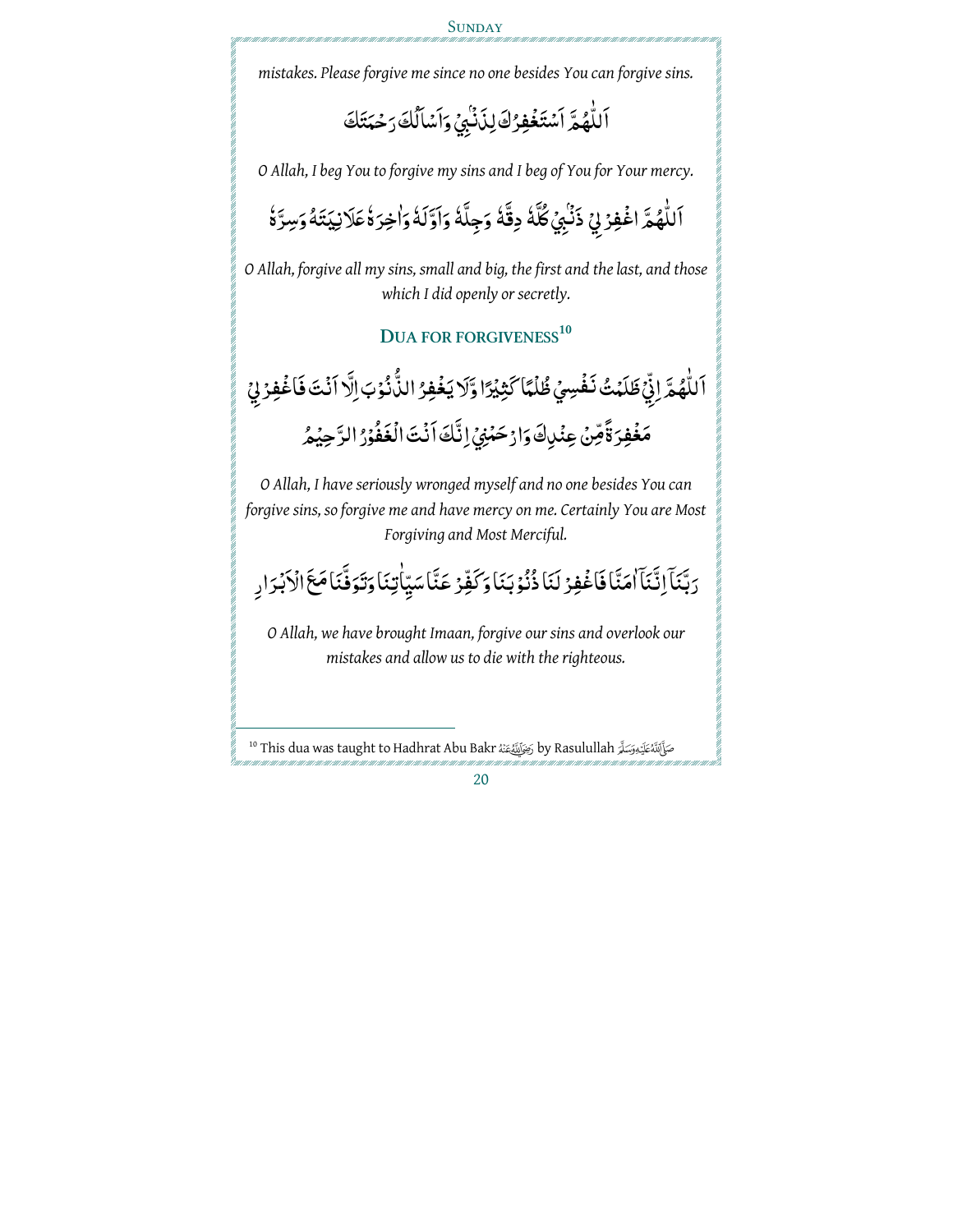# **DUA FOR AN EASY QUESTIONING**

اَللَّهُمَّ حَاسِبُنِيُ حِسَابًا يَسِبُرًا ا<br>ا

*O Allah, put me through an easy questioning.* 

# **DUA FOR HELP IN MAKING ZIKR, SHUKR AND GOOD DEEDS**

اَللّهُمَّ اَعِنِّيُ عَلَى ذِكْرِكَ وَشُكْرِكَ وَحُسُنِ عِبَادَتِكَ ؚ<br>'

*O Allah, help me in remembering You, being grateful to You and worshipping You well.*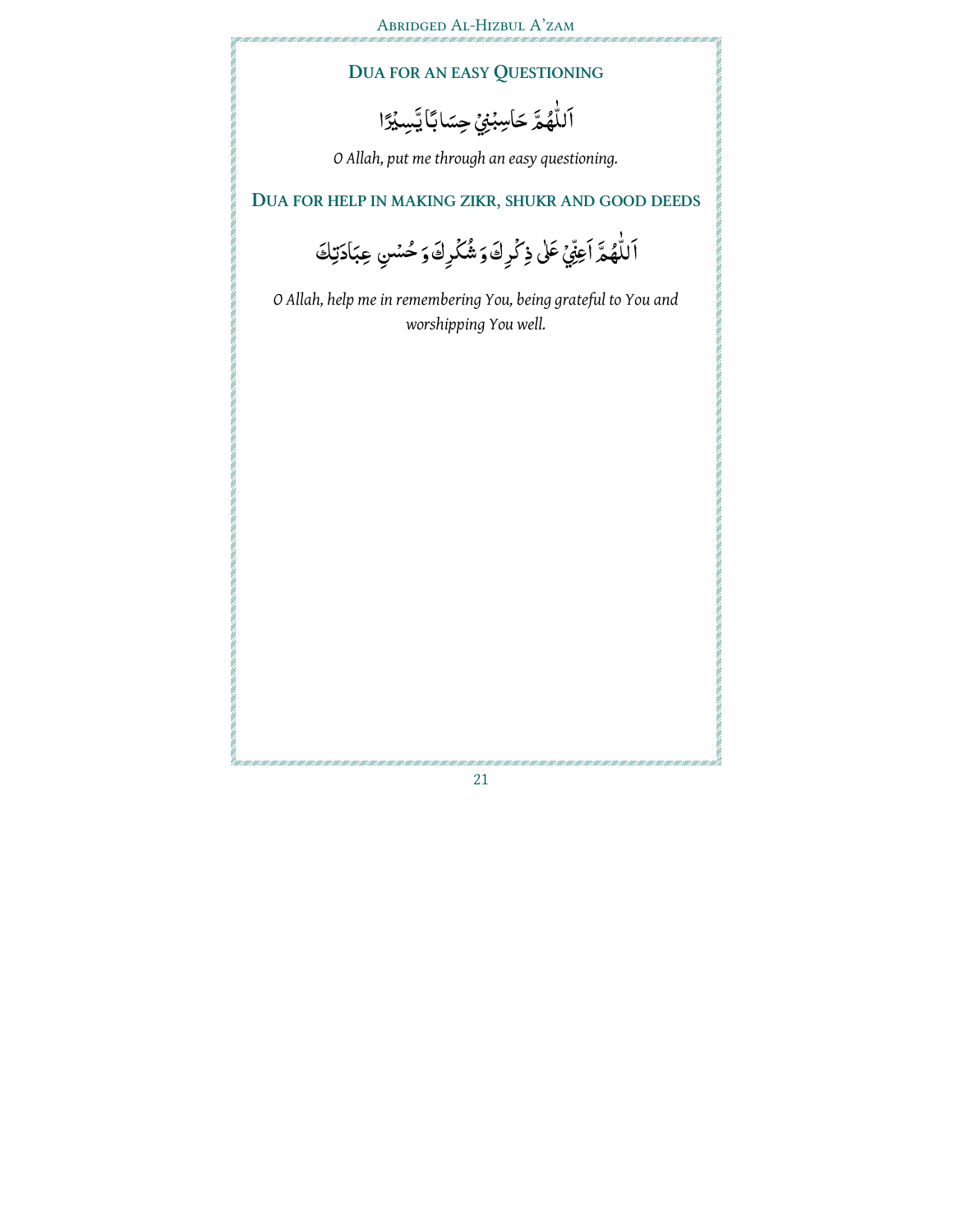#### **MONDAY**

# *MO N D A Y*

#### **PRAISES OF ALLAH TA'ALA**

اَللَّهُمَّ لَكَ الْحَمْدُ مِلْءَ السَّمْوَاتِ وَمِلْءَ الْأَرْضِ وَمِلْءَ مَا بَيُنَهُمَا وَمِلْءَ ؚ<br>ؙ **ّ** ،<br>با <u>ّ</u> مَاشِئْتَ مِنْ شَيۡءٍ ٰ بَعۡدُ اَنۡتَ اَهۡلُ الثَّنَاءِ وَالۡكِبۡرِيَاءِ وَالۡمَجۡلِااَحَقُّ مَا قَالَ الْعَبْدُ وَكُلَّنَالَكَ عَبْدٌ لَامَانِعَ لِمَاأَعْطَيْتَ وَلَامُعْطِيَ لِمَامَنَعْتَ وَلَا رَادَّ لِمَا ْ قَضَيْتَ وَلَا يَنْفَعُ ذَا الْجَلِّ مِنْكَ الْجَلَّ

*O Allah, all praise be to You in quantities equal to the heavens and the earth, what is inbetween them and whatever is beyond them as You may wish. You alone deserve to be praised, glorified and honoured. Whatever Your slave has said is true, and we are all Your slaves. No one can stop what You give and no one can give what You hold back. No one can return what You have decided and the wealth of the wealthy in front of You (O Allah) is of no benefit to them.* 

# **DUROOD UPON RASULULLAH**

اَللَّهُمَّ صَلِّ عَلٰى مُحَمَّدٍ كُلَّمَا ذَكَرَهُْالذَّا كِرُوْنَ، وَصَلِّ عَلٰى مُحَمَّدٍ كُلَّمَا غَفَلَ ٰ عَنْ ذِكْرِةِالْغَافِلُوُنَ

*O Allah, send Your special mercy on our Noble Maste r, Nabi Muhammad whenever people remember and mention his name and send*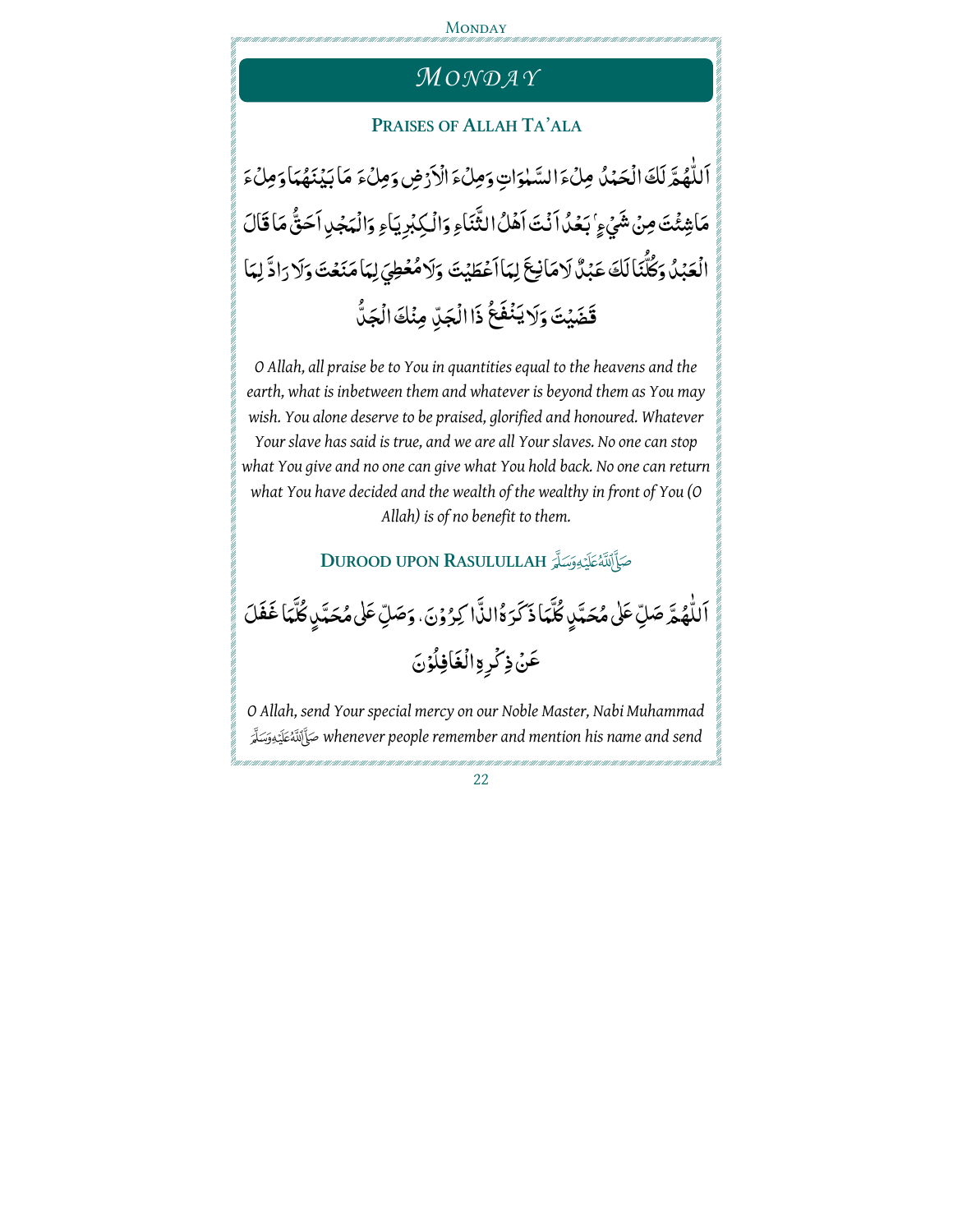*whenever careless people fail to remember and mention him. Your special mercy on our Noble Master, Nabi Muhammad* 

**BEGGING ALLAH TA'ALA THROUGH HIS BEAUTIFUL NAMES** ٟيَاصَرِ يُخَ الْمُسْتَصْرِ خِيْنَ، وَمُنْتَهَى الْعَائِزِيْنَ وَالْمُفَرِّجَ عَنِ الْمَكْرُوْبِيْنَ ِّ :<br>ا وَالْمُرَوِّحَ عَنِ الْمَغْمُوْمِيْنَ وَمُجِيْبَ دُعَاءِ الْمُضْطَرِّيْنَ. وَيَاكَاشِفَ الْكُرَبِ ِّ <u>ٔ</u> ِّ يَا اِلْهَالُعَالَمِيْنَ، وَيَا اَرْحَمَ الرَّاحِبِيْنَ مَنْزُوْلٌّ بِكَ كُلُّ حَاجَةٍ :<br>ا

*O The One who answers the duas of people and is the highest (place of protection) for those who seek protection, O You Who opens the way for those in discomfort, soothes the sorrow of the grieving and answers the duas of those in difficulty. O The One who removes all difficulties. O The Rabb of the worlds. O The One who is Most Merciful and Compassionate, we humbly place all our needs before You.* 

**DUA FOR KNOWLEDGE, TOLERANCE, TAQWA AND AAFIYAH**

### اَللَّهُمَّ اَغْنِنِيْ بِالْعِلْمِ. وَزَيِّتِيْ بِالْحِلْمِ. وَاَكْرِمْنِيُ بِالتَّقْوٰى. وَجَبِّلْنِيُ ٰ ؚ<br>ا بِالْعَافِيَةِ

*O Allah, enrich me with knowledge, beautify me with tolerance, honour me with piety and beautify me with good health.*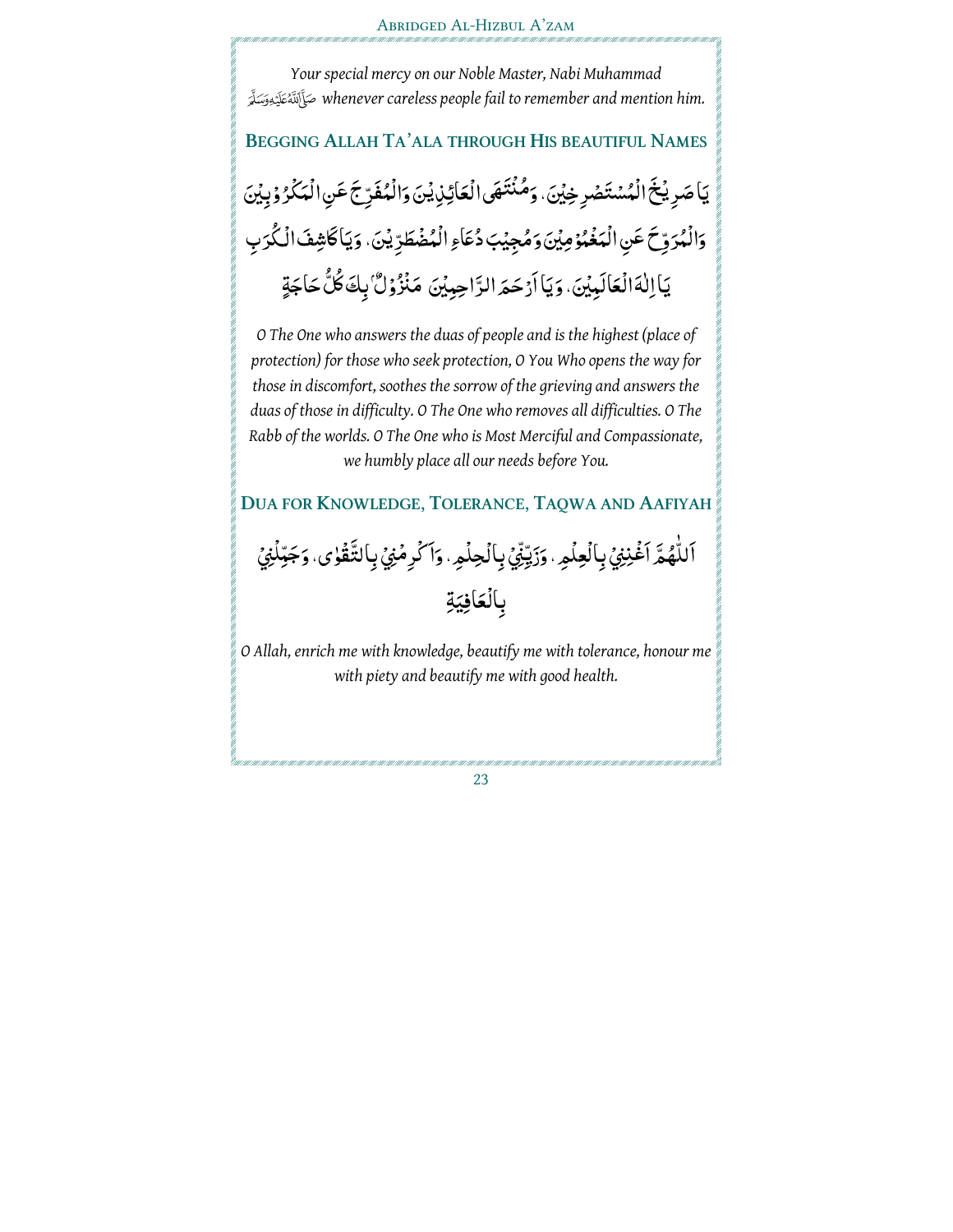**MONDAY** 

# **DUA FOR BENEFICIAL KNOWLEDGE, SUSTENANCE, AND SHIFA**

#### اَللَّهُمَّ اِنِّيۡ اَسۡلَٰكَ عِلۡمًا نَّافِعًا وَّرِزۡ قَاۤوَاسِعًا وَشِفَاءً مِّنۡ كُلِّ دَاءِ ر<br>پا ٰ

*O Allah, I beg You for beneficial knowledge, abundant sustenance and cure from all illnesses.* 

**DUA FOR PURE SUSTENANCE, BENEFICIAL KNOWLEDGE AND ACCEPTED ACTIONS**

> اَللَّهُمَّ اِنِّيۡ اَسۡاَلُكَ رِزۡقَاۤ طَيِّبًا وَّعِلۡمَّا نَّافِعًا وَّعَمَلَاۡ مُّتَقَبَّلَا ْ ا<br>ا

*O Allah, I beg You for Halaal (pure) sustenance, beneficial knowledge and actions that are accepted.* 

**DUA FOR OPENING UP THE DOORS OF MERCY AND RIZQ**

اَللّٰهُمَّ افۡتَحۡلَنَاۚ اَبۡوَابَ رَحۡمَتِكَ وَسَهِّلۡ لَّنَاۚ اَبۡوَابَ رِزۡقِكَ ؚ<br>'

*O Allah, open the gates of Your mercy for us and make easy for us the doors of Your sustenance.* 

**DUA FOR INCREASING IN ONES RIZQ**

ٰ ٱللَّهُمَّ اجْعَلُ أَوْسَعَ رِزْقِكَ عَلَّ عِنْدَ كِبَرِ سِنِّيْ، وَإِنْقِطَاعِ عُمْرِيُ <u>ا</u><br>ا ْ

*O Allah, make my rizq (sustenance) the most abundant during my old age*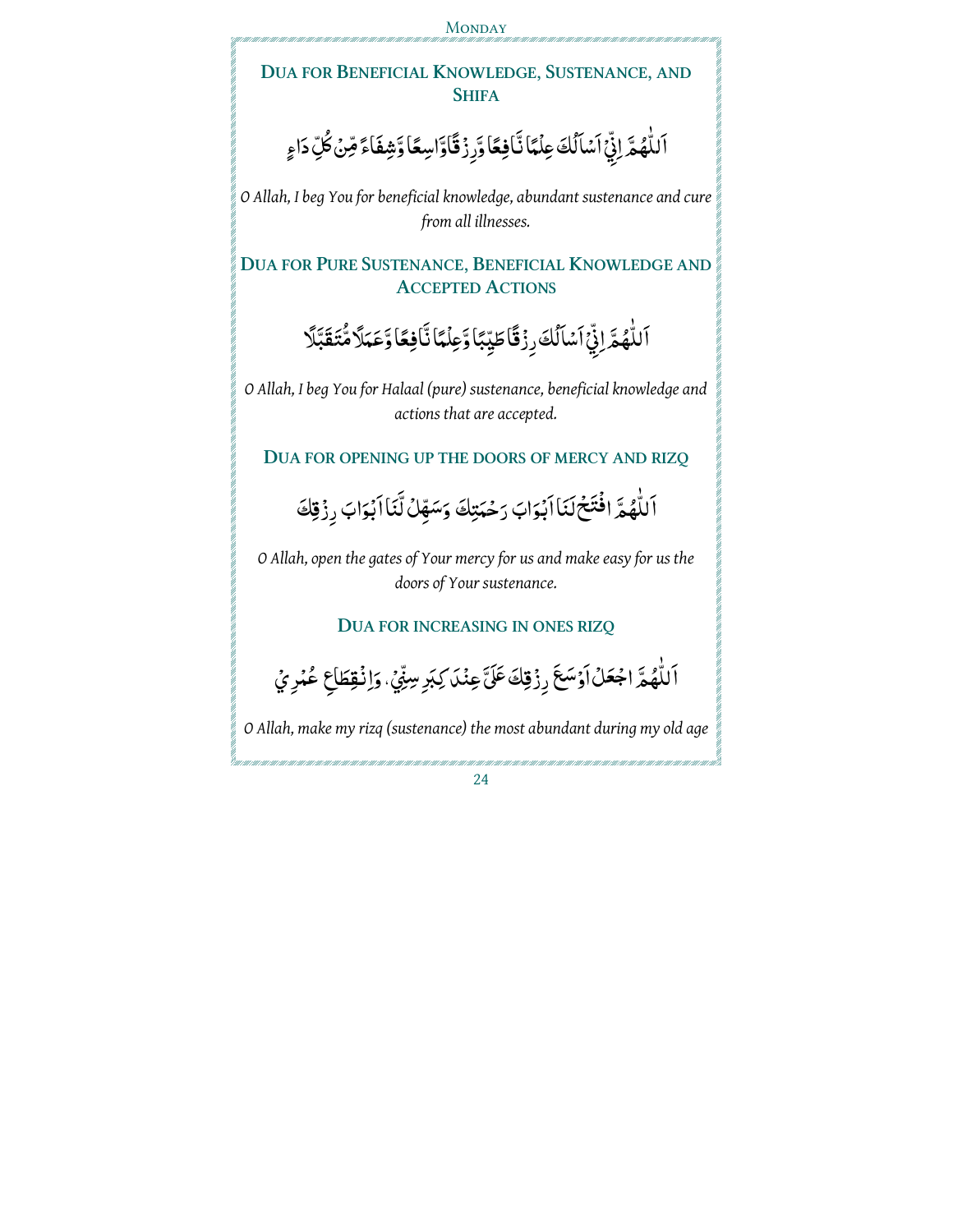*and at the last part of my life.* 

#### **DUA-UL KURAB (FOR A PERSON IN HARDSHIP)**

ٱللَّهُمَّ رَحۡمَتَكَ اَرۡجُوۡ، فَلَا تَكِلۡنِيۡۚ اِلٰى نَفۡسِيۡ طَرۡفَةَ عَيۡنٍ، وَاَصۡلِحۡ لِيۡ شَاۡنِيۡۚ <u>ا</u><br>ا ْ كُلَّهُ، لَا اِلٰهَ اِلَّا اَنۡتَ  $\ddot{\phantom{a}}$ 

*O Allah, I am hopeful of Your mercy, so do not leave me to myself for the blink of an eye and make all my work easy. There is no god besides You.* 

**DUA FOR HELP AND ASSISTANCE <sup>1</sup>**

يَاحَيُّ يَا قَيُّوۡمُ بِرَحۡمَتِكَ ٱسۡتَغِيۡثُ ر<br>م ֧֦֧֦֧֦֧֦֧֦֧֦֧֦֧֧֧֦֧֦֧֦֧֧֞֜֜֜<br>֧֢֧

*O Allah, The Everlasting, The Sustainer, I sincerely beg Your mercy.* 

### **DUA FOR THE LOVE OF ALLAH TA'ALA**

اَللَّهُمَّ اجْعَلُ حُبَّكَ أَحَبَّ الْأَشْيَاءِ إِلَىٰٓ، وَاجْعَلُ خَشْيَتَكَ أَخْوَفَ الْأَشْيَاءِ ا<br>ا عِنْدِيُّ، وَاقْطَعُ عَنِّيُ حَاجَاتِ الدُّنْيَا بِالشَّوْقِ اِلِي لِقَائِكَ، وَإِذَا ٱقْرَرْتَ ٱعْيُنَ ْ ٱَهۡلِ الدَّنۡيَٰٓاَ مِنۡ دُّنۡيَاۡهُمۡ فَأَقۡرِرۡ عَيۡنِيۡ مِنۡ عِبَادَتِكَ ْ

*O Allah, make Your love the most beloved of things to me and make Your fear the most fearful of things to me. Remove all worldly needs from my* 

l

 $^{\rm 1}$  This dua was made by Rasulullah صَزَّابَةَ a for the entire night of Badar صَرَابَةَ  $\,$  for the entire night of Badar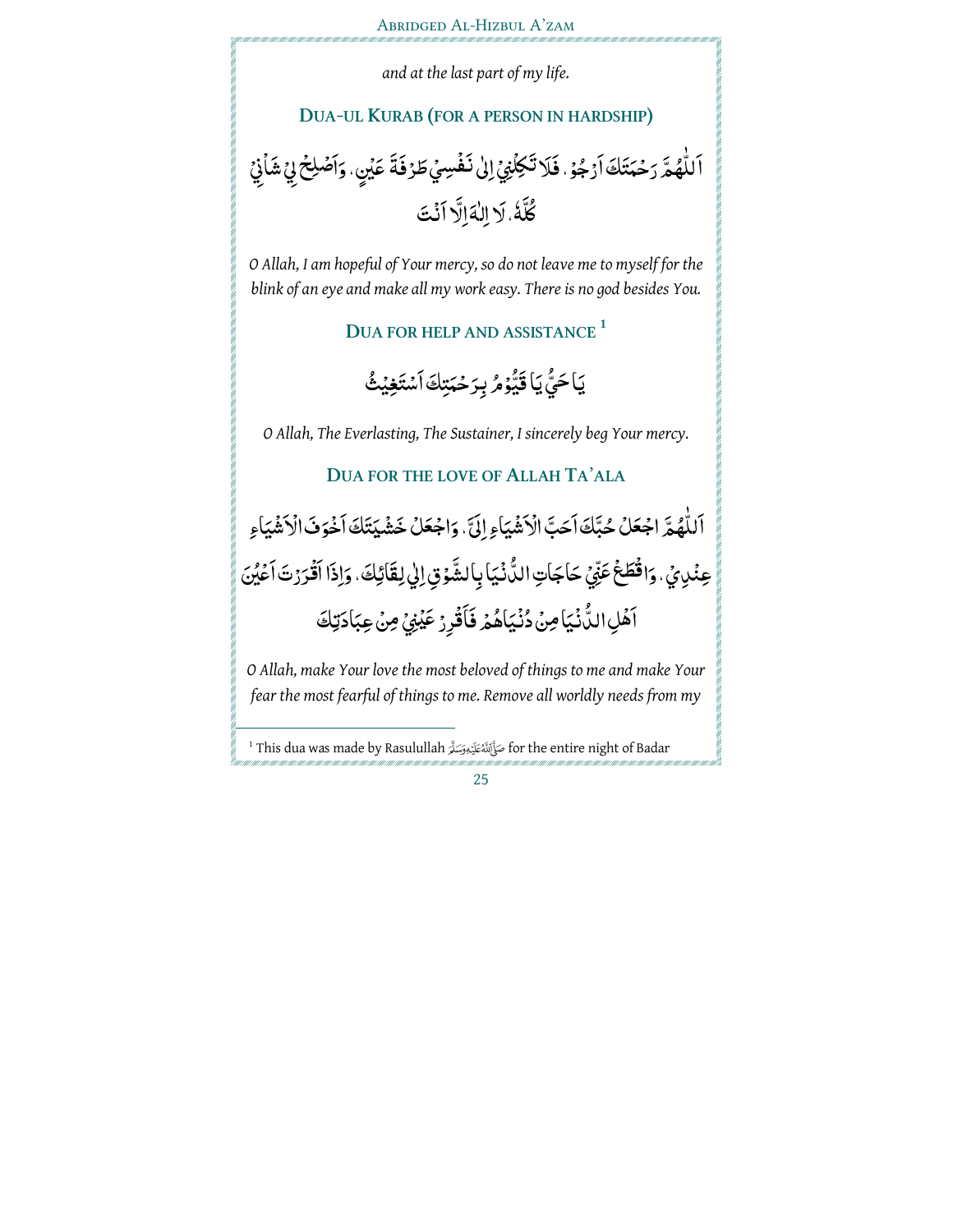#### **MONDAY**

*heart by filling it with a burning desire for meeting with You. And when You cool the eyes of the worldly people with their worldly jobs then cool my eyes with acts of ibaadah (worship) towards You.* 

#### **DUA FOR A CLEAN HEART**

اَللَّهُمَّ اغْفِرْ لِلْمُؤْمِنِيُّنَ وَالْمُؤْمِنَاتِ وَالْمُسْلِبِيْنَ وَالْمُسْلِمَاتِ، اَلَاَحْيَاءِ ْ ؚ<br>ؙ ْ مِنْهُمْ وَالْاَمْوَاتِ، وَلِاخْوَا نِنَا الَّذِيْنَ سَبَقُوْنَا بِالْزِيْمَانِ، وَلَا تَجْعَلُ فِيْ <u>ٔ</u> **قُلُوۡ بِنَاۚ غِلَّا لِّلَّذِيۡنَ ٰاٰمَنُوۡا رَبَّنَا اِنَّكَ رَءُوۡ فُّ رَّحیۡمُّ** <u>َ</u> :<br>ا :<br>ا

*O Allah, forgive me and all the believing men and women, all the Muslim men and women including those who are alive and those who have passed away and our Muslim brothers who lived before us, and (O Allah) do not leave any bad-feelings in our hearts towards the Muslims. Certainly You are Most Kind and all Merciful.* 

#### **DUA FOR SABR, SHUKAR AND FOR RESPECT**

اَللَّهُمَّ اجْعَلُنِيُ صَبُوْرًا، وَاجْعَلُنِيُ شَكُوْرًا، وَاجْعَلُنِيُ فِيْ عَيْنِيُ صَغِيْرًا وَفِيْ <u>ٔ</u> <u>ٔ</u> ٰ ْ ْ اَعۡيُنِ النَّاسِ كَبِيۡدًا

*O Allah, make me patient and make me be grateful to You. Make me look small in my eyes but great in the eyes of others.*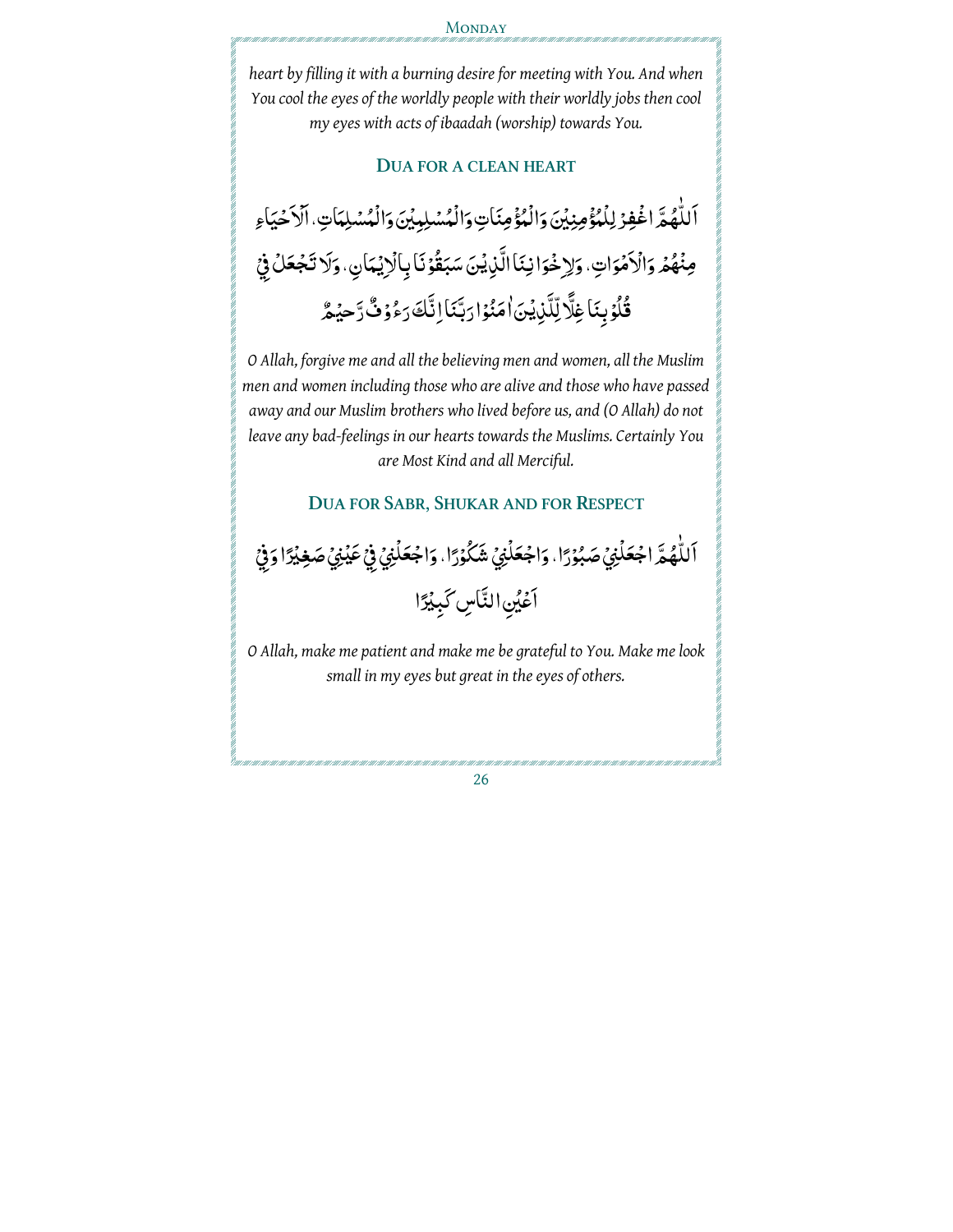# **DUA FOR BENEFICIAL KNOWLEDGE, ACCEPTED ACTIONS AND PURE RIZQ**

#### اَللَّهُمَّ اِنِّيۡ اَسۡاَلُكَ عِلۡمَٓاٰ نَّافِعًا وَّعَمَلًا مُّتَقَبَّلًا وَّرِزۡ قًّا حَلالًا طَيِّبًا بُ<br>ٌ ؚ<br>ؙ ֧֦֧֦֧֦֧֦֧֦֧֦֧֦֧֧֪֦֧֦֧֦֧֪֞֝֜֝֝<br>֧֝֝

*O Allah, I beg You to bless me with beneficial knowledge, actions that are accepted, and pure halaal sustenance.* 

#### **DUA FOR HUMILITY**

ٲڵڵؖۿؙمَّ ٲڂۘێؚؿۣ۬ مِسۡكِيۡنَٓٵۚ وَٲَمِثۡنِيۡۚ مِسۡكِيۡنَٓٵۚ وَّاۡحۡشُرۡنِيۡۚ فِيۡ زُمۡرَةِالٰۡٓعَسَا َكِيۡنِ ؚ<br>ؙ <u>ّ</u> ْ َّا

*O Allah, allow me to live as a humble person, cause me to die as a humble person and raise me (on the Day of Qiyaamah) in the company of the humble ones.* 

### **DUA FOR TAUFEEQ (ABILITY) TO DO GOOD ACTIONS**

اَللّٰهُمَّ اِنِّيۡ اَسۡمَآلُكَ التَّوۡ فِيۡتَىۡلِمَحَابِّكَ مِنَ الۡاَعۡمَاٰلِ وَصِدۡنَ التَّوَكُّلِ عَلَيۡكَ ٰ بُم<br>ا :<br>ا بُ<br>ُ ر<br>م وَحُسُنَ الظَّنِّ بِكَ

*O Allah, I beg You for the ability to do those actions which are pleasing to You, true reliance on You and I ask of You to bless me with good thoughts about You.*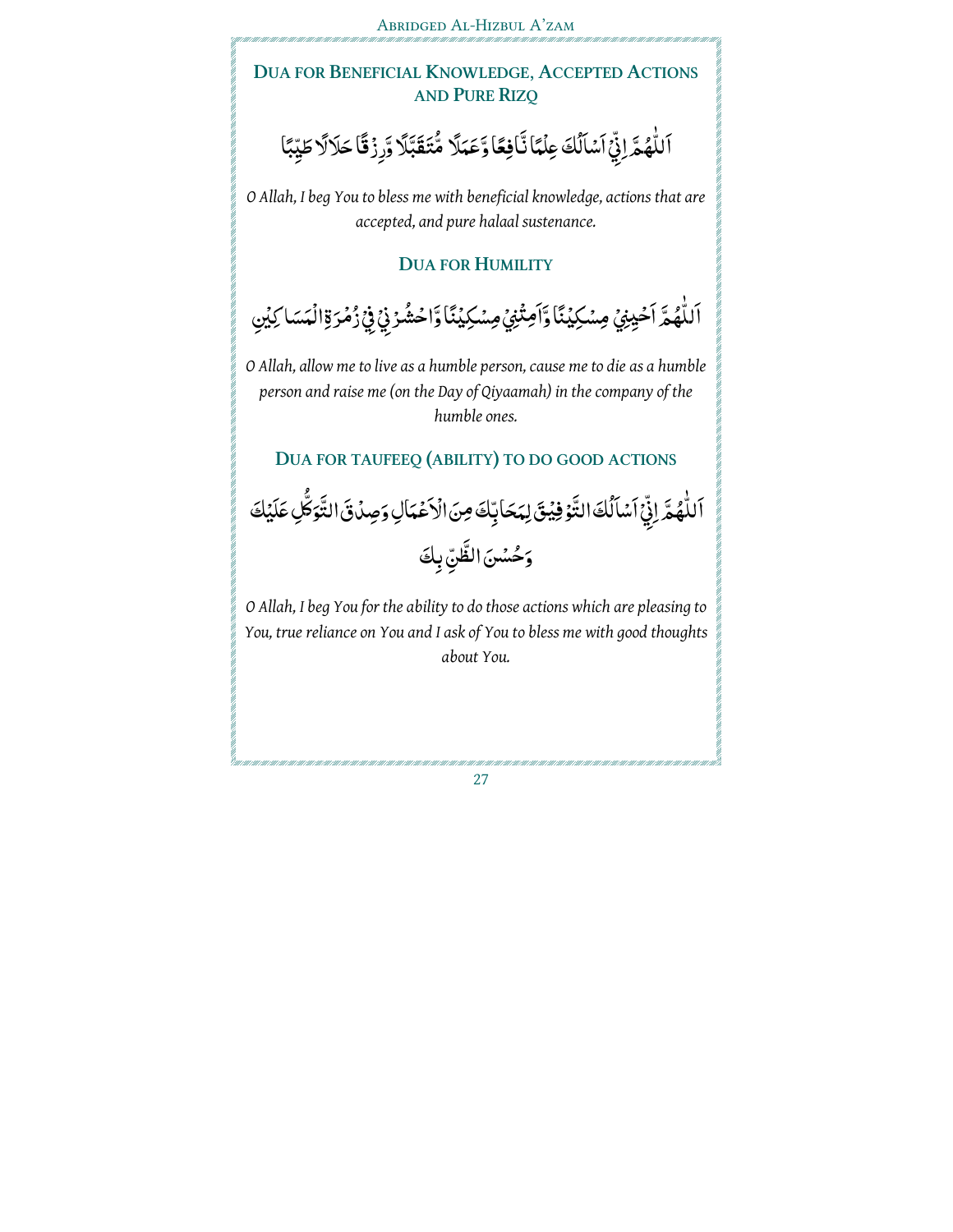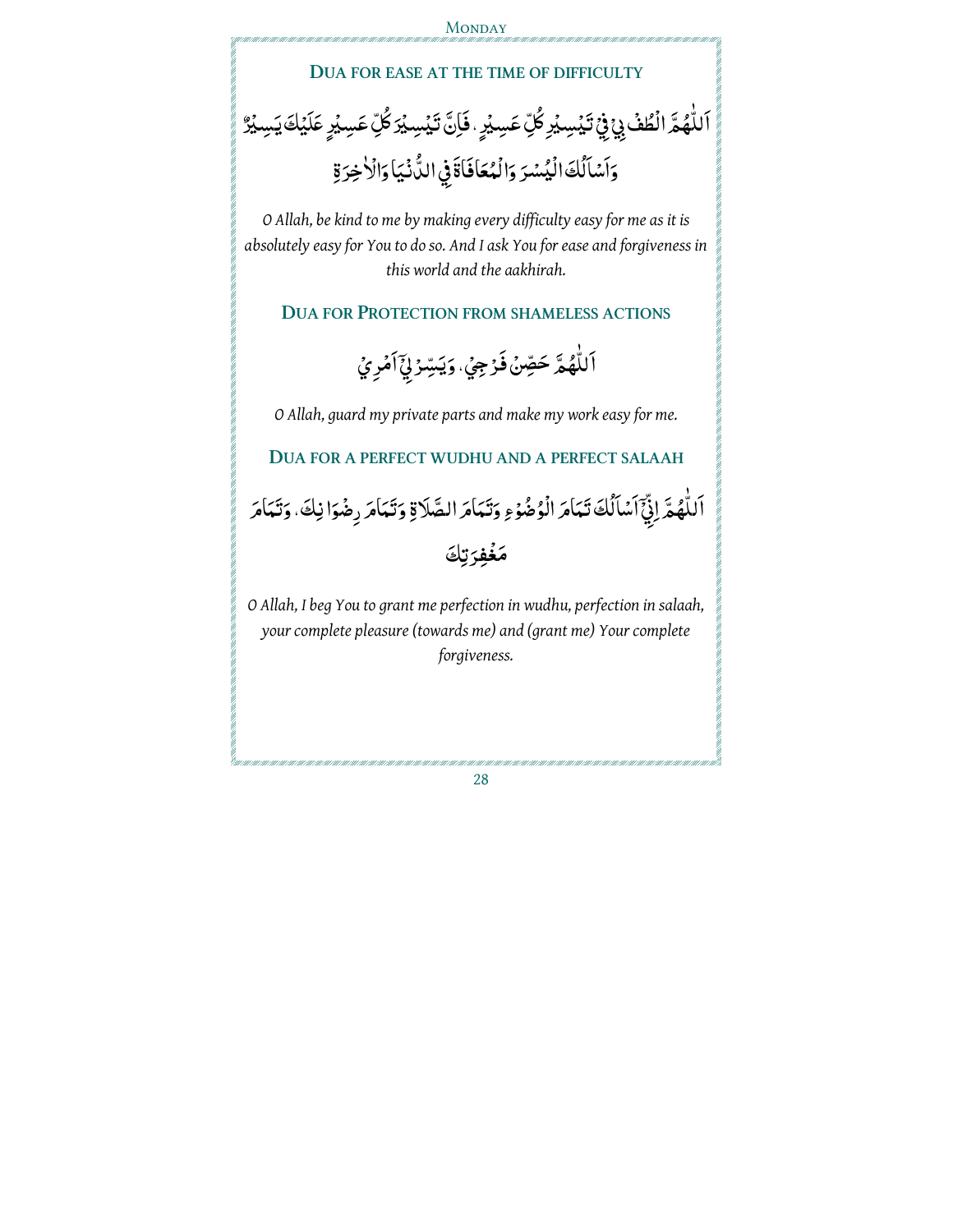

*O Allah, I beg of You for all the good of this day as well as the coming days and I seek Your protection from all the evil of this day as well as the coming days.* 

**DUA FOR PROTECTION FROM LAZINESS AND OLD AGE**

رَبِّ اَعْوُذُبِكَ مِنَ الكَسَلِ وَسُوْءِ الْكِبَرِ <u>ٔ</u> <u>ٔ</u>

*O Allah, I seek Your protection from laziness and the evil of old age.* 

**DUA FOR PROTECTION FROM WORRY, GRIEF, LAZINESS, MISERLINESS, COWARDICE, DEBT AND OPPRESSION**

اَللَّهُمَّ لِيِّ ٱعْوُذُ بِكَ مِنَ الْهَمِّ وَالْحُزْنِ، وَٱعْوُذُبِكَ مِنَ الْعَجْزِ وَالْكَسَلِ <u>ٔ</u> ؚ<br>' <u>ا</u><br>ا وَاَعُوُذُ بِكَ مِنَ الْجُبْنِ وَالْبُخْلِ وَاَعُوُذُ بِكَ مِنْ غَلَبَةِ الدَّيْنِ وَقَهْرِ الرِّجَالِ :<br>ا :<br>ا

*O Allah, I seek Your protection from worry and grief, I seek Your protection from weakness and laziness, from cowardice and miserliness and from being overpowered by debt and the oppression of men.*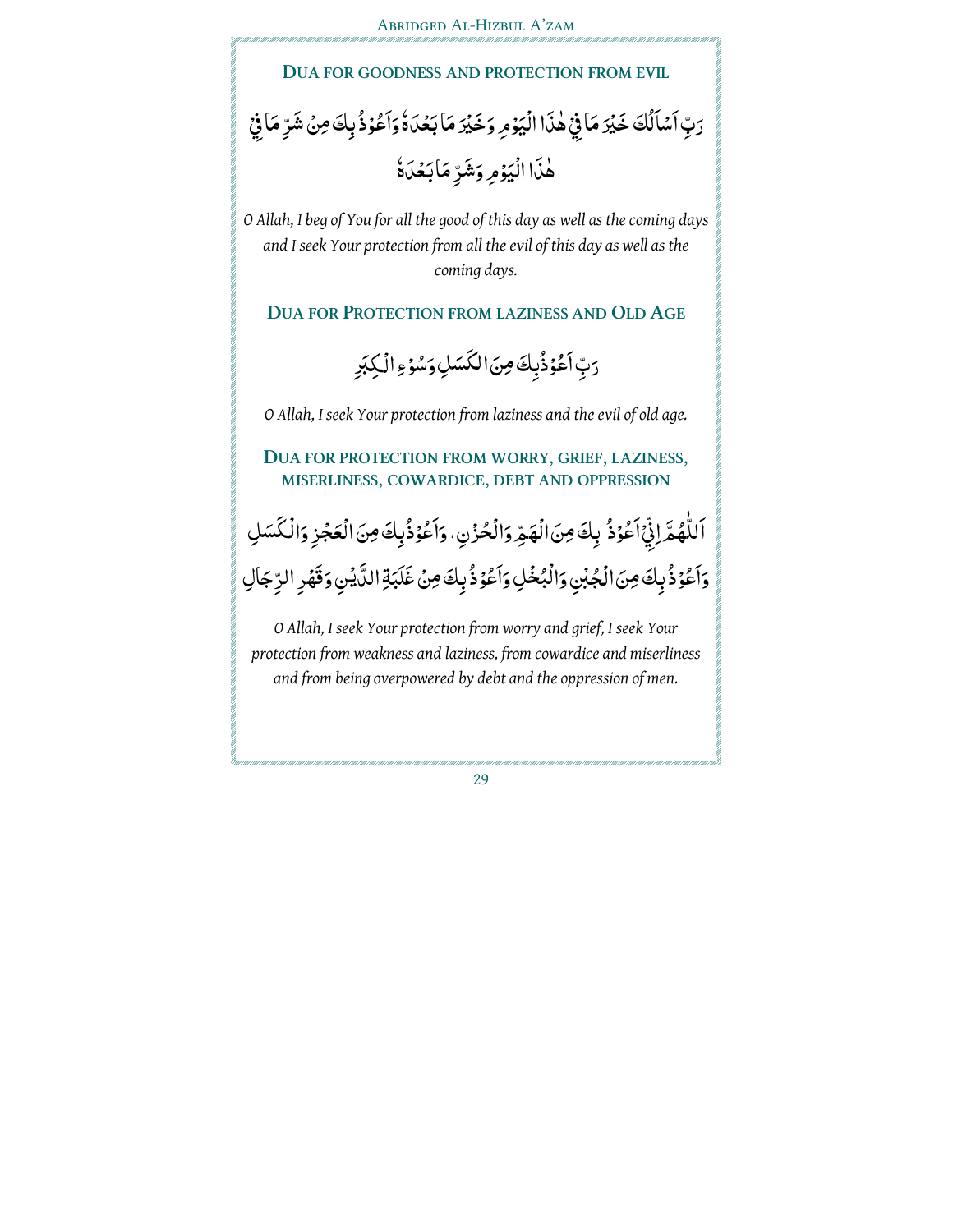# **DUA TO BE PLEASED WITH THE DECISION OF ALLAH TA'ALA AND TO SEE ALLAH TA'ALA**

#### ٱللَّهُمَّ اِنِّيۡۚ ٱسdَلُكَ الرِّضَاءَ بَعۡدَ الۡقَضَاءِ ، وَبَرۡ دَالۡعَیۡشِ بَعۡدَالۡهَوۡتِ ، وَلَذَّةَ ٰ <u>ٔ</u> النَّظَرِ اِلٰى وَجُهِكَ وَشَوْقًا اِلٰى لِقَائِكَ فِيْ غَيْرِ ضَرَّاءَ مُضِرَّةٍ وَّلَا فِتُنَةٍ مُّضِلَّةٍ :<br>ا .<br>-ْ .<br>-

*O Allah, I beg You to make me pleased with Your decisions, (I beg You) a comfortable life after death, the extreme joy of seeing You and a passion for meeting You in a condition where I am not in any difficult position nor any fitnah (trial) that would make me misguided. I seek your protection from oppressing others or from being oppressed or that I should be unjust to anyone or others being unjust to me or that I should deliberately do an error or sin which You would not forgive.* 

#### **DUA AT THE TIME OF DIFFICULTY<sup>1</sup>**

َلَا اِلْهَ اِلَّا اللَّهُ الْكَلِيْمُ الْكَرِيْمُ سُبْحَانَ اللَّهِ رَبِّ الْعَرْشِ الْعَظِيْمِ. اَلْحَمْدُ ا<br>ا ڵ .<br>ا ٮِلْٰهِ رَبِّ الْعٰلَمِيْنَ، اَسْأَلُكَ مُؤْجِبَاتِ رَحْمَتِكَ وَعَزَائِمَ مَغْفِرَتِكَ وَالْعِصْمَةَ ر<br>پا ٰ .<br>ا ڵ مِنۡ كُلِّ ذَٰنَٰبٍ وَّالۡغَـٰذِيۡمَةَۖ مِنۡ كُلِّ بِرِّ وَّالسَّلَامَةَ مِنۡ كُلِّ اِثۡهِمِ، لَا تَدَعۡۚ بِيۡ ذَنۡبًا ر<br>م ֠֠֡֜ ِّبَّ ة<br>ما ٍّ ֠֠֡֝

ׅ֠֠

<sup>1</sup> Hadhrat Abdullah ibn Abi Awfaa (يَجَوَّلِنَّةَ) narrates that Rasulullah صَوَّألَانَةَعَلَيْهِوَسَلَّرَ once came out of his house and said, "Whoever has a need from Allah Ta'ala or from any person should perform wudhu in the best manner possible, perform two rakaats of salaah and then praise and glorify Allah Ta'ala, send durood upon me (i.e. Rasulullah صَاَآَلِنَةَ عَلَيْهِ وَسَلَّرَ and read this dua.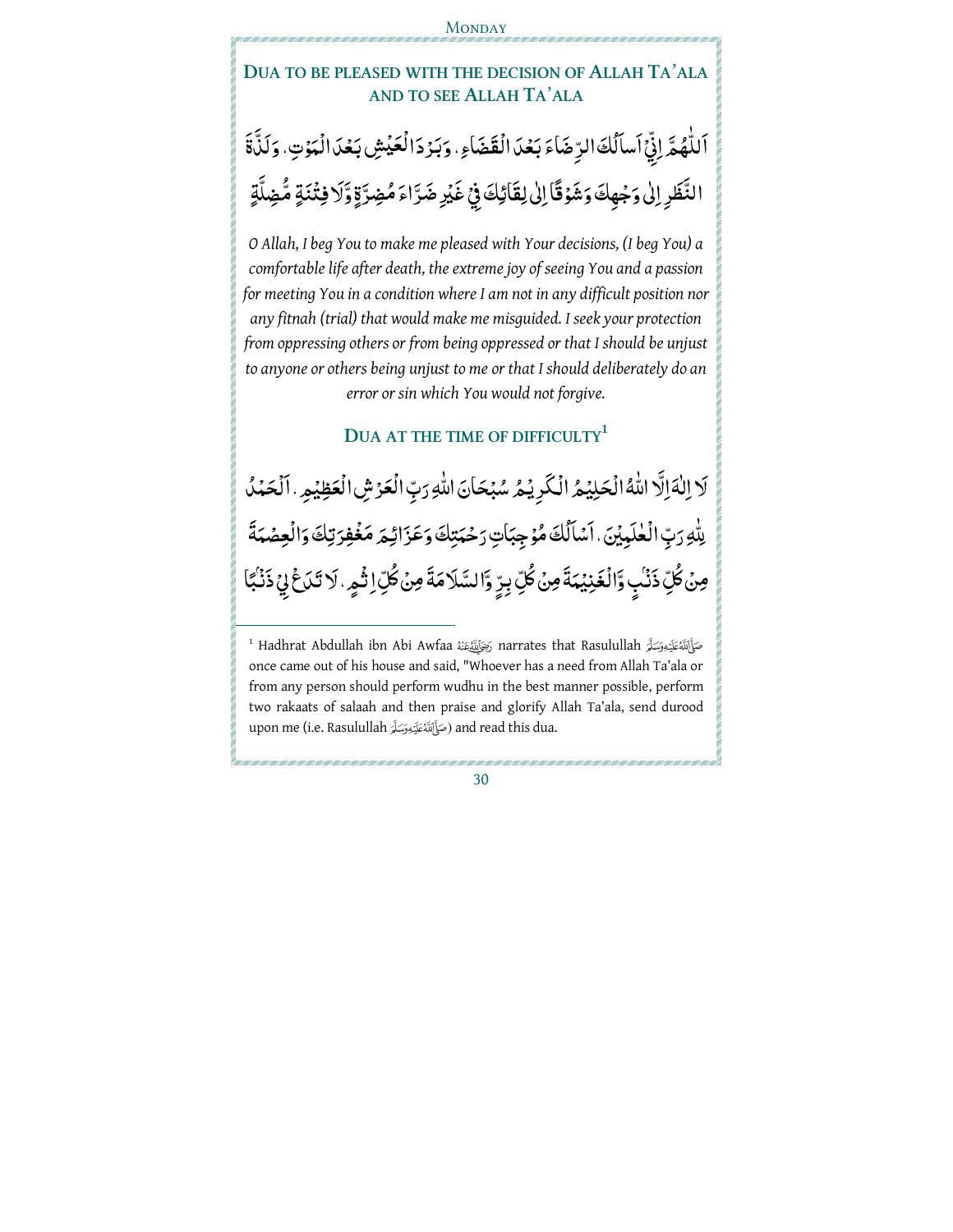#### اِلَّا غَفَرْتَهُ، وَلا هَمَّا اِلَّا فَرَّجْتَهُ، ولاكَرْبَا اِلَّا نَفَّسْتَهُ، وَلا ضُرَّا اِلَّا كَشَفْتَهُ،  $\ddot{\phantom{a}}$  $\frac{1}{2}$ ْ  $\frac{1}{2}$ ْ وَلا حَاجَةً هِيَ لَكَ رِضًا اِلَّا قَضَيۡتَهَاۚ يَاۚ اَرۡ حَمَ الرَّاحِمِيۡنَ <u>֡</u>

*There is no god besides Allah, The Most Tolerant and Generous, Who is free from any fault and The Rabb of the Great Throne (Arsh). Praise be to Allah, the master of the worlds. I ask You (O Allah) for all those things that will make Your mercy necessary on me, and all those things that will earn for me Your forgiveness. (I ask for) safety from sin, and I desire a full share of pious actions and complete safety from sins. (O Allah) let not a single sin of mine be left without it being forgiven, nor let any worry or pain be left from being relieved, nor let any grief be left from being removed, nor let any difficulty be left from being removed and nor any need of mine which You will be pleased with let it not be left from being completed. O The Most Merciful and Compassionate.*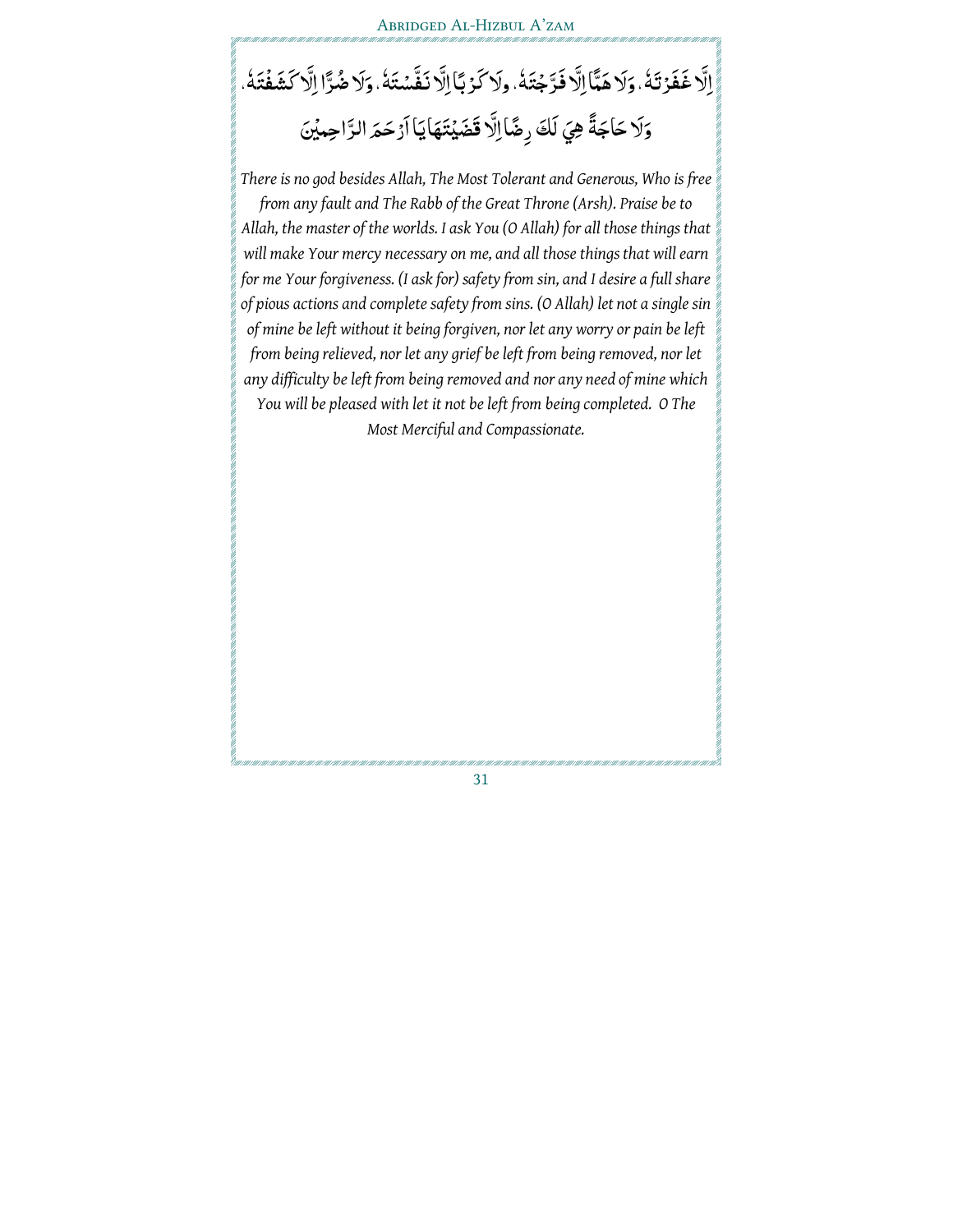# *TU E S D A Y*

#### **PRAISES OF ALLAH TA'ALA**

#### سُبُحَانَكَ اللَّهُمَّ وَبِحَمْدِكَ وَتَبَارَكَ اسْمُكَ وَتَعَالَىٰ جَدَّكَ وَلَاالِلَهَ غَيْرُكَ. .<br>ا ْ ٰ اً لِلَّهُمَّ لَكَ الْحَمْدُ شُكْرًا وَّلَكَ الْمَنُّ فَضْلًا ؚ<br>ؙ

*Glory be to You O Allah! Praise be to You, and blessed is Your name, very high is Your greatness, and there is no god besides You. O Allah, all praise is due to You with gratefulness and all kindness is due to You with grace.* 

**DUROOD UPON RASULULLAH** 

اَللَّهُمَّ اَعۡطِ مُحَمَّدَ ۨ الۡوَسِيۡلَةَۚ وَاجۡعَلۡ فِي الۡمُصۡطَفَيۡنَ مَحَبَّتَهُۢ وَفِي الۡاَعۡلَيۡنَ ٰ ر<br>م  $\ddot{\phantom{a}}$ دَرَجَتَهُ وَفِي الْمُقَرَّبِيْنَ ذِكْرَةُ  $\frac{1}{2}$ ٗ

*O Allah, Bless Nabi Muhammad with the position of Waseelah (a special position in the aakhirat), fill his love into the hearts of the chosen ones, place him among the people of the highest rank and allow his name to be on the lips of those who are extremely close to You.* 

**BEGGING ALLAH TA'ALA THROUGH HIS BEAUTIFUL NAMES** ٱللَّهُمَّ اِنِّيۡ ٱسۡلَٰكَ بِأَنِّيۡ ٱشۡهَدُا َنَّكَ ٱنۡتَ اللّٰهُ لَا اِلٰهَ اِلَّا ٱنۡتَ الۡاَحَدُ الصَّمَدُ بُ<br>ُ ٰ .<br>ا ؚ<br>ا الَّذِيۡ لَمۡ يَكِذۡ وَلَمۡ يُؤۡلَٰٓ وَلَمۡ يَكُنۡ لَّهُ كُفُوَّا اَحَدٌّ ٗ <u>ٔ</u>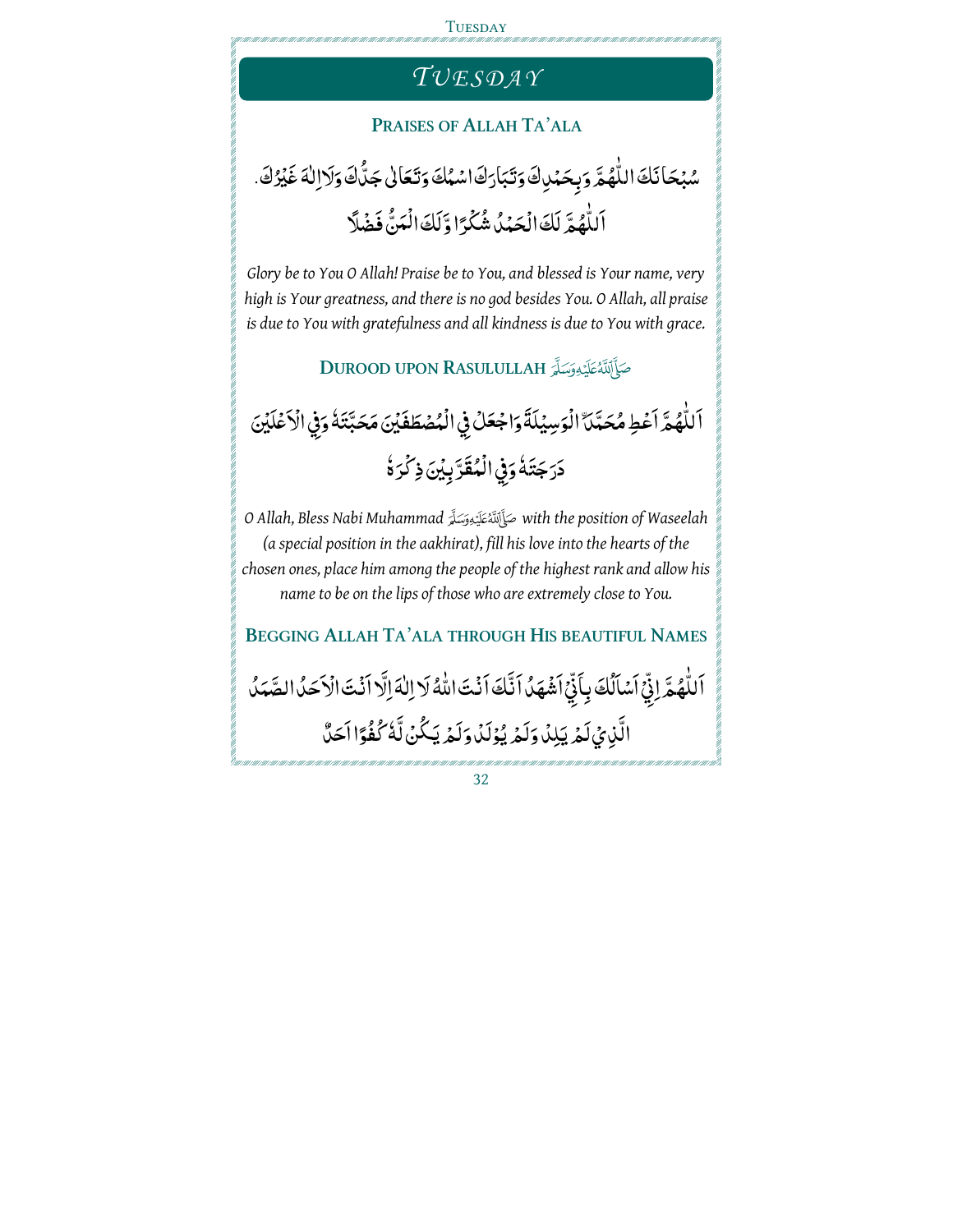*O Allah, I beg of You by saying that I bear witness that certainly You are Allah. There is no god besides You. You are One and totally not in need, Who was not born from anyone and did not give birth to anyone and there is no one equal to Him.*

**DUAS FOR AAFIYAH (GOOD CONDITIONS) 13**

اَللَّهُمَّ اِنِّيۡ اَسۡاَلُكَ الۡعَافِيَةَ ؚ<br>ؙ ؚ<br>پ

*O Allah, I beg of You for aafiyat (safety & ease).* 

اَللّهُمَّ اِنِّيۡ اَسۡمَآلُكَ الۡحَافِيَةَ فِي الدُّنۡيَاۚ وَالۡأَخِرَةِ، اَللّهُمَّ اِنِّيۡ اَسۡاَلُكَ الۡعَفۡوَ ْ ٰ ْ ؚ<br>' وَالُعَافِيَةَ فِيْ دِيْنِيُ وَدُنْيَايَ وَاَهْلِيُ وَمَالِيُ ْ

*O Allah, I beg of You for aafiyat (safety & ease) in this world and the Hereafter. O Allah, I beg of You for forgiveness and (aafiyat) safety in my Deen, my dunya, my family and in my wealth.* 

اَللَّهُمَّ اِنِّيۡ اَسۡاَلُكَ تَـٰٓعَامَ الۡعَاٰفِيَةِ، وَاَسۡاَلُكَ دَوَامَ الۡعَاٰفِيَةِ ، وَاَسۡاَلُكَ الشَّكۡرَ ْ ؚ<br>ؙ ْ ْ عَلَى الْعَافِيَةِ

*O Allah, I beg of You for perfect and lasting ease and the ability to be grateful for it.* 

<sup>13</sup> Rasulullah has mentioned that the best thing a person can ask for is Aafiyah.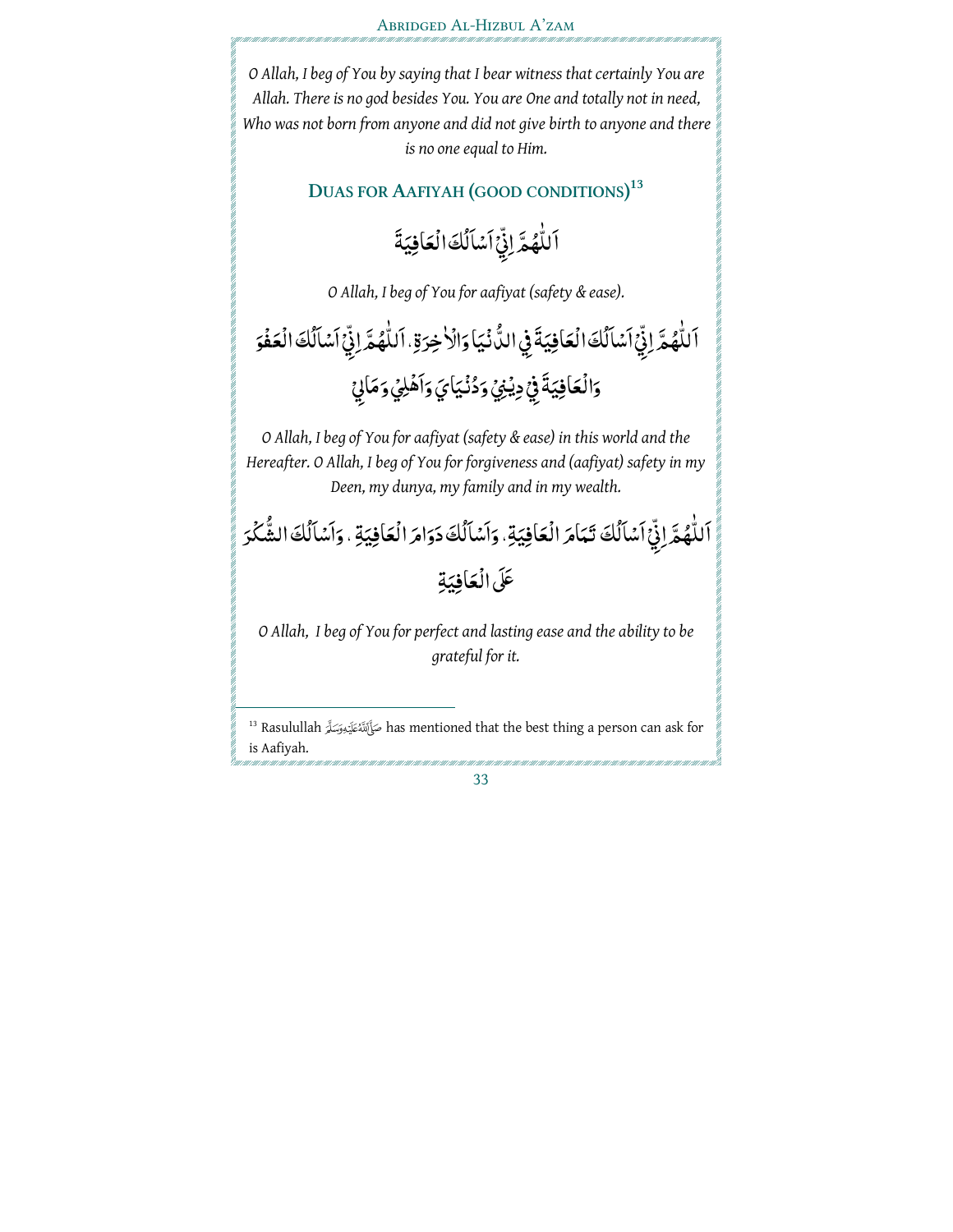**TUESDAY** 

اَللَّهُمَّ اِنِّيۡ ٱسۡلَٰكَ الۡعَافِيَةَ فِي الدُّنۡيَاۚ وَالۡاٰخِرَةِ ٍ<br>ا ر<br>پا

*O Allah, I beg of You for aafiyat (safety & ease) in this world and the Hereafter.* 

اَللّهُمَّ اِنِّيۡ ٱسۡلَٰكَ الۡعَفۡوَ وَالۡعَافِيَةَ فِيۡ دِيۡنِیۡ وَدُنۡيَايَ وَٱهۡلِيۡ وَمَالِيۡ ؚ<br>ؙ ْ ْ

*O Allah, I beg of Your forgiveness and aafiyat (safety) in my Deen, my dunya, my family, and in my wealth.* 

اَللَّهُمَّ عَافِنِيُ فِيْ بَدَنِيْ، اَللَّهُمَّ عَافِنِيُ فِيْ سَنْعِيُ، اَللَّهُمَّ عَافِنِيُ فِيْ بَصَرِيُ، ٰ ْ ؚ<br>ؙ ْ ٰ ْ َلَا اِلْهَ اِلَّا أَنْتَ (ثَلَاثَ مَرَّاتٍ) .<br>-

*O Allah, grant me aafiyat (sound health) in my body, my hearing and my eye-sight. There is no god besides You. (Read thrice).* 

#### **DUA FOR PROTECTION FROM AAFIYAH BEING TAKEN AWAY FROM US**

ٱللَّهُمَّ اِنِّيۡٱلۡفُوۡذُٰٓ بِكَ مِنۡ زَوَالِ نِعۡمَتِكَ وَتَحَوُّلِ عَافِيَتِكَ وَفُجَاءَةِ نِقۡمَتِكَ ٰ .<br>د <u>ّ</u> وَجَمِيْعِ سَخَطِكَ

*O Allah, I seek Your protection from losing Your favours and that Your aafiyat (complete protection) turns away from me and from sudden problems striking me and from all those things that will bring Your anger.*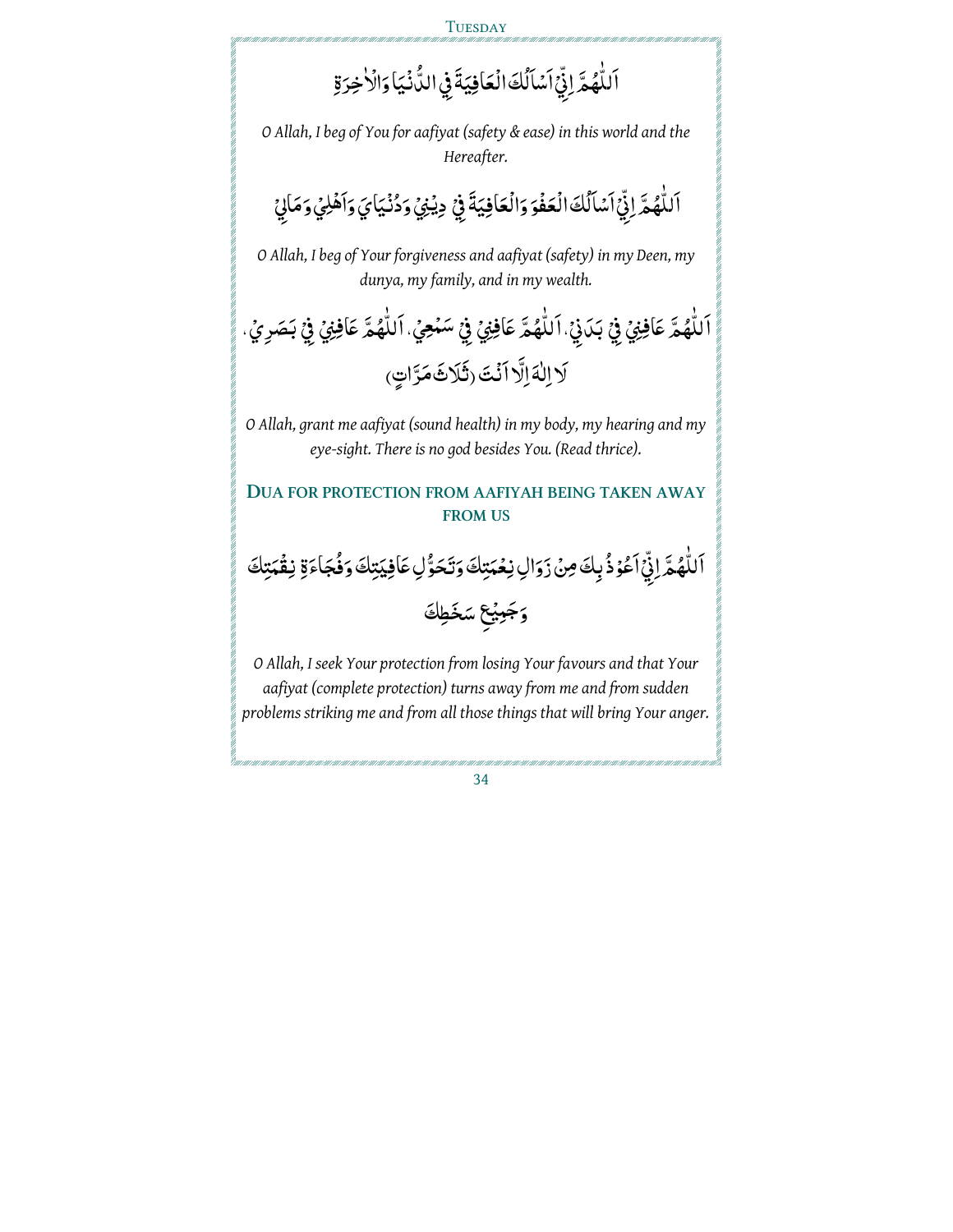## **DUA FOR PURE RIZQ AND USING IT CORRECTLY**

#### اَللَّهُمَّ ارْزُقُنِيُ طَيِّبًا وَاسْتَغْبِلْنِيُ طَيِّبًا <u>ّ</u> ٍ<br>ّ

*O Allah, grant me pure sustenance and use me in good actions.* 

## **DUA FOR PURE HALAAL RIZQ**

وَهَبُ لَنَا اَللَّهُمَّ مِنْ رِّزْقِكَ الْحَلَالِ الطَّيِّبِ الْمُبَارَكِ مَا تَصُوْنُ بِهٖ وُجُوْهَنَا ۖ ؚ<br>ؙ عَنِ التَّعَرُّضِ إِلٰى اَحَدٍ مِّنۡ خَلُقِكَ، اَللّٰهُمَّ اجۡعَلۡ لَّنَا اِلَيۡكَ طَرِيۡقَاۤ سَهۡلَا ِّ ؚ<br>ؙ ِّفِّنْ غَيْرِ تَعَبٍ وَّلَا نَصَبٍ وَّلَا مِنَّةٍ وَّلَا تَبِعَةٍ، وَجَنِّبُنَا اللَّهُمَّ الْحَرَامَ حَيْثُ ر<br>م ٰ كَانَ وَأَيْنَ كَانَ وَعِنْدَ مَنْ كَانَ

*O Allah, bless us with halaal sustenance which is pure and blessed, such that it will save our respect from having to come to any one of Your creation for help. O Allah, make for us an easy path towards You which is not tiring or painful and in which we will not owe anything to others. O Allah, save us from haraam (unlawful) in whichever form, from whichever place or from any person.* 

## **DUA FOR INCREASE AND BARKAT IN ONES RIZQ**

ٱللَّهُمَّ اغْفِرُ لِيُ ذَنَّٰہِيُٓ وَوَسِّعُۚ لِيُ فِيۡۚ دَارِ يُ وَبَارِكَۚ لِيُ فِيۡ رِزۡقِيۡۚ ׅ֠֠֡ ؚ<br>' ْ

*O Allah, forgive my sins, grant me spaciousness in my home and bless me*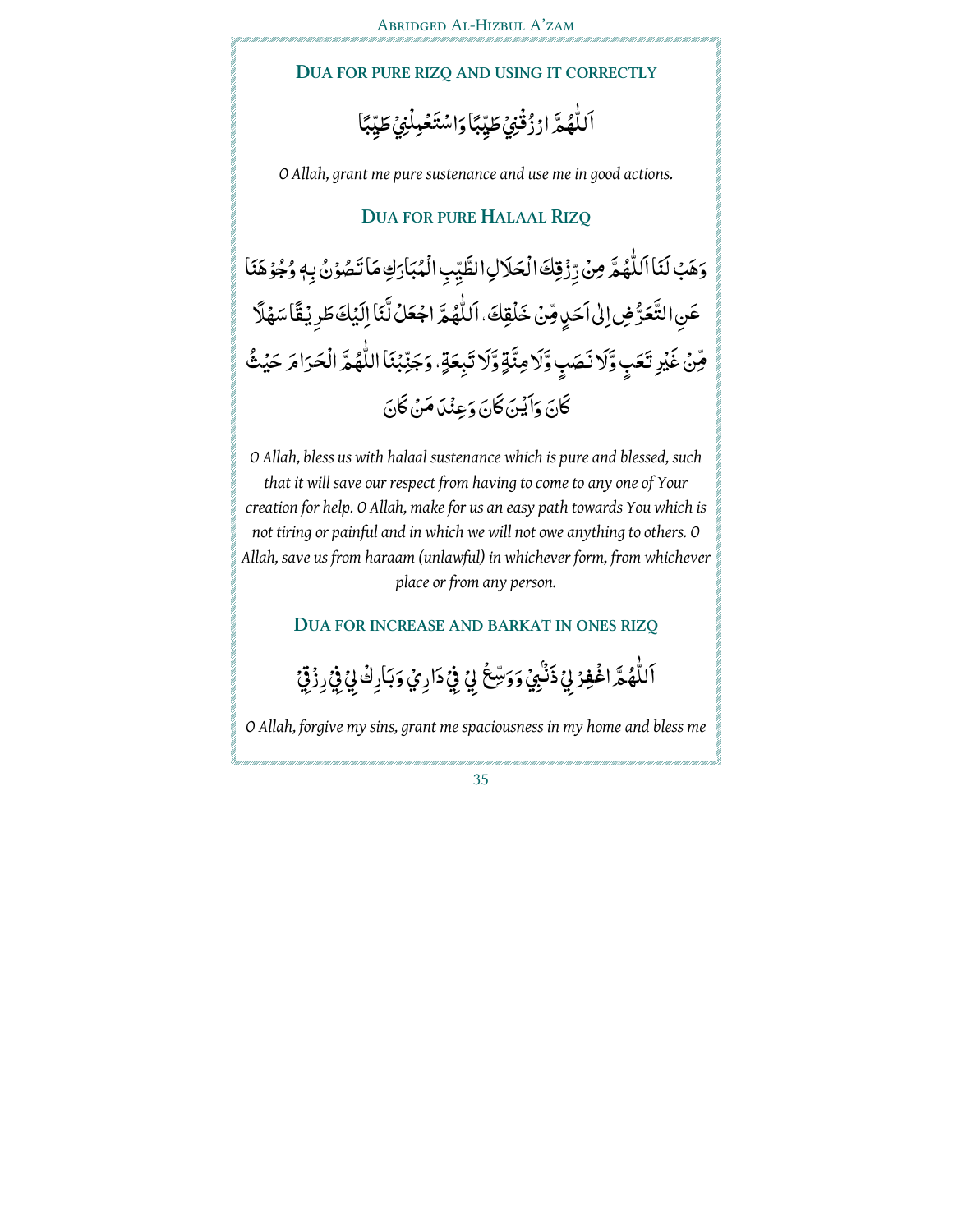## **TUESDAY**

*with barakah (blessings) in my sustenance.* 

## **DUA FOR PROTECTION FROM PRIDE CAUSED BY WEALTH**

ٰ اَللّٰهُمَّ اِنِّيۡاَعُوۡذُبِكَ مِنۡۢ بَطَرِ الۡغِنٰى وَمَذَلَّةِ الۡفَقۡرِ ֧֧֧֧֧֧֧֧֧֧֧֧֧֧֧֧֧֧֧֧֧֧֧֧֧֧֧֚֚֚֚֚֚֚֚֚֚֚֚֚֚֚֚֚֚֩֘֝֟֓֝֟֓֝֓֝֓֝֓֜֓֓֜֓֓֓֡֓֓֓֓֓֓֝֓֝֬֝֬֝֓֝֬֝֬֝֬֝֬֝֬֝֬ <u>ٔ</u>

*O Allah, I seek Your protection from pride because of wealth and disgrace due to poverty.*

**DUA FOR PURE SUSTENANCE, BENEFICIAL KNOWLEDGE AND ACCEPTED DEEDS**

> ر<br>پا اَللَّهُمَّ اِنِّيۡ اَسۡلَٰكَ رِزۡ قَاۤطَیِّبَٗاۖ وَّعِلۡمَّا نَّافِعٗا وَّعَمَلًا مُّتَقَبَّلًا ٰ ْ ٳٞ

*O Allah, I beg You for Halaal (pure) sustenance, beneficial knowledge and deeds that are accepted.* 

## **DUA FOR CONTENTMENT**

اَللّهُمَّ قَنِّعُنِيُ بِمَا رَزَقُتَنِيُّ، وَبَارِكْ لِيُ فِيُهِ، وَاخْلُفُ عَلَى كُلِّ غَائِبَةٍ لِّيُّ ٰ ِ<br>مُ بِخَيْرٍ

*O Allah, make me content with whatever You have provided for me and give me barakah (blessings) in it and be a Protector on behalf of me over that which is not in front of me (i.e. my family and wealth).*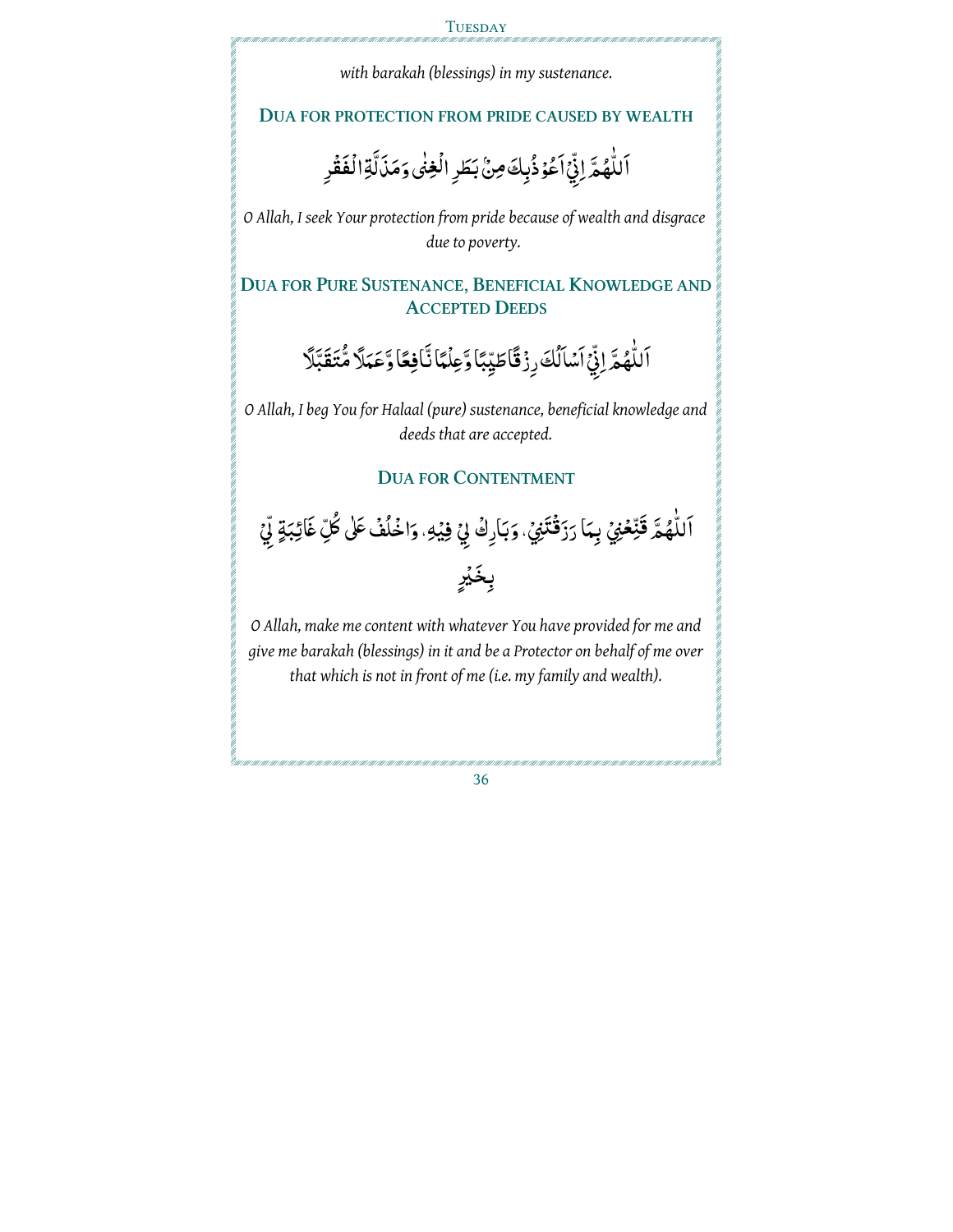## **DUA FOR TAWAKKUL, HIDAAYAT AND HELP** اَ للَّهُمَّ اجْعَلْنِيُ مِمَّنُ تَوَكَّلَ عَلَيْكَ فَكَفَيْتَهُ ، وَاسْتَهْدَاكَ فَهَدَيْتَهُ ، ٍ<br>ا  $\ddot{\phantom{0}}$  $\frac{1}{2}$ يہ<br>ا وَاسْتَنۡصَرَكَ**ۖ فَ**نَصَرۡ تَـَهُ ْ

*O Allah, make me from amongst those who placed their trust in You and then found You to be sufficient. (Make me from those) who sought guidance from You and were then guided and (make me from those) who asked You for help and then You helped them.* 

## **DUA FOR ABILITY TO DO GOOD ACTIONS**

ٱللَّهُمَّ وَفِّقُوۡيُ لِمَا تُحِبُّ وَتَرۡ ضَٰى مِنَ الۡقَوۡلِ وَالۡعَمَلِ وَالۡفِعۡلِ وَالنِّيَّةِ ؚ<br>ؙ <u>ٔ</u> ٰ ِ<br>ا ْ ֧֦֧֦֧֦֧֦֧֦֧֦֧֦֧֧֧֦֧֦֧֦֧֧֞֜֜֜<br>֧֢֧ وَالْهُلْ يَ إِنَّكَ عَلَىٰ كُلِّ شَيۡءٍ قَدِيۡهِمْ

*O Allah, bless me with the taufeeq (ability) to do all such words, deeds, actions, intentions and acts of guidance that will lead to Your pleasure and happiness. Certainly You have power over everything.* 

**DUA TO BE IN THE COMPANY OF THE AMBIYAA** 

اَللَّهُمَّ اِنِّيۡ اَسۡمَاۡلُكَ ثَوَابَ الشَّاكِرِ یۡنَ وَنُّزُلَ الۡمُقَرَّ بِیۡنَ وَمُرَافَقَةَ النَّبِیِّیۡنَ ٰ بُ<br>⊌ <u>ٔ</u> وَيَقِيْنَ الصِّرِّيْقِيِّنَ وَذِلَّةَ الْمُتَّقِيْنَ وَاِخْبَاتَ الْمُوْقِنِيْنَ حَتَّى تَوَفَّانِيُ عَلَى ٰ ذٰلِكَ يَا أَرْحَمَ الرَّاحِبِيْنَ<br>ّ ا<br>ا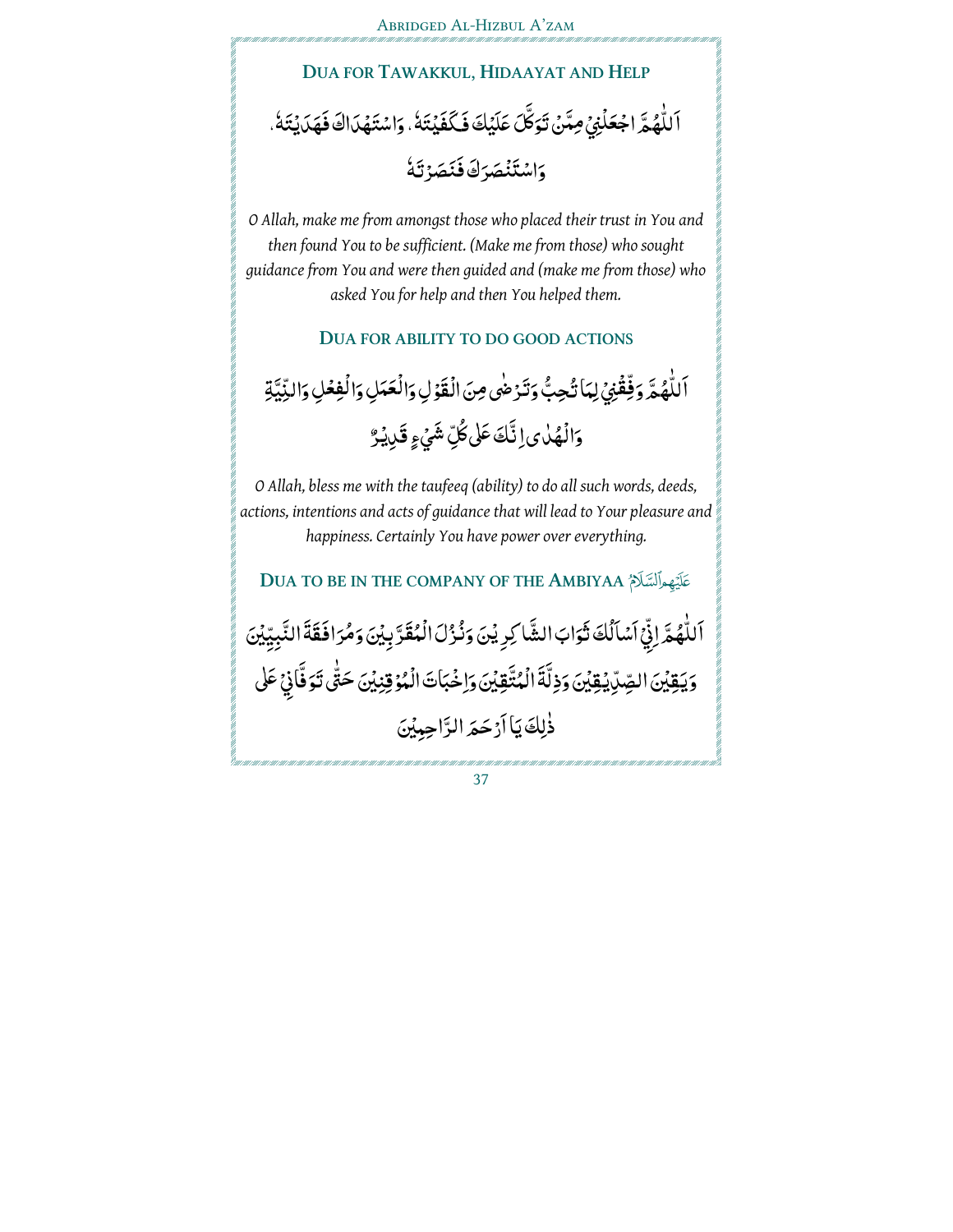## **TUESDAY**

*O Allah, I ask of You to bless me with the reward of the Shaakireen (Those who are grateful to You), the respect granted to those who are very close to You, the company of the Ambiyaa , the yaqeen (conviction) of the truthful, the humility of the pious and the submission of those who have Yaqeen. O The Most Merciful and Compassionate, bless me with all of this till my death*.

## **DUA FOR PROTECTION FROM AN EVIL SPOUSE, AN EVIL CHILD, EVIL WEALTH AND CUNNING FRIENDS**

ٱللَّهُمَّ اِنِّيۡ ٱعۡوۡذُ بِكَ مِنِ اِمۡرَ ٱلۡإِثۡتُشَيِّبُنِيۡ قَبۡلَ الۡمَشِيۡبِ وَٱعۡوۡذُ بِكَ مِنۡ وَّلَاٍ ٰ <u>ٔ</u> <u>ٔ</u> :<br>إ يَّكُوُنُ عَلَيَّ وَبَالًا وَاَعُوْذُبِكَ مِنْ مَّالٍ يَّكُوْنُ عَلَيَّ عَذَابًا وَاَعُوْذُبِكَ مِنْ <u>َ</u> :<br>ا :<br>ا صَاحِبِ خَدِيْعَةٍ اِنْ رَّاٰى حَسَنَةً دَفَنَهَا وَاِنْ رَّاٰى سَيِّئَةً أَفْشَاهَا. َّٰا

*O Allah! I seek Your protection from a wife who makes me old before my time, from children who become a nuisance to me, from wealth which becomes a punishment for me and from a disloyal friend who conceals my good and discloses my faults far and wide.*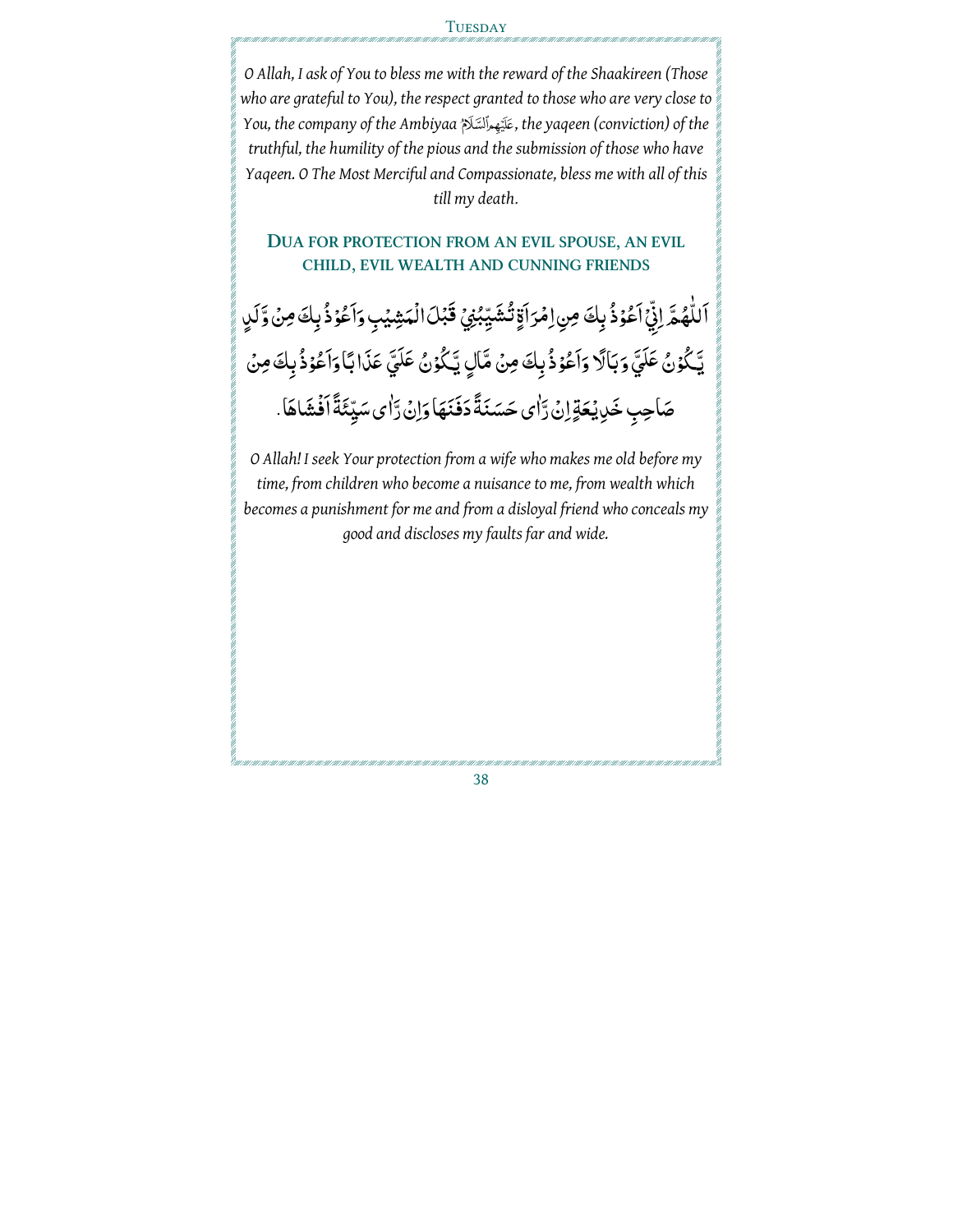# *WE D N E S D A Y*

## **PRAISES OF ALLAH TA'ALA**

اَ لِّهُمَّ لَكَ الْحَمْدُ كُلَّهُ ، وَلَكَ الشُّكْرُ كُلَّهُ ، وَلَكَ الْمُلْكُ كُلَّهُ ، وَلَكَ الْخَلْقُ ؚ<br>ؙ  $\frac{1}{2}$  $\frac{1}{2}$  $\frac{1}{2}$ كُلُّهُ . بِيَـٰدِكَ الْخَـٰيۡرُ كُلُّهُ . وَالَيۡكَ يَـۡرۡ جِحُۤ الۡاَمۡرُكُلُّهُ .  $\frac{1}{2}$ <u>ٔ</u> ٗ  $\ddot{\phantom{0}}$ 

 *O Allah, all praise and thanks is for You, the entire kingdom and creation belong to You. All good is in Your hands and all matters return to You.*

**DUROOD UPON RASULULLAH** 

جَزَى اللَّهُ عَنَّا مُحَمَّدًا صَلَّى اللَّهُ عَلَيۡهِ وسَلَّمَ بِبَاهُوَ اَهۡلُهُۢ ٰ Ĭ ا<br>ا ٗ

*O Allah, grant our Noble Master Hadhrat Muhammad a suitable reward on our behalf* 

**BEGGING ALLAH TA'ALA THROUGH HIS BEAUTIFUL NAMES**

اَللَّهُمَّ اِنِّيۡ اَسۡمَآلُكَ بِأَنَّ لَكَ الۡحَمۡدَ لَا اِلٰهَ اِلَّا اَنۡتَ (وَحۡدَاكَ لَا شَرِیۡكَ لَكَ بُ<br>ٌ ؚ<br>ؙ .<br>• الْحَنَّانُ الْمَنَّانُ بَدِيْخُ السَّمْوَاتِ وَالْأَرْضِ يَاذَا الْجَلَالِ وَالْزِكْرَامِ يَا حَيُّ يَا <u>ّ</u> **ّ** Ĭ, قَيُّؤُمُّ. يَا أَرْحَمَ الرَّاحِبِيْنَ ֧֦֧֦֧֦֧֦֧֦֧֦֧֦֧֦֧֦֧֦֧֦֧֦֧֦֧֦֧֞<br>֧֢֧֪֝

*O Allah, I beg You by saying that all praise is for You. There is no god besides You. You are One, You have no partner. You are Most Kind and*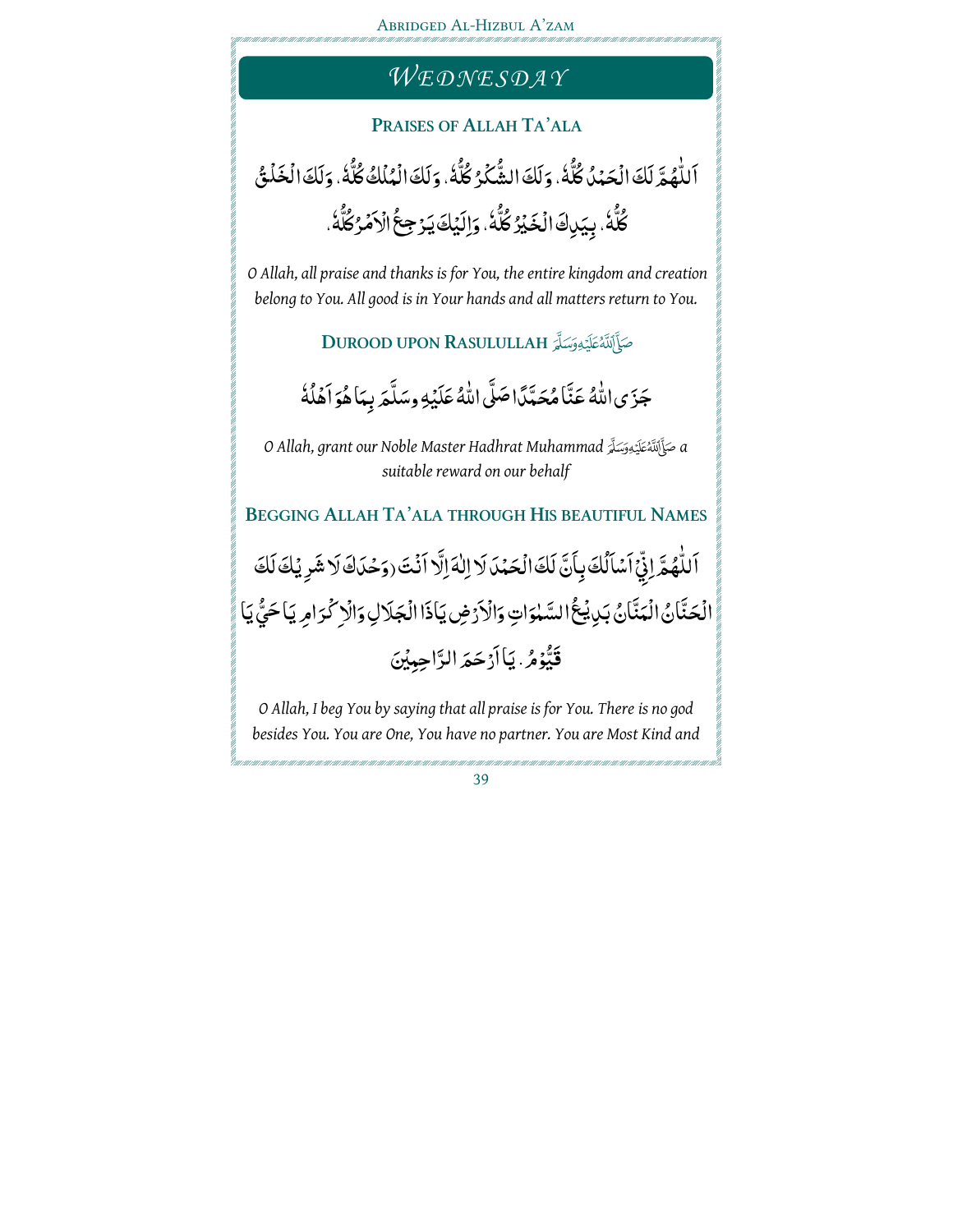

*Most Compassionate, The Creator of the heavens and the earth. O, You Majestic and Generous Rabb, The Everlasting, The Sustainer, O, The Most Merciful of those who show mercy.* 

## **DUA FOR GOOD AKHLAAQ (CHARACTER)**

# ٱللَّهُمَّ اهْدِنِيۡ لِاَحۡسَنِ الۡاَخۡلَاقِ لَا يَهۡدِيۡ لِاَحۡسَنِهَاۚ اِلَّا ٱنۡتَ وَاصۡرِ فُ ؚ<br>ؙ عَنِّيُ سَيِّئَهَا لَا يَصْرِفُ عَنِّيُ سَيِّئَهَا اِلَّا أَنْتَ

*O Allah, grant me excellent character as You alone can guide me to it and remove from me all evil character which You alone can remove.* 

**DUA FOR PROTECTION FROM EVIL CHARACTER, EVIL ACTIONS, EVIL DESIRES AND DREADFUL DISEASES**

اَللّهُمَّ لِذِّيۡ أَعُوۡذُبِكَ مِنۡ مُّنۡكَرَاتِ الۡاَخۡلَاقِ وَالۡاَعۡمَاٰلِ وَالۡاَهۡوَاءِ وَالۡاَذۡوَاءِ ا<br>ا ْ

*O Allah, I seek Your protection from bad manners, evil actions, evil desires and dreadful diseases.* 

## **DUA FOR PROTECTION FROM FIGHTS, HYPOCRISY AND EVIL CHARACTER**

ٱللَّهُمَّ لِذِّٓأَعُوۡذُٰبِكَ مِنَ الشِّقَاقِ وَالنِّفَاقِ وَسُوۡءِ الۡأَخۡلَاقِ ٰ <u>ٔ</u> <u>ٔ</u>

*O Allah, I seek Your protection from causing disunity (fights), from hypocrisy and from bad manners.*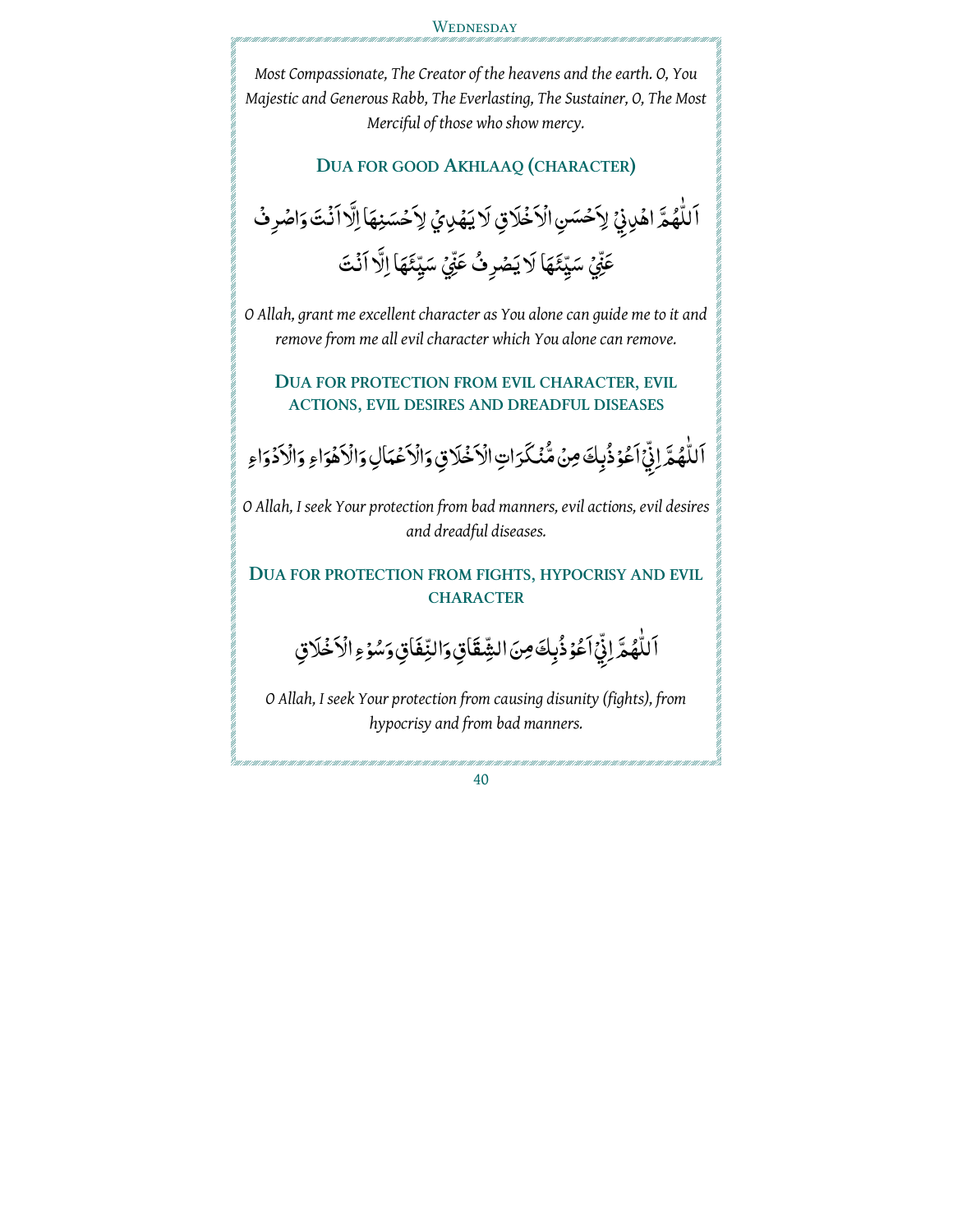

اَللَّهُمَّ اَحۡسَنۡتَ خَلَٰقِيۡ فَأَحۡسِنۡ خُلُقِيۡ ؚ<br>ؙ

*O Allah, You have given me a good body. So (please) bless me with good manners as well.*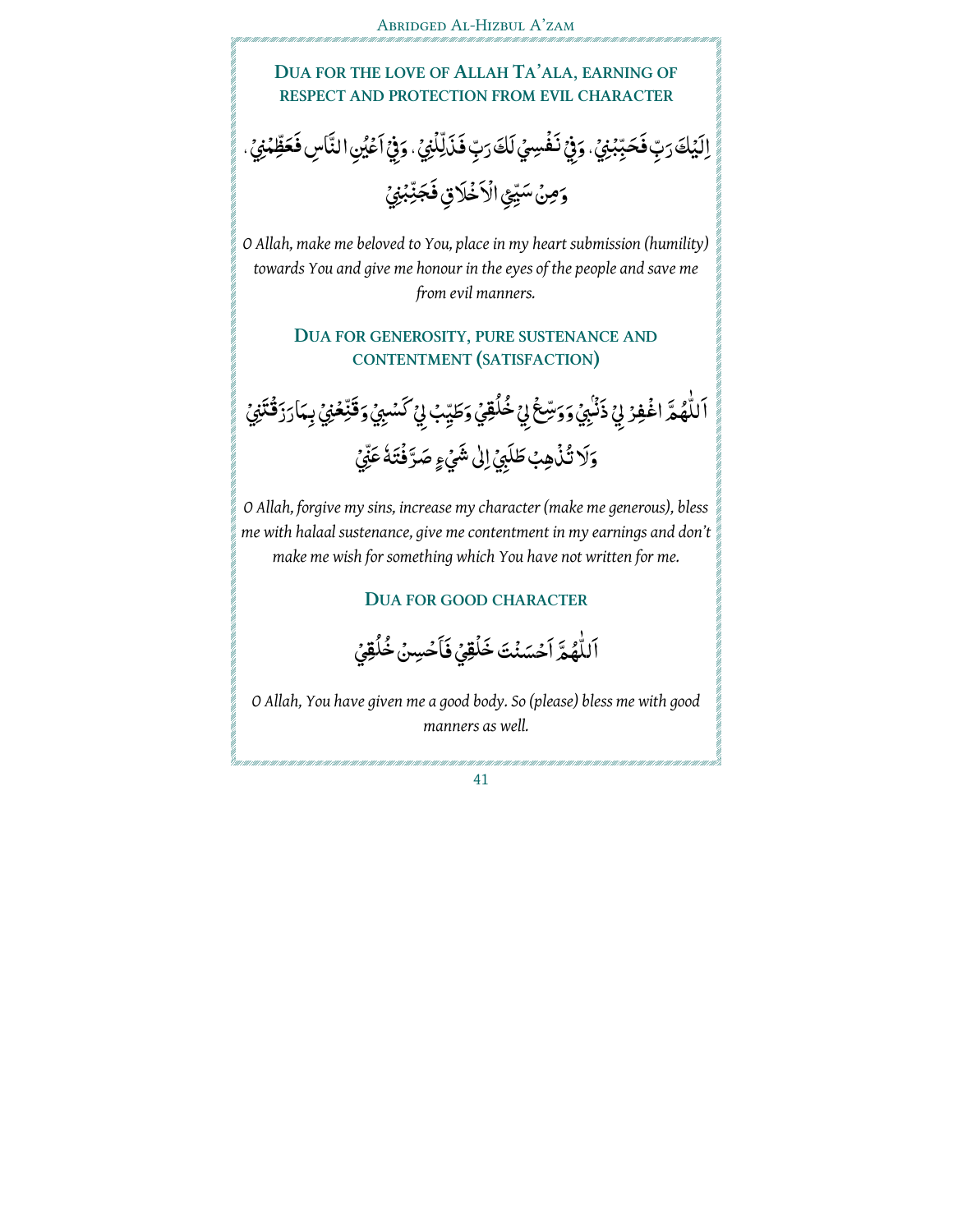## **DUA FOR GOOD HEALTH, PURITY, TRUSTWORTHINESS AND GOOD CHARACTER**

اَللَّهُمَّ اِنِّيۡٓ اَسۡاَلُكَ الصِّحَّةَ وَالۡعِفَّةَ وَالۡاَهَانَةَ وَحُسۡنَ الۡخُلُقِ وَالرِّضَا ْ ٰ بِالُقَدْرِ

*O Allah, I beg You for good health, purity, trustworthiness, good manners and to be happy with Your taqdeer.* 

## **DUA FOR GUIDANCE**

ٰ اَللَّهُمَّ خِرۡ لِيۡ وَاخۡتَرۡ لِيۡ

*O Allah, You choose for me what is best for me and then give it to me.* 

## **DUA FOR GUIDANCE AND BEING A MEANS OF GUIDANCE TO OTHERS**



*O Allah, make us from those who are rightly guided and from those who guide others. Not from those who are misguided and those who misguide others. (Make us) from those who make peace with Your friends and are*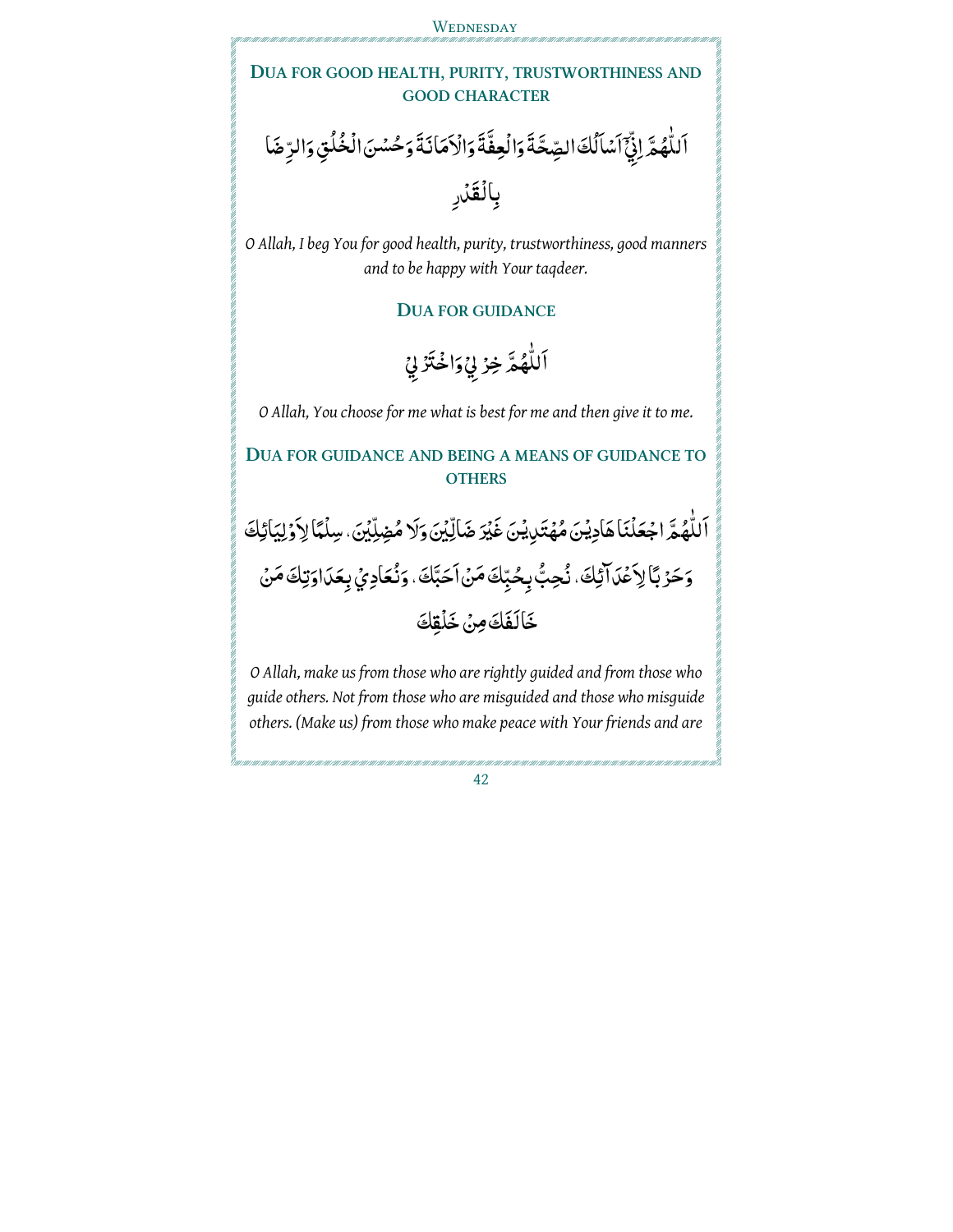



## **DUA FOR PROTECTION OF WHATEVER GOOD HAS BEEN GIVEN TO US**

ٱللَّهُمَّ لَا تَكِلُّنِيُ إِلَىٰ نَفُسِيُ طَرُفَةَ عَيْنٍ وَّلَا تَنُزِعُ مِنِّيُ صَالِحَ مَا ٱعْطَيْتَنِيُّ ْ ٰ بُم<br>ا

*O Allah, do not leave me to myself for the blinking of an eye and do not take away any good which You have already give to me.* 

## **BEGGING ALLAH TA'ALA TO TAKE CHARGE OF ALL OUR WORKS**

اَللَّهُمَّ اِنَّ قُلُوْبَنَا وَنَوَاصِيَنَا وَجَوَارِ حَنَا بِيَدِكَ لَمْ تُبَلِّكُنَا مِنْهَا شَيْئًا فَإِذَا <u>ا</u><br>ا ؚ<br>ؙ ْ فَعَلْتَ ذٰلِكَ بِنَافَكُنۡ أَنۡتَ وَلِيَّنَا وَاهۡلِانَاۚ إِلَىٰ سَوَاءِ السَّبِيۡلِ ؚ<br>֧֖֧֝֟֟֟֟֟֟֟֟֟֟֟֟֟֟֟֟֟֟֟֟<sup>֟</sup> ر<br>م <u>بَ</u>

*O Allah, our hearts, foreheads and limbs are in Your control. You did not make us the owners of any of these things. Since You have decide it in this way, then be our guardian and guide us to the straight path.* 

**DUA FOR GUIDANCE, TAQWA AND FORGIVENESS**

ٱللَّهُمَّ اهُدِنِيۡ بِالۡهُٰلٰى، وَنَقِّنِيۡ بِالتَّقۡوٰى، وَاغۡفِرۡ لِيۡ فِي الۡأَخِرَةِ وَالۡأَوۡلٰ ٰ <u>ا</u>

*O Allah guide me with (Your) guidance, cleanse me with taqwa (piety) and*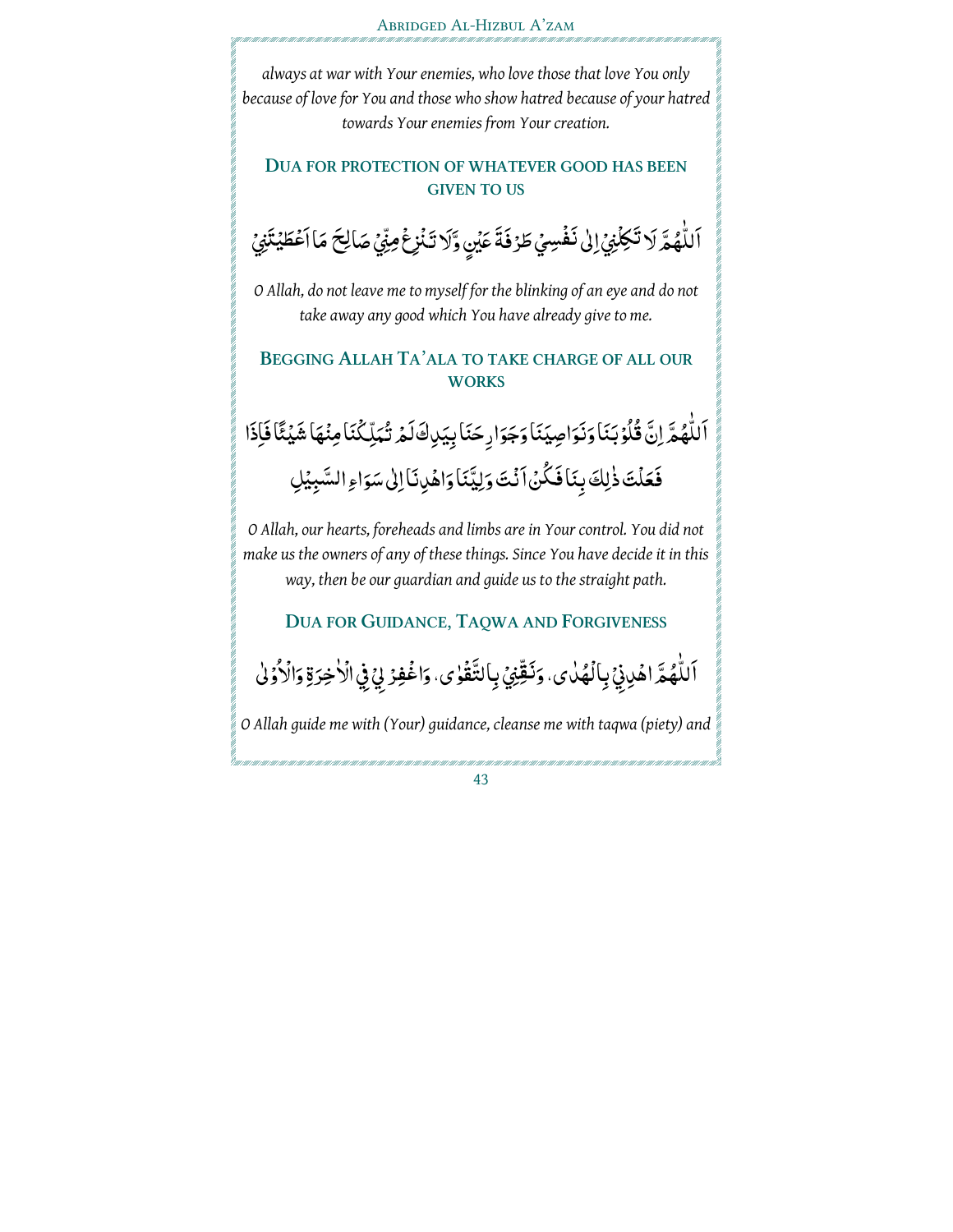## **WEDNESDAY**

*forgive me in this life and the hereafter.* 

## **DUA FOR TAQWA AND PURITY**

رَبِّ اَعْطِ نَفُسِيُ تَقُوٰهَا وَزَرِّهَا اَنْتَ خَيْرُ مَنْ زَكَّهَا اَنْتَ وَلِيُّهَا وَمَوْلَهَا ֧֧֝֟֓֝֟֓<u>֚</u> <u>ٔ</u> ِ<br>بہ ٰ

*O Allah, bless me with taqwa (Your fear) and purify my soul as You are the Best Purifier. You are the Guardian and Master of my soul.* 

**BEGGING ALLAH TA'ALA TO POUR HIS MERCY UPON US**

اَللَّهُمَّ افْتَحُ اَقْفَالَ قُلُوْ بِنَا بِزِكْرِكَ، وَاَثْبِمْ عَلَيْنَا بِنِعْمَتِكَ، وَاَسْبِغُ عَلَيْنَا ؚ<br>ؙ <u>ٔ</u> ْ مِنْ فَضْلِكَ، وَاجْعَلْنَا مِنْ عِبَادِكَ الصَّالِحِيْنَ

*O Allah, open up the locks of our hearts with Your remembrance, complete Your favour upon us, pour Your grace over us and make us Your pious servants.* 

**DUA FOR PROTECTION AGAINST JAHANNAM, PUNISHMENT IN THE GRAVE, DAJJAAL, SINS AND DEBT**

اَللَّهُمَّ لِنِّيۡ اَعُوۡذُٰبِكَ مِنۡ عَذَابِ جَهَنَّمَ ۢ وَاَعُوۡذُٰبِكَ مِنۡ عَذَابِ الۡقَبۡرِ ۚ ۚ <u>ٔ</u> ؚ<br>ؙ <u>ٔ</u> وَاَعُوْذُبِكَ مِنْ فِتْنَةِالْمَسِيْحِ الدَّجَالِ، وَاَعْوُذُبِكَ مِنْ فِتْنَةِ الْمَحْيَا <u>ٔ</u> مَعَ<br>م <u>ٔ</u> وَالْمَمَاتِ وَاَعُوْذُبِكَ مِنَ الْمَاٰثَمِ وَالْمَغْرَمِرِ <u>ٔ</u>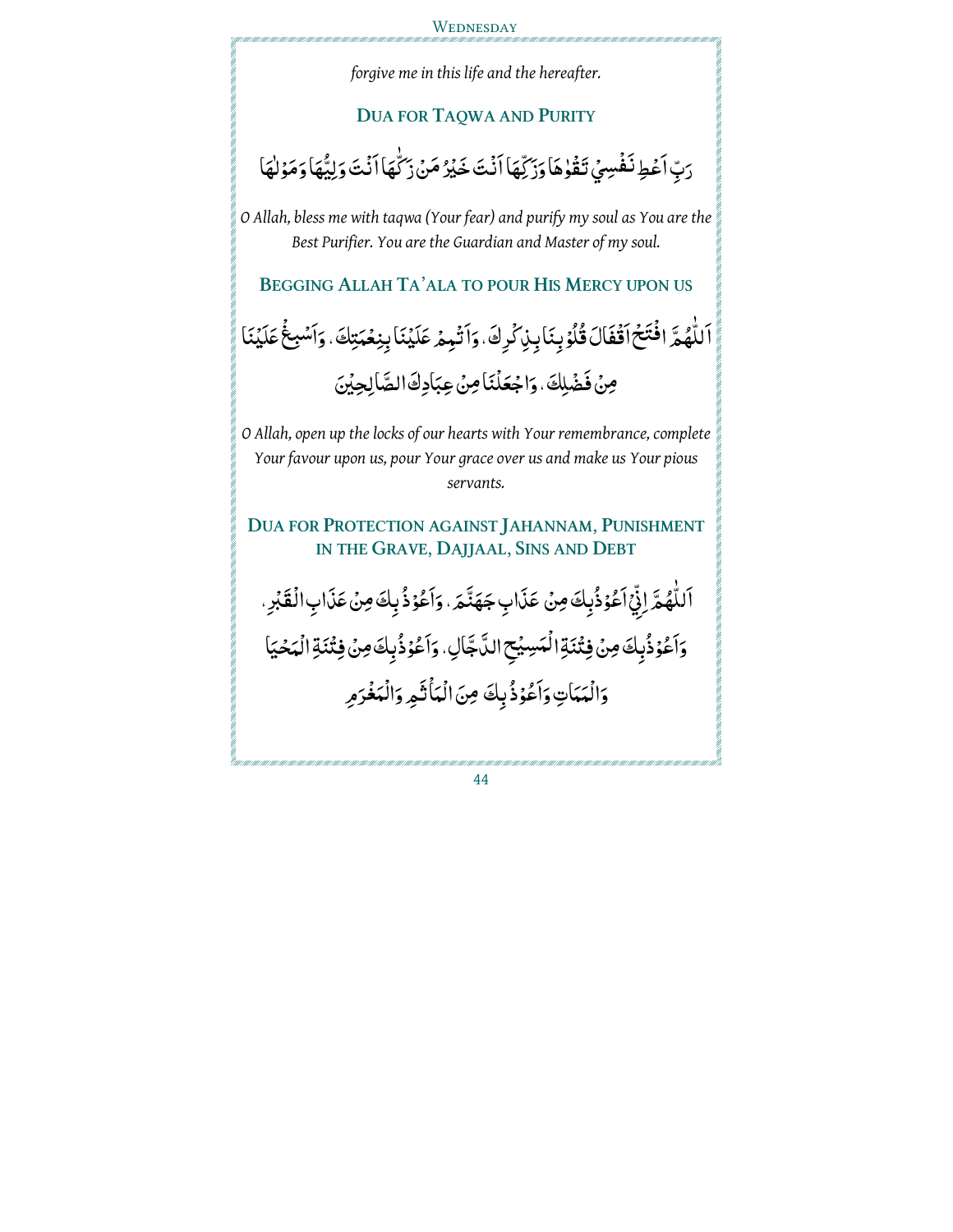*O Allah, I seek Your protection from the punishment of jahannam, the punishment of the grave, from the mischief of Dajjaal, from the tests of life and death, from sins and from debts.* 

## **DUA FOR PROTECTION FROM SHAMELESS ACTIONS**

اَللَّهُمَّ حَصِّنْ فَرْجِيُّ، وَيَسِّرُ لِيُ أَمُرِيُ ؚ<br>ؙ ْ

*O Allah, guard my private parts and make my work easy for me.* 

**DUA FOR PROTECTION FROM SHIRK AND SHOW**

اَللَّهُمَّ لِنِّيۡ اَعُوۡذُٰبِكَ مِنۡ اَنۡ اُشۡرِكَ بِكَ شَيۡئَآ وَّاَنَا اَعۡلَمُ بِهٖ وَاَسۡتَغۡفِرُكَ لِمَا ٰ <u>ٔ</u> ؚ<br>پ َلا أَعۡلَمُ بِهٖ

*O Allah, I seek Your protection from joining any partners with You knowingly and I beg Your forgiveness for all that I have done unknowingly.* 

سُبۡحٰنَكَ اللَّهُمَّ وَتَحِيَّتُهُمۡ فِيۡهَاۤ سَلٰمٌ وَاٰخِرُ دَعۡوٰهُمۡ أَنِ الۡحَمۡدُ لِلّٰهِ رَبِّ ٰ ٰ .<br>ا الْعٰلَمِيْنَ ٰ

*O Allah, You are free from all blemishes. The greeting of the inmates of*  Jannah will be: "Salaam" and their final call will be: "All praise is due to *Allah the Nourisher of the worlds."*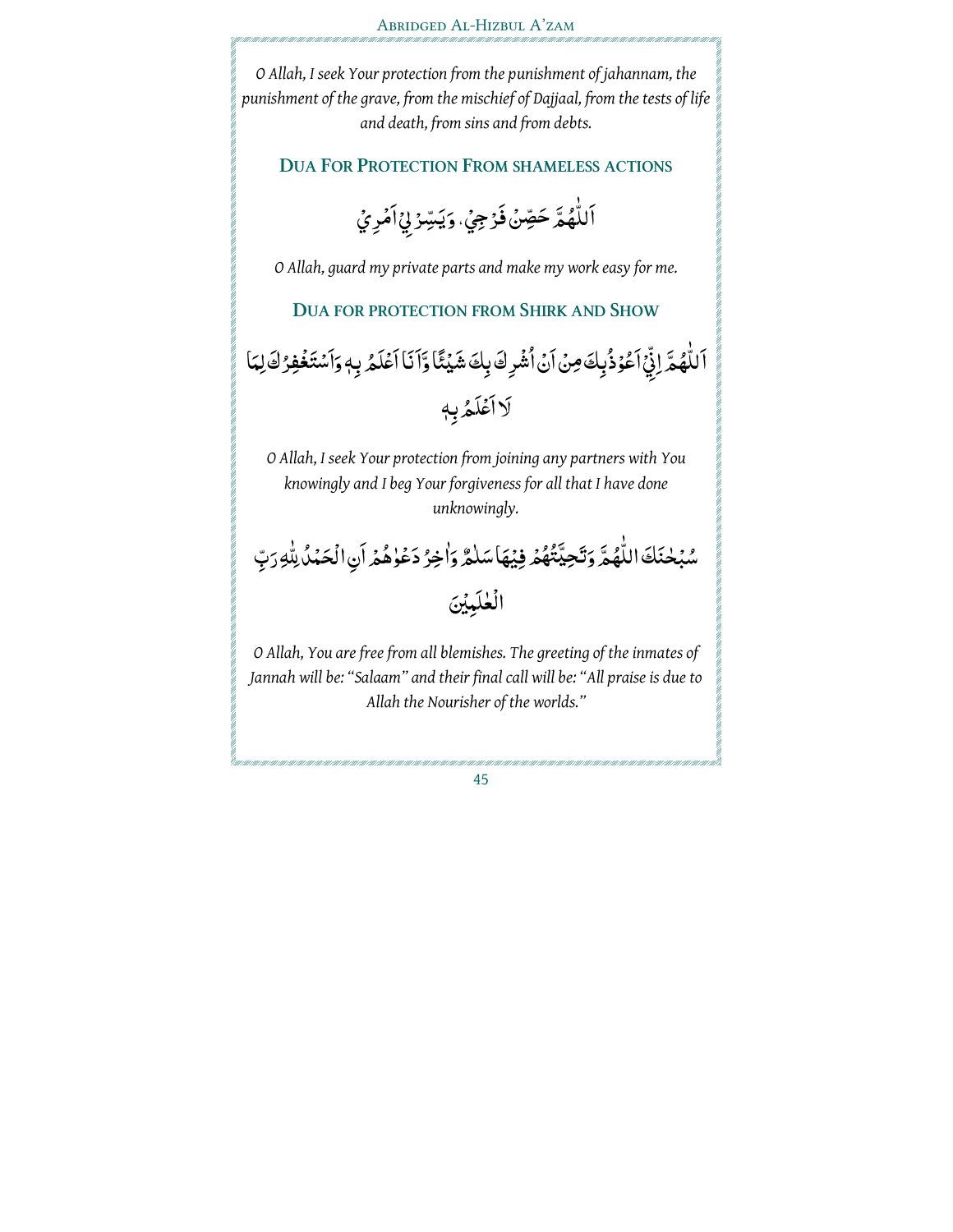## **THURSDAY**

# $\overline{THVRSDAY}$

## **PRAISES OF ALLAH TA'ALA**

اَ لَلْهُمَّ لَكَ الْحَمْدُ اَنْتَ قَيِّمُ السَّمْوَاتِ وَالْأَرْضِ وَمَنْ فِيُهِنَّ وَلَكَ الْحَمْدُ ْ **ّ** ا<br>ا اَنْتَ مَلِكُ السَّمْوَاتِ وَالْأَرْضِ وَمَنْ فِيُهِنَّ وَلَكَ الْحَمْدُ اَنْتَ نُوْرُ السَّمْوَاتِ ٰ <u>ٔ</u> .<br>-**ّ** وَالْأَرۡضِ وَمَنۡ فِيۡهِنَّ وَلَكَ الۡحَمۡدُ اَنۡتَ الۡحَقَّ وَوَعۡدُكَ الۡحَقَّ وَلِقَآۖ وَٰٓفَ حَقٌّ <u>ّ</u> ؚ<br>ؚ وَقَوۡلُكَ حَقٌّ وَالۡجَنَّةُ حَقٌّ وَالنَّارُ حَقٌّ وَالنَّبِيُّوۡنَ حَقٌّ وَمُحَمَّدٌ صَلَّى اللّٰهُ عَلَيۡهِ بُم<br>اب ا<br>ا Ï **بہ** ْ وَسَلَّمَ رَسُوۡلُ اللّٰهِ حَقٌّ وَالسَّاعَةُ حَقٌّ <u>ٔ</u>

 *O Allah, all praise is for You and You are the Controller of the heavens and the earth and whatever is in them. You are the Ruler of the heavens and the earth and whatever is in them. All praise is for You. You are the (noor) light of the heavens and the earth and whatever is in them. All praise is for You. You are True, Your promise is true and our meeting You is a reality,* 

*Your word is true. Paradise is a reality. Hell is a reality and all the Ambiyaa are true. Muhammad , the Messenger of Allah, is true and the Hour (of Qiyamat) is a reality.*

## **DUROOD UPON RASULULLAH**

اَللّهُمَّ صَلِّ عَلٰى (سَيِّدَنَا) مُحَمَّدٍ عَبْدِكَ وَرَسُوْلِكَ وَصَلِّ عَلَى الْمُؤْمِنِيُنَ <u>ٔ</u> ؚ<br>ؙ وَالْمُؤْمِنَاتِ وَالْمُسْلِبِيْنَ وَالْمُسْلِنِينَ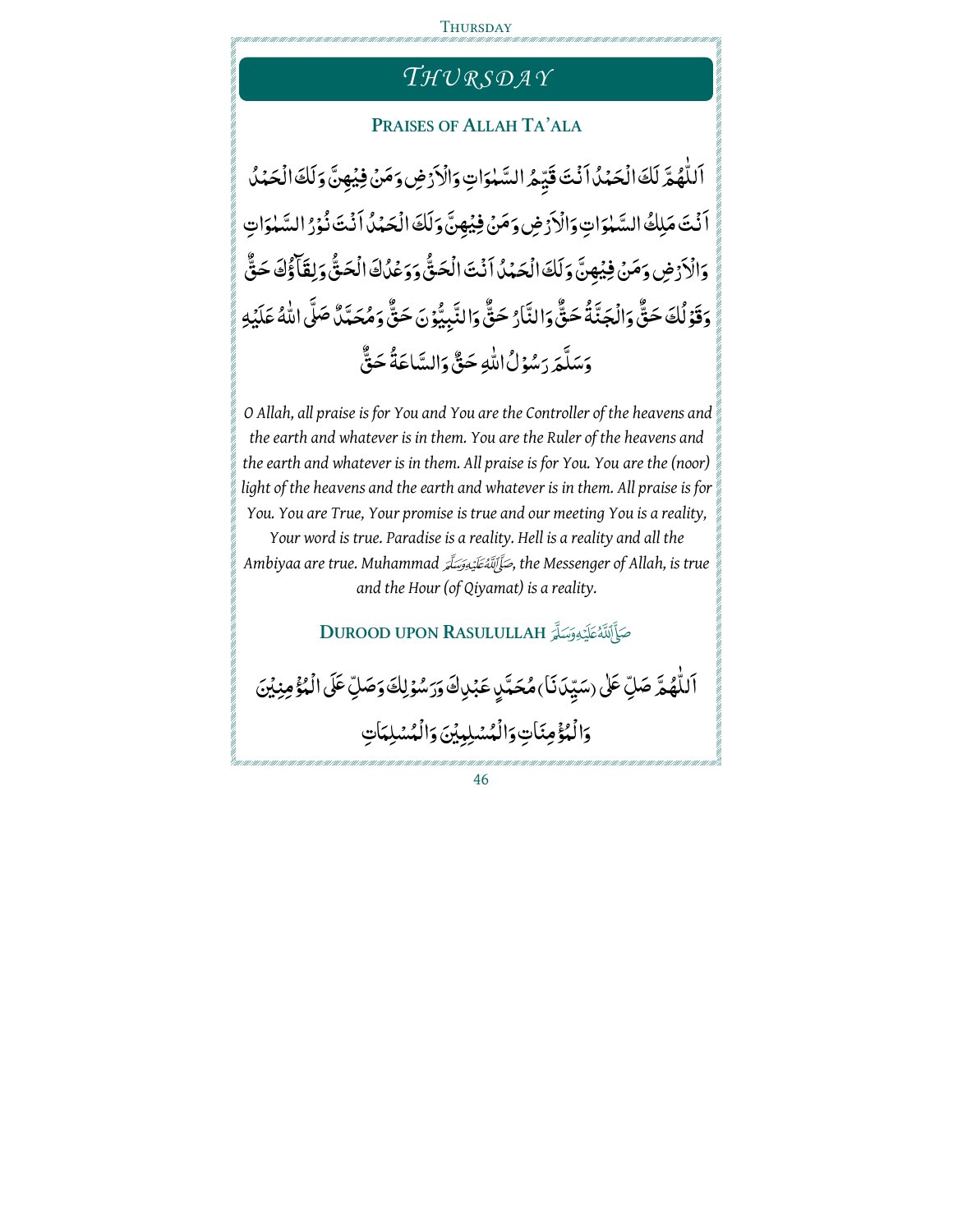*O Allah, send salutations upon Nabi Muhammad , Your servant and Your messenger and send peace upon all the believing men and women.*

**BEGGING ALLAH TA'ALA THROUGH HIS BEAUTIFUL NAMES**

يَاوَاسِعَ الْمَغْفِرَةِ، يَابَاسِطَ الْيَدَيْنِ بِالرَّحْمَةِ

*O' The One with everlasting forgiveness, The One with both hands stretched out with mercy.* 

## **DUA FOR BLESSINGS AT THE TIME OF DEATH AND AFTER DEATH (RECITE 25 TIMES DAILY) 14**

اَللَّهُمَّ بَارِكْ بِيُ فِي الْمَوْتِ وَفِيْمَا بَعْدَ الْمَوْتِ ٍ<br>ّ :<br>ا بُم<br>الم :<br>ا

*O Allah, bless me at the time of my death and (bless me) in what follows after death.* 

## **DUA FOR PROTECTION FROM A BAD DEATH**

اَللَّهُمَّ لِنِّيۡ اَعۡوُذُبِكَ مِنۡ مَّوۡتِ الۡهَمِّ. وَاَعۡوُذُبِكَ مِنۡ مَّوۡتِ الۡغَمِّ ا<br>ا <u>ا</u><br>ا <u>ا</u><br>ا <u>ا</u><br>ا <u>ٔ</u>

*O Allah, I seek Your protection from death in a state of worry. And I seek your protection from death in a state of grief.* 

<sup>14</sup> One who recites this dua 25 times daily will attain the rank of the *Shuhadaaa* (Martyrs)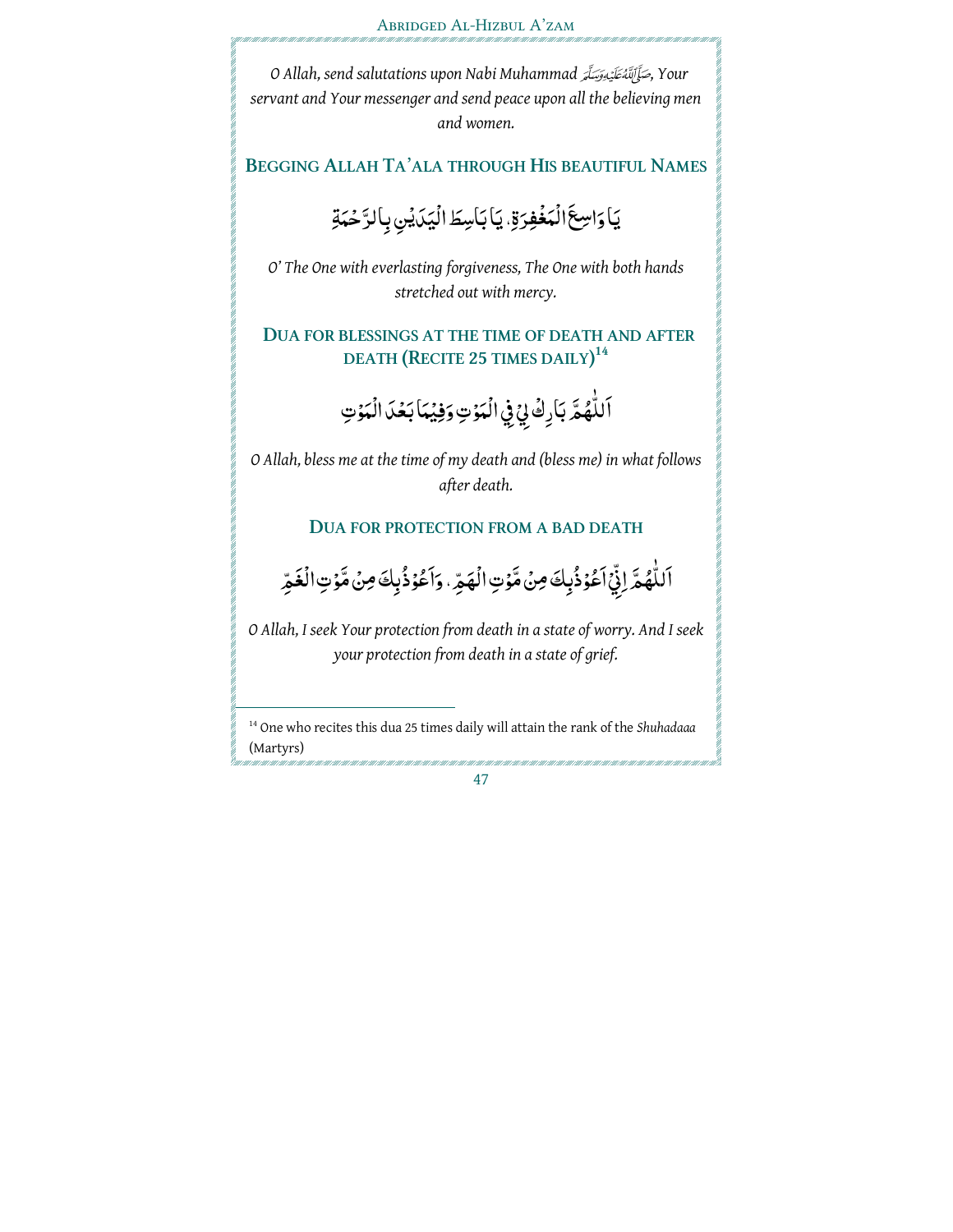**DUA FOR PROTECTION FROM SUDDEN DEATH, SNAKE BITES, WILD ANIMALS, DROWNING AND BURNING**

ٱللَّهُمَّ اِنِّيۡۚ ٱعۡوۡذُٰبِكَ مِنۡ مَّوۡتِ الۡفُجَاءَةِ وَمِنۡ لَّٰٓ ٰغَةِ الۡحَيَّةِ وَمِنَ السَّبُعِ ؚ<br>ؙ <u>ا</u><br>ا <u>ٔ</u> ِّبُّ وَمِنَ الْغَرَقِ وَمِنَ الْحَرَقِ وَمِنْ أَنْ أَخِرَّ عَلَى شَيْءٍ وَمِنَ الْقَنُلِ عِنْدَ فِرَارِ الزَّحْفِ

*O Allah, I seek Your protection from sudden death, from being bitten by a snake, or being attacked by a wild animal, from being drowned or burnt to death, or that I should fall down upon anything and from being killed whilst I'm running away from the battle field.* 

**DUA FOR HELP AT THE TIME OF DEATH**

اَللَّهُمَّ اَعِنِّيُ عَلَىٰ غَمَرَاتِ الْمَوْتِ وَسَكَرَاتِ الْمَوْتِ ٰ <u>ا</u><br>ا <u>ا</u><br>ا

*O Allah, please help me during the difficulties and pains of death.* 

## **DUA FOR PROTECTION FROM ALL EVILS**

ٱللَّهُمَّ رَبَّ السَّهْوَاتِ السَّبۡعِ وَمَاۤ اَظَلَّت وَرَبَّ الْاَرۡ ضِیۡنَ وَمَاۤ اَقَلَّتۡ وَرَبَّ ِّبُّ ٰ <u>بَ</u> ؚ<br>' <u>ّ</u> ْ الشَّيَاطِيُنِ وَمَا اَضَلَّتُ كُنۡ لِّيۡ جَارًا مِّنۡ شَرِّ خَلُقِكَ اَجۡبَعِیۡنَ اَنۡ يَّفۡرُ طَ ْ ْ ْ عَلَيَّ اَحَلَّ مِّنْهُمُ اَوۡ اَنۡ يَّطۡغُى عَزَّ جَارُكَ وَتَبَارَكَ اسْمُكَ ۖ. <u>ا</u><br>ا ْ **َ**ّ ٰ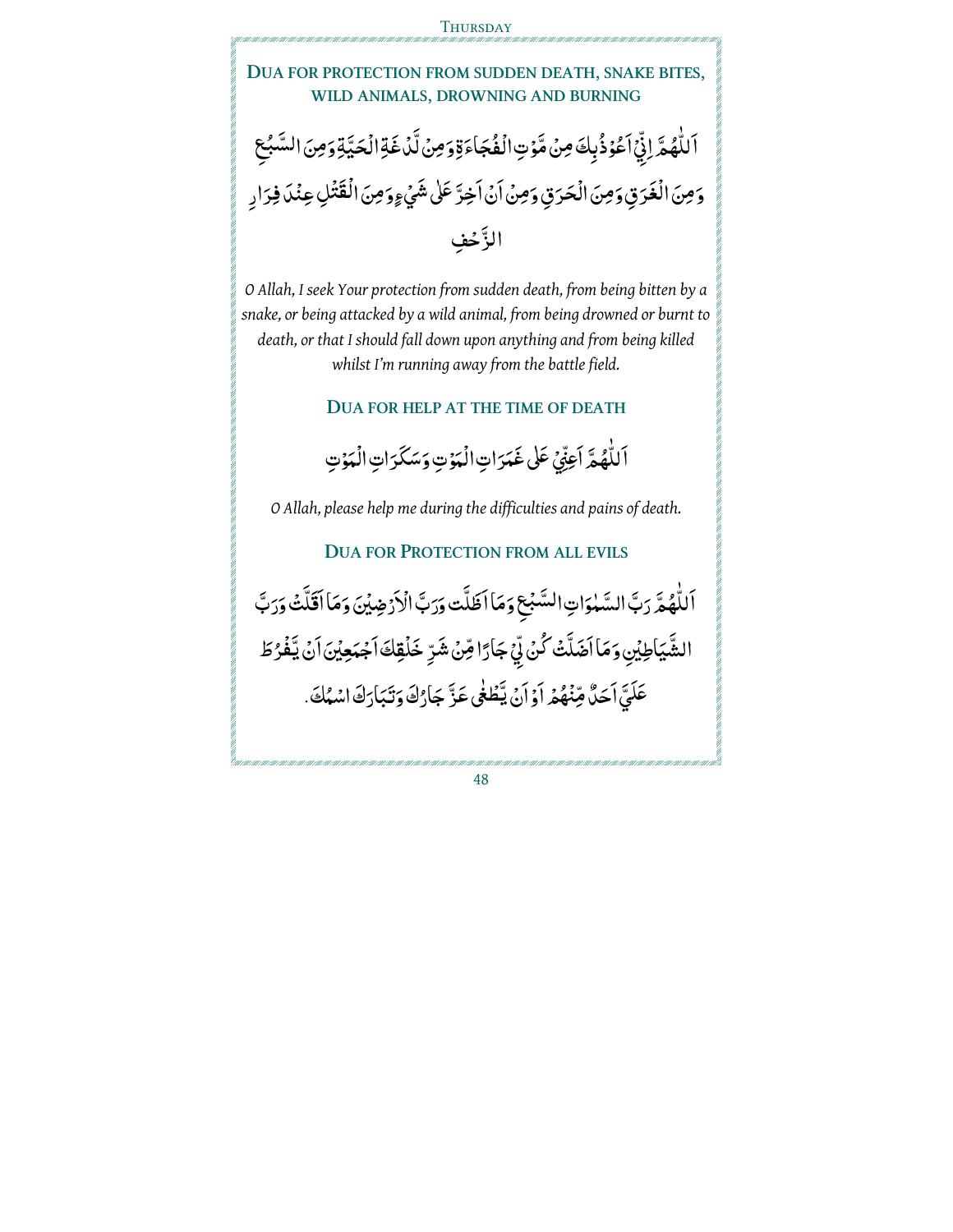## Abridged Al-Hizbul A'zam

*O Allah! The Rabb of the seven heavens and whatever it over-shadows, the Rabb of the earths and whatever it holds, the Rabb of the devils and what ever evil they had spread, be a Protector for me against the evil of all Your creatures if they be unjust or cruel to me. Your protection is indeed strong and Your name is full of blessings.* 

## **DUA FOR EASE AT THE TIME OF DEATH**

حَسۡبِيَ اللَّهُ عِنۡدَا الۡمَوۡتِ :<br>ا ا<br>ا

*Allah Ta'ala is enough for me during the pains of death.* 

## **DUAS FOR PROTECTION**

ْ ٱللَّهُمَّ اِنَّا َنَجۡعَلُكَ فِيۡ نُحُوۡرِهِمۡ، وَنَعُوۡذُبِكَ مِنۡ شُرُوۡرِهِمۡ ؚ<br>ؙ <u>ٔ</u> <u>ا</u><br>ا <u>ٔ</u>

*O Allah, we place You in front of us when fighting them and seek Your protection against their evil plans.* 

> اَللَّهُمَّ وَاقِيَةٌ كَوَاقِيَةِالْوَلِيُلِ ٰ

*O Allah, grant me protection like the protection given to a new born baby.* 

ْ ِ َ7اتي ْ و َ ْن ر ٰاِم َ و ْ ِ َاتي ر ْ ُترْ َعو ْ ُ ّمَ اس ه ٰ اَللّ

*O Allah, hide my faults and save me from fear.*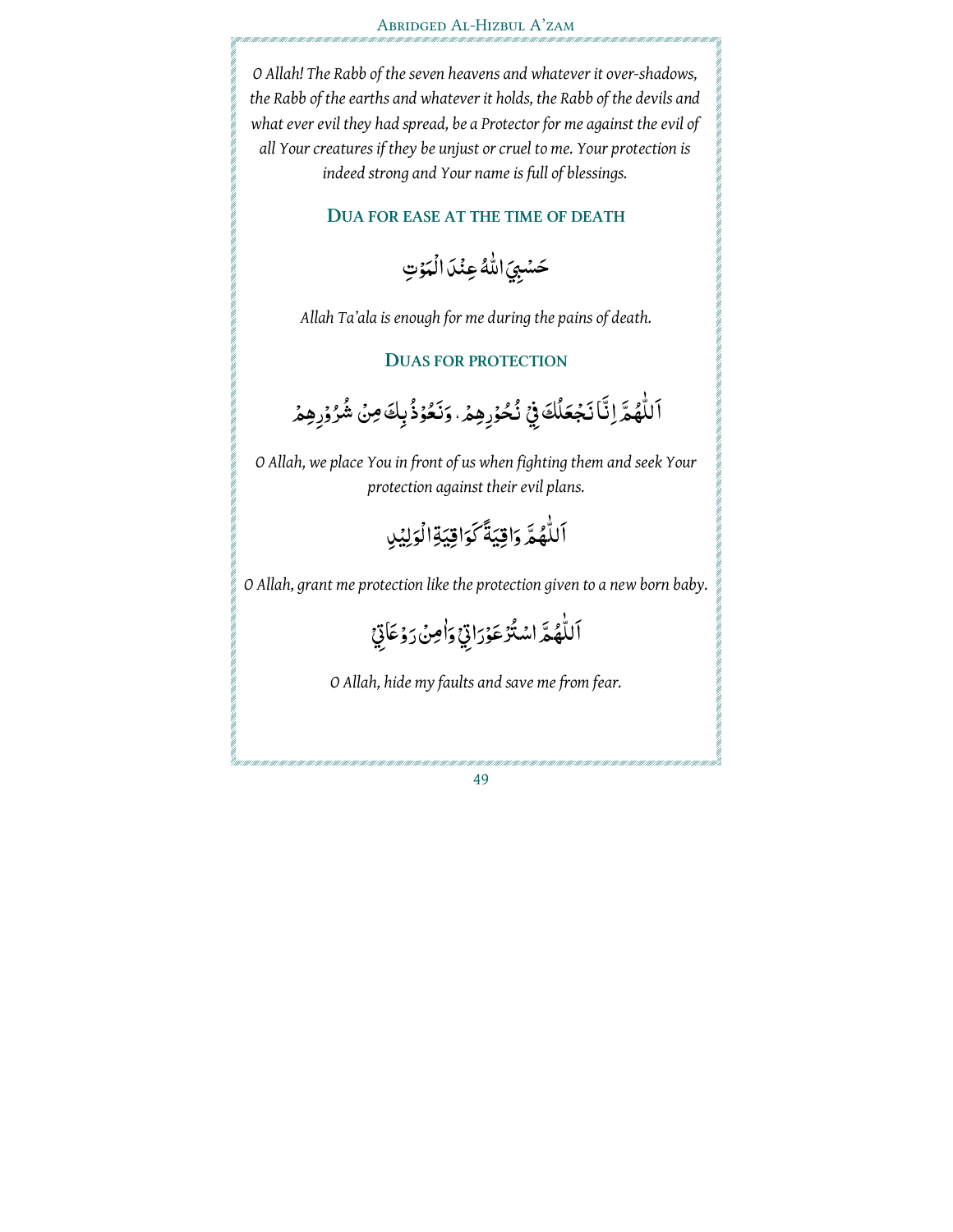## **DUA FOR PROTECTION FROM ALL SIDES**

֖֧֧֧֧֧֧֧֧֧֧֧֧֧֧֧֛֧֧֧֧֧֧֛֚֚֚֚֚֚֚֚֚֚֚֚֚֚֚֚֚֚֚֚֩֘֝֝֝֝֝֝֓֝֓֝֓֝֓֝֓֝֓֝֓֝֓֝֓֝֓֝֬֝֓֝֬֝֓֝֓֝֬֝֬֝֬֝֬֝ اَللَّهُمَّ احْفَظُنِيُ مِنْ بَيْنِ يَدَىِّ وَمِنْ خَلَٰفِيْ وَعَنْ يَّبِيْنِيُ وَعَنْ شِمَالِيُ وَمِنْ ٍ<br>ّ فَوُقِيۡ وَاَعُوۡذُ بِعَظَمَتِكَ اَنۡ اُغۡتَالَ مِنۡ تَحۡتِیۡ رَضِیۡنَا بِاللّٰهِ رَبَّا وَّبِالۡاِسۡلَامِرِ <u>َ</u> ڵ ا<br>ا ْ دِيۡنَّا وَّ بِمُحَمَّدٍ صَلَّى اللَّهُ عَلَيۡهِ وَسَلَّمَ رَسُوۡلًا وَّنَبِيًّا <u>ٔ</u> ِ<br>ٌ .<br>ا Ĩ

*O Allah, protect me from in front of me and from behind me, on my right and on my left and above me. I seek protection in Your Greatness that I may be destroyed by any disaster from beneath me. We are pleased with Allah as our Rabb, Islam as our religion and Hadhra t Muhammad as our Rasul and Messenger.* 

**DUA TO BE BLESSED WITH THE HOLY QUR-AAN**

اَللَّهُمَّ ارْحَمْنِيُ بِالْقُرْاٰنِ الْعَظِيْمِ. وَاجْعَلُهُ لِيُ اِمَامًا وَّنُوْرًا وَّهُدَّى وَّرَحْمَةً . ْ <u>ّ</u> ٍ<br>ّ :<br>إ ٱللَّهُمَّ ذَكِّرُ نِيۡ مِنۡهُ مَاۤ نَسِيۡتُ، وَعَلِّمۡنِيۡ مِنۡهُ مَاۤ جَهِلۡتُ، وَارۡرُقُنِيۡ تِلَاوَتَهُ ٍ<br>ّ ْ اْ نَاءَ اللَّيۡلِ وَٰاٰ نَاءَ النَّهَارِ ، وَاجْعَلۡهُۚ لِيۡ حُجَّةً يَّا رَبَّ الۡعَالَمِيۡنَ

*O Allah, have mercy on me through the blessings of the Holy Qur-aan and make it a guide for me, a means of light, a means of guidance and a means of mercy as well. O Allah, make me remember what I have forgotten of the Holy Qur-aan, and give me an understanding of those parts which I am ignorant of. Cause me to read it during the hours of the night and day and make it a proof for me, O Rabb of the worlds.*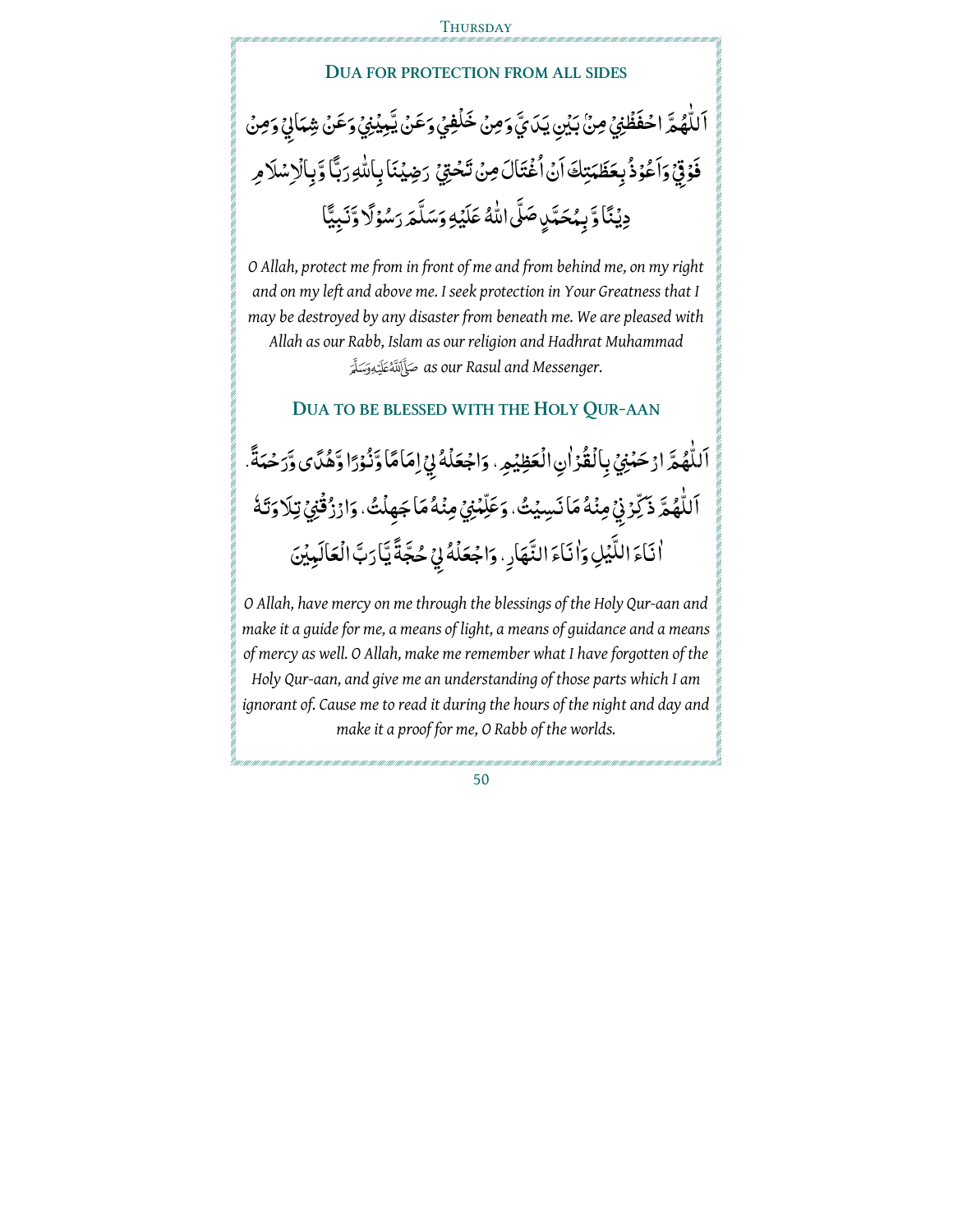

**DUA TO BE IN THE COMPANY OF RASULULLAH**  اَللَّهُمَّ اجْعَلُ نَبِيَّنَاكَنَافَرَطَّاوَحَوُضَهُۢ لَنَامَوۡرِدًا لِللَّهُمَّ احۡشُرۡنَافِيۡ ۖ ٍ<br>ّ :<br>إ  $\frac{1}{2}$ ْ :<br>ا ٰ زُمُرَتِهٖ، وَاسْتَعْمِلْنَا بِسُنَّتِهٖ، وَتَوَفَّنَاعَلٰى مِلَّتِهٖ، وَاجْعَلْنَا فِيۡ زُمۡرَتِهٖ وَحِزۡبِهٖ *O Allah, make our Nabi our guide and make his pond (Haudhe-Kausar) a place for quenching our thirst. O Allah, raise us (on the Day of*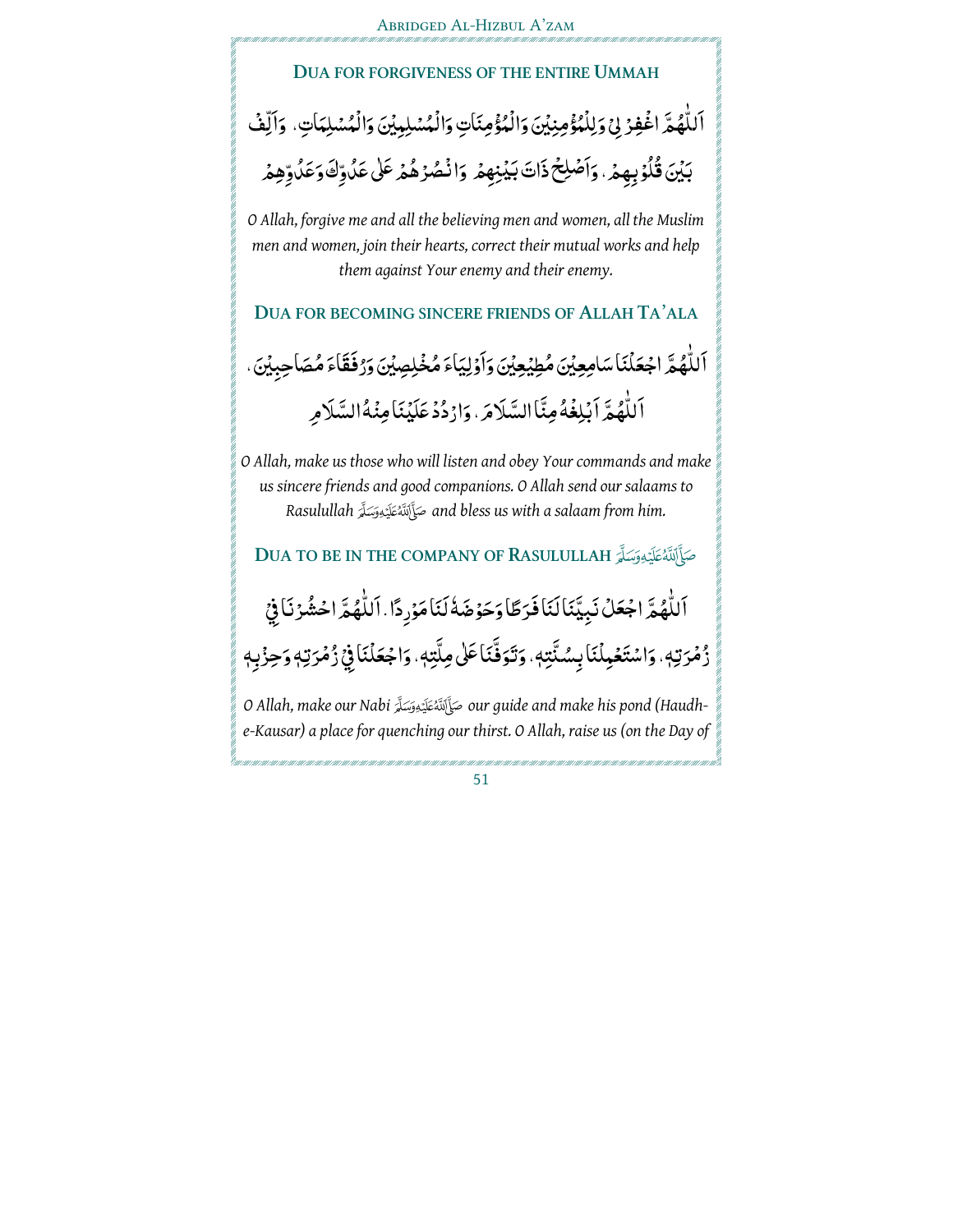*Qiyaamah) from His group, allow us to follow His Sunnah, cause us to die on His ways and make us from amongst His group.* 

## **DUA FOR PROTECTION FROM LAZINESS AND OLD AGE**

َ رَبِّ اَعْوُذُبِكَ مِنَ الْكُسَلِ وَسُوْءِ الْكِبَرِ <u>ٔ</u> <u>ٔ</u>

*O Allah, I seek Your protection from laziness and extreme old age* 

## **DUA FOR PROTECTION FROM WORRY, GRIEF, LAZINESS, MISERLINESS AND DEBT**

اَللّهُمَّ لِيُّ ٱعُوْذُبِكَ مِنَ الْهَمِّ وَالْحُزْنِ، وَٱعُوْذُبِكَ مِنَ الْعَجْزِ وَالْكَسَلِ ؚ<br>ؙ ْ ْ وَاَعُوُذُبِكَ مِنَ الْجُبْنِ وَالْبُخُلِ وَاَعُوُذُبِكَ مِنْ غَلَبَةِ الدَّيْنِ وَقَهُرِ الرِّجَالِ <u>ٔ</u> <u>ٔ</u>

*O Allah, I seek Your protection from worry and grief, I seek Your protection from weakness and laziness, from cowardice and miserliness and from being overpowered by debt and oppression of men.* 

## **CONCLUDING DUA**

## اَ للَّهُمَّ هٰذَا الدُّعَاءُ وَعَلَيْكَ الْإِجَابَةُ، وَهٰذَا الْجُهْدُ وَعَلَيْكَ التَّكْلَانُ ؚ<br>ؙ

*O Allah, making dua is our duty and accepting our duas is Your promise. We make the effort but our total reliance is on You.*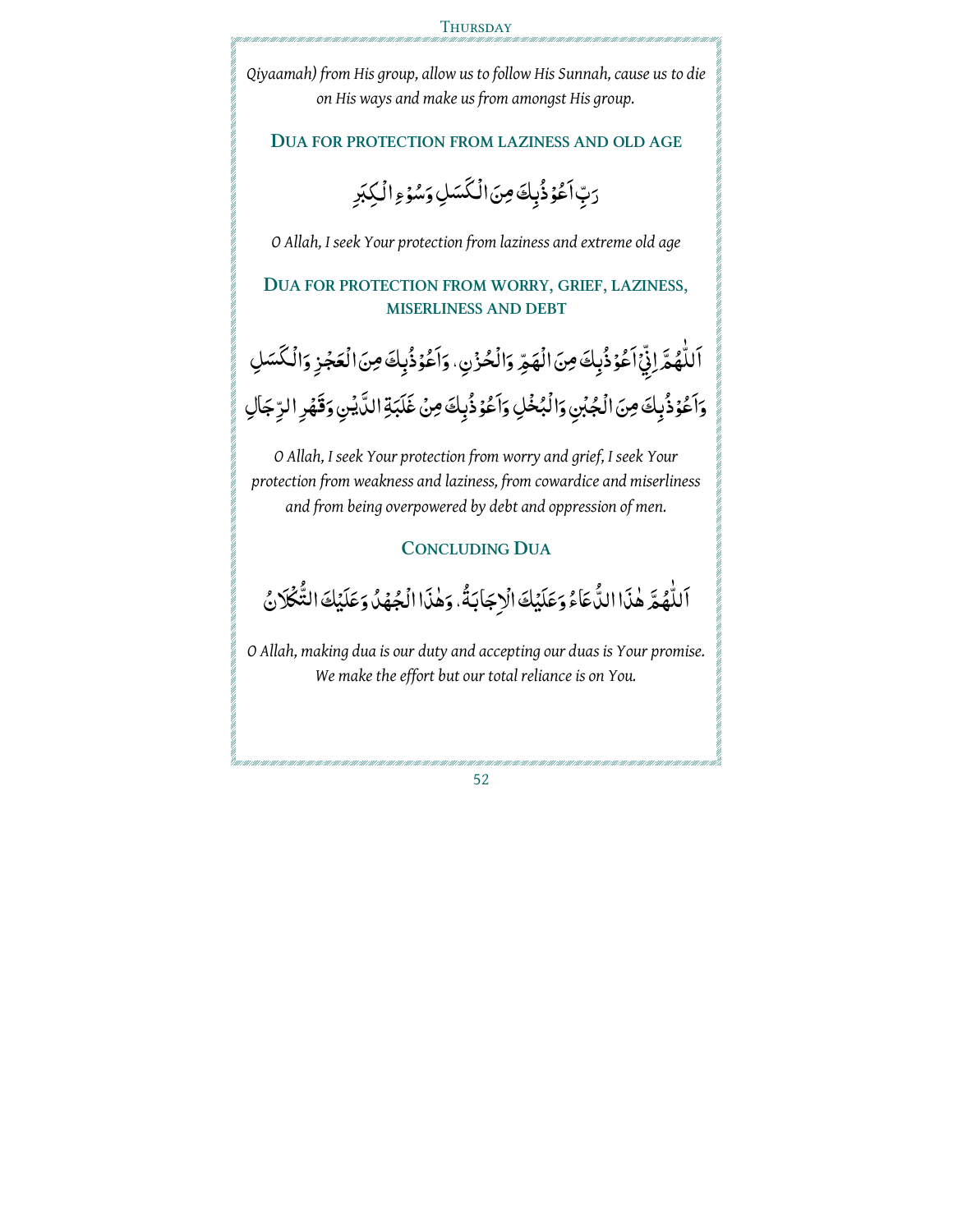Abridged Al-Hizbul A'zam

سُبۡحٰنَ رَبِّكَ رَبِّ الۡعِزَّةِ عَمَّاۤ يَصِفُوۡنَ وَسَلٰمٌ عَلَى الۡمُرۡسَلِيۡنَ، وَالۡحَمۡدُ لِلّٰهِ رَبِّ الْعُلَمِيْنَ ٰ

*Glorified is Your Rabb, The Rabb of Honour and Power. He is free from what the unbelievers say about Him. Peace be upon the Messengers and all praise is due to Allah, the Master of the worlds.*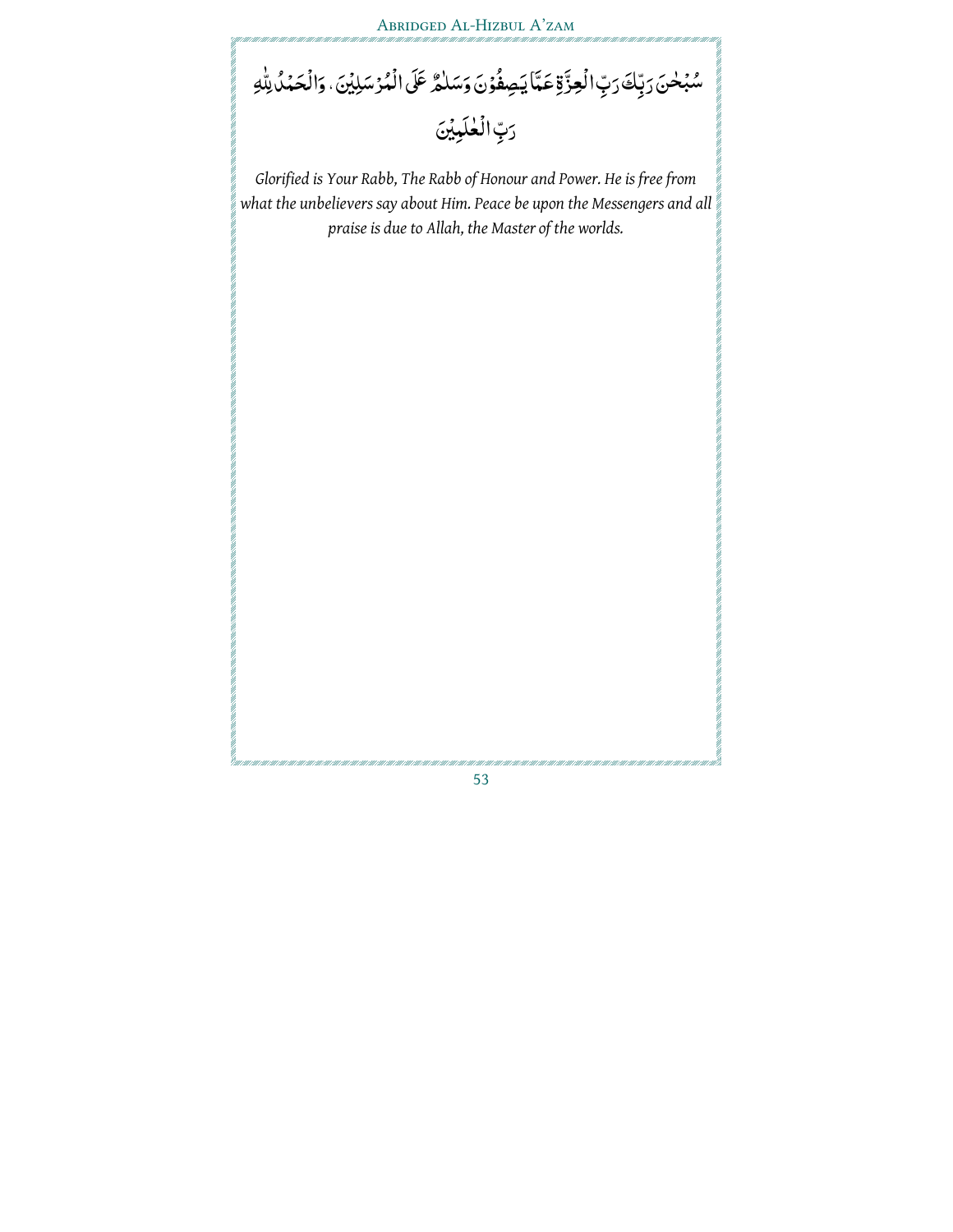#### FRIDAY *FR I D A Y* مٌ عَلٰى عِبَادِهٖ ً<br>آ سَلَامٌ عَلٰى عِبَادِم الَّذِيْنَ اصْطَفٰى ، سَلَامٌ عَلَى الْمُرْسَلِيْنَ ْ و<br>. ْ ر<br>آ ْيَنَ اصْطَفٰى ، سَلَا ْ بر<br>1 الَّذِيْنَ اصْطَفَى ، سَلَّامٌ عَلَى الْمُرْسَلِيْنَ ۞ أَللّٰهُمَّ صَلِّ بہ<br>آ ُ ر<br>آ ِ<br>ع أَللّٰهُمَّ صَلِّ عَلٰى (سَيِّدِنَا وَ مَوْلَانَا) ً<br>آ سَيِّدِنَا وَ مَوْلَانَا) مُحَمَّدٍ وَّ عَلٰى اٰلِ (سَيِّدِنَا وَ مَوْلَانَا) <u>ٔ</u> .<br>. ٰ ر<br>آ (سَيِّدِنَا وَ مَوْلَانَا) <mark>ِ</mark> **ٔ** ں<br>ب . رَّبَ عِنْدَكَ ْ  $\frac{1}{2}$ نْزِلْهُ الْمَقْعَدَ الْمُقَ و<br>م ْ <u>ٔ</u> ْ ْ <u>ٔ</u> مُحَمَّدٍ وَّ أَنْزِلْهُ الْمَقْعَدَ الْمُقَرَّبَ عِنْدَكَ. ۞ أَللَّهُمَّ رَبَّ هٰذِهِ الدَّعْوَةِ الْقَ للّٰهُمَّ رَبَّ هٰذِهِ الدَّعْوَةِ الْقَ ْ ْ ٰ و ر<br>1 ِ<br>ع أَللَّهُمَّ رَبَّ هٰذِهِ الدَّعْوَةِ الْقَائِمَةِ وَالصَّلٰوةِ النَّافِعَةِ صَلِّ عَلٰى (سَيِّدِنَا وَ بہ<br>آ ٰ .<br>. َا) ن َ مَوْلَانَا) مُحَمَّدٍ وَّارْضَ عَنِّيْ رِضًا لَّا تَسْخَطُ بَعْدَهْ ْ ْ <u>ّ</u> **ٔ**  $\tilde{\mathbf{r}}$  ت رِضًا لَّا تَسْخَطُ بَعْدَهٔ ر<br>آ هٔ اَبَدًا. ۞ أَللّٰهُمَّ صَلِّ ر<br>آ ُ ر<br>1 ِ<br>ع أَللّٰهُمَّ صَلِّ عَلٰى (سَيِّدِنَا وَ مَوْلَانَا) ر<br>1 (سَيِّدِنَا وَ مَوْلَانَا) مُحَمَّدٍ عَبْدِكَ وَ رَسُوْلِكَ وَ صَلِّ عَلَى ْ .<br>. ֦֧֟֟֟֟֟֟֟֟֟֟֟֟֟֟֡֬ ر<br>آ ْ و<br>. ْ الْمُؤْمِنِيْنَ وَ الْمُؤْمِنَاتِ وَ الْمُسْلِمِيْنَ وَ الْمُسْلِمَاتِ. **ٔ** و<br>م ْ ْ و<br>م ْ ْ و<br>م ْ **ٔ** و<br>م ۞ أَللّٰهُمَّ صَـ ُ ر<br>آ ءِ<br>۽ أَللّٰهُمَّ صَلِّ عَلٰى (سَيِّدِنَا وَ مَوْلَانَا) بہ<br>آ ً<br>آ (سَيِّدِنَا وَ مَوْلَانَا) مُحَمَّدٍ وَّ عَلٰى اٰلِ (سَيِّدِنَا وَ مَوْلَانَا) ْ س<br>م ٰ َ (سَيِّدِنَا وَ مَوْلَانَا) ً ٔ<br>: ں<br>س مُحَمَّدٍ وَّ بَارِكْ عَلٰى (سَيِّدِنَا وَ مَوْلَانَا) ً<br>آ (سَيِّدِنَا وَ مَوْلَانَا) مُحَمَّدٍ وَّ عَلٰى اٰلِ (سَيِّدِنَا وَ مَوْلَانَا) <u>ٔ</u> .<br>ب ٰ ر<br>1 (سَيِّدِنَا وَ مَوْلَا <u>ٔ</u> .<br>ب <u>ٔ</u> مُحَمَّدٍ وَّ ارْحَمْ (سَيِّدَنَا وَ مَوْلَانَا) ْ .<br>ب **ृ** ر<br>1 نَا وَ مَوْلَانَا) مُحَمَّدًا وَّ اْلَ <u>ٔ</u> ٰ ً<br>آ لَ (سَيِّدِنَا وَ مَوْلَانَا) ر<br>1 (سَيِّدِنَا وَ مَوْلَانَا) مُحَمَّدٍ <u>ٔ</u> .<br>ب :<br>: ا َ م ِ<br>ح كَمَا صَلَّيْتَ وَ بَارَكْتَ وَ رَحِمْتَ عَلٰى ٰ ْ ْ بر<br>آ صَلَّيْتَ وَ بَارَكْتَ وَ رَحِمْتَ عَلٰى (سَيِّدِنَا) إبْرَاهِيْمَ وَ عَلٰى اٰلِ (سَيِّدِنَا) ر<br>س ْ ْ ٰ ں<br>س اِبْرَاهِيْمَ إِنَّكَ حَمِيْدٌ مَّجِيْدٌ ْ ر<br>ه بْرَاهِيْمَ إِنَّكَ حَمِيْدٌ مَّجِيْدٌ. ْ ْ ْ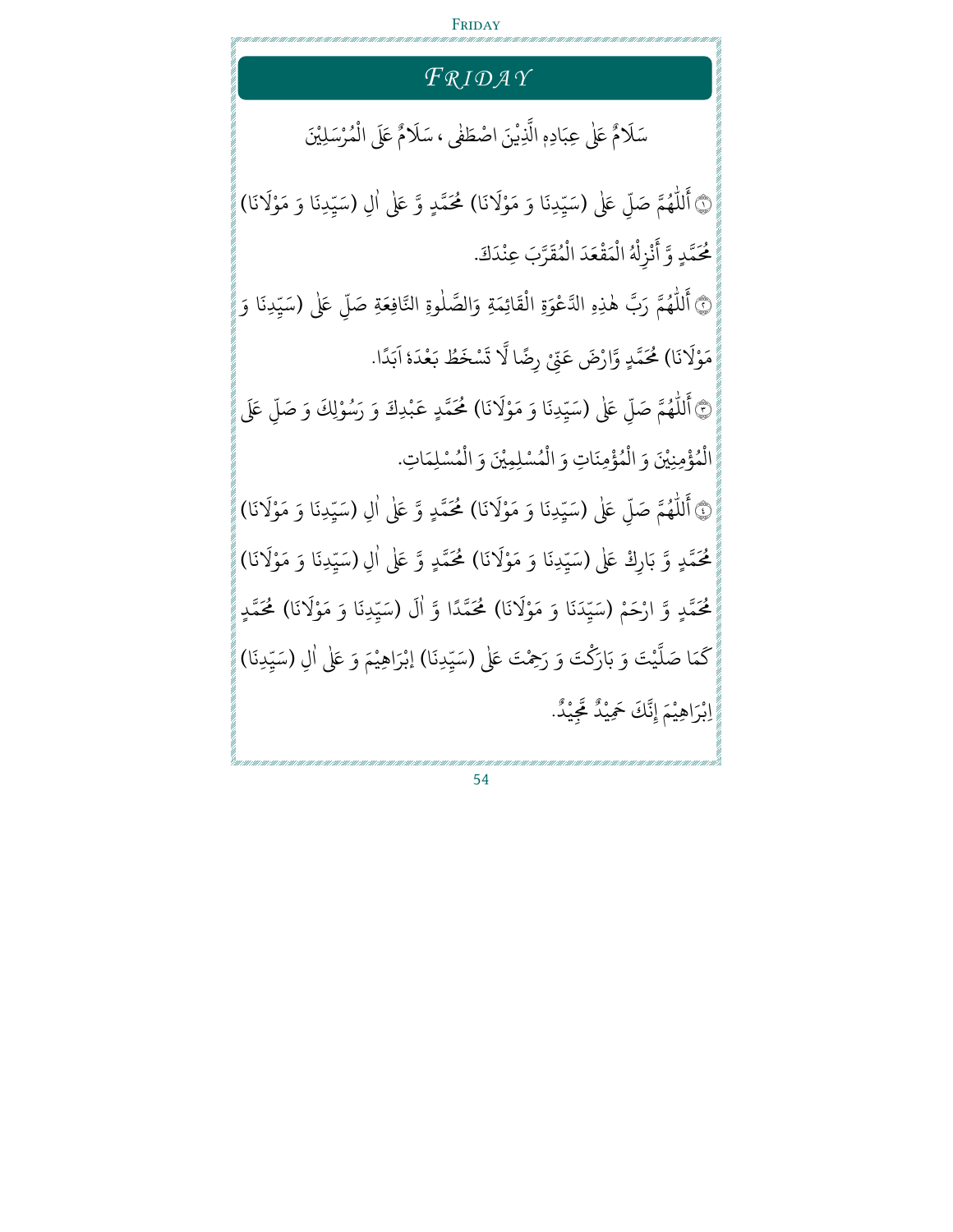۞ اَللّٰهُمَّ صَلِّ عَلَىٰ (سَيِّدِنَا وَ مَوْلَانَا) بہ<br>آ و ر<br>آ  $\begin{array}{c} \hline \end{array}$ ر<br>1 (سَيِّدِنَا وَ مَوْلَانَا) مُحَمَّدٍ وَّ عَلٰى اٰلِ (سَيِّدِنَا وَ مَوْلَانَا) ْ .<br>. .<br>ا ر<br>1 (سَيِّدِنَا وَ مَوْلَا <u>ٔ</u> .<br>ب ا َ م ِ<br>ح مُحَمَّدٍ كَمَا صَلَّيْتَ عَلٰى ْ ہے<br>آ صَلَّيْتَ عَلٰى اٰلِ (سَيِّدِنَا) إبْرَاهِيْمَ إِنَّكَ حَمِيْدٌ مَجِّيْدً، أَللَّهُمَّ بَارِكْ ٰ .<br>. ֦֧֧֘֟֟֓<u>֚</u> و ر<br>آ ِ<br>مِيْدُ، أَ ْ لي<br>م إِبْرَاهِيْمَ إِنَّكَ حَمِيْدٌ مَحِّج*ِ* ْ ْ ْ عَلٰی (سَیِّدِنَا وَ مَوْلَانَا) َ (سَيِّدِنَا وَ مَوْلَانَا) مُحَمَّدٍ وَّ عَلٰى اٰلِ(سَيِّدِنَا وَ مَوْلَانَا) ْ .<br>ب ٰ ر<br>1 (سَيِّدِنَا وَ مَوْلَانَا) مُحَمَّدٍ كَمَا بَارَكْتَ <u>ٔ</u> .<br>. <u>ّ</u> ر<br>ح مُحَمَّدٍ كَ عَلٰی اٰلِ (سَيِّدِنَا) إِبْرَاهِيْمَ إِنَّكَ حَمِيْدٌ مَّجِيْدٌ. ٰ ں<br>س ٌْ ر<br>ھ إِبْرَاهِيْمَ إِنَّكَ حَمِيْدٌ مَّجِيْدٌ. ْ ْ ْ صَ م ه لل و ر<br>آ ِ<br>ع أَللّٰهُمَّ صَلِّ عَلٰى (سَيِّدِنَا وَ مَوْلَانَا) ĭ ً<br>آ (سَيِّدِنَا وَ مَوْلَانَا) مُحَمَّدٍ وَّ عَلٰى اٰلِ (سَيِّدِنَا وَ مَوْلَانَا) <u>ٔ</u> ر<br>س ٰ َ (سَيِّدِنَا وَ مَوْلَانَا) ً **ٔ** س<br>م ا َ م ر<br>ح مُحَمَّدٍ كَمَا صَلَّيْتَ عَلٰى ْ بر<br>آ صَلَّيْتَ عَلٰى اٰلِ (سَيِّدِنَا) اِبْرَاهِيْمَ اِنَّكَ حَمِيْدٌ مَحِّ ٰ .<br>. ֺ<u>֓</u> ْ ْ ر<br>ھ نَّكَ حَمِيْدٌ مُّجِيْدٌ وَ بَارِكْ عَلٰى ْ ْ َا) ن ر<br>1 (سَيِّدِنَا وَ مَوْلَانَا) مُحَمَّدٍ وَّ عَلٰى اٰلِ(سَيِّدِنَا وَ مَوْلَانَا) <u>ٔ</u> ں<br>ب ٰ ر<br>1 (سَيِّدِنَا وَ مَوْلَانَا) **مُحَ**ّدٍ كَمَا بَارَكْتَ <u>ٔ</u> ں<br>ب <u>ّ</u> ر<br>ح مَّدٍ گ عَلٰى اٰلِ(سَيِّدِنَا) إِبْرَاهِيْمَ إِنَّكَ حَمِيْدٌ مَّجِيْدٌ. ٰ .<br>ب ٌْ ر<br>ھ إِبْرَاهِيْمَ إِنَّكَ حَمِيْدٌ مَّجِيْدٌ. ْ ْ ْ ۞ أَللّٰهُمَّ صَـ و ر<br>1 ِ<br>ع أَللّٰهُمَّ صَلِّ عَلٰى (سَيِّدِنَا وَ مَوْلَانَا) .<br>آ ً<br>آ (سَيِّدِنَا وَ مَوْلَانَا) مُحَمَّدٍ وَّ عَلٰى اٰلِ (سَيِّدِنَا وَ مَوْلَانَا) <u>ٔ</u> .<br>ب ĺ ٰ ر<br>1 (سَيِّدِنَا وَ مَوْلَا <u>ٔ</u> .<br>. ا َ م َ مُحَمَّدٍ كَمَا صَلَّيْتَ عَلٰى ْ ى<br>آ صَلَّيْتَ عَلٰى (سَيِّدِنَا) اِبْرَاهِيْمَ اِنَّكَ حَمِيْدُ مَجِّيْدُ ں<br>ب ֝֝֝֝֝֝֝֝**֝** ْ ْ ْ ر<br>ه نَّكَ حَمِيْدٌ مَحِّج ْ ً<br>آ اَللّٰهُمَّ بَارِكْ عَلٰى ُ ر<br>آ َا) ن ر<br>1 ْ ر<br>ب ٰ ر<br>1 ْ ں<br>ب **ृ** ر<br>ح مُحَمَّدٍ كَمَا بَارَكْتَ <u>ّ</u>

(سَيِّدِنَا وَ مَوْلَانَا) مُحَمَّدٍ وَّ عَلٰى اٰلِ(سَيِّدِنَا وَ مَوْلَانَا) (سَيِّدِنَا وَ مَوْلَانَا) مُحَمَّدٍ كَمَا بَا عَلٰى (سَيِّدِنَا) اِبْرَاهِيْمَ اِنَّكَ حَمِيْدٌ مَّجِيْدٌ. ں<br>ب َْ ْ ْ ر<br>ھ نَّكَ حَمِيْدٌ مَّجِيْدٌ. ْ ۞ أَللّٰهُمَّ صَ و ر<br>1 ِ<br>ع أَللّٰهُمَّ صَلِّ عَلٰى (سَيِّدِنَا وَ مَوْلَانَا) ĭ ً<br>آ (سَيِّدِنَا وَ مَوْلَانَا) مُحَمَّدٍ وَّ عَلٰى اٰلِ (سَيِّدِنَا وَ مَوْلَانَا) <u>ٔ</u> ں<br>ب ٰ ر<br>أ (سَيِّدِنَا وَ مَوْلَا **ٔ** .<br>. ا َ م ر<br>ح مُحَمَّدٍ كَمَا صَلَّيْتَ عَلٰى ْ بر<br>آ صَلَّيْتَ عَلٰى (سَيِّدِنَا) اِبْرَاهِيْمَ وَ عَلٰى اٰلِ (سَيِّدِنَا) إِبْرَاهِيْمَ اِنَّكَ .<br>. ْ ْ ؚ<br>ا س<br>. َْ ْ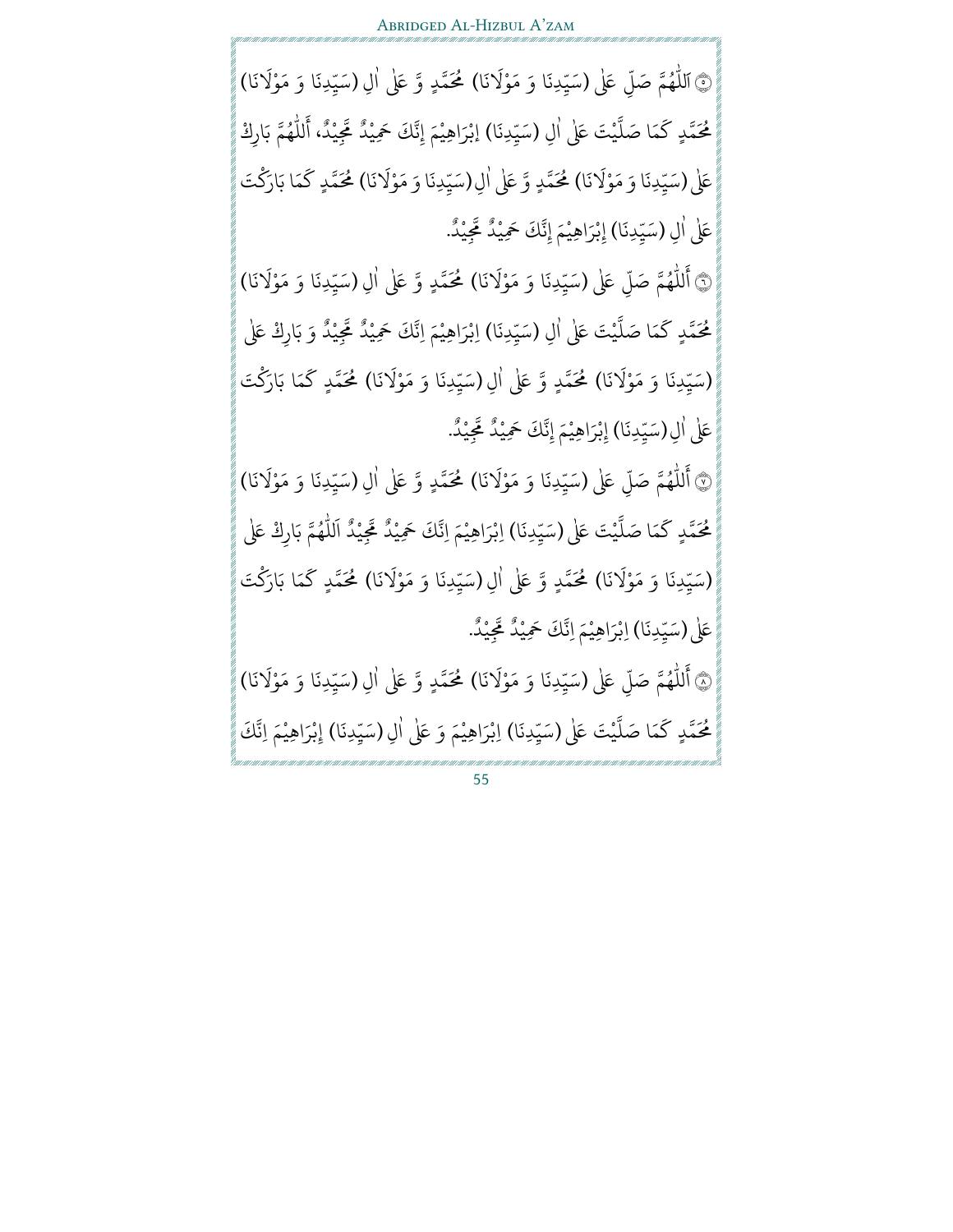.<br>بِيْدٌ وَ بَارِكْ عَلٰى ْ ر<br>م حَمِيْدٌ مَّجِيْدٌ وَ بَارِكْ عَلٰى (سَيِّدِنَا وَ مَوْلَانَا) ْ َ (سَيِّدِنَا وَ مَوْلَانَا) مُحَمَّدٍ وَّ عَلٰى اٰلِ (سَيِّدِنَا وَ ْ .<br>. ٰ س<br>. َا) ن ر<br>1 مَوْلَانَا) مُحَمَّدٍ كَمَا بَارَكْتَ عَلٰى <u>ٔ</u> ٰ <u>ّ</u> ِ<br>پ مُحَمَّدٍ كَمَا بَارَكْتَ عَلٰى(سَيِّدِنَا) إِبْرَاهِيْمَ اِنَّكَ حَمِيْدٌ مَجِيْدٌ. .<br>. **่** ْ ْ ْ ر<br>ق نَّكَ حَمِيْدٌ مَّجِيْدٌ. ْ ۞ أَللّٰهُمَّ صَ و ر<br>آ ِ<br>ع أَللّٰهُمَّ صَلِّ عَلٰى (سَيِّدِنَا وَ مَوْلَانَا) ĭ **ـ** ً<br>آ يِّدِنَا وَ مَوْلَانَا) مُحَمَّدٍ وَّ عَلٰى اٰلِ (سَيِّدِنَا وَ مَوْلَانَا) <u>ٔ</u> ر<br>س ٰ ر<br>أ (سَيِّدِنَا وَ مَوْلَا **ٔ** س<br>م ا َ م ر<br>ح مُحَمَّدٍ كَمَا صَلَّيْتَ عَلٰى ْ بر<br>آ صَلَّيْتَ عَلٰى (سَيِّدِنَا) اِبْرَاهِيْمَ وَ بَارِكْ عَلٰى (سَيِّدِنَا وَ مَوْلَانَا) .<br>ب ْ ْ ر<br>1 (سَيِّدِنَا وَ مَوْلَا <u>ٔ</u> .<br>ب مُحَمَّدٍ وَّ عَلٰى اٰلِ(سَيِّدِنَا وَ مَوْلَانَا) ٰ ً<br>آ (سَيِّدِنَا وَ مَوْلَانَا) مُحَمَّدٍ كَمَا بَارَكْتَ <u>ٔ</u> .<br>ب ر<br>م ر<br>ح مُحَمَّدٍ كَمَا بَارَكْتَ عَلٰى(سَيِّدِنَا) إِبْرَاهِيْمَ .<br>ب ֦֧֝֝<u>֓</u> ْ ْ . ِ<br>مجيد ْ لي<br>م إِنَّكَ حَمِيْدٌ مَجِيْدٌ. ْ \$ م ه لل ُ ر<br>آ ِ<br>ع أَللّٰهُمَّ صَلِّ عَلٰى (سَيِّدِنَا وَ مَوْلَانَا) .<br>آ ً<br>آ (سَيِّدِنَا وَ مَوْلَانَا) مُحَمَّدٍ وَّ عَلٰى اٰلِ (سَيِّدِنَا وَ مَوْلَانَا) <u>ٔ</u> .<br>ب  $\ddot{\phantom{0}}$ ٰ ر<br>1 (سَيِّدِنَا وَ مَوْلَا <u>ٔ</u> .<br>. مُحَمَّدٍ كَمَا ِ<br>ج ك تَ ي ْ بر<br>آ صَلَّيْتَ عَلٰى (سَيِّدِنَا) إِبْرَاهِيْمَ اِنَّكَ حَمِيْدٌ مَجِّيْدُ ں<br>ب ֝֝֝֝֝֝֝֝**֝** ْ ْ ْ ْ لي<br>م تجِيْدُ الْ ِ<br>ع أَللّٰهُمَّ بَارِكْ عَلٰى و ر<br>آ ْ َا) ن ر<br>1 (سَيِّدِنَا وَ مَوْلَانَا) مُحَمَّدٍ وَّ عَلٰى اٰلِ (سَيِّدِنَا وَ مَوْلَانَا) <u>ٔ</u> ر<br>س  $\ddot{\phantom{0}}$ .<br>ا ر<br>1 (سَيِّدِنَا وَ مَوْلَانَا) مُحَمَّدٍ كَمَا <u>ٔ</u> ر<br>س ֦֧֦֧֦֧֦֧֦֧֦֧֦֧ׅ֧֦֧ׅ֧֦֧ׅ֧֦֧֡֝֜֓֜֓֜֓ ِ<br>پ كَمَا بَارَكْتَ <u>ّ</u> عَلٰى اٰلِ (سَيِّدِنَا) اِبْرَاهِيْمَ اِنَّكَ حَمِيْدٌ حَجِيْدُ ٰ .<br>. ֦֧֝֝<u>֓</u> ْ ْ ْ ْ عَجِيْدُ. @ أَللّٰهُمَّ صَـ و ر<br>آ ِ<br>ع أَللّٰهُمَّ صَلِّ عَلٰى (سَيِّدِنَا وَ مَوْلَانَا) س<br>آ ر<br>1 (سَيِّدِنَا وَ مَوْلَانَا) مُحَمَّدٍ وَّ عَلٰى اٰلِ (سَيِّدِنَا وَ مَوْلَانَا) ْ ں<br>ب í ٰ ر<br>1 (سَيِّدِنَا وَ مَوْلَا <u>ٔ</u> .<br>. ا َ م ر<br>ح مُحَمَّدٍ كَمَا صَلَّيْتَ عَلٰى ْ بر<br>آ صَلَّيْتَ عَلٰى اٰلِ(سَيِّدِنَا) اِبْرَاهِيْمَ وَ بَارِكْ عَلٰى(سَيِّدِنَا وَ مَوْلَانَا) ٰ ں<br>ب **∶** ْ ْ  $\tilde{i}$ (سَيِّدِنَا وَ مَوْلَا ٔ<br>: .<br>. مُحَمَّدٍ وَّ عَلٰى اٰلِ (سَيِّدِنَا وَ مَوْلَانَا) ٰ ر<br>1 (سَيِّدِنَا وَ مَوْلَانَا) مُحَمَّدٍ كَمَا بَارَكْتَ عَلٰى ْ .<br>ب ٰ <u>ّ</u> ر<br>ح مَّدٍ كَمَا بَارَكْتَ عَلٰى اٰلِ (سَيِّدِنَا) ٰ .<br>. اِبْرَاهِيْمَ فِي الْ ْ بْرَاهِيْمَ فِي الْعَالَمِيْنَ اِنَّكَ حَمِيْدٌ مَّجِيْدً. ْ ْ ْ ر<br>ھ نَّكَ حَمِيْدٌ مَّجِيْدٌ. ْ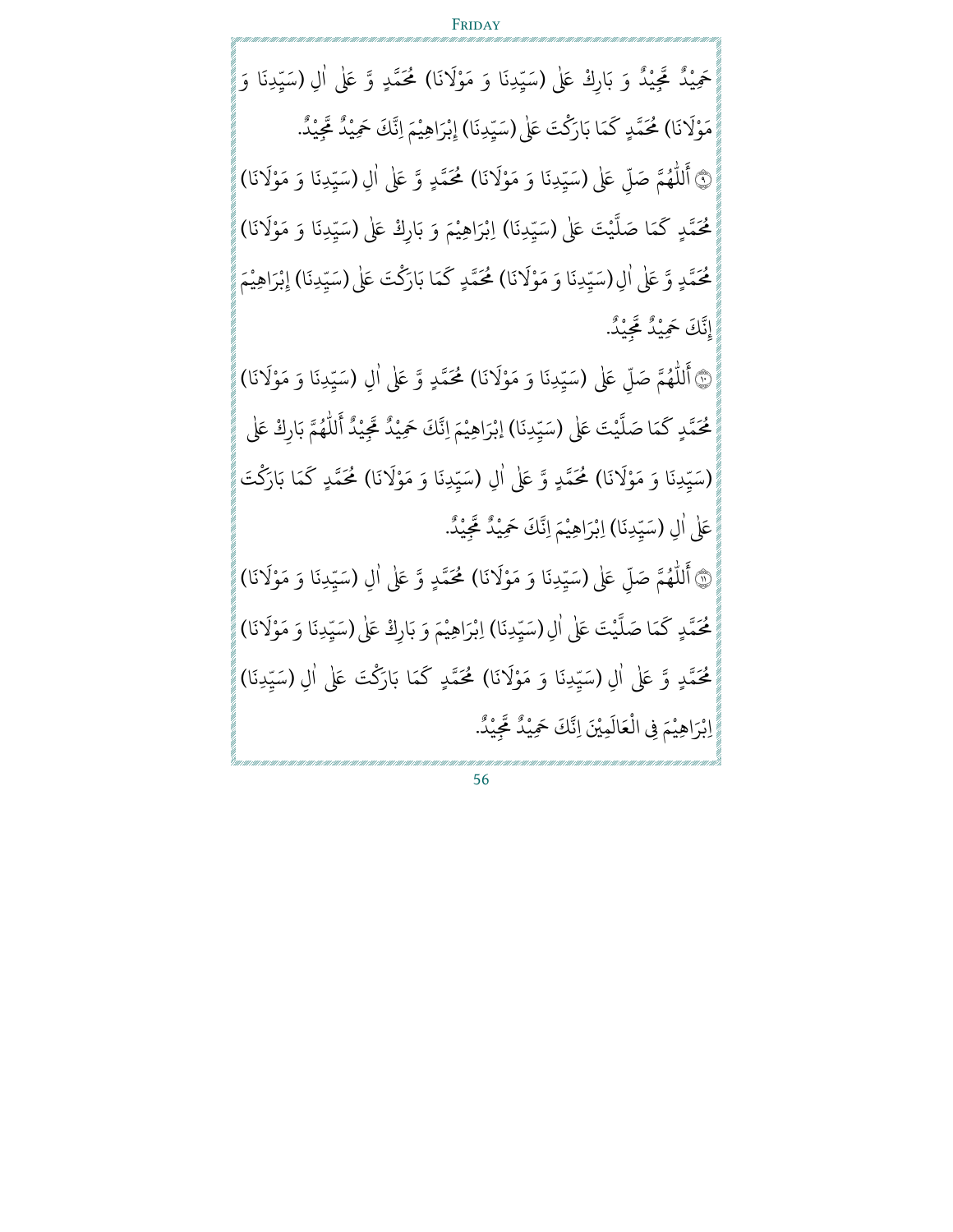۞ أَللّٰهُمَّ صَلِّ .<br>آ و ر<br>1 ِ<br>ع أَللّٰهُمَّ صَلِّ عَلٰى(سَيِّدِنَا وَ مَوْلَانَا) ر<br>1 (سَيِّدِنَا وَ مَوْلَانَا) مُحَمَّدٍ وَّ أَزْوَاجِهٖ ْ .<br>ب زۇ ْ مُحَمَّدٍ وَّ أَزْوَاجِم وَذُرِّيَّتِهٖ كَمَاصَلَّيْتَ ں<br>, ٛ ْ بر<br>آ ل َاصَ م ِ<br>ج ك عَلٰی اٰلِ (سَيِّدِنَا) اِبْرَاهِيْمَ وَ بَارِكْ عَلٰی (سَيِّدِنَا وَ مَوْلَانَا) ٰ .<br>ب ْ ْ َ (سَيِّدِنَا وَ مَوْلَانَا) مُحَمَّدٍ وَّ <u>ٔ</u> .<br>ب  $\ddot{\phantom{0}}$ ر<br>آ ازْوَاجِهٖ .<br>زُوَاجِهٖ **ٔ** وَذُرِّيَّتِهٖ كَمَا بَارَكْتَ عَلٰى و<br>• ٰ <u>ّ</u> ر<br>ح كَمَا بَارَكْتَ عَلٰى اٰلِ(سَيِّدِنَا) اِبْرَاهِيْمَ إِنَّكَ حَمِيْدٌ مَجِّيدٌ. ؚ<br>ا .<br>. ٌْ ر<br>ھ بْرَاهِيْمَ إِنَّكَ حَمِيْدٌ مَّجِيْدٌ. ْ ْ ْ ' َ اَللّٰهُمَّ صَلِّ عَلٰى (سَيِّدِنَا وَ مَوْلَانَا) بہ<br>آ و ر<br>1 ً<br>آ (سَيِّدِنَا وَ مَوْلَانَا) مُحَمَّدٍ وَّ عَلٰی **ٔ** .<br>. ر<br>آ ازْوَاجِهٖ ُزْوَاجِهٖ وَذُرِّيَّتِهٖكَمَا ْ ب<br>ا ٛ ِ<br>پ كما يْتَ عَلٰى ٰ ْ بر<br>آ صَلَّيْتَ عَلٰى اٰلِ (سَيِّدِنَا) اِبْرَاهِيْمَ وَ بَارِكْ عَلٰى (سَيِّدِنَا وَ مَوْلَانَا) ٰ ر<br>ب ْ ْ َ (سَيِّدِنَا وَ مَوْلَانَا) مُحَمَّدٍ وَّ ْ .<br>.  $\ddot{\phantom{0}}$ عَلٰی اَ ازْوَاجِهٖ زْوَاجِهٖ وَذُرِّيَّتِهٖ كَمَا بَارَكْتَ عَلٰى **ٔ** ٛ <u>ّ</u> َ كَمَا بَارَكْتَ عَلٰى اٰلِ(سَيِّدِنَا) اِبْرَاهِيْمَ اِنَّكَ حَمِيْدٌ مَجِّيْدٌ. .<br>ا .<br>. **่** ْ ْ ْ ر<br>ھ نَّكَ حَمِيْدٌ مَّجِيْدٌ. إِ ْ ١ ر<br>آ اَللّٰهُمَّ صَلِّ عَلٰى (سَيِّدِنَا وَ مَوْلَانَا) .<br>آ ُ ر<br>آ ر<br>1 (سَيِّدِنَا وَ مَوْلَانَا) مُحَمَّدِّ النَّبِيِّ وَ أَزْوَاجِهٖ ٔ<br>: .<br>.  $\ddot{\phantom{0}}$ ُ<br>زو ْ ِ<br>ع أَزْوَاجِهٖ أُمَّهَاتِ ور ب<br>ا الْمُؤْمِنِيْنَ وَ ذُرِّيَّتِه<sub>ٖ</sub> وَ اَ ٛ ْ ُ ْ ر<br>آ اَهْلِ بَيْتِه<sub>ٖ</sub> كَمَا صَلَّيْتَ عَلٰى ٔ<br>: ْ ْ بر<br>آ ل َا صَ م ِ<br>پ كَمَا صَلَّيْتَ عَلٰى (سَيِّدِنَا) اِبْرَاهِيْمَ اِنَّكَ ں<br>ب ֝֝֝֝֝֝֝֝֝**֝** ْ ْ . ِ<br>مجيد ْ ر<br>ھ حَمِيْدٌ مَجِيْدٌ. ْ (۱۹)<br>الک ً<br>آ اَللّٰهُمَّ صَلِّ عَلٰى (سَيِّدِنَا وَ مَوْلَانَا) .<br>آ و ر<br>1 ٰر<br>1 (سَيِّدِنَا وَ مَوْلَانَا) مُحَمَّدٍ وَّ عَلٰى اٰلِ (سَيِّدِنَا وَ مَوْلَانَا) ْ .<br>. ٰ .<br>. **ृ** ر<br>1 مَوْلَانَا) ٔ<br>: ا َ م ِ<br>پ مُحَمَّدٍ كَمَا صَلَّيْتَ عَلٰى ْ بر<br>آ صَلَّيْتَ عَلٰى (سَيِّدِنَا) اِبْرَاهِيْمَ وَ عَلٰى اٰلِ (سَيِّدِنَا) اِبْرَاهِيْمَ وَ ں<br>ب ْ ْ .<br>ا ں<br>ب **ृ** ْ ْ بَارِكْ عَلٰى (سَيِّدِنَا وَ مَوْلَانَا) ر<br>1 (سَيِّدِنَا وَ مَوْلَانَا) مُحَمَّدٍ وَّ عَلٰى اٰلِ(سَيِّدِنَا وَ مَوْلَانَا) <u>ٔ</u> ں<br>ب ٰ ً<br>آ (سَيِّدِنَا وَ مَوْلَانَا) مُحَمَّدٍ كَمَا <u>ٔ</u> ں<br>ب **ـ** ر<br>ح مُحَمَّدٍ كَ بَارَكْتَ عَلٰى(سَيِّدِنَا) اِبْرَاهِيْمَ، وَ تَرَحَّمْ عَلٰى(سَيِّدِنَا وَ مَوْلَانَا) <u>ّ</u> .<br>ب ْ ْ ر<br>1 (سَيِّدِنَا وَ مَوْلَانَا) مُحَمَّدٍ وَّ عَلٰى ْ .<br>ب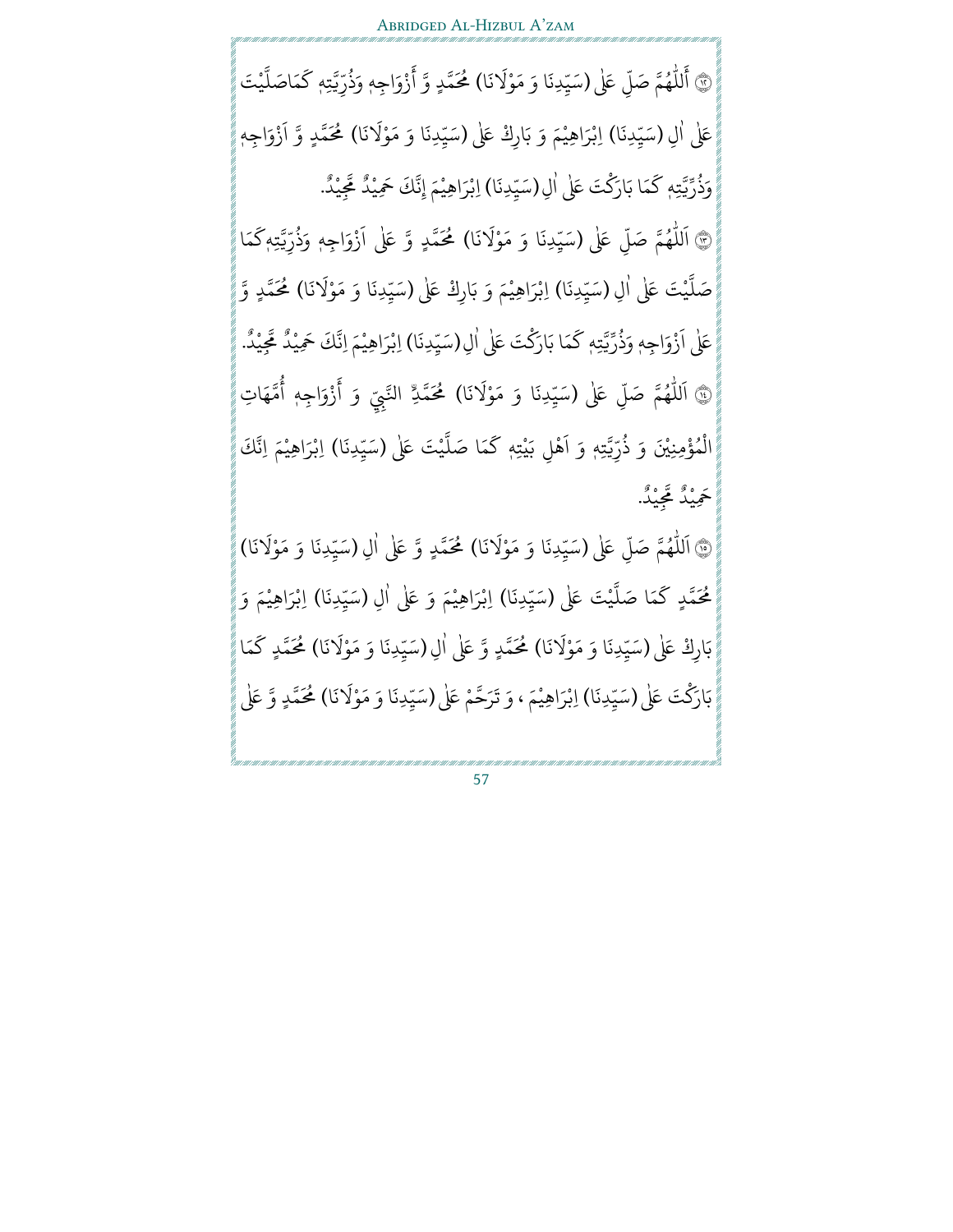FRIDAY ٰ اْلِ (سَيِّدِنَا وَ مَوْلَانَا)  $\tilde{1}$ (سَيِّدِنَا وَ مَوْلَانَا) مُحَمَّدٍ كَمَا تَرَحَّمْتَ عَلٰى ٔ<br>: ں<br>ب ر<br>ح مُحَمَّدٍ كَمَا تَرَحَّمْتَ عَلٰى (سَيِّدِنَا) اِبْرَاهِيْمَ وَ عَلٰى اٰلِ .<br>. ْ ْ ٰ (سَيِّدِنَا) اِبْرَاهِيْمَ. .<br>ب ֝֝֝֝֝֝֝֝֝֝֝֝֝֝<del>֟</del> ْ ْ ۞ أَللّٰهُمَّ صَلّ<mark>ِ</mark> ĭ و ر<br>آ ِ<br>ع أَللّٰهُمَّ صَلِّ عَلٰى (سَيِّدِنَا وَ مَوْلَانَا) ٰ ر<br>س **ـ** ً<br>آ مَوْلَانَا) مُحَمَّدٍ وَّ عَلٰى اٰلِ (سَيِّدِنَا وَ مَوْلَانَا) <u>ٔ</u> ٰ ر<br>أ (سَيِّدِنَا وَ مَوْلَا **ٔ** س<br>م ا َ م ر<br>ح مُحَمَّدٍ كَمَا صَلَّيْتَ عَلٰى ْ بر<br>آ صَلَّيْتَ عَلٰى (سَيِّدِنَا) اِبْرَاهِيْمَ وَ عَلٰى اٰلِ (سَيِّدِنَا) اِبْرَاهِيْمَ اِنَّكَ .<br>. ْ ْ ٰ .<br>ب **่** ْ ْ ېيْدُ ،<br>ئ ْ ر<br>ق حَمِيْدٌ مَحِيْدٌ ، اَ ْ اَللّٰهُمَّ بَارِكْ عَلٰى (سَيِّدِنَا وَ مَوْلَانَا) ُ ر<br>آ **ृ** ر<br>أ (سَيِّدِنَا وَ مَوْلَانَا) مُحَمَّدٍ وَّ عَلٰى اٰلِ(سَيِّدِنَا وَ <u>ٔ</u> .<br>ب  $\ddot{\phantom{0}}$ ٰ .<br>ب َا) ن َ مَوْلَانَا) مُحَمَّدٍ كَمَا بَارَكْتَ عَلٰى <u>ٔ</u> ْ ِ<br>پ مُحَمَّدٍ كَمَا بَارَكْتَ عَلٰى (سَيِّدِنَا) اِبْرَاهِيْمَ وَ عَلٰى اٰلِ (سَيِّدِنَا) ں<br>س ֝֝֝֝֝֝֝֝֝**֝** ْ ْ ٰ ں<br>س اِبْرَاهِيْمَ اِنَّكَ حَمِيْدٌ مَّجِيْدٌ ، ْ ْ ْ ر<br>ھ نَّكَ حَمِيْدٌ مَّجِ ْ ً<br>آ اَللّٰهُمَّ تَرَحَّمْ عَلٰى(سَيِّدِنَا وَ مَوْلَانَا) و ر<br>1 **ृ** ر<br>1 (سَيِّدِنَا وَ مَوْلَانَا) مُحَمَّدٍ وَّ عَلٰى ْ .<br>ب ٰٰ اْلِ (سَيِّدِنَا وَ مَوْلَانَا) **∶** ر<br>أ يِّدِنَا وَ مَوْلَانَا) مُحَمَّدٍ كَمَا تَرَحَّمْتَ عَلٰى <u>ٔ</u> .<br>ب ِ<br>ج مُحَمَّدٍ كَمَا تَرَحَّمْتَ عَلٰى (سَيِّدِنَا) اِبْرَاهِيْمَ وَ عَلٰى اٰلِ .<br>. ْ ْ ٰ (سَيِّدِنَا) اِبْرَاهِيْمَ اِنَّكَ حَمِيْدٌ مَّجِيْدٌ ، ر<br>ب ؚ<br>ؚ ْ ْ ْ ر<br>ه نَّكَ حَمِيْدٌ **مَّجِ** ْ ر<br>آ اَللّٰهُمَّ تَحَنَّنْ عَلٰى (سَيِّدِنَا وَ مَوْلَانَا) ُ ر<br>آ **ृ**  $\tilde{i}$ (سَيِّدِنَا وَ مَوْلَا ٔ<br>: ں<br>ب مُحَمَّدٍ وَّ عَلٰى اٰلِ ٰ ر<br>1 (سَيِّدِنَا وَ مَوْلَانَا) مُحَمَّدٍ كَمَا تَحَنَّنْتَ عَلٰى <u>ٔ</u> .<br>ب **ृ**  $\begin{array}{c} \hline \end{array}$ ْ ر<br>ح مُحَمَّدٍ كَمَا تَحَنَّنْتَ عَلٰى (سَيِّدِنَا) اِبْرَاهِيْمَ .<br>. **่** ْ ْ وَ عَلٰى اٰلِ (سَيِّدِنَا) اِبْرَاهِيْمَ اِنَّكَ حَمِيْدٌ مَحِّيْدٌ ، ٰ ں<br>ب ֦֧֝֝<u>֓</u> ْ ْ ْ ن<br>ق نَّكَ حَمِيْدٌ **مَّجِ** ْ ر<br>آ اَللّٰهُمَّ سَلِّمْ عَلٰى (سَيِّدِنَا وَ .<br>آ و ر<br>آ ں<br>ب َا) ن َ مَوْلَانَا) مُحَمَّدٍ وَّ عَلٰى ٰالِ(سَيِّدِنَا وَ مَوْلَانَا) ْ ؚ<br>ا ً<br>آ (سَيِّدِنَا وَ مَوْلَانَا) مُحَمَّدٍ كَمَا سَلَّمْتَ عَلٰى <u>ٔ</u> ں<br>ب َْ بر<br>آ مَا سَلَّمْتَ عَلٰى(سَيِّدِنَا) ں<br>ب اِبْرَاهِيْمَ وَ عَلٰى اٰلِ(سَيِّدِنَا) اِبْرَاهِيْمَ اِنَّكَ حَمِيْدٌ مَجِيْدٌ. ْ ْ .<br>ا .<br>. **่** ْ ْ ْ ر<br>ق نَّكَ حَمِيْدٌ مَّجِيْدٌ. ْ ۞ أَللّٰهُمَّ صَلّ<mark>ِ</mark> ĭ و ر<br>آ ِ<br>ع أَللّٰهُمَّ صَلِّ عَلٰى (سَيِّدِنَا وَ مَوْلَانَا) ً<br>آ (سَيِّدِنَا وَ مَوْلَانَا) مُحَمَّدٍ وَّ عَلٰى اٰلِ (سَيِّدِنَا وَ مَوْلَانَا) ْ ر<br>س ٰ ر<br>أ (سَيِّدِنَا وَ مَوْلَانَا) ً <u>ٔ</u> س<br>م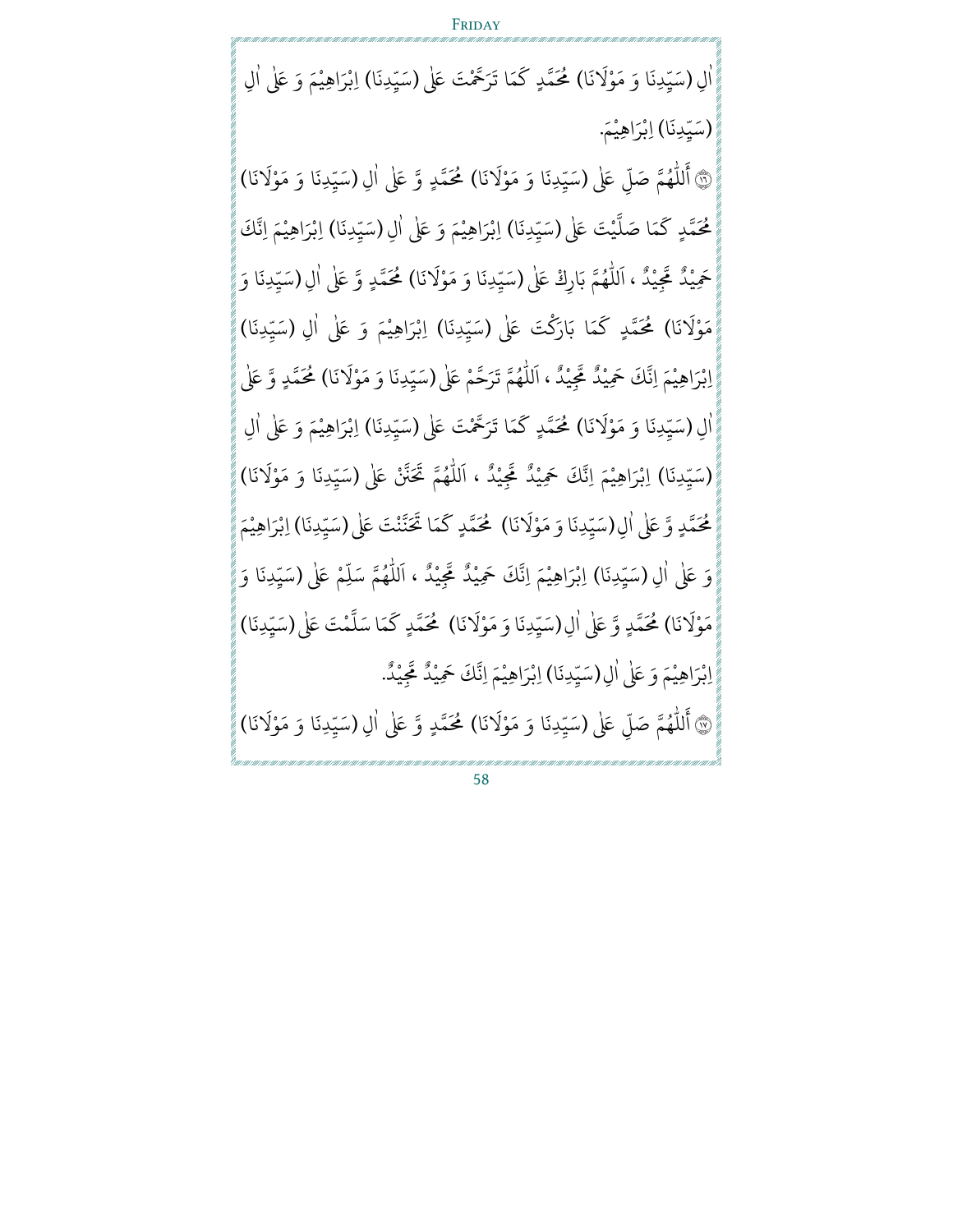بہ<br>ا مُحَمَّدٍ وَّ بَارِكْ وَ سَلِّمْ عَلٰى (سَيِّدِنَا وَ مَوْلَانَا) <u>ٔ</u> ْ  $\tilde{i}$ (سَيِّدِنَا وَ مَوْلَانَا) مُحَمَّدٍ وَّ عَلٰى اٰلِ (سَيِّدِنَا وَ ْ ر<br>ب <u>ّ</u> ٰ ں<br>ب َا) ن ر<br>1 مَوْلَانَا) مُحَمَّدٍ وَّ ارْحَمْ (سَيِّدَنَا وَ مَوْلَانَا) <u>ٔ</u> <u>ّ</u> **ٔ** .<br>. **∶** ً<br>آ نَا وَ مَوْلَانَا) مُحَمَّدًا وَّ اٰلَ <u>ٔ</u> ٰ ً<br>آ لَ (سَيِّدِنَا وَ مَوْلَانَا) ر<br>1 (سَيِّدِنَا وَ مَوْلَا <u>ٔ</u> .<br>ب يْتَ وَ بَارَكْتَ وَ تَرَحَّمْتَ عَلٰى <u>ّ</u> ْ بر<br>آ ل َا صَ م ر<br>ح مُحَمَّدٍ كَمَا صَلَّيْتَ وَ بَارَكْتَ وَ تَرَحَّمْتَ عَلٰى (سَيِّدِنَا) اِبْرَاهِيْمَ وَ عَلٰى اٰلِ ں<br>ب ْ ْ ٰ (سَيِّدِنَا) اِبْرَاهِيْمَ فِي الْعَالَمِيْنَ اِنَّكَ حَمِيْدٌ مَّجِيْدٌ. ر<br>ب ֺ<u>֓</u> ْ ْ ْ ْ ر<br>ھ نَّكَ حَمِيْدٌ مُّجِيْدٌ. ْ

())<br>پی ً<br>آ اَللّٰهُمَّ صَلِّ عَلٰى (سَيِّدِنَا وَ مَوْلَانَا) .<br>آ و ر<br>1 ٰر<br>أ (سَيِّدِنَا وَ مَوْلَانَا) مُحَمَّدٍ وَّ عَلٰى اٰلِ (سَيِّدِنَا وَ مَوْلَانَا) ْ .<br>. ٰ ر<br>أ (سَيِّدِنَا وَ مَوْلَا <u>ٔ</u> .<br>. ا َ م ر<br>ح مُحَمَّدٍ كَمَا صَلَّيْتَ عَلٰى ْ بر<br>آ صَلَّيْتَ عَلٰى(سَيِّدِنَا) اِبْرَاهِيْمَ وَ عَلٰى اٰلِ (سَيِّدِنَا) اِبْرَاهِيْمَ اِنَّكَ س<br>م **ـ** ْ ْ ٰ ں<br>س َْ ْ ېيْدُ ،<br>ئ ْ ر<br>ق حَمِيْدٌ مَحِيْدٌ ، اَ ْ اَللّٰهُمَّ بَارِكْ عَلٰى (سَيِّدِنَا وَ مَوْلَانَا) ُ ر<br>آ **ृ** ر<br>1 (سَيِّدِنَا وَ مَوْلَانَا) مُحَمَّدٍ وَّ عَلٰى اٰلِ(سَيِّدِنَا وَ <u>ٔ</u> .<br>ب ٰ .<br>ب َا) ن ر<br>1 مَوْلَانَا) مُحَمَّدٍ كَمَا بَارَكْتَ عَلٰى <u>ٔ</u> ْ ِ<br>پ مُحَمَّدٍ كَمَا بَارَكْتَ عَلٰى (سَيِّدِنَا) اِبْرَاهِيْمَ وَ عَلَى اٰلِ (سَيِّدِنَا) .<br>ب ֝֝֝֝֝֝֝֝֝֝֝֝֝**֝** ْ ْ ٰ .<br>ب اِبْرَاهِيْمَ اِنَّكَ حَمِيْدٌ **جَ**يْدُ ْ ْ ْ لئة<br>مو نَّكَ حَمِيْدٌ مُّجِيْدٌ. ْ

٦ ر<br>آ اَللّٰهُمَّ صَلِّ عَلٰى (سَيِّدِنَا وَ مَوْلَانَا) ں<br>آ و ر<br>آ ٰر<br>1 (سَيِّدِنَا وَ مَوْلَانَا) مُحَمَّدٍ عَبْدِكَ وَ رَسُوْلِكَ كَمَا صَلَّيْتَ <u>ٔ</u> .<br>. ْ بر<br>آ ل َا صَ م مُحَمَّدٍ عَبْدِكَ وَ رَسُوْلِكَ كَ <u>ٔ</u> و<br>. ْ عَلٰی اٰلِ اِبْرَاهِیْمَ وَ بَارِكْ عَلٰی (سَیِّدِنَا وَ مَوْلَانَا) .<br>ا ْ ْ ر<br>1 (سَيِّدِنَا وَ مَوْلَانَا) مُحَمَّدٍ وَّ عَلٰى اٰلِ(سَيِّدِنَا وَ **ٔ** ں<br>ب ٰ **ـ** ں<br>ب َا) ن َ مَوْلَانَا) مُحَمَّدٍ كَمَا بَارَكْتَ عَلَى <u>ٔ</u> <u>ّ</u> َمَا بَارَكُ ِ<br>پ مُحَمَّدٍ كَمَا بَارَكْتَ عَلَى اٰلِ(سَيِّدِنَا) اِبْرَاهِيْمَ. ٰ ں<br>س ֝֝֝֝֝֝֝֝**֝** ْ ْ .<br>... ر<br>آ اَللّٰهُمَّ صَلِّ عَلٰى لْلَّهُمَّ صَلِّ عَلٰى (سَيِّدِنَا وَ مَوْلَانَا) و ر<br>آ **ृ** َ (سَيِّدِنَا وَ مَوْلَانَا) مُحَمَّدٍّ النَّبِيِّ الْأُمِّيِّ ْ ر<br>س ֧֦֧֦֧֦֧֦֧ׅ֧֦֧֢֛ׅ֧ׅ֧֚֚֚֡֜֓֜֜֓֜֓֝֬ **س ـ** الْأُمِّيِّ وَ عَلٰى اٰلِ(سَيِّدِنَا وَ ٰ ں<br>س َا) ن َ مَوْلَانَا) **مُ**حَمَّدٍ كَمَا <u>ٔ</u> ِ<br>پ ك تَ ي ْ بر<br>آ صَلَّيْتَ عَلٰى (سَيِّ (سَيِّدِنَا) اِبْرَاهِيْمَ وَ بَارِكْ عَلٰى (سَيِّدِنَا وَ **ृ** ْ ْ <u>ٔ</u> س<br>م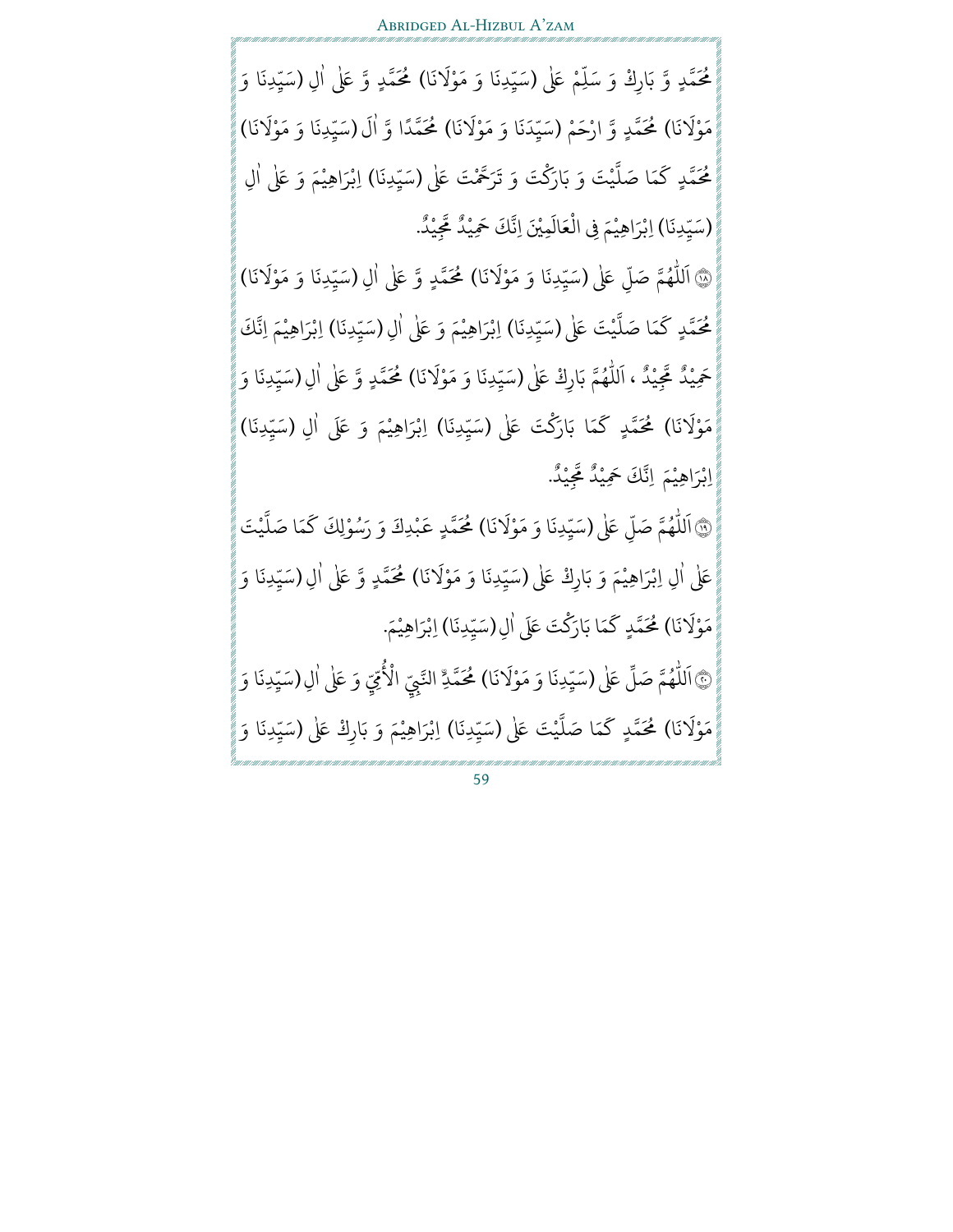َا) ن ر<br>1 مَوْلَانَا) مُحَمَّدٌّ النَّبِيِّ الْأُمْتِيِّ <u>ٔ</u> **س ृ** الاقِّي كَمَا ِ<br>پ كَمَا بَارَكْتَ عَلَىٰ (سَيِّدِنَا) اِبْرَاهِيْمَ ۖ اِنَّكَ حَمِيْدٌ <u>ّ</u> .<br>ب ֦֧֝֝<u>֓</u> ْ ْ ْ ِ<br>مجيد ْ عَجِيْدُ.

FRIDAY

 $\binom{2}{1}$ ر<br>آ اَللّٰهُمَّ صَلِّ عَلٰى(سَيِّدِنَا وَ مَوْلَانَا) بہ<br>آ و ر<br>آ ر<br>1 (سَيِّدِنَا وَ مَوْلَانَا) مُحَمَّدٍ عَبْدِكَ وَ رَسُوْلِكَ النَّبِيِّ الْأُمِّيِّ <u>ٔ</u> ں<br>ب َْ <u>ٔ</u> و<br>. **س ∶** الاقِّيّ وَ عَلٰی اٰلِ (سَیِّدِنَا وَ مَوْلَانَا) ٰ َ (سَيِّدِنَا وَ مَوْلَانَا) مُحَمَّدٍ ، أَللُّهُمَّ صَلِّ ْ ر<br>ب **ّ** و ر<br>1 ِ<br>ع مُحَمَّدٍ ، أَللّٰهُمَّ صَلِّ عَلٰى (سَيِّدِنَا وَ مَوْلَانَا) َ (سَيِّدِنَا وَ مَوْلَانَا) مُحَمَّدٍ ْ ں<br>ب :<br>: وَّ عَلٰى اٰلِ (سَيِّدِنَا وَ مَوْلَانَا) .<br>ا ر<br>1 (سَيِّدِنَا وَ مَوْلَانَا) مُحَمَّدٍ صَلٰوةً تَكُ **ٔ** .<br>. ٰ وْنُ لَكَ رِضًى وَّ لَه<sup>ِ</sup> جَزَاءً وَّ <u>ٔ</u> ّ لِحِقِّهِ أَ ِ<br>ع أَدَاءً ، وَّ اَعْطِهِ الْوَسِيْلَةَ وَ الْفَضِيْلَةَ وَ الْمَقَامَ الْمَحْمُوْدَ الَّذِيْ وَعَدْتَّهْ وَ ْ <u>ٔ</u> و<br>م ْ ْ ْ  $\frac{1}{1}$ ة ر<br>آ ل ِضي ْ  $\ddot{\cdot}$ ف َ ال و ْ  $\frac{1}{2}$ ة ً<br>آ ُعْطِهِ الْوَسِيْلَ ْ ْ ْ ، وَّ اَعْطِهِ الْوَسِيْلَةَ وَ الْفَضِيْلَةَ وَ الْمَقَامَ الْمَحْمُوْدَ الَّذِيْ وَعَدْتَّهْ اجْزِهِ عَنَّا مَا هُوَ أَهْلُه <u>ّ</u> و<br>ا ْ عَنَّا مَا هُوَ أَهْلُهُ وَ اجْزِهِ أَفْضَلَ مَا جَازَيْتَ نَبِيًّا عَنْ قَوْمِهٖ و <u>ّ</u> <u>ٔ</u> مَا جَازَيْتَ نَبِيًّا عَنْ قَ ْ ر<br>آ ل ضَ ف <u>ٔ</u> ِ<br>ع أَفْضَلَ مَا جَازَيْتَ نَبِيًّا عَنْ قَوْمِهٖ ً ُوَ اجْزِهِ أَفْضَلَ مَا جَازَيْتَ نَبِيًّا عَنْ قَوْمِهٖ وَ رَسُوْلًا <u>ٔ</u> ُ عَنْ أُمَّتِهٖ ، وَ صَلِّ عَلٰى جَمِيْعِ اِخْوَانِهٖ مِنَ النَّبِيِّيْنَ وَ الصَّالِحِيْنَ يَا اَ ور .<br>آ ْ <u>ّ</u> .<br>. ا َ م َ ح ر **ٔ** . الرَّاحِمِيْنَ.

٦ ر<br>آ اَللّٰهُمَّ صَلِّ عَلٰى (سَيِّدِنَا وَ مَوْلَانَا) بہ<br>آ و ر<br>آ َ (سَيِّدِنَا وَ مَوْلَانَا) مُحَمَّدٍّ النَّبِيِّ الْأُمِّيِّ ْ ر<br>س ֧֦֧֦֧֦֧֦֧ׅ֧֦֧֢֛ׅ֧ׅ֧֚֚֚֡֜֓֜֜֓֜֓֝֬ **س ـ** الْأُمِّيِّ وَ عَلٰى اٰلِ(سَيِّدِنَا وَ ٰ ں<br>س َا) ن َ مَوْلَانَا) مُحَمَّدٍ كَمَا ْ ر<br>ح ك تَ ي ْ بر<br>آ صَلَّيْتَ عَلٰى (سَيِّدِنَا) اِبْرَاهِيْمَ وَ عَلٰى اٰلِ (سَيِّدِنَا) .<br>. **ृ** ْ ْ ٰ ں<br>ب اِبْرَاهِيْمَ ، وَ بَارِكْ عَلٰى (سَيِّدِنَا وَ مَوْلَانَا) ْ ْ <u>ٔ</u> ر<br>1 (سَيِّدِنَا وَ مَوْلَانَا) مُحَمَّدٍّ النَّبِيِّ الْأُمِّيِّ ْ ر<br>س  $\ddot{\phantom{0}}$ .<br>س **ृ** الْأُمِّيّ وَ عَلٰى اٰلِ ٰ َا) ن ر<br>1 (سَيِّدِنَا وَ مَوْلَانَا) مُحَمَّدٍ كَمَا بَارَكْتَ عَلٰى <u>ٔ</u> ں<br>ب  $\ddot{\phantom{0}}$ <u>ّ</u> ر<br>ح دٍ كَمَا بَارَكْتَ عَلٰى (سَيِّدِنَا) اِبْرَاهِيْمَ وَ عَلٰى اٰلِ ں<br>ب ْ ْ .<br>ا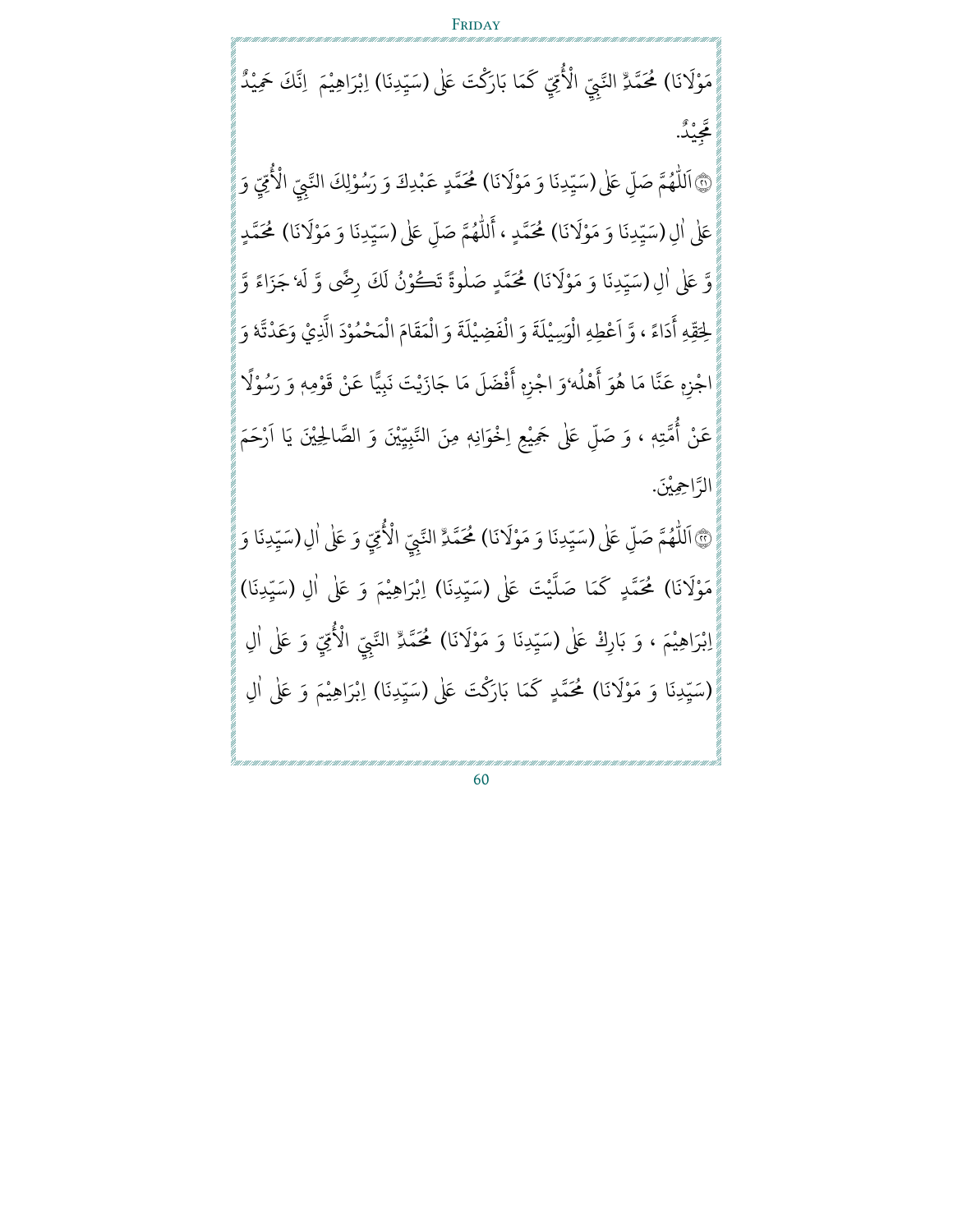(سَيِّدِنَا) اِبْرَاهِيْمَ اِنَّكَ حَمِيْدٌ مَّجِيْدٌ. ر<br>ب ֺ<u>֓</u> ْ ْ ْ ر<br>ھ نَّكَ حَمِيْدٌ مُّجِيْدٌ. ْ ٦ ر<br>آ اَللّٰهُمَّ صَلِّ عَلٰى(سَيِّدِنَا وَ مَوْلَانَا) ر<br>آ ُ ر<br>آ ًٰ<br>آ (سَيِّدِنَا وَ مَوْلَانَا) مُحَمَّدٍ وَّ عَلٰى ٔ<br>: .<br>. ر<br>آ اَهْلِ بَيْتِهٖ كَمَا صَلَّيْتَ <u>ٔ</u> ْ ْ بة<br>أ ل َا صَ م ر<br>ح ك عَلٰی (سَيِّدِنَا) اِبْرَاهِيْمَ اِنَّكَ حَمِيْدٌ مَّجِيْدٌ ، .<br>. ֦֧֝֝<u>֓</u> ْ ْ ْ ر<br>ھ نَّكَ حَمِيْدٌ **مَّجِ** ْ ر<br>آ اَللّٰهُمَّ صَلِّ عَلَيْنَا مَعَهُمْ ، بہ<br>ا و ر<br>1 ا<br>ا و ْ ر<br>آ ل َ ع ً<br>آ اَللْهُمَّ و ر<br>1 بَارِكْ عَلٰى (سَيِّدِنَا وَ مَوْلَانَا) ر<br>1 (سَيِّدِنَا وَ مَوْلَانَا) مُحَمَّدٍ وَّ عَلٰى أَهْلِ بَيْتِهٖ <u>ٔ</u> .<br>ب ْْ ء<br>مُحَمَّدٍ وَّ عَلٰى أَهْلِ بَيْتِهٖ كَمَا بَارَكْتَ عَلٰى  $\begin{array}{c} \hline \end{array}$ ر<br>م ر<br>ح ك (سَيِّدِنَا) اِبْرَاهِيْمَ اِنَّكَ حَمِيْدٌ مُّجِيْدٌ ، ر<br>ب َْ ْ ْ ر<br>ه نَّكَ حَمِيْدٌ **مَّجِ** ْ ً<br>آ اَللّٰهُمَّ بَارِكْ عَلَيْنَا مَعَهُمْ ، صَلَوَاتُ ر<br>آ يْنَا مَعَهُمْ ، صَلَ ْ ُ ْ ر<br>آ َللّٰهُمَّ بَارِكْ عَلَ <u>ٔ</u> و ر<br>1 م َُ / ِمنِ ْ َ َ ؤ م َاتُ ال و ْ و<br>. ْ ر<br>آ اللّٰهِ وَ صَلَوَاتُ الْمُؤْمِنِيْنَ عَلٰى مُحَمَّدِّ النَّبِيِّ ر<br>1 ،<br>الم الْأُمِّيّ.  $\begin{pmatrix} 2 \\ 1 \\ 2 \end{pmatrix}$ ر<br>آ اَللّٰهُمَّ اجْعَلْ صَلَوَاتِكَ وَ رَحْمَتَكَ وَ بَرَكَاتِكَ عَلٰى ِ<br>وَاتِكَ وَ رَحْمَتَكَ وَ بَرَكَا ر<br>آ للّٰهُمَّ اجْعَلْ صَلَوَاتِكَ وَ رَحْمَتَكَ وَ بَرَكَاتِكَ عَلٰى(سَيِّدِنَا وَ مَوْلَانَا) ْ <u>ّ</u> و ر<br>1 **ृ** ً<br>آ (سَيِّدِنَا وَ مَوْلَانَا) مُحَمَّدٍ <u>ٔ</u> ں<br>ب í وَّ عَلٰی اٰلِ (سَیِّدِنَا وَ مَوْلَانَا) ٰ ر<br>1 (سَيِّدِنَا وَ مَوْلَانَا) مُحَمَّدٍ كَمَا جَعَلْتَهَا عَلٰى ٔ<br>: .<br>. ْ ر<br>ح مُحَمَّدٍ كَمَا جَعَلْتَهَا عَلٰى (سَيِّدِنَا) اِبْرَاهِيْمَ وَ س<br>. **ृ** ْ ْ عَلٰی اٰلِ (سَيِّدِنَا) اِبْرَاهِيْمَ اِنَّكَ حَمِيْدٌ مَّجِيْدٌ وَ بَارِكْ عَلٰی .<br>ا **∶** ں<br>ب ْ ْ ْ ر<br>ه نَّكَ حَمِيْدٌ مَّجِيْدٌ وَ بَارِكْ عَلٰى (سَيِّدِنَا وَ مَوْلَانَا) ْ ر<br>1 (سَيِّدِنَا وَ مَوْلَا <u>ٔ</u> .<br>. مُحَمَّدٍ وَّ عَلٰى اٰلِ(سَيِّدِنَا وَ مَوْلَانَا) .<br>ا ر<br>1 (سَيِّدِنَا وَ مَوْلَانَا) مُحَمَّدٍ كَمَا بَارَكْتَ عَلٰى **ٔ** ں<br>ب ر<br>م ر<br>ح مُحَمَّدٍ كَمَا بَارَكْتَ عَلٰى (سَيِّدِنَا) اِبْرَاهِيْمَ ں<br>ب **่** ْ ْ وَ عَلٰى اٰلِ(سَيِّدِنَا) اِبْرَاهِيْمَ اِنَّكَ حَمِيْدٌ مَّجِيْدٌ. ٰ .<br>ب ؚ<br>֡֡<u>֡</u> ْ ْ ْ ر<br>ه حَمِيْدٌ مَحِّيْدٌ. ْ ي<br>وَصَلَّى اللَّهُ عَلَى النَّبِيِّ الْأُمِّيِّ ِ<br>س الأُمِّيّ.  $\binom{4}{3}$ ر<br>آ اَلتَّحِيَّاتُ لِلهِ وَ الصَّلَوَاتُ وَ الطَّيِّ ر<br>آ ֧֦֧<u>֘</u> ر<br>آ لصَّلَوَاتُ وَ الطَّيِّبَاتُ ، ر<br>آ اَلسَّلَامُ عَلَيْكَ أَيُّهَا النَّبِيُّ وَ هَا النَّبِيُّ و<br>. ف يْكَ أَ ْ ر<br>آ مُ عَلَ ُ ً<br>آ لا لس نه<sup>،</sup> ور ً<br>ح رَحْمَةُ اللّٰهِ وَ بَرَكَاتُه'، ر<br>آ السَّلامُ و ً<br>آ لسَّلَامُ عَلَيْنَا **َ** ْ ر<br>آ عَلَيْنَا وَ عَلٰى عِبَادِ اللهِ الصَّالِحِيْنَ ، أَشْهَدُ ُ **ٔ** ِ<br>ع اشْهَدُ انْ ْ ِ<br>ع ؛ ، السَّلامُ عَلَيْنَا وَ عَلَى عِبَادِ اللَّهِ الصَّالِحِيْنَ ، اشْهَدُ انْ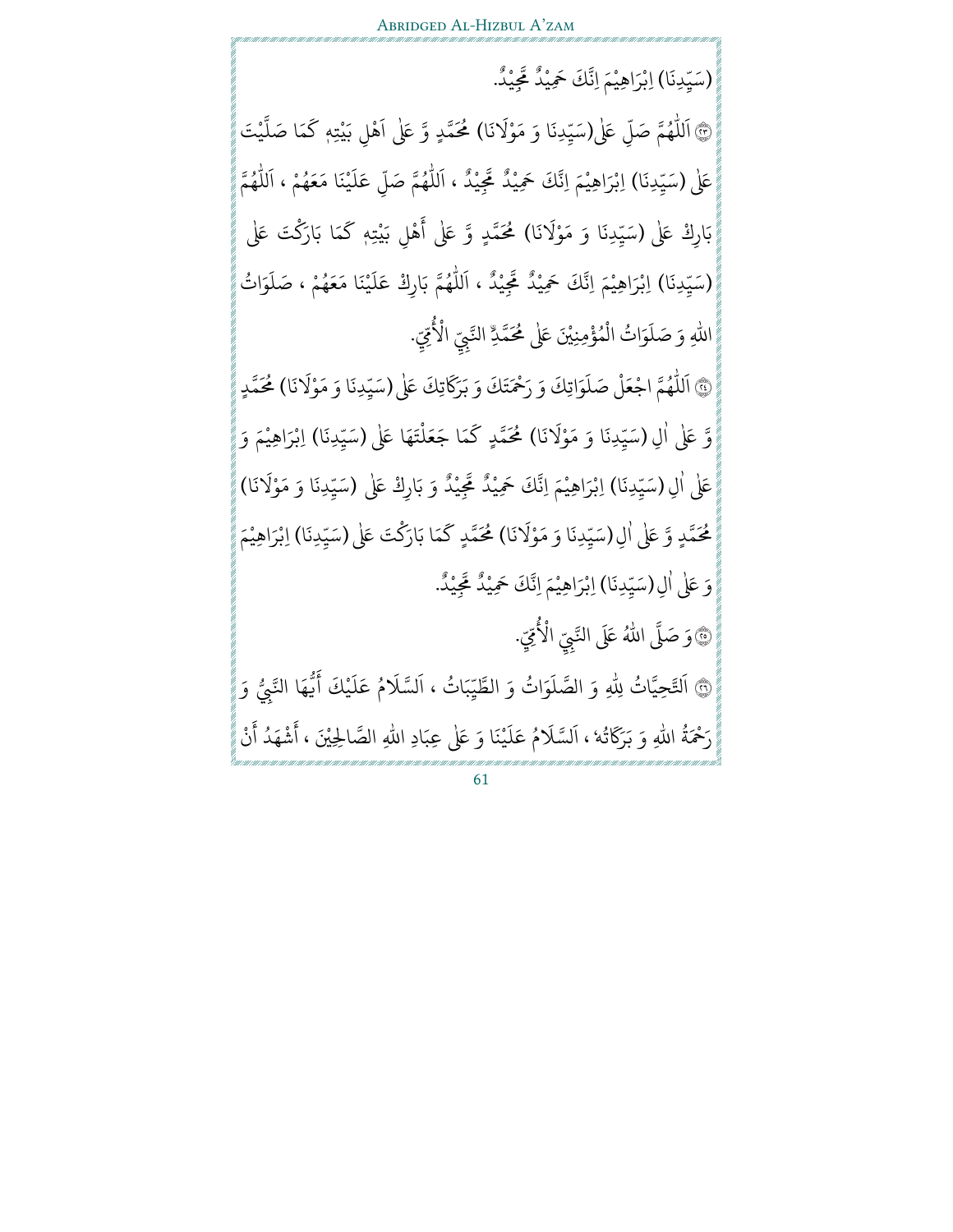بر<br>1 لَّا إِلٰهَ ٰ بر<br>1 إِلَّا اللَّهُ وَ **ृ** ر<br>آ اَشْهَدُ أَنَّ ُ **ٔ** ِ<br>ع أَنَّ (سَيِّدَنَا وَ مَوْلَانَا) ً<br>آ (سَيِّدَنَا وَ مَوْلَانَا) مُحَمَّدًا عَبْدُه وَ رَسُوْلُه.' ْ س<br>. ًو<br>ا ْ و<br>ا ْ و<br>. ٦ ر<br>آ اَلتَّحِيَّاتُ الطَّيِّبَاتُ الصَّلَوَاتُ لِلهِ ، ֧֦֧<u>֘</u> ر<br>1 ر<br>آ ل َاتُ الص ب ر<br>آ ا ر<br>آ ِ<br>لسَّلَامُ عَلَيْكَ ْ ر<br>آ مُ عَلَ و<br>ھ ِ<br>ا اَیُّهَا النَّبِیُّ وَ رَحْمَةُ و<br>ڏ هَا النَّبِيُّ و<br>. ف اللَّهِ وَ بَرَكَاتُهُ ۖ ر<br>آ َُ وَ بَرَكَاتُهُ ، ر<br>آ السَّلامُ و<br>م ِ<br>آ لسَّلَامُ عَلَيْنَا **ـ** ْ ر<br>آ عَلَيْنَا وَ عَلٰى عِبَادِ اللهِ الصَّالِحِيْنَ ، أَشْهَدُ ُ **ٔ** ِ<br>ع اشْهَدُ آنْ ْ ِ<br>ع ان ب<br>أ : ، اَلسَّلَامُ عَلَيْنَا وَ عَلٰى عِبَادِ اللهِ الصَّالِحِيْنَ ، أَشْهَدُ أَنْ لَّا اِلٰهَ ٰ ى<br>1 إِلَّا اللَّهُ وَ أَشْهَدُ **ृ** ُ **ٔ** ِ<br>ع أَشْهَدُ أَنَّ ِ<br>ع أَنَّ (سَيِّدَنَا وَ مَوْلَانَا) ً<br>آ (سَيِّدَنَا وَ مَوْلَانَا) مُحَمَّدًا عَبْدُه وَ رَسُوْلُه. <u>ٔ</u> .<br>ب ًُ ْ ُ <u>ٔ</u> و<br>. ٦ ر<br>آ اَلتَّحِيَّاتُ لِلهِ الطَّيِّبَاتُ الصَّلَوَ ֧֦֧<u>֘</u> ر<br>1 ر<br>آ بَاتُ الصَّلَوَاتُ لِلَّهِ ، اَ ر<br>آ اَلسَّلَامُ عَلَيْكَ ْ ر<br>آ مُ عَلَ و ً<br>آ َلسَّلَامُ عَلَيْكَ آ آَيُهَا النَّبِيُّ وَ هَا النَّبِيُّ و<br>. ف ه ت وړ َ رَحْمَةُ اللّٰهِ وَ بَرَكَاتُه'، ر<br>آ السَّلامُ و<br>م ِ<br>آ لسَّلَامُ عَلَيْنَا **ـ** ْ ر<br>آ عَلَيْنَا وَ عَلٰى عِبَادِ اللّٰهِ الصَّالِحِيْنَ ، ر<br>آ اَشْهَدُ أَنْ و<br>ا **ٔ** ْ ِ<br>ع ، السَّلامُ عَلَيْنَا وَ عَلَى عِبَادِ اللَّهِ الصَّالِحِيْنَ ، اشْهَدُ انْ بر<br>1 لا اِ َ 7 ٰ بر<br>1 إِلَّا اللَّهُ وَحْدَهْ **ـ** <u>ّ</u> ر<br>1 لا كَ ي ِ ْ شَرِيْكَ ر<br>1 لَه' وَ ر<br>آ ا د َ ه ش ُ **ٔ** ر<br>آ اَنَّ (سَيِّدَنَا وَ مَوْلَانَا) .<br>. **ृ** ر<br>1 ا لَا شَرِيْكَ لَه ۢ وَ اَشْهَدُ اَنَّ (سَيِّدَنَا وَ مَوْلَانَا) مُحَمَّدًا ْ عَبْدُهٗ وَ رَسُوْلُهٗ. ُ ْ و<br>ا <u>ٔ</u> ُ (بہج ً<br>آ اَلتَّحِيَّاتُ الْمُبَارَكَاتُ الْمُبَارَكَاتُ الصَّلَوَاتُ و<br>م ْ ر<br>آ الصَّلَوَاتُ الطَّيِّ .<br>ا ر<br>آ بَاتُ لِلّٰهِ ، سَلَامٌ عَلَيْكَ ر<br>1 ْ ر<br>آ ل َ ع ٌ م ا<br>آ اَيُّهَا النَّبُّ هَا النَّبِيُّ ر<br>. ف نه<sup>،</sup><br>ته ور ر<br>ح وَ رَحْمَةُ اللّٰهِ وَ بَرَكَاتُهُ ، سَلَامٌ ر<br>آ سَلَامٌ عَلَيْنَا ْ ر<br>آ عَلَيْنَا وَ عَلٰى عِبَادِ اللّٰهِ الصَّالِحِيْنَ ، ر<br>آ اَشْهَدُ أَنْ **ٔ** و<br>ا ْ ِ<br>ع ، ، سَلامٌ عَلَيْنَا وَ عَلَى عِبَادِ اللَّهِ الصَّالِحِيْنَ ، اشْهَدُ انْ بر<br>1 لَّا اِلٰهَ اِلَّا ٰ لة<br>أ لَّا اللَّهُ وَ **∶** ر<br>آ ا د َ ه ش ُ **ٔ** ر<br>آ اَنَّ (سَيِّدَنَا وَ مَوْلَانَا) ر<br>أ (سَيِّدَنَا وَ مَوْلَانَا) مُحَمَّدًا عَبْدُه وَ رَسُوْلُه ٗ **ٔ** ں<br>ب **ا** ُ ْ و<br>ا <u>ٔ</u> و<br>م م<br>الله ق بالله و بالله ، آ اَلتَّحِيَّاتُ لِلهِ وَ الصَّلَوَاتُ وَ الطَّيِّ و #س<br>. ر<br>آ وَ الصَّلَوَاتُ وَ الطَّيِّبَاتُ ، ر<br>آ السَّلامُ و<br>م ر<br>آ لا لس كَ ي ْ ر<br>آ ل َ ع ا<br>آ اَيُّهَا النَّبِيُّ وَ رَحْمَةُ و<br>ڏ هَا النَّبِيُّ و<br>. يُّهَا النَّبِيُّ وَ رَحْمَةَ اللَّهِ وَ بَرَكَاتُه ٗ ور ر<br>ح اللّٰهِ وَ بَرَكَاتُه'، ر<br>آ ر<br>آ اَلسَّلَامُ عَلَيْنَا وَ عَلٰى عِبَادِ اللهِ ْ ر<br>آ مُ عَلَ و ر<br>آ لا ' الصَّالِحِيْنَ ، اَ ا د َ ه ش ا و<br>ا **ٔ** نْ لَّا اِلٰهَ اِلَّا ٰ بر<br>1 لَّا اللَّهُ وَ **ृ** ر<br>آ ا د َ ه ش ُ **ٔ** ر<br>آ اَنَّ (سَيِّدَنَا وَ مَوْلَانَا) ر<br>1 (سَيِّدَنَا وَ مَوْلَانَا) مُحَمَّدًا <u>ٔ</u> .<br>. ً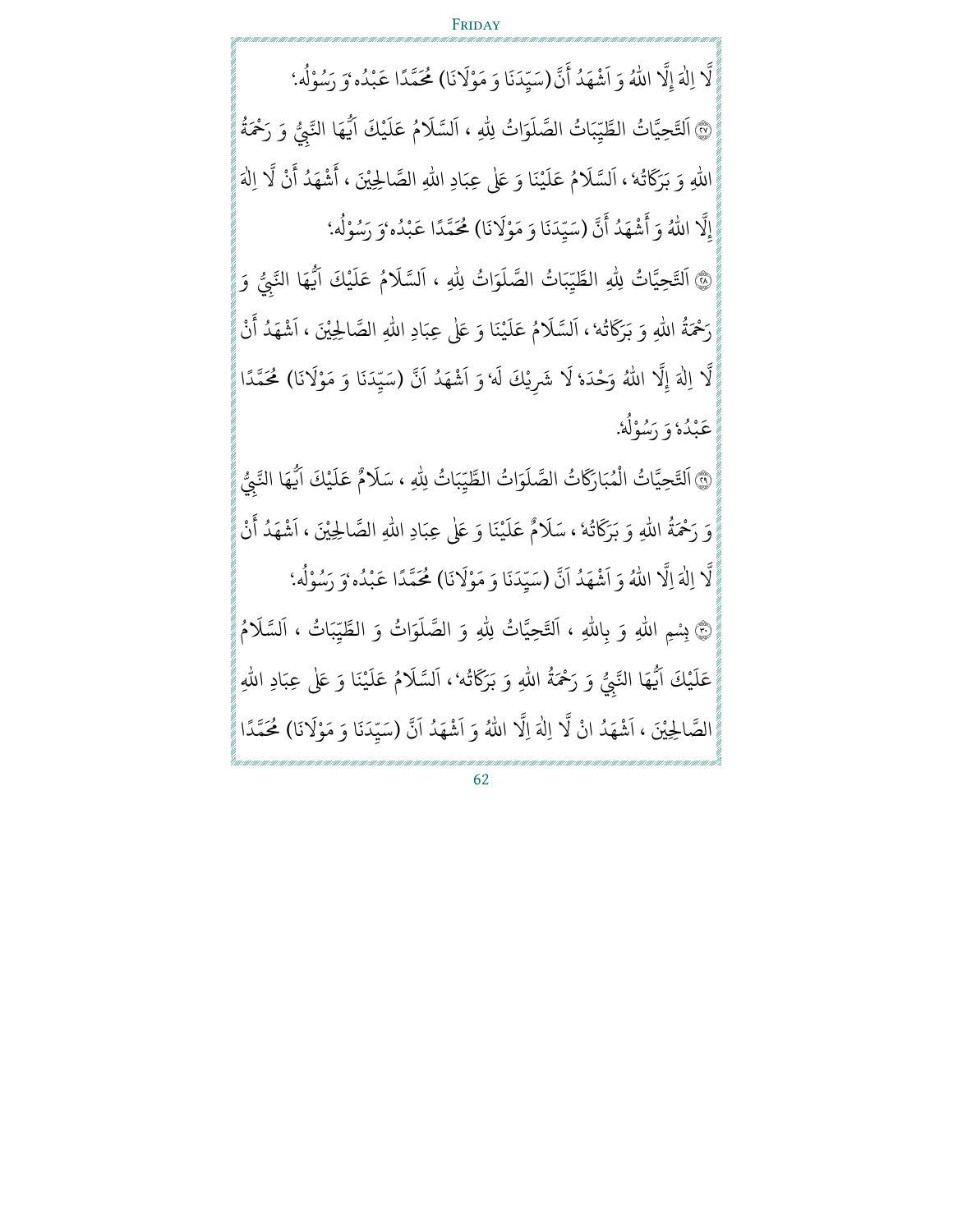عَبْدُه وَ رَسُوْلُهُ ، ُ ْ و<br>ا ْ ُ ر<br>آ ا ل و<br>ا ِ<br>ع ُسْأَلُ اللّٰهَ الْجُنَّةَ وَ ْ ់<br>រ <u>ٔ</u> **ृ** ِ<br>ع هْ وَ رَسُوْلُهُ ، اَسْأَلُ اللّٰهَ الْجُنَّةَ وَ أَعُوْذُ بِاللّٰهِ مِنَ النَّارِ. ُ ْ ر<br>م

من<br>وي ر<br>آ اَلتَّحِيَّاتُ لِللهِ الزَّاكِيَاتُ لِللهِ الطَّيِّبَاتُ الصَّلَوَاتُ لِللهِ ، ُ #.<br>. ر<br>آ ر<br>1 ً<br>آ ل َاتُ الص ب ر<br>آ ا ر<br>آ ِ<br>لسَّلَامُ عَلَيْكَ ْ ر<br>آ مُ عَلَ ُ ِ<br>ا آيَهَا النَّبِيُّ وَ رَحْمَةَ اللَّهِ وَ بَرَكَاتُهُ ٳ َ يُّ وَ رَحْمَةُ اللهِ وَ بَرَكَا هَا النَّبِيُّ و<br>. يُّهَا النَّبِيُّ وَ رَحْمَةَ اللَّهِ وَ بَرَكَاتُهُ ، ر<br>آ السَّلامُ و<br>م ر<br>آ لسَّلَامُ عَلَيْنَا **ृ** ْ ر<br>آ ه ، اَلسَّلَامُ عَلَيْنَا وَ عَلٰى عِبَادِ اللهِ الصَّالِحِيْنَ ، ً<br>آ اَشْهَدُ أَنْ ُ **ٔ** ْ ِ<br>ع انٌ بر<br>1 لَّا اِلٰهَ اِلَّا ٰ بر<br>1 لَّا اللَّهُ وَ **ـ** ر<br>آ ا د َ ه ش ُ **ٔ** ر<br>آ اَنَّ (سَيِّدَنَا وَ مَوْلَانَا) ر<br>1 (سَيِّدَنَا وَ مَوْلَانَا) مُحَمَّدًا عَبْدُهْ وَ <u>ٔ</u> .<br>ب ًُ ْ و<br>ا رَسُوْلُهُ. <u>ٔ</u> ُ

@ بِسْمِ اللّٰهِ وَ بِاللّٰهِ خَيْرِ الْأَسْمَاءِ ، **ٔ** ِ<br>أبتغ بِسْمِ اللّٰہِ وَ بِاللّٰہِ خَیْرِ الْأَسْمَاءِ ، اَ <u>ٔ</u> اَلتَّحِيَّاتُ الطَّيِّبَاتُ الصَّلَوَاتُ لِلهِ ، **.** ر<br>آ ر<br>آ ل َاتُ الص ب ر<br>آ ا ْ لا ن ُ<br>شُهَدُ أَنْ لَّا اِلٰهَ اِلَّا **ٔ** ٰ بر<br>1 لَّا اللَّهُ وَحْدَهْ <u>ّ</u> ر<br>1 لا كَ ي ِ ْ شَرِيْكَ ً<br>آ لَه'وَ اَ ر<br>آ ا د َ ه ش ُ **ٔ** ً<br>آ اَنَّ (سَيِّدَنَا وَ مَوْلَانَا) ر<br>1 ، َلَا شَرِيْكَ لَهُ ۚ وَ اَشْهَدُ اَنَّ (سَيِّدَنَا وَ مَوْلَا ٔ<br>: .<br>. مُحَمَّدًا عَبْدُهٗ وَ رَسُوْلُهُ ، ُ ْ و<br>ا ْ و<br>م ر<br>آ ارْسَلَهَ و ر<br>آ َرْسَلَهُ بِالْحَقِّ بَشِيْرًا وَّ نَذِيْرًا ، وَاَ **ٔ** ֦֧֦֧֦֧֦֧֦֦֧֦֦֦֦֦֦֦֦֦֦֦֦֦֦֦֜֡֡֡֜֜ <u>ٔ</u> ْ ر<br>آ ا ن  $\frac{1}{2}$ السَّاعَةَ اٰتِيَةً ֦֧֦֧֦֧֦֧֦֧֦֧֦֧ׅ֧֦֧֦֧ׅ֚֝֜֓֜֜֜֜֜<br>֧֚֝֝ ٰ ِ<br>په ِ<br>تِيهَ بر<br>1 هُ وَ رَسُوْلُهُ ، ارْسَلْهُ بِالْحَقِّ بَشِيْرًا وَّ نَذِيْرًا ، وَانَّ السَّاعَة اتِيَة لَا رَيْبَ فِيْهَا ، ْ ْ ر<br>آ السَّلامُ و<br>و ر<br>آ ِ<br>لسَّلَامُ عَلَيْكَ ْ ر<br>آ عَلَيْكَ ِ<br>ا اَيْهَا و<br>. يُّهَا النَّبُّ النَّبِيُّ وَ رَحْمَةُ اللهِ وَ بَرَكَاتُه<sub>ُ</sub> **ـ** و<br>ڏ ر<br>آ **ـ** ٳ َ بَرَكَاتُهُ ، ر<br>آ السَّلامُ و<br>م ر<br>آ لا لس ' ا َ ن ي ْ ر<br>آ عَلَيْنَا وَ عَلٰى عِبَادِ اللهِ الصَّالِحِيْنَ اَ اَللّٰهُمَّ اغْفِرْلِيْ وَاهْدِنِيْ. ْ ْ ْ <u>ٔ</u> و ر<br>آ  $\binom{2}{1}$ َ اَلتَّحِيَّاتُ الطَّيِّبَاتُ وَ الصَّلَوَاتُ وَ الْمُلْكُ لِلهِ ، .<br>י **ـ** ر<br>1 ْ و<br>م ْ ر<br>آ الصَّلَوَاتُ وَ الْمُلْكُ لِلَّهِ ، اَ ا ر<br>آ ِ<br>لسَّلَامُ عَلَيْكَ ْ ً<br>آ مُ عَلَ و<br>و ا<br>آ ائيهَا ~ ف ء<br>يَّ وَ رَحْمَةُ اللَّهِ النَّبِيُّ وَ رَحْمَةُ اللهِ وَ بَرَكَاتُهُ. ُر<br>ح وَ بَرَكَاتُهُ. ر<br>آ ً<br>آ اَلتَّحِيَّاتُ لِلهِ الصَّلَوَاتُ لِلهِ الزَّاكِيَاتُ لِلهِ ، ُ ر<br>آ ر<br>آ ر<br>آ لِلَّهِ الصَّلَ ر<br>آ ر<br>آ اَلسَّلَامُ عَلَى النَّبِيِّ .<br>ب ر<br>آ لا لس

(پَّ بِسْمِ اللَّهِ ، نه<sup>،</sup> و<br>په َ وَ رَحْمَةُ اللّٰهِ وَ بَرَكَاتُه'، ر<br>آ السَّلامُ و ً<br>آ لسَّلَامُ عَلَيْنَا **ृ** ْ ر<br>آ '، اَلسَّلَامُ عَلَيْنَا وَ عَلٰى عِبَادِ اللهِ الصَّالِحِيْنَ ، شَهِدْتُّ ْ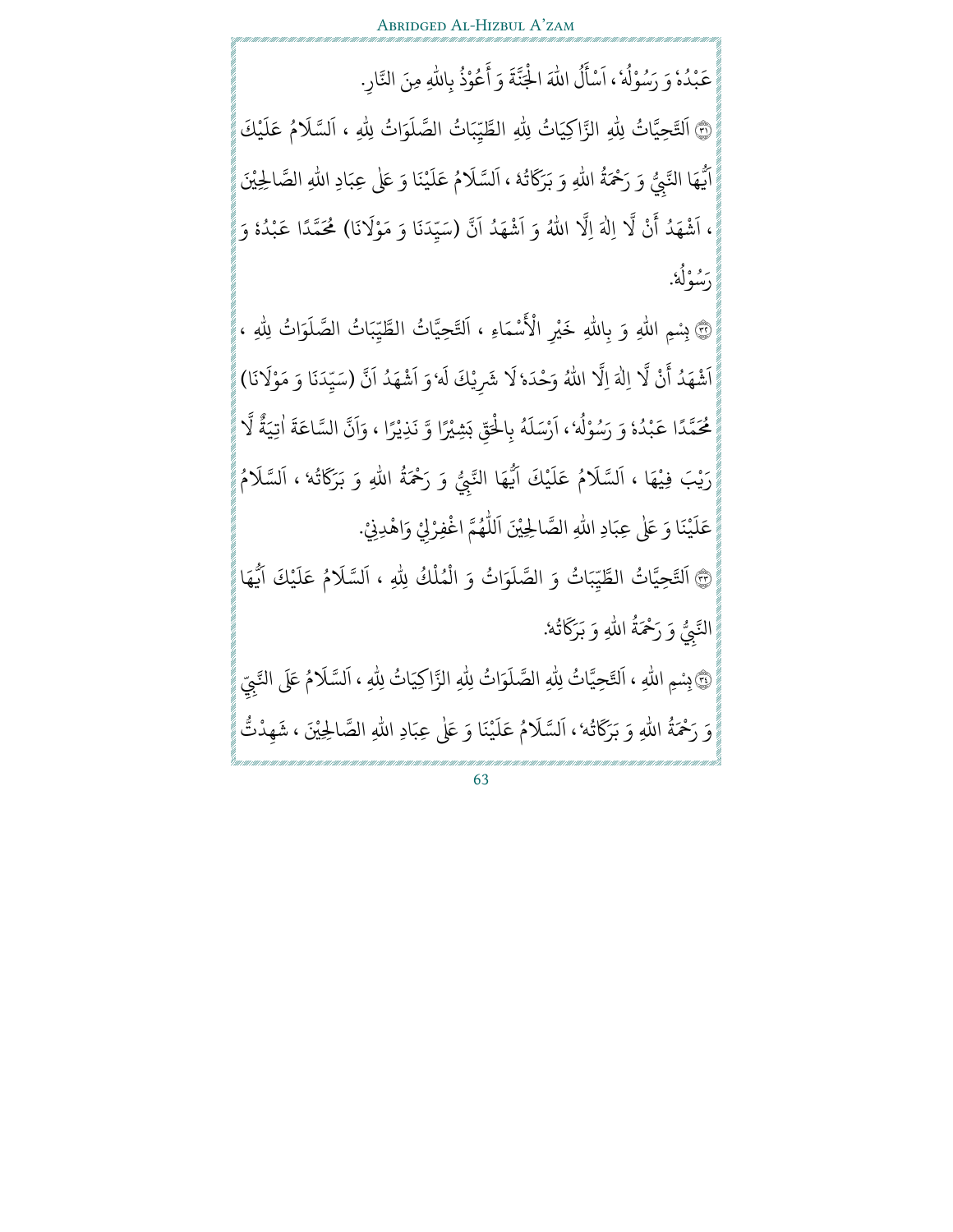ْ ن ِ<br>ع ان بر<br>1 لَّا إِلٰهَ ٰ ہے<br>1 إِلَّا اللهُ شَهِدْتُّ ~ْ ر<br>آ اَنَّ (سَيِّدَنَا وَ مَوْلَانَا) َ (سَيِّدَنَا وَ مَوْلَانَا) مُحَمَّدًا رَّسُوْلُ اللهِ. ْ .<br>. ًْ ُ و<br>ا  $\mathbb{F}$ ر<br>آ اَلتَّحِيَّاتُ الطَّيِّبَاتُ الصَّلَوَاتُ الزَّاكِيَاتُ لِلهِ ، **ّ** ر<br>آ ر<br>آ ل َاتُ الص ب ر<br>آ ا ْ لا ن ُشْهَدُ أَنْ لَّا اِلٰهَ **ٔ** ٰ بر<br>1 إِلَّا اللَّهُ ه َ د ح َ و <u>ّ</u> ر<br>1 لا كَ ي ِ ْ شريْكَ ۔<br>آ لَهُ وَ ر<br>آ اَنَّ (سَيِّدَنَا وَ مَوْلَانَا) ر<br>س **ृ** َ ْا وَ مَوْلَانَا) مُحَمَّدًا عَبْدُهٔ وَ رَسُوْلُهُ ، **ٔ** ًُ ْ و<br>ا **ٔ** ُ ر<br>آ السَّلامُ و ر<br>آ هٔ لَا شَرِيْكَ لَهُ وَ اَنَّ (سَيِّدَنَا وَ مَوْلَانَا) مُحَمَّدًا عَبْدُهُ وَ رَسُوْلُهُ ، اَلسَّلَا كَ ي ْ ر<br>آ عَلَيْكَ ا<br>آ آيْهَا و<br>. يُّهَا النَّبُّ النَّبِيُّ وَ رَحْمَةُ اللَّهِ وَ بَرَكَاتُه<sup>،</sup> **ृ** و<br>ڏ ر<br>آ ُر<br>ح وَ بَرَكَانُهُ ٗ، ر<br>آ السَّلامُ و ر<br>آ لسَّلَامُ عَلَيْنَا **ृ** ْ ر<br>آ <sup>،</sup>، اَلسَّلَامُ عَلَيْنَا وَ عَلٰى عِبَادِ اللهِ الصَّالِحِيْنَ.

٣ ر<br>آ اَلتَّحِيَّاتُ الطَّيِّبَاتُ الصَّلَوَاتُ الزَّاكِيَاتُ لِلهِ ر<br>س ر<br>آ ً<br>آ بَاتُ الصَّلَوَاتُ الزَّاكِيَاتُ لِلَّهِ ، ر<br>آ ا ْ لا ن ُ<br>شُهَدُ أَنْ لَّا اِلٰهَ اِلَّا **ٔ** ٰ بر<br>1 لَّا اللَّهُ وَ **ـ** ر<br>آ ا د َ ه ش ُ **ٔ** ر<br>آ اَنَّ (سَيِّدَنَا وَ مَوْلَانَا) ً<br>آ (سَيِّدَنَا وَ مَوْلَانَا) مُحَمَّدًا عَبْدُ اللَّهِ وَ رَسُوْلُهُ ، ٔ<br>: .<br>. ًُ ْ ر<br>1 **ـ** ا ْ و<br>. ً<br>آ ا ر<br>آ ِ<br>لسَّلَامُ عَلَيْكَ ْ ر<br>آ : ، اَلسَّلَامُ عَلَ و<br>و ِ<br>ا اَيُّهَا النَّبِيُّ وَ رَحْمَةِ اللَّهِ وَ بَرَكَاتُهُ ۖ و<br>ڊ َ مَّةُ اللَّهِ وَ بَرَكَا هَا النَّبِيُّ و<br>. يُّهَا النَّبِيُّ وَ رَحْمَةَ اللَّهِ وَ بَرَكَاتَهُ ، ر<br>آ السَّلامُ و<br>و ر<br>آ ُلسَّلَامُ عَلَيْنَا **ृ** ْ ر<br>آ ، السَّلَامُ عَلَيْنَا وَ عَلٰى عِبَادِ اللهِ الصَّالِحِيْنَ.  $\begin{pmatrix} 1 & 1 \\ 1 & 1 \end{pmatrix}$ ر<br>آ اَلتَّحِيَّاتُ الصَّلَوَاتُ لِلهِ ، و #ر<br>آ الصَّلَوَاتُ لِلَّهِ ، اَ ا ر<br>آ ِ<br>لسَّلَامُ عَلَيْكَ ْ ر<br>آ مُ عَلَ و<br>و ِ<br>ا اَيُّهَا النَّبِيُّ وَ رَحْمَةُ اللهِ وَ هَا النَّبِيُّ و<br>. ف ه ت ور ر<br>ح بَرَكَاتُهُ ، ر<br>آ اَلسَّلَامُ عَلَيْنَا وَ عَلٰى عِبَادِ اللهِ الصَّ ْ ر<br>آ ء<br>مُ عَلَ ُ ر<br>آ هُ ، اَلسَّلَامُ عَلَيْنَا وَ عَلٰى عِبَادِ اللهِ الصَّالِحِيْنَ. @ َ اَلتَّحِيَّاتُ لِلهِ الصَّلَوَاتُ الطَّيِّ ֦֧<u>֘</u> ر<br>آ لِلّٰهِ الصَّلَوَاتُ الطَّيِّبَاتُ ، ر<br>1 ر<br>آ ا ر<br>آ ِ<br>لسَّلَامُ عَلَيْكَ ْ ر<br>آ مُ عَلَ و<br>ھ ِ<br>ا اَيُّهَا النَّبِيُّ وَ رَحْمَةُ و<br>ڏ هَا النَّبِيُّ و<br>. ف اللهِ آ اَلسَّلَامُ عَلَيْنَا وَ عَلٰى عِبَادِ اللهِ الصَّ ْ ر<br>آ مُ عَلَ و<br>و ر<br>آ لسَّلَامُ عَلَيْنَا وَ عَلٰى عِبَادِ اللهِ الصَّالِحِيْنَ اَ ا د َ ه ش ُ **ٔ** ر<br>آ ا ُنْ لَّا اِلٰهَ اِلَّا ٰ ہے<br>آ لَّا اللهُ وَ **ृ** 

> ر<br>آ ا د َ ه ش ُ **ٔ** ر<br>آ اَنَّ (سَيِّدَنَا وَ مَوْلَانَا) ر<br>1 (سَيِّدَنَا وَ مَوْلَانَا) مُحَمَّدًا عَبْدُه ٗوَ رَسُوْلُهُ. <u>ٔ</u> .<br>ب ًُ ْ و<br>ا <u>ٔ</u> و<br>.

A ر<br>آ اَلتَّحِيَّاتُ الْمُبَارَكَاتُ الصَّلَوَاتُ الطَّيِّ و<br>م ْ ֧<u>֡</u> ً<br>آ ي<br>أ<sup>ل</sup>ثُ الصَّلَ بَارَكَاتُ الصَّلَوَاتُ الطَّيِّبَاتُ لِلّٰهِ ، اَلسَّلَامُ عَلَيْكَ ْ ً<br>آ مُ عَلَ و ً<br>آ ا<br>السَّلا بَاتُ لِلّٰهِ ، اَ ر<br>1 ِ<br>ا اَيُّهَا النَّبُّ هَا النَّبِيُّ و<br>. ف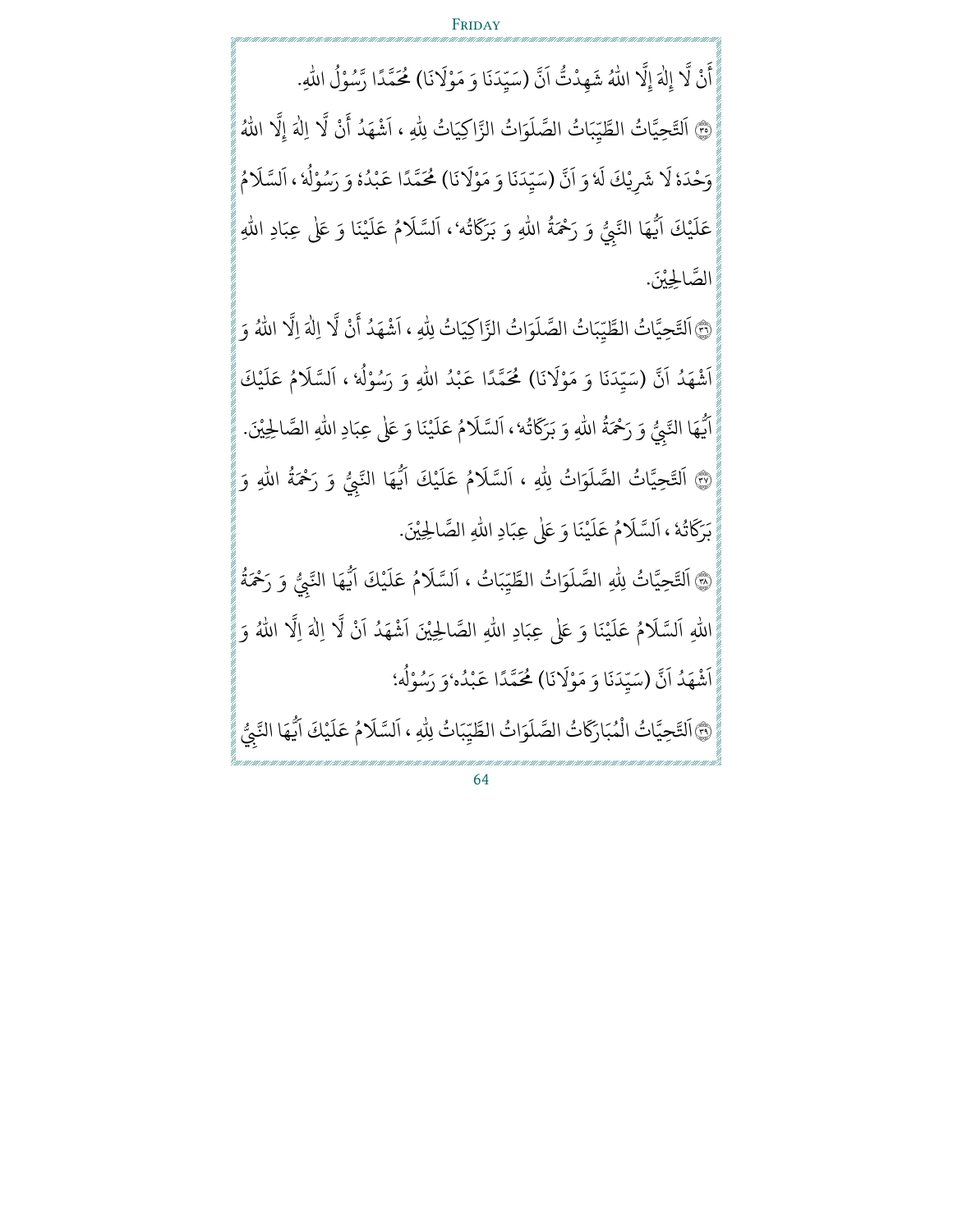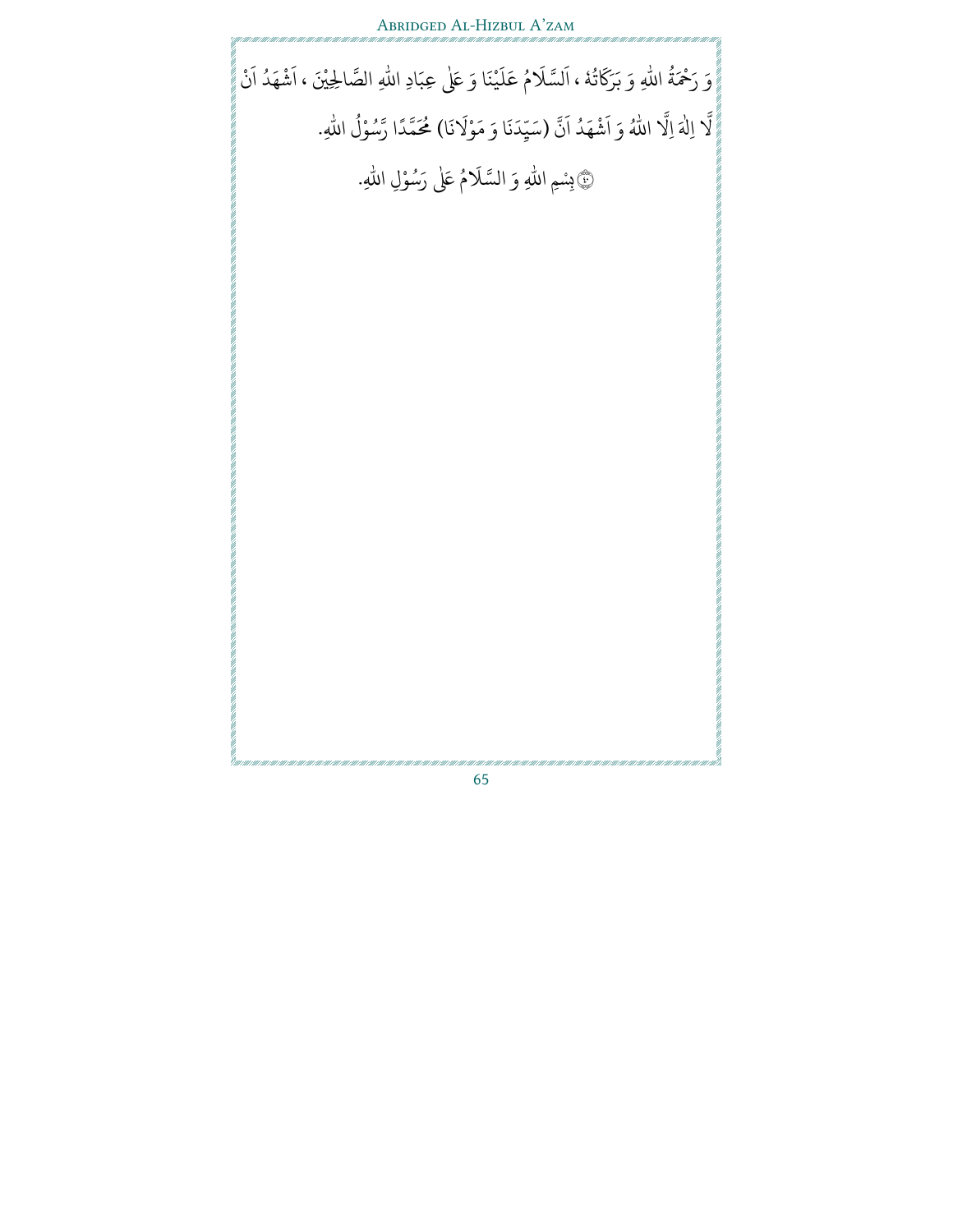# Manzil

# *MA N Z I L*

 $\tilde{\mathbf{z}}$ 

للّٰهِ الرَّحْمٰنِ ٰ )<br>T بِسْمِ اللّٰهِ الرَّحْمٰنِ الرَّحِيْمِ **الله على المنابع المنابع المنابع المنابع المنابع المنابع المنابع المنابع المنابع المنابع المنابع ا** َ آلحَمْدُ لِلَّهِ ِ<br>لَحَمۡدُ لِلّٰہِ رَبِّ الۡعٰلَمِیْٰنَ ؚ<br>ۣ ہ<br>1 ٰ ہ<br>ن لمُمِيْنَ ۞ ر<br>آ ا لرَّحْمٰنِ الرَّحِيْمِ ۞ مٰلِكِ يَوْمِ ٰ  $\frac{1}{2}$ ْ֘֒ ا ْ لَّذِيْنِ۞ إِيَّاكَ نَعْبُدُ وَ و<br>ا و<br>.  $\overline{a}$ إِيَّاكَ نَعۡبُدُ وَإِيَّاكَ نَسۡتَعِيۡنُ ؚ<br>ۣ يَّاكَ نَسۡتَعِيۡنُ ۞ اِهۡدِنَا  $\ddot{\cdot}$ ِهِّدِنَا الصِّرْطَ الْمُسْتَقِيْمَ ر<br>د **.** ا ْ  $\ddot{\phantom{0}}$ و<br>م ہ<br>1 ل ۞ صِرْطَ الَّذِيْ ْ بر<br>1 لَّذِيْنَ اَ ا ؚ<br>ۣ يۡهِمۡ ؚ<br>ؚ َ ل ر<br>م نُعَمْتَ عَلَيْهِمْ ۞ غَيۡرِ ؚ<br>ۣ ؚ<br>;  $\ddot{\cdot}$ غَيْرِ الْمَغْضُوْ **ٔ** ۡ ہ<br>1 ل ِ<br>آ يَهِمْ وَلَا ؚ<br>ۣ ؚ<br>ۣ َ ل ً<br>م ِب ع ا ِ<br>ڵۣؿ*ڹ* Iلضَّآلِيْنَ ۞

#### للَّهِ الرَّحْمٰنِ ر<br>آ بِسْمِ اللّٰهِ الرَّحْمٰنِ الرَّحِيْمِ  $\ddot{\phantom{0}}$ **الله على المنابع المنابع المنابع المنابع المنابع المنابع المنابع المنابع المنابع المنابع المنابع ا**

َ<br>مِّ ر<br>آ الَّمَ ۞ ذٰلِكَ الْكِتْبُ لَا رَيْبَ ٰ ؚ<br>ۣ لۡكِتۡبُ لَا رَيۡبَ ۚ فِيۡهِ ۚ هُدًى لِّلۡمُتَّقِيۡنَ ؚ<br>ا ہ<br>ن ْ **ا** و و<br>م ہ<br>آ ں<br>1 لِّلْمُتَّقِيْنَ ۞ الَّذِيْ ْ بر<br>1 ُمّ ۞ ذٰلِكَ الْكِتْبُ لَا رَيْبَ ۚ فِيْهِ ۚ هُدًى لِّلْمُتَّقِيْنَ ۞ الَّذِيْنَ ْ يُؤْمِنُوْنَ بِ <u>و</u> <u>ہ</u> و<br>, .<br>. ِنَ بِالۡغَيۡبِ وَيُقِيْ ْ ُ ؚ<br>ۣ  $\ddot{\cdot}$ لغَيْبِ وَيُقِيْمُوْ ہ<br>1 ْ و<br>م .<br>• نَ الصَّلٰوةَ وَمِمَّا رَزَقْنٰهُمۡ يُنْفِقُوْنَ ۞ <u>ّ</u> **∶** ْ ُ ؚ<br>ۣ ُ ្ ْ و<br>به وَالَّذِيْ ْ بر<br>1 لَّذِيْنَ يُؤْمِنُوْنَ بِمَا ْ ُ <u>ہ</u> و<br>' ا َ ِم ب .<br>. نَ بِمَا انْزِل ُ ْ ِ<br>آ زِل اِ  $\tilde{1}$ لَيۡكَ وَمَاۤ لَّيْكَ وَمَاْ أُنْزِلَ مِنْ و<br>ا ْ ْ ِ<br>آ زِلَ مِنْ قَبۡلِكَ وَبِ ؚ<br>ؚ  $\tilde{\mathbf{r}}$ قَبۡلِكَ وَبالًا  $\frac{1}{2}$ ر<br>لاخِرَةِ ْ هُمۡ يُوْقِنُوْنَ ۞ أُولَٰٓؠِكَ عَلٰى و<br>' ؚ<br>ۣ و ْ <u>و</u> **ृ** و<br>ا ٰ  $\tilde{I}$ لْبِكَ عَلٰى هُدًى مِّنْ رَّبِّهِمْ ۚ وَأُولْبِكَ و ْ ؚ<br>ۣ و<br>ا ا  $\tilde{X}$ ُ ول م ه و ا ْ حْفَلِحُوْ ر<br>-<u>ء</u> و<br>. ہ<br>ن ل .<br>. ن

وَالْهُكُمْ إِلٰهٌ ٰ ٰ ل وَّاحِدٌّ لَاَ اِلٰهَ اِلَّا هُوَ  $\overline{\phantom{a}}$ و بر<br>1 لَّا هُوَ الرَّحْمٰنُ الرَّحِيْمُ ۞  $\tilde{\mathbf{z}}$ **الله على المنابع المنابع المنابع المنابع المنابع المنابع المنابع المنابع المنابع المنابع المنابع ا** ُ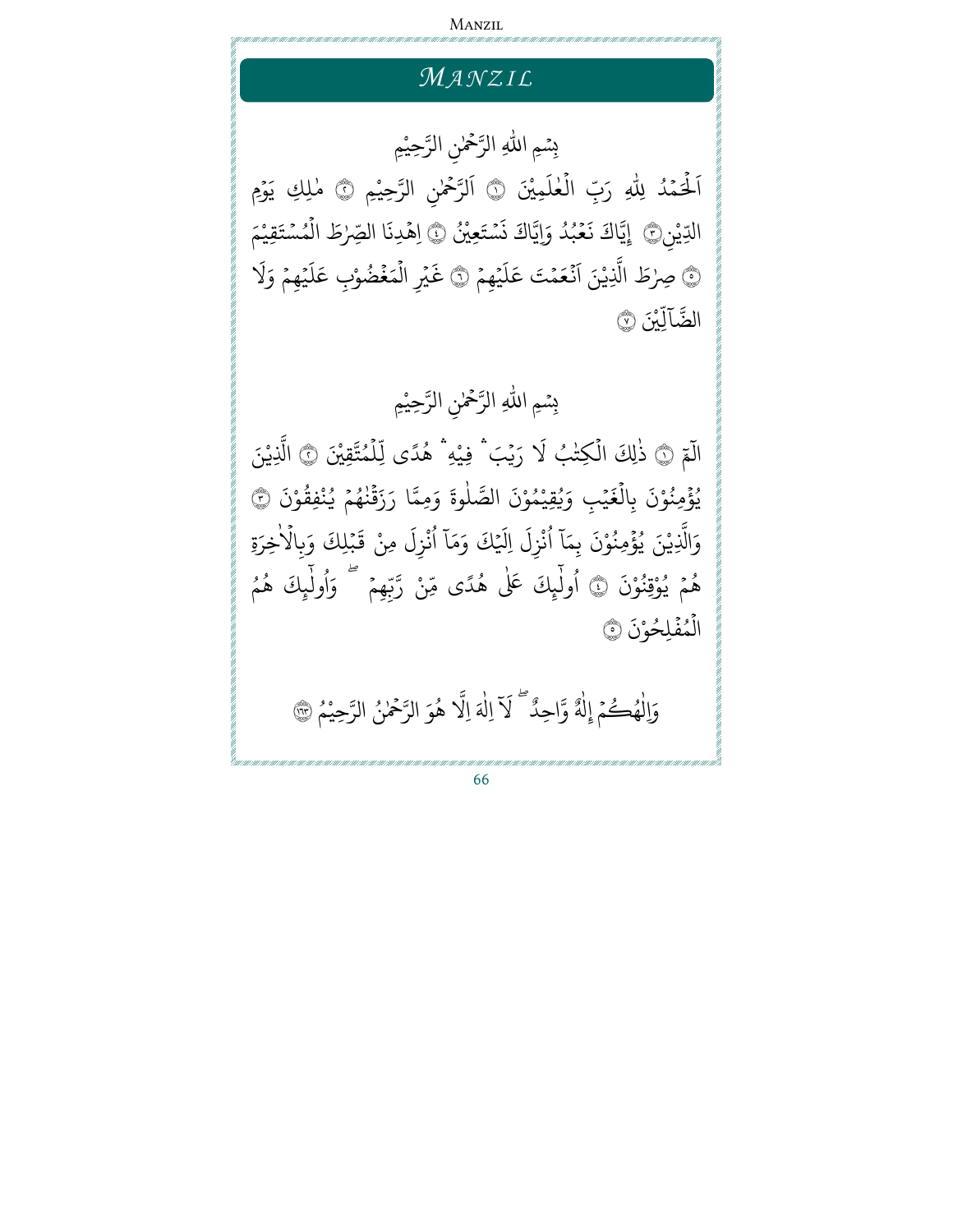### Abridged Al-Hizbul A'zam

َ اللَّهُ ر<br>آ لَا اِلٰهَ اِلَّا هُوَ و بر<br>1 لَّا هُوَ الْحَيُّ الْقَيُّوْ ہ<br>1 ْ  $\ddot{\cdot}$ لَقَيَّوْمُ ہ<br>آ ُ  $\ddot{\cdot}$  ت ً<br>آ لَا تَاْخُذُهٗ سِنَةٌ وَّلَا نَوۡ ْ ُ ُ  $\ddot{\phantom{0}}$  $\ddot{\cdot}$  ن َ وَّلَا نَوۡمٌ ۚ لَهٗ مَا ہ<br>م لَهُ فِي السَّمٰوٰتِ وَمَا فِي الْأَ ٰ  $\tilde{\mathbf{a}}$ لْأَرْضِ ۚ مَنْ ذَا الَّذِيْ ْ ै।<br>। لَّذِيْ يَشَّفَعُ عِنْ ْ ُ  $\ddot{\cdot}$ يَشۡفَعُ عِنْدَهٗ إِلَّا بِ ់ ِ<br>دَهٗ إِلَّا بِاِذۡنِهٖ ۡ ء<br>مُ مَا بَيْنَ و<br>• َ تَّ يَعۡلَمُ مَا بَيۡنَ اَيۡدِيْهِمۡ وَمَا خَلۡفَهُمۡ  $\overline{a}$ **ृ** ْ ؚ<br>ۣ ؚ<br>ۣ و  $\ddot{\cdot}$ ف ل ہ<br>آ لِّهِمْ وَمَا خَلَفَهُمْ ۖ وَلَا يُحِيْ ؚ<br>ۣ ْ و .<br>آ ُ وَلَا يُحِيْطُوْنَ بِشَ<sub>ّك</sub>ْءٍ **الله على المنابع المنابع المنابع المنابع المنابع المنابع المنابع المنابع المنابع المنابع المنابع ا** و .<br>. ِ<br>نَ بِشَيۡءٍ مِّنۡ ؚ<br>ٛ بر<br>1 عِلۡمِهٖۚ اِلَّا بِمَا شَآءَ ہ<br>آ ر<br>آ ا َ مَسَّسَمَّةٌ أَ وَسِعَ كُرْسِيُّهُ السَّمْوٰتِ وَالْأَرْضَ<br>بِمَا شَآءَ ۚ وَسِعَ كُرۡسِيُّهُ السَّمٰوٰتِ وَالْأَرۡضَ و ؚ<br>ۣ ُ ٰ**∶** لأزْضَ ُ<br>بر يە ِ<br>آ بهٖ اِلَّا بِمَا شَآءَ ۚ وَسِعَ كُرۡسِيُّهُ السَّمٰوٰتِ وَالۡأَرۡضَ ۖ وَلَا يَـُوْدُهٗ ُْ ر<br>د حِفۡظُهُمَا ۚ وَهُوَ الۡعَلِيُّ الۡعَظِيْمُ ۞ لَآ إِكۡرَاهَ فِى و ُ <u>ہ</u> و ہ<br>1 ْ ーっし <u>ہ</u> ر<br>آ لَآ إِكْرَاهَ فِى الدِّيْنِ ۖ قَدْ ْ ْ َ قَدْ تَّبَيَّنَ E<br>! ت ا لرُّشُدُ مِنَ الْغَيِّ و<br>ا ់ لَّغَىٰ ۖ فَمَنْ ہ<br>1 ْ ِ ۚ فَمَنْ يَكَفُرُ بِالطَّاغُوتِ وَيُؤۡمِنْ ۚ بِاللّٰهِ ۡ ِو <u>ہ</u> ْ <u>ہ</u> ُو ُ )<br>I للَّهِ فَقَدِ  $\ddot{\mathbf{r}}$ ق  $\ddot{\cdot}$  ف اسْتَمۡسَكَ بِالۡعُرۡوَةِ الۡوُثۡقٰى ؚ<br>ۣ ؚ<br>ؚ <sup>ّ</sup> ُ ہ<br>1 ؚ<br>ا ់ و<br>م ہ<br>1 ل ً<br>آ لَا انْفِصَامَ لَهَا **ٔ** .<br>فِضَامَ لَهَا ۗ وَاللّٰهُ سَمِيْعٌ عَلِيْ **ृ** ْ ْ ً<br>م مُّ عَلِيْمٌ ۞ َ اللهُ وَلِّ ا ُللّٰهُ وَلِّيُّ الَّذِيْ ْ بر<br>1 لَّذِيْنَ اٰمَنُوْا يُخۡرِجُهُمْ مِّنَ ا ا ْ ُ ْ و و<br>• ِ<br>آ لممٰتِ <u>إِ</u>لى و<br>ا و<br>يە **الله على المنابع المنابع المنابع المنابع المنابع المنابع المنابع المنابع المنابع المنابع المنابع ا** لظُّلُمٰتِ إِلَى النُّوْرِ ۗ وَالَّذِيْ ْ بر<br>1 ر<br>لَّذِيْنَ ٔ<br>ْ و ه<br>رو و<br>.  $\ddot{\cdot}$ <br>كَفَرُوْا ا َ اَوۡلِيٰۂُهُمُ الطَّاغُوْتُ يُخۡرِجُوْ ٰ  $\ddot{\phantom{0}}$ ُ و<br>• ُ ْ ُ ْ و<br>-ِ<br>تُ يُخۡرِجُوْنَهُمْ ْ ُ  $\ddot{\cdot}$ ِ<br>نَهُمْ مِّنَ النُّوْ ْ ِ<br>آ رِ إِلَى الظَّلَمْتِ ؚ<br>ۣ و<br>ا و<br>يە لظَّلَمْتِ و<br>ا ا ِ<br>عِلَمَـ رر<br>ولْيِكَ أَصۡحٰبُ أَصۡحٰبُ النَّارِ ۖ هُمۡ فِيْهَا خٰلِدُوْ ْ و<br>د **الله على المنابع المنابع المنابع المنابع المنابع المنابع المنابع المنابع المنابع المنابع المنابع ا** و<br>ا ٰ .<br>` نَ (نَ ِ ر<br>آ لِلْهِ مَا فِي السَّمٰوٰتِ وَمَا فِي الْاَ ٰ  $\tilde{\Omega}$ لأَرْضِ وَإِنْ تُبۡدُوْ ْ <u>ّ</u> ُ ۡ ُ **ٔ** ۔<br>• ا مَا فِّيْ أَذْ ْر<br>ع ء<br>أَنْفُسِكُمْ ؚ<br>ۣ ِو ْ ُوَ تُخْفُوْ ُ :<br>: و<br>ڊ ۔<br>ع أ ْ هُ يُحَاسِبُكُمْ بِهِ اللّٰهُ ۖ فَيَغۡفِرُ لِمَنْ و ْ <u>្</u> ِ ۗ فَيَغۡفِرُ لِمَنْ يَّشَآءُ وَيُعَذِّبُ مَنْ ي ْ ُوَ يُعَذِّ و<br>' ُ  $\frac{1}{1}$ ا ្ត ش بر<br>د ي و<br>ہ ء  $\tilde{1}$ ا  $\tilde{\cdot}$ يَدَيَّة وَاللَّهُ ٰ عَلٰی کُلِّ شَیۡءٍ ِ<br>كُلِّ شَيۡءٍ قَدِيْرُ ْ  $\ddot{\cdot}$ قَدِيْرٌ ۞ امَنَ الرَّسُوْلِ بِمَا انْزِلِ اِلْيَهِ {}<sup>2</sup> ر<br>آ ِ اِلْہِ ِ<br>آ انْزِل ْ و<br>ا  $\frac{1}{1}$ مَنَ الرَّسُوْلُ بِمَا و<br>ا ْ و<br>. ا ْ مِنْ رَّبِّهٖٖ وَالۡمُؤۡمِنُوْ ْ <u>و</u> <u>ہ</u> و<br>. ہ<br>1 ل .<br>. نَ كُلْ ا و<br>مما َ ݣُلُّ اٰمَنَ بِاللَّهِ ر<br>آ للَّهِ  $\tilde{\gamma}$ وَمَلْ ِ<br>آ تِهٖ وَكُتُبِهٖ وَرُسُلِهٖ لَا و<br>. و<br>. و<br>مە و <u>:</u> يِكْتِهٖ وَكَتُبِهٖ وَرُسُلِهٖ َ<br>حَدٍ ل را ر<br>رِّقُ بَيْنَ أَ و<br>په  $\ddot{\cdot}$ نُفَرّقُ بَيْنَ أَحَدٍ مِّنْ رُّسُلِهٖ ۚ وَقَالُوْا سَمِعْنَا وَأَطَعْنَاً ُ ْ ُ و<br>. ْ  $\frac{1}{2}$ بِمْ وَالْمَؤْمِنُونَ ۚ كُلُّ امْنَ بِاللَّهِ وَمَلْيِكَتِهٖ وَكْتَبِهٖ وَرَسَٰلِهٖ لَا<br>بَيْنَ أَحَدٍ مِّنْ رُّسُلِهٖ ۚ وَقَالُوْا سَمِعْنَا وَأَطَعْنَا ۖ غُفْرَانَكَ رَبَّنَا أ  $\frac{1}{2}$ <u>:</u> ُ **∶**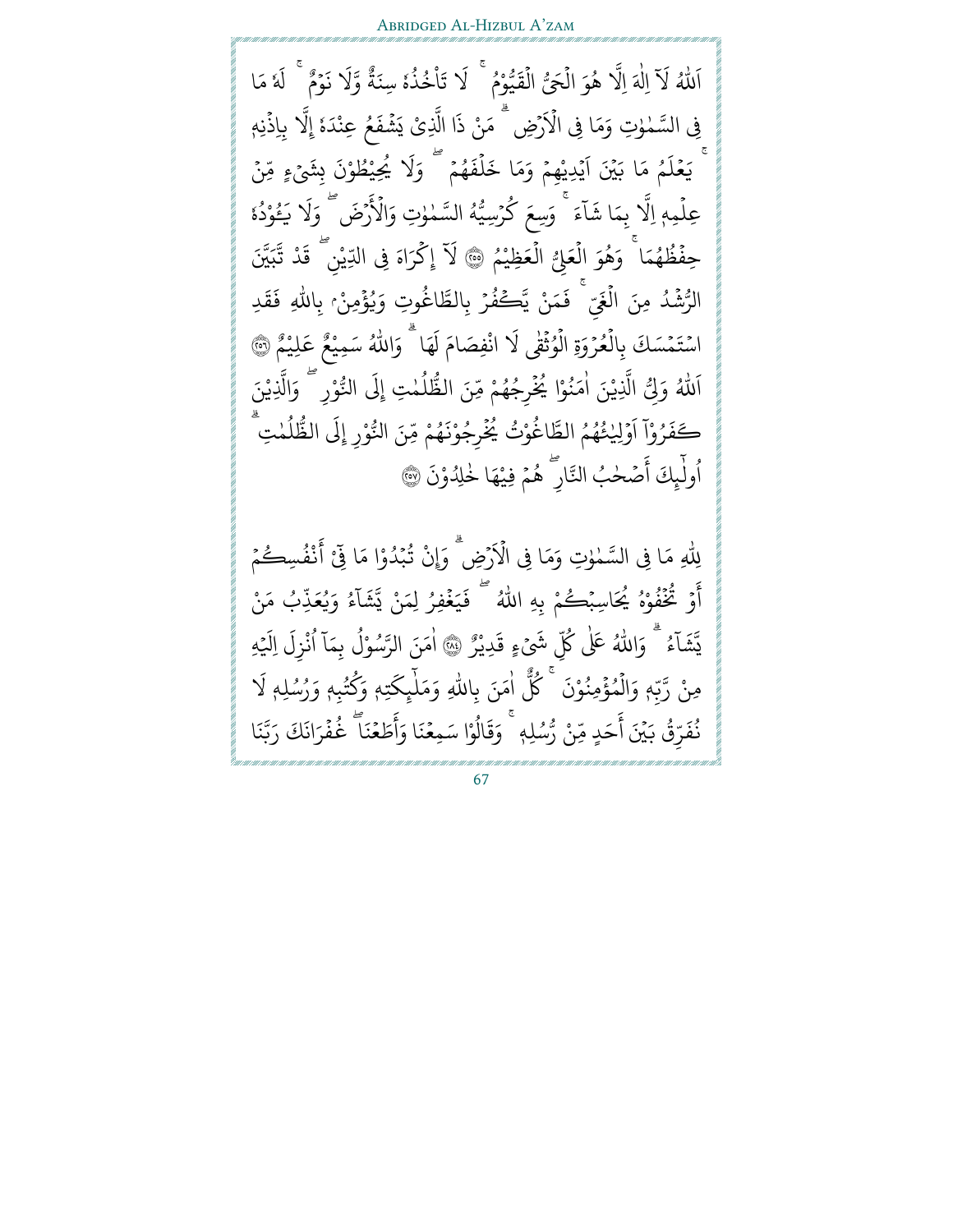وَإِلَيْكَ لَيْكَ الْمَصِيرُ ۞ لَا يُكَلِّفُ ہ<br>1 ٟؠؙۣڪلِّ ر<br>آ لَا يُكَلِّفُ اللّٰهُ نَفَسًا إِلَّا وُسْعَهَا {}<sup>2</sup> ُ فۡسًَا إِلَّا ؚ<br>? نَفْسًا إِلَّا وُسْعَهَا ۚ لَهَا مَا ِ<br>آ tۚ ل يْهَا مَا ؚ<br>ؚ َ ل ر<br>م كَسَبَتْ وَعَ كَسَبَتْ وَعَلَيْهَا مَا اكْتَسَبَتْ ت ك ,  $\frac{1}{1}$ ا  $\ddot{\cdot}$ ن ِ اخذ ؚ<br>? َ<br>ءَ ؤ ت و<br>به د ، ۗ رَبَّنَا لَا تُؤَاخِذُنَآ اِنْ نَّسِينَآ أَوۡ **البابات** ؚ<br>; ِ<br>نَّسِينَآ أَ بر<br>• ن َ ط خ  $\ddot{\cdot}$ ر<br>ع أ ہ<br>1 انما  $\ddot{\cdot}$  ن  $\frac{1}{1}$ ا َ ن ي ؚ<br>ؚ َ  $\uparrow$ ر<br>م جِلَ عَ ہ<br>آ  $\frac{1}{2}$  $\ddot{\cdot}$  ت ِ<br>آ اً رَبَّنَا وَلَا تَحْمِلْ عَلَيْنَآ اِصْرًا كَمَا حَمَ ر<br>سم **الله على المنابع المنابع المنابع المنابع المنابع المنابع المنابع المنابع المنابع المنابع المنابع ا** اِ كَمَا حَمَلْتَهٗ عَلَى الَّذِيْنَ مِنْ ْ بر<br>1 ل<sup>ِّ</sup>تَهٗ عَلَى الَّذِ ہ<br>آ بْلِنَا ۚ رَبَّنَا ;  $\ddot{\cdot}$ قَبْلِنَا ۚ رَبَّنَا وَلَا تُحَمِّلُنَا مَا لَا طَاقَةَ لَنَا بِهٖ  $\ddot{\cdot}$ ؚ<br>ّ اق ط ِ<br>تُحَمِّلُنَا مَا لَا ہ<br>آ و<br>به ِ<br>آ وَلَا تُحَمِّلُنَا مَا لَا طَاقَةَ لَنَا بِهٖ ۗ وَاعْفُ عَنَّا وَ  $\frac{1}{2}$ ر<br>م بِهٖ ۖ وَاعۡفُ عَنَّا وَاغۡفِرۡ ؚ<br>ۣ :<br>: ۔<br>لَنَا وَ لئا وَا ر<br>آ رۡحَمۡنَا ۚ اَ ؚ<br>ۣ ر<br>آ اَنْتَ مَوۡلٰنَا فَانْصُرۡنَا عَلَى الۡقَوۡمِ **ٔ** ؚ<br>ۣ ْ  $\ddot{\phantom{0}}$  $\ddot{\cdot}$ لْقَوۡمِ الۡكٰفِرِينَ ۞ ہ<br>1 ہ<br>آ َ ِهد  $\tilde{\cdot}$ .<br>شَهِدَ اللَّهُ اَنَّهُ لَآ اِلٰهَ إِلَّا هُوَ ا و لَّة إِلَّا هُوَ وَالْمَلْبِكَةُ وَ<sup>ا</sup> و<br>به ر<br>م ِك ئ  $\tilde{\zeta}$ ْمَلْيِكَةُ وَأُولُوا الْعِلْمِ قَآيِمً ہ<br>1 ل و<br>ا و<br>ا <u>ً</u> ر<br>آ ا  $\ddot{\cdot}$ لعِلْمِ قَاْبِمًا ٰ ہ<br>1 ہ<br>آ ۢ بالقِسْطِ ؚ<br>ۣ ۔<br>د ِّ لَاَ اِلٰهَ اِلَّا هُوَ و بر<br>1 لَّا هُوَ الْعَزِيْزُ الْحَكِيْمُ ۞ ْ ہ<br>1 ُ ْ ہ<br>1 و<br>• قُلِ الل و<br>بہ للّٰهُمَّ مٰلِكَ الْمُلَكِ تُؤۡقِ الْمُلۡكَ مَنْ تَشَآءُ وَتَنْزِ و <u>ہ</u> ُ ہ<br>آ و<br>. ہ<br>1 ْ ہ<br>آ و<br>. ہ<br>ن ل ْ  $\ddot{\cdot}$ ُو پَزَ و<br>ہ  $\tilde{1}$ ا  $\tilde{\mathbf{r}}$ ش  $\ddot{\cdot}$ ت ُ اع كَ ل م ہ<br>آ و<br>. ہ<br>1 ل ْ مِمَّنْ تَشَآءُ وَتُعِزُّ مَنْ ْ ُ و<br>ہ '۔<br>آ ا  $\tilde{\cdot}$ ش  $\ddot{\cdot}$ ت ْ مَنْ و<br>ا ُءُ وَتُذِلُّ و<br>به د و<br>ہ ر<br>آ ا  $\tilde{\cdot}$ ش  $\ddot{\cdot}$ ت و<br>ہ ًء<br>ع  $\frac{1}{1}$ ا  $\tilde{\cdot}$ ش  $\ddot{\cdot}$ تَشَآءُ گ<sub>ُّبِي</sub>َدِكَ الْخَيْرُ ۚ إِنَّكَ ۔<br>م tۖ إِن ٰ ر<br>ش عَلٰی کُلِّ شَیۡءٍ ِّ كُلِّ شَيْءٍ قَدِيرٌ  $\ddot{\cdot}$ َ ؚ<br>ۣ تُولِجُ الَّيۡلَ فِى النَّهَارِ وَتُوْلِجُ النَّهَارَ فِى ْ ُ َ

68

ل

ُ ុំ ُ

۔<br>م

لَحَيِّ<br>لَحَيِّ ہ<br>1

لَّيْلِ ۚ وَتُخْرِجُ الْحَيَّ مِنَ الْمَيِّتِ وَتُخْرِجُ الْمَيِّتَ مِنَ الْحَيِّ

۔<br>م

قَدِيرٌ ۞

ؚ<br>ۣ  $\ddot{\cdot}$ ءُ بِغَ و<br>م ۔<br>آ ا  $\tilde{\mathbf{r}}$ ش ្ត្

تَشَاّءُ بِغَيْرِ حِسَابٍ ۞

ہ<br>1

ر<br>د ំ ُ

> ْ رَزُقُ مَنْ و<br>په ُ {}<sup>2</sup>  $\ddot{\cdot}$

وَتَرَزُقُ مَنْ تَشَآءُ بِغَيۡرِ

ا ِ ل  $\overline{\phantom{a}}$ بر<br>1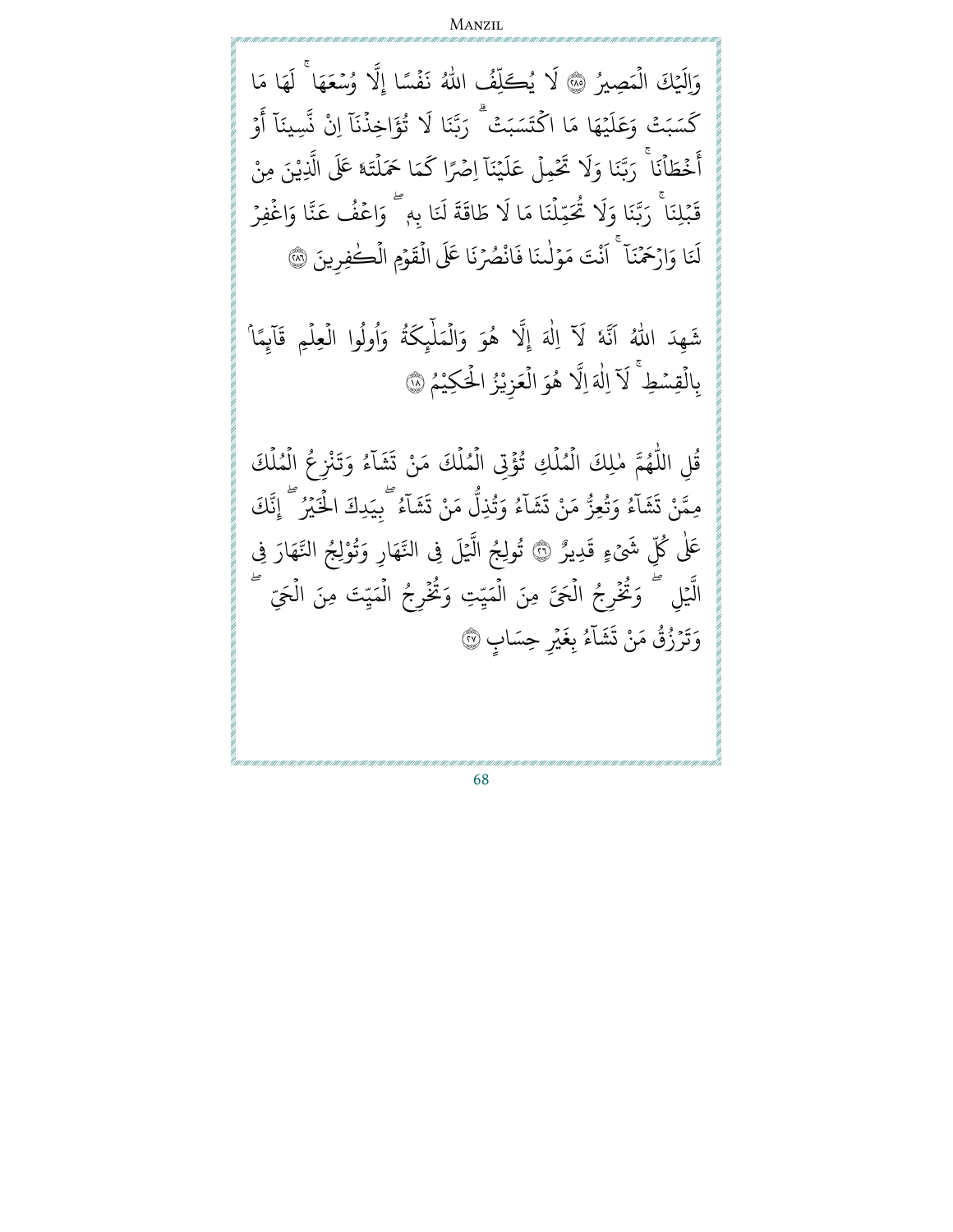اِنَّ رَبَّكُمُ و<br>• بر<br>• نَّ رَبَّكُمُ اللَّهُ الَّذِيْ لَّذِيْ خَلَقَ ر<br>آ  $\uplambda$  $\ddot{\cdot}$ خَلَقَ السَّمٰوٰتِ وَالْأَ ٰ  $\hat{\mathbf{a}}$ لَاَرۡضَ فِیۡ Iرْضَ فِئ سِتَّةِ أَيَّامٍ <sub>سِتَّةِ</sub> أَيَّامٍ ثُمَّ و<br>م لَ التَّهَارَ ؚ<br>ۣ بر<br>1 اسْتَوٰى عَلَى الْعَرۡشِ ۖ يُغۡشِى الَّيۡلَ النَّهَارَ يَطۡلُبُهٗ حَثِيْـ <u>្</u> ُ <sup>ّ</sup> ہ<br>ن ؚ<br>ؚ <u>ّ</u> و<br>. و<br>ا  $\frac{1}{2}$ ្ត្ يًّا وَّالشَّمْسَ بر<br>4 الش رت<br>ري ٰ J<br>. مَرَ وَالنُّجُوْمَ مُسَخَّ ُ ْ ر<br>- $\ddot{\cdot}$ وَالْقَمَرَ وَالنُّجُوْمَ مُسَخَّرٰتٍۢ بِاَ ہ<br>1 َ امۡرِهٖ ؚ<br>ۣ و ر<br>آ ل ِ<br>آ  $\lambda$ ় **ृ** ثًّ أَلَا لَهُ الْخَلْقُ وَالْاَ ہ<br>ن و<br>په ہ<br>آ  $\hat{\mathbf{a}}$ لَاَمۡرُ ۚ تَبَارَكَ و<br>ِ  $\ddot{\phantom{0}}$  $\ddot{\cdot}$ ،<br>د ت ا للّٰهُ رَبُّ الْعٰلَمِيْنَ لْعٰلَمِيْنَ ۞ اُدْعُوْا رَبَّكُمْ تَضَرُّعًا وَّخُفُيَةً ۚ ٰ ہ<br>ن ُ ا ْ و ໍ ً<u>۽</u> و<br>ڊ اِنَّهُ لَا ہ<br>أ يُحِبُّ الْمُعۡتَدِيْنَ ۞ وَلَا تُفۡسِدُوۡ و ْ  $\frac{1}{2}$  $\ddot{\phantom{0}}$ و<br>۱ <u>ہ</u> و<br>به َ وَلَا تُفۡسِدُوۡا فِى الۡأَرۡ ر<br>ثمءَ ا فِي الْأَرْضِ بَعْدَ اِصْلُحِهَا  $\frac{1}{2}$  $\ddot{\phantom{0}}$ وَادْعُوْ و ៎  $\ddot{\cdot}$ ف و  $\ddot{\phantom{0}}$ هُ خَوۡفًا وَّطَمَعًا ۚ إِنَّ رَحۡمَتَ بر<br>• نّ رَحْمَتَ اللَّهِ ر<br>آ للَّهِ قَ  $\ddot{\cdot}$ قَرِيْبُ مِّنَ الْمُحْسِنِيْنَ ۞ ؚ<br>ۣ  $\frac{1}{2}$ و<br>م ុ ំ ِ<br>په َ و ໍ  $\ddot{\tilde{}}$ َ ؚ<br>ۣ و ہ<br>آ ∫<br>≀ َ  $\ddot{\cdot}$  $\tilde{\mathbf{a}}$ و<br>ہ  $\frac{1}{1}$  $\ddot{\phantom{0}}$ بِّا ۚ لَا لَهُ اَحْلَقَ وَالاَ مَر ۚ نبارَكَ<br>بَكُمۡ تَضَرُّعًا وَّخُفُّيَةً ۚ ۚ اِنَّهٗ لَا<br>بَدُوۡا فِى الْأَرۡضِ بَعۡدَ اِصۡلٰحِهَا<br>نَ اللّٰهِ قَرِيۡبٌ مِّنَ الۡمُحۡسِنِيۡنَ ۞<br>وَلَا تُخَافِتۡ بِهَا وَابۡتَغِ بَيۡنَ ذٰلِ

قُلِ ادْعُوا اللّٰهَ اَوِ ادْعُوا الرَّحْمٰنَ ۖ اَ ֖֧֚֚֬<u>֚</u> اَيًّا مَّا تَدْعُوُ ا مَّا تَدْعُوْا فَلَهُ ا  $\mu$ ا ف لاشماءُ ن<br>سُمَا ا لْحُسۡنَٰى ۚ وَلَا تَجۡهَرۡ بِصَلَاتِكَ وَلَاتُخَافِتۡ بِهَا وَ ؚ<br>ۣ ُ ۔<br>م و<br>به ِ<br>آ لَاتِكَ وَلَا هَرۡ بِصَلَا ؚ<br>ۣ  $\ddot{\phantom{0}}$  $\ddot{\cdot}$ تجٌ ِ<br>آ لَّ فَيَهَرُ بِصَلَاتِكَ وَلَاتُخَافِتُ بِهَا وَابْتَغِ بَيْنَ ذٰلِكَ ؚ<br>ۣ ؚ<br>ۣ ِ<br>سَبِيَّ ا<br>آ لَّا ۞ وَقُلِ الْحَمْدُ لِلَّهِ و<br>ا {}<sup>2</sup> ុ ُ ر<br>آ لِلَّهِ الَّذِ بر<br>1 لَّذِيۡ لَمۡ يَتَّخِذۡ وَلَدً ِّ<br>مَّ يَتَّخِذُ وَلَدً <u>ء</u> ؚ<br>ۣ لَمْ يَتَّخِذُ وَلَدًا وَّلَمْ يَكُنْ ل **البابات** ؚ<br>ۣ ے<br>اَمیر وہ اَّ ا ل ْ شَرِيْكٌ فِي الْمُلْكِ وَلَمْ يَكُنْ ؚ<br>; ؚ<br>ۣ فِي الْمُلْكِ وَلَمْ يَكُنْ لَّهُ وَلِّيَّ مِّنَ الذُّلِّ ۚ وَكَبِّرْهُ ل ہ<br>1 و<br>. ہ<br>1 و ; ك َ ِ ۖ و ب<br>۲ ل وَلِّئٌ مِّنَ الذُّ بر<br>1 لمأ تَڪْبِيْرَ تَكْبِيْرًا ۞

َ ا ؚ<br>ۣ ِ<br>حَسِبْتُمْ و<br>مە ؚ<br>ۣ  $\ddot{\cdot}$ ف اَبَّيَ إِنَّہُ فَيَ أَنَّہُ بِيَ مِنْ مَسَنَّةٍ مِنْ مَنْ مَنَّةٍ مِنْ مَنْ مَنَّةٍ مِنْ مَنْ مَنَ ا بَدَّ<br>بَدَّ ر<br>م .<br>قَنْكُمْ عَ ؚ<br>ۣ ្ ر<br>آ  $\upmu$ َ َا خ م بر<br>• ن **،** ۦ<br>تُرجَعُوْنَ ْ ُ ؚ<br>ۣ و<br>به نَا لَا  $\overline{\phantom{a}}$ نَّڪُمۡ اِلَيۡ ن ا وَّاَنَّكُمْ اِلْيَنَا لَا تُرْجَعُوْنَ ۞ ا ۔<br>تعملی ا ٰ  $\ddot{\cdot}$ فَتَعٰلَى اللّٰهُ الْمَلِكُ الْحَقُّ  $\vec{ }$ ہ<br>1 ل ہ<br>ن ُّ لَآ اِلٰهَ اِلَّا هُوَ رَبُّ و بر<br>1 لَّا هُوَ رَبُّ الْعَرْشِ الْكَرِيْ {}<sup>2</sup> ہ<br>1 ْ <u>ً</u> لكَريْمِ ۞ ہ<br>ن ْ وَمَنْ يَّدۡ عُ مَعَ اللّٰهِ ِ ُ ؚ<br>ٛ ر<br>آ للهِ اِلٰمَ ل  $\ddot{\cdot}$ ِه ف ب بُرَهْنَ لَهَ ۡ و<br>' رَ لَا  $\ddot{\cdot}$ ا اٰخَرَ لَا بُرۡهٰنَ لَهٗ بِهٖ فَاِنَّمَا حِسَابُهٗ عِنْ **البابات** و<br>' بر<br>• نَّمَا حِسَابُهٗ عِنْدَ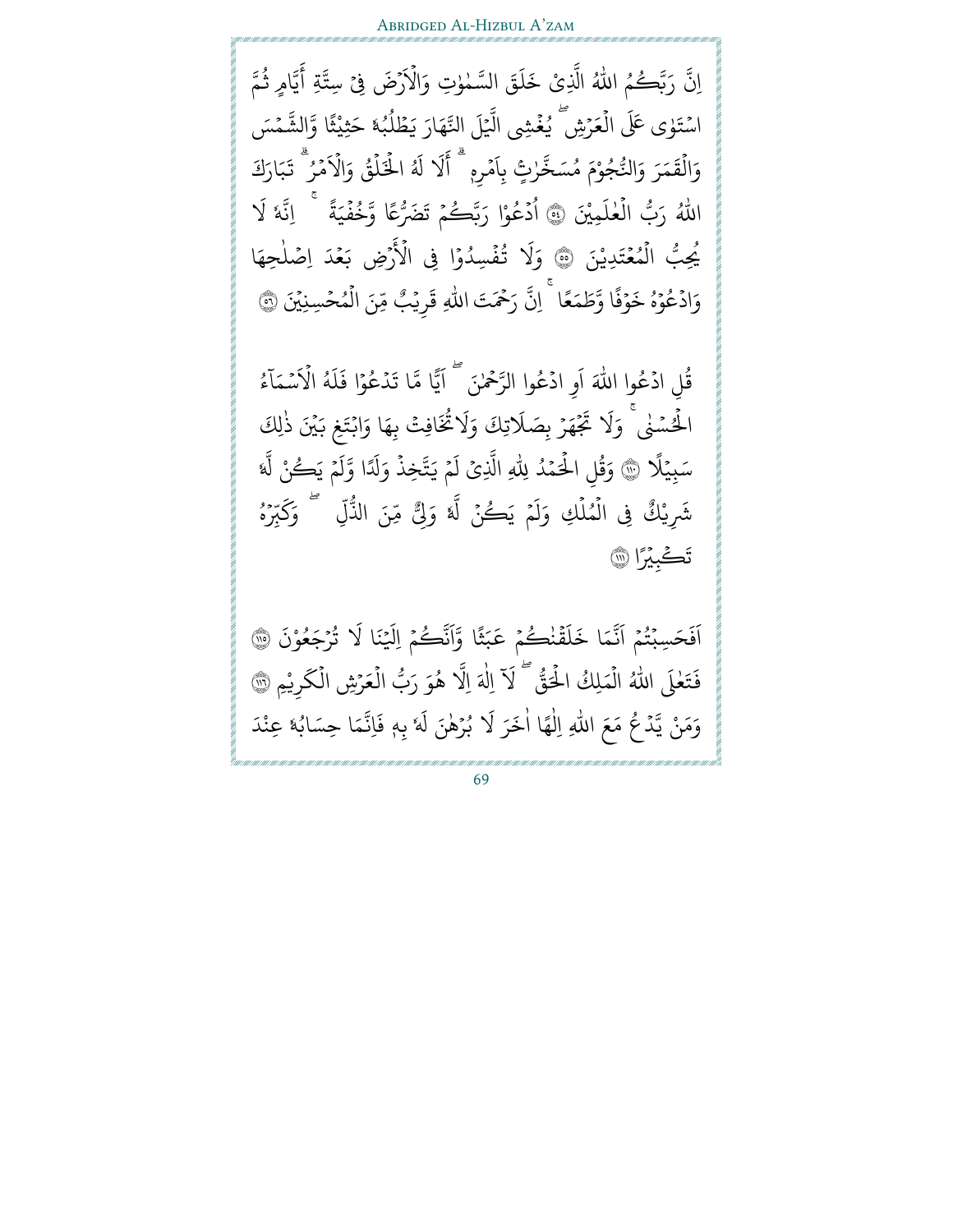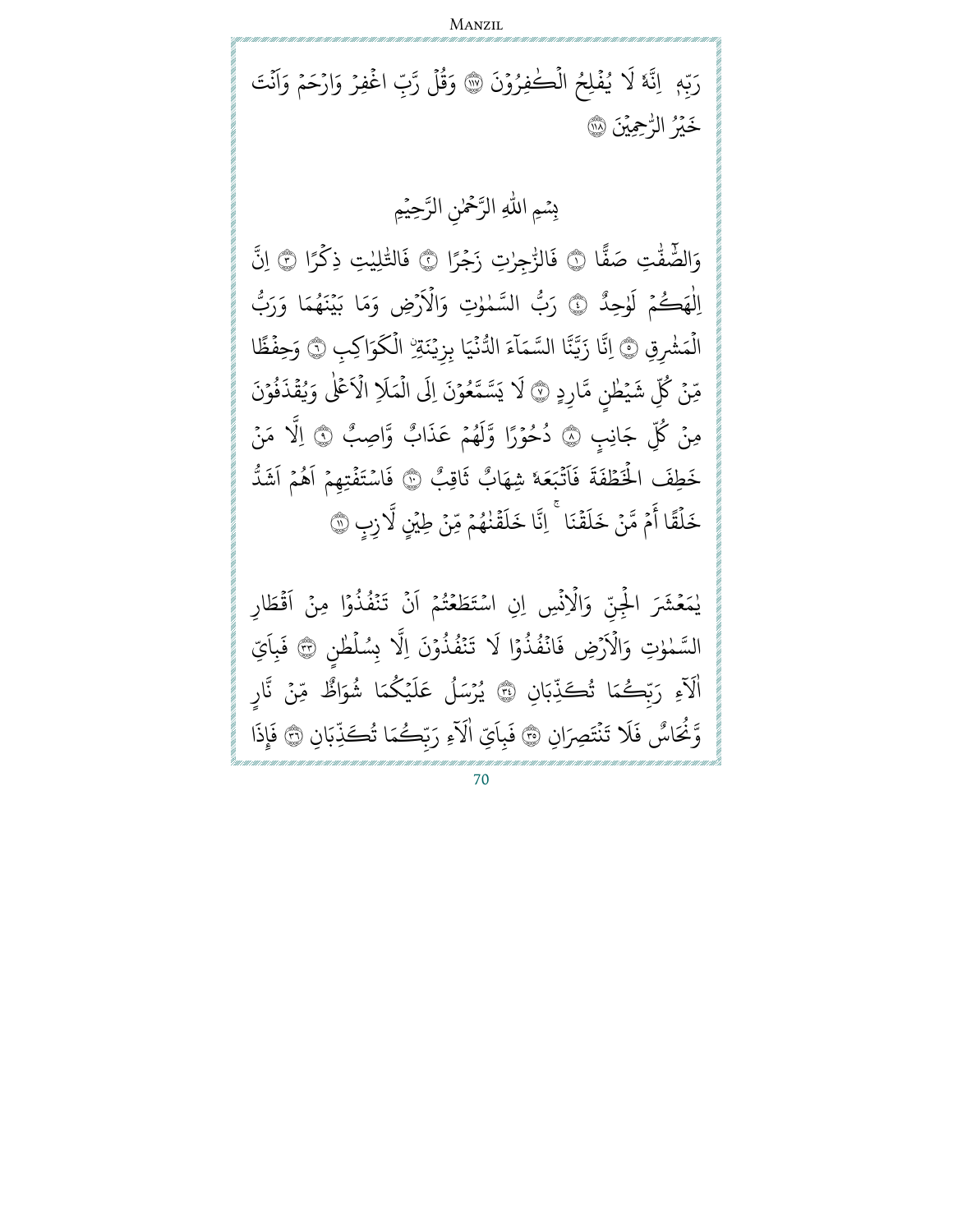انْشَقَّتِ <u>្</u> E<br>! ق  $\tilde{.}$ نشَقَّتِ ا  $\tilde{\mathbf{a}}$ ة  $\tilde{\cdot}$ نَتۡ وَرۡدَ ؚ<br>ۣ ن ر<br>م ك ُو ءَ<br>ءُ فَ ر<br>آ لَسَّمَآءُ فَكَانَتْ وَرْدَةً كَالدِّهَانِ ֺ<u>֓</u> ِّدهَ لْدِّهَانِ ۞ فَبِ  $\ddot{\cdot}$ فَبا ً<br>آ اَيِّ اٰلَآءِ رَبِّكُمَا ر<br>آ ُتِي أَلَآ ֝֟<u>֔</u> ِ ان َ ِب ب<br>ب تُكَذِّبَانِ ۞ فَيَوۡمَبِذٍ و<br>به د ؚ<br>ۣ  $\ddot{\cdot}$ فَيَوۡمَبِذٍ لَّا يُسۡءَ ُ بر<br>1 لَّا يُسۡعَلُ عَنۡ <u>្</u> ِ ع ل ن و<br>ا ۡ  $\ddot{\cdot}$ ذَنۡبِهٖ اِنۡسٗ وَّ <u>្</u> Å ن ۔<br>آ ا َ ج ِ<br>آ نَّبِهٖ اِنْسٌ وَّلا جَانٌ ۞ ِ ب  $\ddot{\cdot}$ فَبا ر<br>آ اَيِّ اٰلَآءِ رَبِّكُمَا تُكَذِّبَانِ ֝**֝** س<br>• لَاءِ رَبِّكُمَا تُكَذِّبَانِ ۞ ُ

ؙؚ<br>ؚ و ر<br>آ لَوَّ ا َ أَنْزَلْنَا هٰذَا <u>្</u>  $\ddot{\cdot}$ .<br>زَلۡنَا هٰذَا الۡقُرۡاٰنَ عَلٰى جَبَلٍ لَّرَ ہ<br>د ا ؚ<br>ۣ ُ ہ<br>1 ٰ بر<br>1 لزا ِ<br>إِيَّتَهٗ خٰشِعًا مُّتَصَدِّعًا مِّنۡ ا ؚ<br>ۣ ໍ ֺ֧֦֧֦֧֦֧֦֧֦֧֜*֟* َ خَشْيَةِ اللّٰهِ ្ធ )<br>آ ِ<br>للهِ ۚ وَتِلۡكَ الۡاَ ہ<br>آ وَتِلْكَ الْاَمْثُلُ نَضْرِبُهَا لِلنَّاسِ لَعَلَّهُمْ يَتَفَكَّرُوْ ْ و<br>. ن<br>س ك  $\ddot{\cdot}$ و<br>په يَتَفَ  $\frac{1}{2}$ و بر<br>آ ل َ ع ِ<br>آ نَضۡرِبُهَا لِلنَّاسِ لَ ُ مۡثُلُ نَ ُ المعلم المعلم المعلم المعلم المعلم المعلم المعلم المعلم المعلم المعلم المعلم المعلم المعلم المعلم ا  $\ddot{\phantom{0}}$ .<br>? ن ۞ هُوَ اللهُ الَّذِيْ و لذِیْ ر<br>آ َلَا اِلٰهَ اِلَّا هُوَ و بر<br>1 لَّا هُوَ ۖ عٰلِمُ الْغَيْبِ وَ و<br>• ٰ ؚ<br>ۣ  $\ddot{\cdot}$ لْغَيْبِ وَالشَّهَ ہ<br>1 t<br>A **ृ** لشَّهَادَةِ لَّ هُوَ و ا لرَّحْمٰنُ الرَّحِيْمُ ۞ هُوَ اللهُ الَّذِيْ  $\frac{1}{2}$  $\ddot{\tilde{}}$ ֘֒ و لذِ ا<br>آبآ َلَآ اِلٰهَ اِلَّا هُوَ ֖֦֧֢ׅ֦֖֧֦֦֖֧֦֝֟֟֟֟֟֟֟֟֟֟֟֟֟֟֟֟֘֟֟֟֟֟֟֟֓֡֟֟֟֟ و بر<br>1 لا هُوَ اَلْمَلِكُ ا ہ<br>1 ل ا  $\ddot{\ }$ لْقُدُّوْسُ السَّلْمُ الْمُؤْمِنُ الْمُهَيْمِنُ الْعَزِيْزُ الْجَبَّارُ الْمُتَكَبِّرُ ُ ہ<br>ن و<br>. ٰ <u>ہ</u> و<br>. ہ<br>ن ؚ<br>ؚ و<br>. ہ<br>ن ؚ<br>ۣ ہ<br>1 ُ و<br>. ុ و<br>ِ لَمُتَكَبِّرُ و<br>. ہ<br>ن سُبۡحٰنَ اللّٰهِ ; و<br>. )<br>I للهِ عَمَّا يُشۡرِكُوۡ ر و<br>د ر<br>م عَمَّا يُشْرِكُوْنَ ۞ هُوَ اللّهُ الْخُلِقُ الْبَارِئُ الْمُصَوِّرُ ۖ و و<br>به ٰ ॢ و ុ و<br>. و<br>. ہ<br>ن ر ِ<br>آ لَهُ الأَسْمَآءُ و<br>م  $\tilde{1}$ أو<br>سما ; ر<br>چ لْأَسْمَآءُ الْحُسْنٰى ْ يُسَبِّحُ لَهُ مَا فِى لْحُسۡنَٰى ۚ يُسَبِّحُ لَهٗ مَا فِى السَّمٰوٰتِ وَالۡاَ ُ ; ُ ہ<br>أ ٰ ै।<br>।  $\hat{\mathbf{a}}$ لْأَرْضِ ۖ وَهُوَ و<br>و ا  $\ddot{\phantom{0}}$ لْعَزِيْزُ الْحَكِيْمُ ۞ ہ<br>1 ُ ؚ<br>ؚ ہ<br>1 و<br>•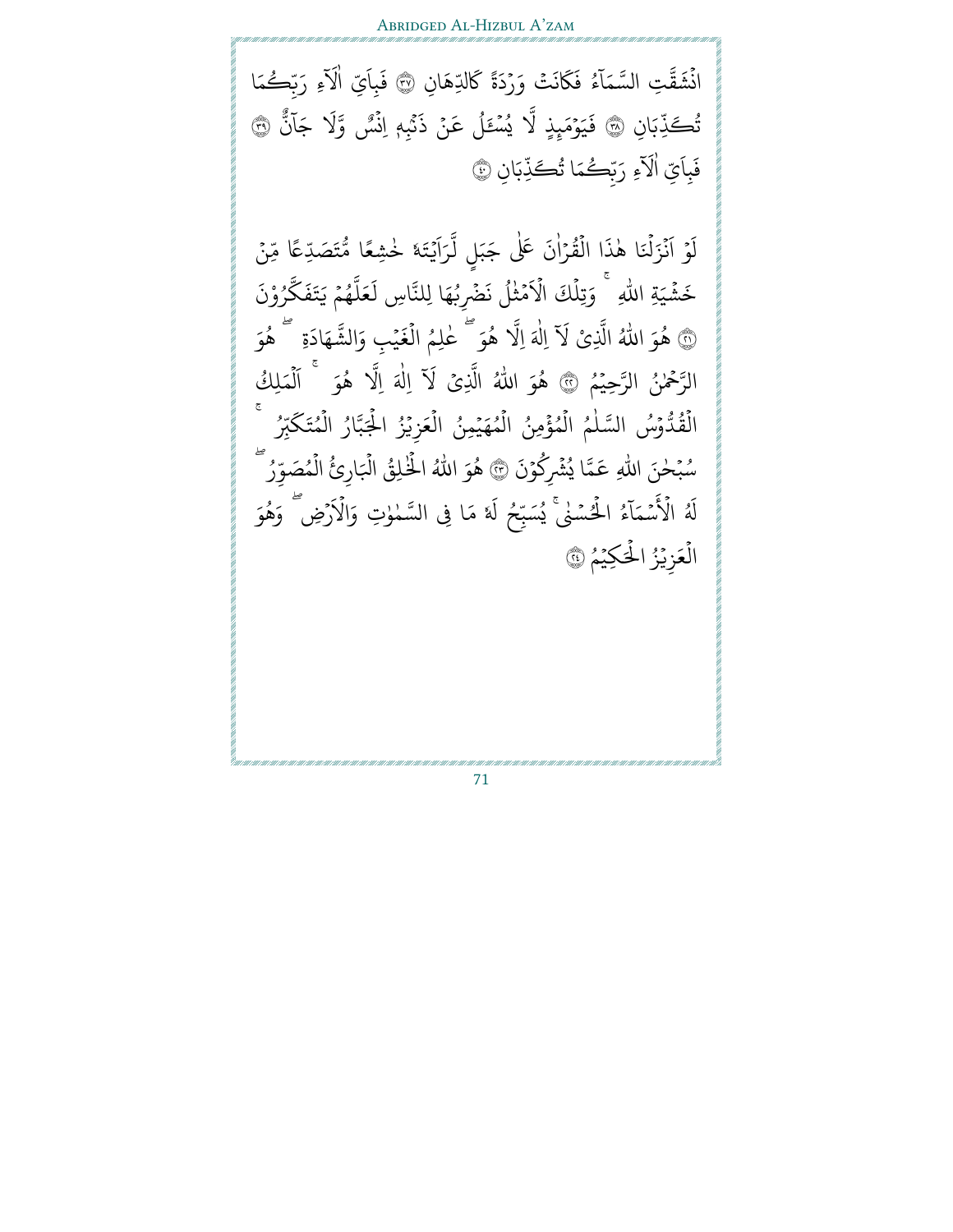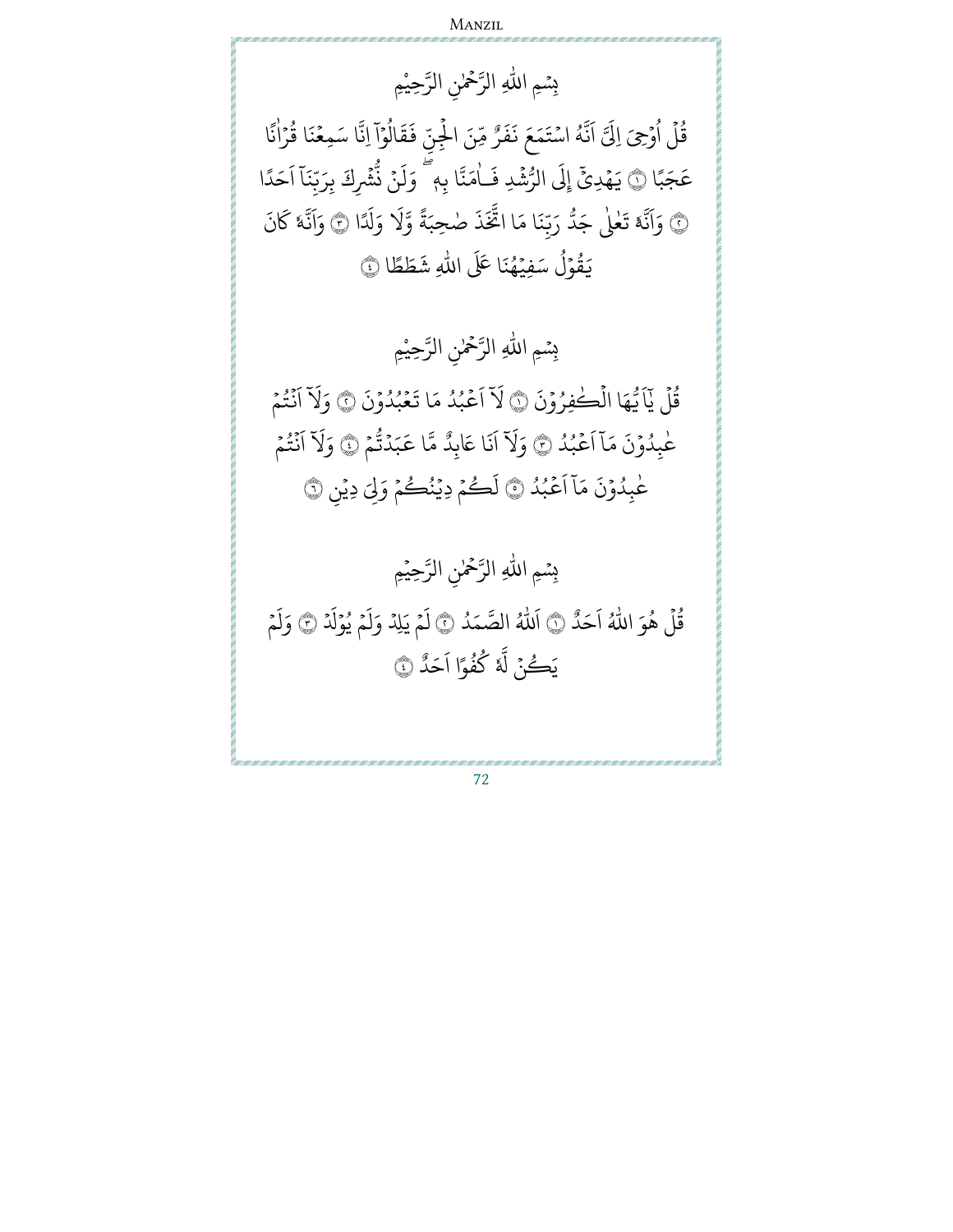

ہ<br>آ قُلُ ا ِو ر<br>آ اَعُوۡذُ بِرَبِّ الۡفَلَقِ ؚ<br>ۣ و ُ َ  $\uparrow$  $\ddot{\cdot}$ لْفَلَق ۞ مِنْ شَرِّ مَا خَلَقَ ہ<br>1 ؚ<br>; ر<br>آ  $\uplambda$ ِّ مَا خَ به<br>مقس شَرِّ مَا خَلَقَ ۞ وَمِنْ شَرِّ غَاسِقٍ ؚ<br>; شَرِّ غَا اِ بَ َ ذَا وَقَبَ ۞ وَمِنْ شَرِّ ំ شَرِّ النَّفَّتُتِ فِي بڈ لتَّقْتُتِ فِي الْعُقَدِ  $\ddot{\cdot}$ لْعُقَدِ ۞ وَمِنْ شَرِّ ُ ہ<br>1 ំ شَرِّ حَاسِدٍ اِذَا ذ حَسَدَ ۞

> للّٰهِ الرَّحْمٰنِ ٰ ر<br>آ بِسْمِ اللّٰهِ الرَّحْمٰنِ الرَّحِيْمِ  $\tilde{\mathbf{z}}$ ֺ֧֦֧֦֧֦֧֦֧֦֧

ہ<br>آ قُل ا و<br>به ر<br>آ اَعُوۡذُ بِرَبِّ النَّاسِ ۞ مَلِكِ النَّاسِ ۞ إِلٰهِ النَّاسِ ۞ مِنۡ شَرِّ ؚ<br>ۣ و ؚ<br>; ِ<br>شر ا<br>الْوَسْوَاسِ الْحَنَّاسِ ۞ الَّذِيْ ۡ ہ<br>1 ۔<br>پہ لَّذِيْ يُوَسَْوِسُ فِيْ صُدُوْرِ النَّاسِ ۞ مِنَ ؚ<br>ۣ ُ  $\ddot{\phantom{0}}$ ُ ا لْجِنَّةِ وَالنَّاسِ ۞ ہ<br>1

The manzil has proven to be extremely effective for protection against evil influence of jinn and sihr (witchcraft). This manzil is amongst the tried and tested duas and formulas of Hadhrat Shaikh Muhammad Zakariyya (RA) as well other great Mashaaikh.